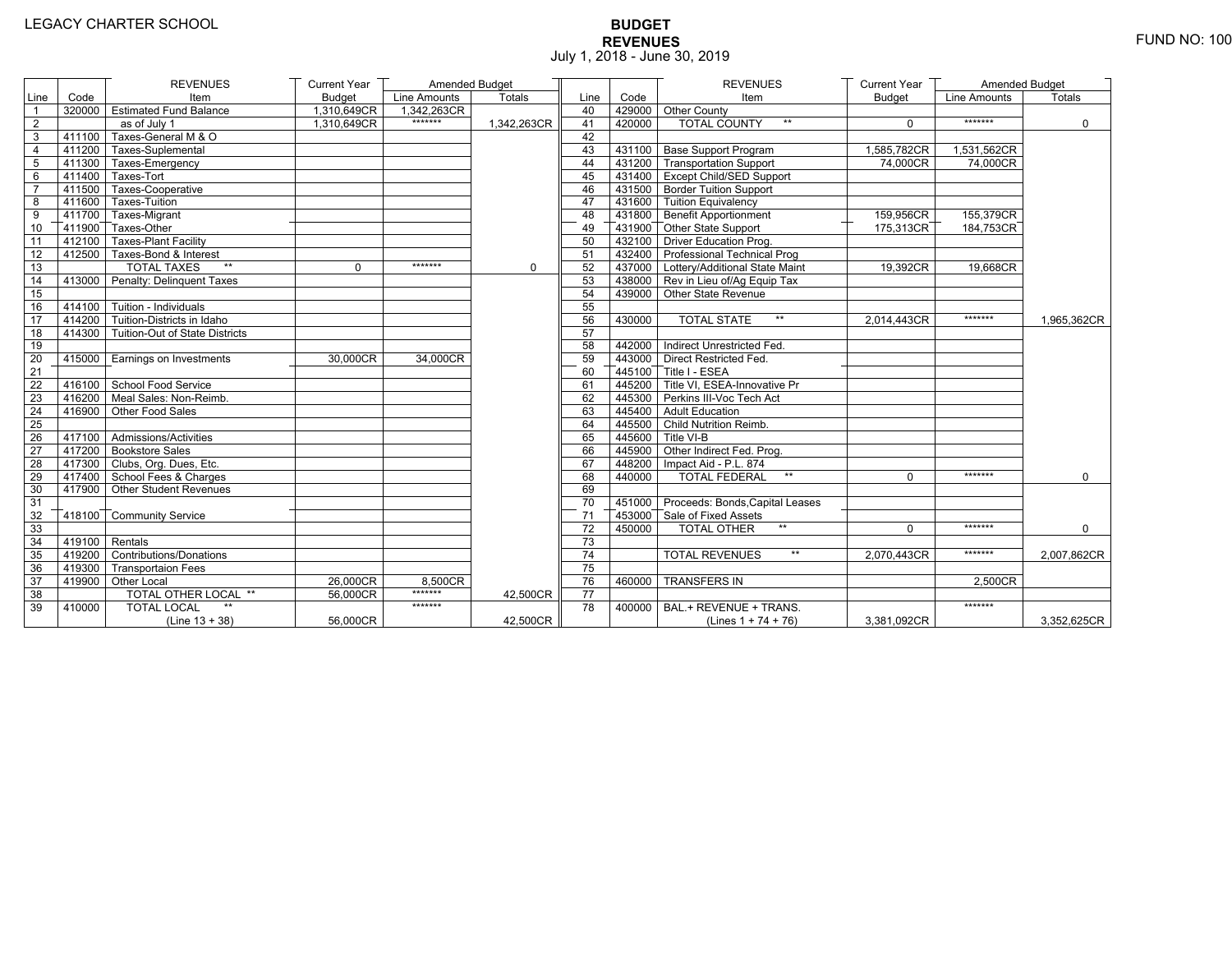|                 |                                | <b>EXPENDITURES</b>             | <b>Current Year</b> | Amended       | 100      | 200             | 300       | 400       | 500         | 600        | 700        | 800          |
|-----------------|--------------------------------|---------------------------------|---------------------|---------------|----------|-----------------|-----------|-----------|-------------|------------|------------|--------------|
|                 |                                |                                 |                     |               |          |                 | Purchased | Supplies  | Capital     | Debt       | Insurance- |              |
|                 | Line Code                      | Functions/Programs              | <b>Budget</b>       | <b>Budget</b> | Salaries | <b>Benefits</b> | Services  | Materials | Objects     | Retirement | Judgment   | Transfers    |
|                 | $512$ $\overline{\phantom{1}}$ | Elemetary School Prog.          | 914,420             | 995,500       | 772,000  | 193,500         |           | 30.000    |             |            |            |              |
| $\overline{2}$  | 515                            | Secondary School Prog.          | 203,000             | 202,000       | 153,000  | 49,000          |           |           |             |            |            |              |
| 3               | 517                            | Alternative School Prog.        |                     |               |          |                 |           |           |             |            |            |              |
| 4               | 519                            | Vocational-Technical Prog.      |                     |               |          |                 |           |           |             |            |            |              |
| 5               | 521                            | <b>Exceptional Child Prog.</b>  |                     |               |          |                 |           |           |             |            |            |              |
| 6               | 522                            | Preschool Exceptional Prog.     |                     |               |          |                 |           |           |             |            |            |              |
| $\overline{7}$  | 524                            | Gifted & Talented Prog.         |                     |               |          |                 |           |           |             |            |            |              |
| 8               |                                | 531 Interscholastic Prog.       |                     |               |          |                 |           |           |             |            |            |              |
| 9               | 532                            | School Activity Prog.           |                     |               |          |                 |           |           |             |            |            |              |
| 10              | 541                            | Summer School Prog.             |                     |               |          |                 |           |           |             |            |            |              |
| 11              | 542                            | Adult School Prog.              |                     |               |          |                 |           |           |             |            |            |              |
| 12              | 546                            | Detention Center Prog.          |                     |               |          |                 |           |           |             |            |            |              |
| 13              |                                |                                 |                     |               |          |                 |           |           |             |            |            |              |
| 14              | 500                            | TOTAL INSTRUCTION **            | 1,117,420           | 1,197,500     | 925,000  | 242,500         | $\Omega$  | 30,000    | $\mathbf 0$ | $\Omega$   | $\Omega$   | $\mathbf{0}$ |
| 15              |                                |                                 |                     |               |          |                 |           |           |             |            |            |              |
| 16              | 611                            | Attend-Guidance-Health Prog     |                     |               |          |                 |           |           |             |            |            |              |
| 17              | 616                            | Special Services Prog.          | 19.990              |               |          |                 |           |           |             |            |            |              |
| 18              |                                |                                 |                     |               |          |                 |           |           |             |            |            |              |
| 19              | 621                            | Instruction Improvement Prog    | 27,058              | 26,760        |          |                 | 26,760    |           |             |            |            |              |
| $\overline{20}$ | 622                            | Educational Media Prog.         |                     |               |          |                 |           |           |             |            |            |              |
| 21              | 623                            | Instruction-Related Tech Prog   |                     |               |          |                 |           |           |             |            |            |              |
| $\overline{22}$ | 631                            | Board of Education Prog.        | 9,812               | 9,812         |          |                 | 8,812     | 1,000     |             |            |            |              |
| 23              | 632                            | District Admin Prog.            | 128,986             | 134,865       | 50,000   | 14,665          | 40,000    |           | 30,000      | 200        |            |              |
| 24              |                                |                                 |                     |               |          |                 |           |           |             |            |            |              |
| 25              | 641                            | School Administration Prog.     |                     |               |          |                 |           |           |             |            |            |              |
| 26              |                                |                                 |                     |               |          |                 |           |           |             |            |            |              |
| $\overline{27}$ | 651                            | <b>Business Operation Prog.</b> |                     |               |          |                 |           |           |             |            |            |              |
| 28              | 655                            | Central Service Prog.           |                     |               |          |                 |           |           |             |            |            |              |
| 29              | 656                            | Admin Tech Services Prog.       |                     |               |          |                 |           |           |             |            |            |              |
| 30              | 661                            | Bldg-Care Prog. (Custodial)     | 61,983              | 68,053        |          |                 | 44,000    | 3,900     |             |            | 20,153     |              |
| 31              | 663                            | Maint-Non Student Occupied      |                     |               |          |                 |           |           |             |            |            |              |
| 32              | 664                            | Maint-Student Occupied Bldgs    | 85,000              | 90,000        |          |                 | 90,000    |           |             |            |            |              |
| 33              | 665                            | Maintenance - Grounds           | 140,000             | 215,000       |          |                 |           | 215,000   |             |            |            |              |
| 34              | 667                            | Security Program                |                     |               |          |                 |           |           |             |            |            |              |
| 35              |                                |                                 |                     |               |          |                 |           |           |             |            |            |              |
| 36              | 681                            | Pupil-To School Trans. Prog.    | 85,000              | 85,000        |          |                 | 1,500     | 83,500    |             |            |            |              |
| 37              | 682                            | Pupil-Activity Trans. Prog.     |                     |               |          |                 |           |           |             |            |            |              |
| 38              | 683                            | General Transportation Prog.    |                     |               |          |                 |           |           |             |            |            |              |
|                 |                                |                                 |                     |               |          |                 |           |           |             |            |            |              |
|                 |                                |                                 |                     |               |          |                 |           |           |             |            |            |              |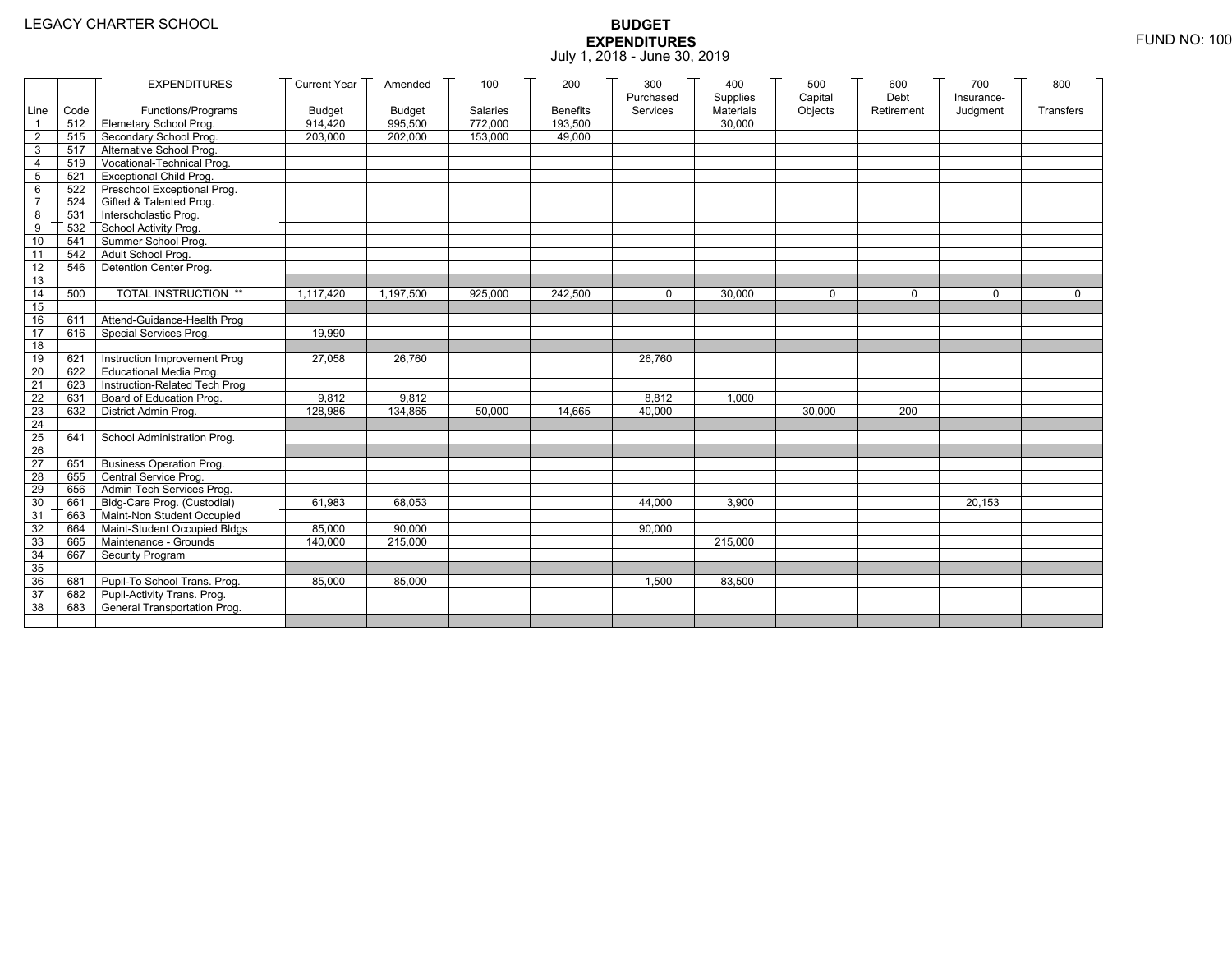|                 |      | <b>EXPENDITURES</b>                                         | <b>Current Year</b> | Amended       | 100                                                                                | 200             | 300<br>Purchased                                     | 400<br>Supplies | 500<br>Capital | 600<br>Debt | 700<br>Insurance- | 800         |  |  |
|-----------------|------|-------------------------------------------------------------|---------------------|---------------|------------------------------------------------------------------------------------|-----------------|------------------------------------------------------|-----------------|----------------|-------------|-------------------|-------------|--|--|
| Line            | Code | Functions/Programs                                          | <b>Budget</b>       | <b>Budget</b> | Salaries                                                                           | <b>Benefits</b> | Services                                             | Materials       | Objects        | Retirement  | Judgment          | Transfers   |  |  |
| 39              | 691  | Other Support Services Prog.                                |                     |               |                                                                                    |                 |                                                      |                 |                |             |                   |             |  |  |
| 40              |      |                                                             |                     |               |                                                                                    |                 |                                                      |                 |                |             |                   |             |  |  |
| 41              | 600  | TOTAL SUPPORT SERV.**                                       | 557,829             | 629,490       | 50,000                                                                             | 14,665          | 211,072                                              | 303,400         | 30,000         | 200         | 20,153            | $\mathbf 0$ |  |  |
| 42              |      |                                                             |                     |               |                                                                                    |                 |                                                      |                 |                |             |                   |             |  |  |
| 43              |      | 710 Child Nutrition Program                                 | 1,683               | 1,722         |                                                                                    | 1,722           |                                                      |                 |                |             |                   |             |  |  |
| 44<br>45        |      | 720 Community Services Program<br>730 Enterprise Operations |                     |               |                                                                                    |                 |                                                      |                 |                |             |                   |             |  |  |
| 46              | 700  | TOTAL NON-INSTRUCTION**                                     | 1,683               | 1,722         | $\mathbf 0$                                                                        | 1,722           | $\mathbf 0$                                          | 0               | $\mathbf 0$    | $\mathbf 0$ | 0                 | $\mathbf 0$ |  |  |
| 47              |      |                                                             |                     |               |                                                                                    |                 |                                                      |                 |                |             |                   |             |  |  |
| 48              |      | 810 Capital Assets-Student Occ                              |                     |               |                                                                                    |                 |                                                      |                 |                |             |                   |             |  |  |
| 49              | 811  | Capital Assets-Non Student Occ                              |                     |               |                                                                                    |                 |                                                      |                 |                |             |                   |             |  |  |
| 50              | 800  | <b>TOTAL CAPITAL ASSETS PROG*</b>                           | 0                   | $\mathbf 0$   | $\Omega$                                                                           | $\mathbf 0$     | $\mathbf 0$                                          | $\mathbf 0$     | $\Omega$       | $\Omega$    | 0                 | $\mathbf 0$ |  |  |
| 51              |      |                                                             |                     |               |                                                                                    |                 |                                                      |                 |                |             |                   |             |  |  |
| 52              | 911  | Debt Services Prog.-Princ.                                  |                     |               |                                                                                    |                 |                                                      |                 |                |             |                   |             |  |  |
| 53              |      | 912 Debt Services Prog.-Int.                                |                     |               |                                                                                    |                 |                                                      |                 |                |             |                   |             |  |  |
| 54              | 913  | Debt Serv Prog-Refnded Debt                                 |                     |               |                                                                                    |                 |                                                      |                 |                |             |                   |             |  |  |
| 55              | 920  | <b>Transfers Out</b>                                        | 232,893             | 352,246       |                                                                                    |                 |                                                      |                 |                |             |                   | 352,246     |  |  |
| 56              |      |                                                             |                     |               | 352,246<br>0<br>$\mathbf 0$<br>$\mathbf 0$<br>0<br>$\mathbf 0$<br>$\mathbf 0$<br>0 |                 |                                                      |                 |                |             |                   |             |  |  |
| 57              | 900  | TOTAL OTHER SERVICES **                                     | 232,893             | 352,246       |                                                                                    |                 |                                                      |                 |                |             |                   |             |  |  |
| 58<br>59        |      |                                                             |                     |               |                                                                                    |                 |                                                      |                 |                |             |                   |             |  |  |
| 60              |      | <b>TOTAL EXPENDITURES</b><br>$**$                           |                     |               |                                                                                    |                 |                                                      |                 |                |             |                   |             |  |  |
|                 |      | (Lines 14+41+47+49+57)**                                    | 1,909,825           | 2,180,958     | 975,000                                                                            | 258,887         | 211,072                                              | 333,400         | 30,000         | 200         | 20,153            | 352,246     |  |  |
| 61              |      |                                                             |                     |               |                                                                                    |                 |                                                      |                 |                |             |                   |             |  |  |
| 62              | 950  | <b>Contingency Reserve</b>                                  | 70,000              | 70,000        |                                                                                    |                 |                                                      |                 |                |             |                   |             |  |  |
|                 |      | (5% of Line 60)                                             |                     |               |                                                                                    |                 |                                                      |                 |                |             |                   |             |  |  |
| 63              |      |                                                             |                     |               |                                                                                    |                 |                                                      |                 |                |             |                   |             |  |  |
| 64              |      | TOTAL APPROPRIATION                                         |                     |               |                                                                                    |                 |                                                      |                 |                |             |                   |             |  |  |
|                 |      | (Line 60 + Line 62)                                         | 1,979,825           | 2,250,958     |                                                                                    |                 |                                                      |                 |                |             |                   |             |  |  |
| 65              |      |                                                             |                     |               |                                                                                    |                 |                                                      |                 |                |             |                   |             |  |  |
| 66              |      | <b>BUDGET SUMMARY</b>                                       |                     |               | <b>BUDGET SUMMARY</b>                                                              |                 |                                                      |                 |                |             |                   |             |  |  |
| 67              |      |                                                             |                     |               |                                                                                    |                 |                                                      |                 |                |             |                   |             |  |  |
| 68              |      | <b>Beginning Fund Balance</b>                               | 1,310,649CR         | 1,342,263CR   |                                                                                    |                 | The total on line 70 must equal the total on line 74 |                 |                |             |                   |             |  |  |
| 69              |      | Revenues + Transfers In                                     | 2,070,443CR         | 2,010,362CR   |                                                                                    |                 |                                                      |                 |                |             |                   |             |  |  |
| 70              |      | TOTAL REVENUE (68 + 69)                                     | 3,381,092CR         | 3,352,625CR   |                                                                                    |                 |                                                      |                 |                |             |                   |             |  |  |
| $\overline{71}$ |      |                                                             |                     |               |                                                                                    |                 |                                                      |                 |                |             |                   |             |  |  |
| $72\,$          |      | <b>Total Appropriation</b>                                  | 1,979,825           | 2,250,958     |                                                                                    |                 |                                                      |                 |                |             |                   |             |  |  |
| 73              |      | <b>Unappropriated Balance</b>                               | 1,401,267           | 1,101,667     |                                                                                    |                 |                                                      |                 |                |             |                   |             |  |  |
| $\overline{74}$ |      | TOTAL APPROPRIATION (72+73)                                 | 3,381,092           | 3,352,625     |                                                                                    |                 |                                                      |                 |                |             |                   |             |  |  |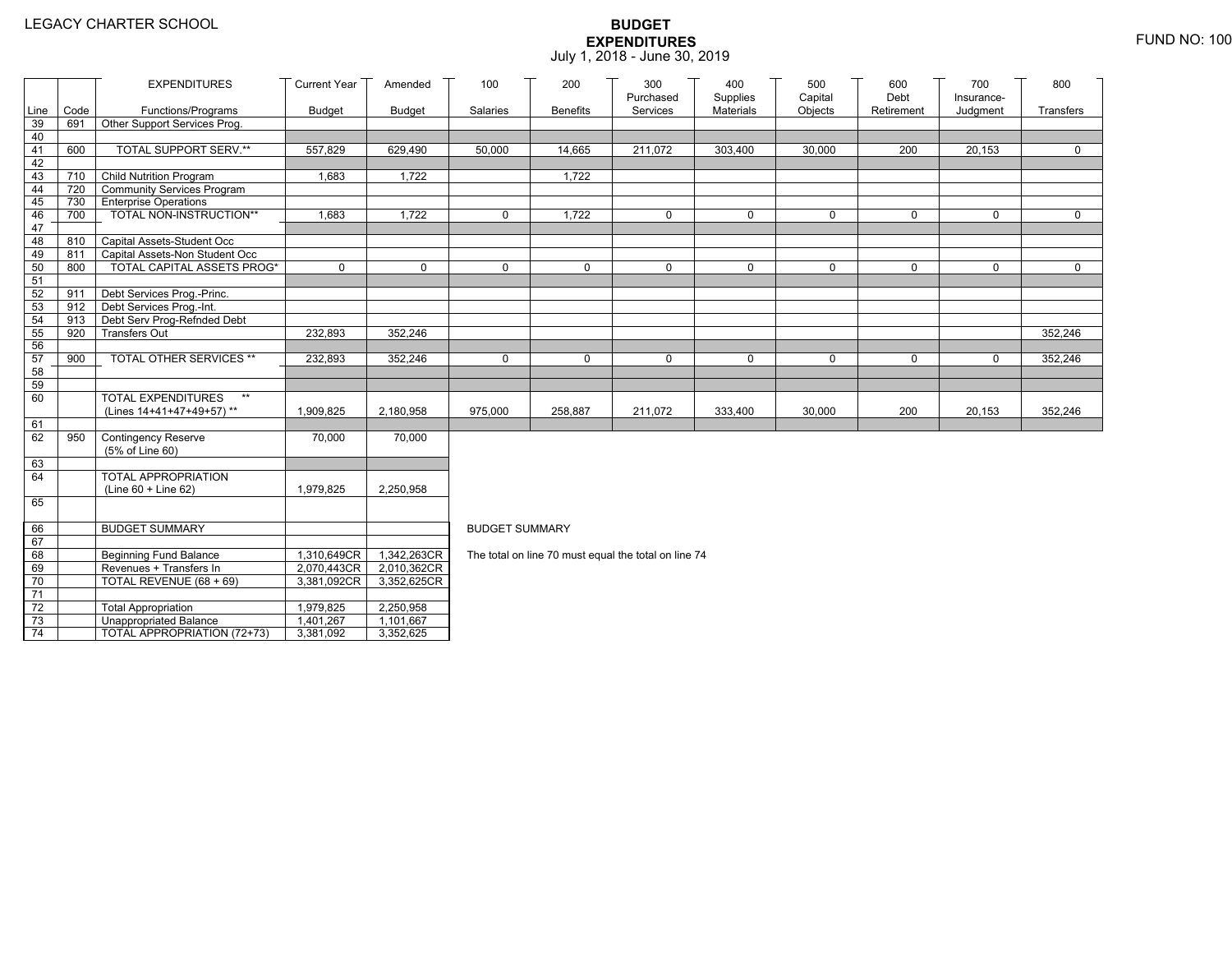# **BUDGET REVENUES** FUND NO: 230 July 1, 2018 - June 30, 2019

|                         |                  | <b>REVENUES</b>                                  | <b>Current Year</b> | Amended Budget |               |      |        | <b>REVENUES</b>                         | <b>Current Year</b> | Amended Budget |              |
|-------------------------|------------------|--------------------------------------------------|---------------------|----------------|---------------|------|--------|-----------------------------------------|---------------------|----------------|--------------|
| Line                    | Code             | Item                                             | <b>Budget</b>       | Line Amounts   | <b>Totals</b> | Line | Code   | Item                                    | <b>Budget</b>       | Line Amounts   | Totals       |
| $\overline{1}$          |                  | 320000 Estimated Fund Balance                    |                     | *******        |               | 40   |        | 429000 Other County                     |                     |                |              |
| $\overline{2}$          |                  | as of July 1                                     | $\mathbf 0$         | *******        | $\mathbf 0$   | 41   | 420000 | <b>TOTAL COUNTY</b><br>$**$             | $\Omega$            | *******        | $\mathbf 0$  |
| 3                       | 411100           | Taxes-General M & O                              |                     |                |               | 42   |        |                                         |                     |                |              |
| $\overline{\mathbf{4}}$ |                  | T411200 Taxes-Suplemental                        |                     |                |               | 43   |        | 431100 Base Support Program             |                     |                |              |
| 5                       |                  | 411300 Taxes-Emergency                           |                     |                |               | 44   |        | 431200 Transportation Support           |                     |                |              |
| 6                       |                  | 1411400 Taxes-Tort                               |                     |                |               | 45   |        | 431400 Except Child/SED Support         |                     |                |              |
| $\overline{7}$          |                  | 411500 Taxes-Cooperative                         |                     |                |               | 46   |        | 431500 Border Tuition Support           |                     |                |              |
| 8                       |                  | 411600 Taxes-Tuition                             |                     |                |               | 47   |        | 431600 Tuition Equivalency              |                     |                |              |
| 9                       |                  | T411700 Taxes-Migrant                            |                     |                |               | 48   |        | T431800 Benefit Apportionment           |                     |                |              |
| 10                      |                  | $\overline{1}$ 411900 $\overline{1}$ Taxes-Other |                     |                |               | 49   |        | 431900 Other State Support              |                     |                |              |
| $\overline{11}$         |                  | 412100 Taxes-Plant Facility                      |                     |                |               | 50   |        | 432100 Driver Education Prog.           |                     |                |              |
| 12                      |                  | 412500 Taxes-Bond & Interest                     |                     |                |               | 51   |        | 432400 Professional Technical Prog      |                     |                |              |
| $\overline{13}$         |                  | <b>TOTAL TAXES</b><br>$\star\star$               | $\mathbf 0$         | *******        | $\mathbf 0$   | 52   |        | 437000   Lottery/Additional State Maint |                     |                |              |
| 14                      |                  | 413000 Penalty: Delinguent Taxes                 |                     |                |               | 53   |        | 438000 Rev in Lieu of/Ag Equip Tax      |                     |                |              |
| 15                      |                  |                                                  |                     |                |               | 54   |        | 439000 Other State Revenue              |                     |                |              |
| 16                      |                  | 414100 Tuition - Individuals                     |                     |                |               | 55   |        |                                         |                     |                |              |
| 17                      |                  | $\sqrt{414200}$ Tuition-Districts in Idaho       |                     |                |               | 56   | 430000 | $\star\star$<br><b>TOTAL STATE</b>      | $\Omega$            | *******        | $\mathbf{0}$ |
| 18                      |                  | 414300 Tuition-Out of State Districts            |                     |                |               | 57   |        |                                         |                     |                |              |
| 19                      |                  |                                                  |                     |                |               | 58   |        | 442000 Indirect Unrestricted Fed.       |                     |                |              |
| 20                      |                  | 415000 Earnings on Investments                   |                     |                |               | 59   |        | 443000 Direct Restricted Fed.           |                     |                |              |
| 21                      |                  |                                                  |                     |                |               | 60   |        | 445100 Title I - ESEA                   |                     |                |              |
| 22                      |                  | 416100 School Food Service                       |                     |                |               | 61   |        | 445200 Title VI, ESEA-Innovative Pr     |                     |                |              |
| 23                      |                  | 416200 Meal Sales: Non-Reimb.                    |                     |                |               | 62   |        | 445300 Perkins III-Voc Tech Act         |                     |                |              |
| 24                      |                  | 416900 Other Food Sales                          |                     |                |               | 63   |        | 445400 Adult Education                  |                     |                |              |
| 25                      |                  |                                                  |                     |                |               | 64   |        | 445500 Child Nutrition Reimb.           |                     |                |              |
| 26                      |                  | 417100 Admissions/Activities                     |                     |                |               | 65   |        | 445600 Title VI-B                       |                     |                |              |
| 27                      |                  | 417200 Bookstore Sales                           |                     |                |               | 66   |        | 445900 Other Indirect Fed. Prog.        |                     |                |              |
| 28                      |                  | 417300 Clubs, Org. Dues, Etc.                    |                     |                |               | 67   |        | 448200   Impact Aid - P.L. 874          |                     |                |              |
| 29                      |                  | 417400 School Fees & Charges                     |                     |                |               | 68   | 440000 | <b>TOTAL FEDERAL</b><br>$\star\star$    | $\Omega$            | *******        | 0            |
| 30                      |                  | 417900 Other Student Revenues                    |                     |                |               | 69   |        |                                         |                     |                |              |
| 31                      |                  |                                                  |                     |                |               | 70   |        | 451000 Proceeds: Bonds, Capital Leases  |                     |                |              |
| 32                      |                  | 418100 Community Service                         |                     |                |               | 71   |        | 453000 Sale of Fixed Assets             |                     |                |              |
| 33                      |                  |                                                  |                     |                |               | 72   | 450000 | <b>TOTAL OTHER</b><br>$\star\star$      | $\Omega$            | *******        | $\mathbf 0$  |
| 34                      | $419100$ Rentals |                                                  |                     |                |               | 73   |        |                                         |                     |                |              |
| 35                      |                  | 419200 Contributions/Donations                   |                     |                |               | 74   |        | <b>TOTAL REVENUES</b><br>$\star\star$   | $\Omega$            | *******        | $\mathbf{0}$ |
| 36                      |                  | 419300 Transportaion Fees                        |                     |                |               | 75   |        |                                         |                     |                |              |
| 37                      |                  | 419900 Other Local                               |                     |                |               | 76   | 460000 | <b>TRANSFERS IN</b>                     |                     |                |              |
| 38                      |                  | TOTAL OTHER LOCAL **                             | 0                   | *******        | $\mathbf 0$   | 77   |        |                                         |                     |                |              |
| 39                      | 410000           | <b>TOTAL LOCAL</b>                               |                     | *******        |               | 78   | 400000 | BAL.+ REVENUE + TRANS.                  |                     | *******        |              |
|                         |                  | (Line $13 + 38$ )                                | 0                   |                | 0             |      |        | (Lines $1 + 74 + 76$ )                  | 0                   |                | $\mathbf 0$  |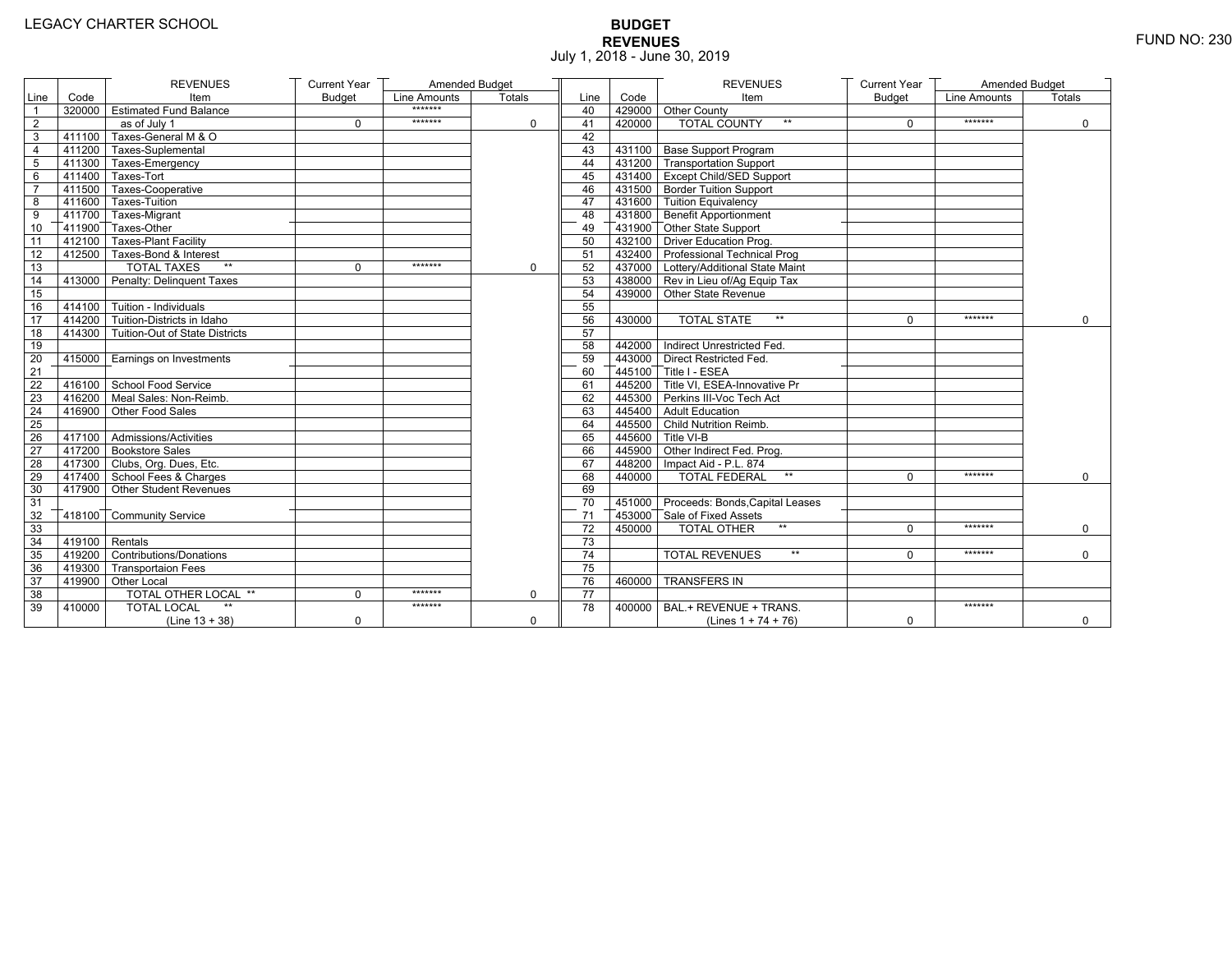|                 |           | <b>EXPENDITURES</b>                          | <b>Current Year</b> | Amended       | 100          | 200             | 300          | 400              | 500         | 600        | 700          | 800          |
|-----------------|-----------|----------------------------------------------|---------------------|---------------|--------------|-----------------|--------------|------------------|-------------|------------|--------------|--------------|
|                 |           |                                              |                     |               |              |                 | Purchased    | Supplies         | Capital     | Debt       | Insurance-   |              |
|                 | Line Code | Functions/Programs                           | <b>Budget</b>       | <b>Budget</b> | Salaries     | <b>Benefits</b> | Services     | <b>Materials</b> | Objects     | Retirement | Judgment     | Transfers    |
|                 |           | 512 Elemetary School Prog.                   |                     |               |              |                 |              |                  |             |            |              |              |
| $\overline{2}$  | 515       | Secondary School Prog.                       |                     |               |              |                 |              |                  |             |            |              |              |
| 3               |           | 517 Alternative School Prog.                 |                     |               |              |                 |              |                  |             |            |              |              |
| 4               | 519       | Vocational-Technical Prog.                   |                     |               |              |                 |              |                  |             |            |              |              |
| 5               | 521       | <b>Exceptional Child Prog.</b>               |                     |               |              |                 |              |                  |             |            |              |              |
| 6               |           | 522 Preschool Exceptional Prog.              |                     |               |              |                 |              |                  |             |            |              |              |
| $\overline{7}$  |           | 524 Gifted & Talented Prog.                  |                     |               |              |                 |              |                  |             |            |              |              |
| 8               |           | 531 Interscholastic Prog.                    |                     |               |              |                 |              |                  |             |            |              |              |
| 9               | 532       | School Activity Prog.<br>Summer School Prog. |                     |               |              |                 |              |                  |             |            |              |              |
| 10              | 541       |                                              |                     |               |              |                 |              |                  |             |            |              |              |
| 11              | 542       | Adult School Prog.                           |                     |               |              |                 |              |                  |             |            |              |              |
| $\overline{12}$ | 546       | Detention Center Prog.                       |                     |               |              |                 |              |                  |             |            |              |              |
| 13              |           |                                              |                     |               |              |                 |              |                  |             |            |              |              |
| 14              | 500       | TOTAL INSTRUCTION **                         | $\mathbf 0$         | $\Omega$      | $\mathbf{0}$ | 0               | $\mathbf{0}$ | 0                | $\mathbf 0$ | $\Omega$   | $\mathbf{0}$ | $\mathbf{0}$ |
| 15              |           |                                              |                     |               |              |                 |              |                  |             |            |              |              |
| 16              | 611       | Attend-Guidance-Health Prog                  |                     |               |              |                 |              |                  |             |            |              |              |
| 17              | 616       | Special Services Prog.                       |                     |               |              |                 |              |                  |             |            |              |              |
| 18              |           |                                              |                     |               |              |                 |              |                  |             |            |              |              |
| 19              | 621       | Instruction Improvement Prog                 |                     |               |              |                 |              |                  |             |            |              |              |
| $\overline{20}$ | 622       | Educational Media Prog.                      |                     |               |              |                 |              |                  |             |            |              |              |
| 21              | 623       | Instruction-Related Tech Prog                |                     |               |              |                 |              |                  |             |            |              |              |
| $\overline{22}$ | 631       | Board of Education Prog.                     |                     |               |              |                 |              |                  |             |            |              |              |
| 23              | 632       | District Admin Prog.                         |                     |               |              |                 |              |                  |             |            |              |              |
| 24              |           |                                              |                     |               |              |                 |              |                  |             |            |              |              |
| 25              | 641       | School Administration Prog.                  |                     |               |              |                 |              |                  |             |            |              |              |
| 26              |           |                                              |                     |               |              |                 |              |                  |             |            |              |              |
| 27              | 651       | <b>Business Operation Prog.</b>              |                     |               |              |                 |              |                  |             |            |              |              |
| 28              |           | 655 Central Service Prog.                    |                     |               |              |                 |              |                  |             |            |              |              |
| 29              | 656       | Admin Tech Services Prog.                    |                     |               |              |                 |              |                  |             |            |              |              |
| 30              |           | 661 Bldg-Care Prog. (Custodial)              |                     |               |              |                 |              |                  |             |            |              |              |
| 31              |           | 663 Maint-Non Student Occupied               |                     |               |              |                 |              |                  |             |            |              |              |
| 32              |           | 664 Maint-Student Occupied Bldgs             |                     |               |              |                 |              |                  |             |            |              |              |
| 33              |           | 665 Maintenance - Grounds                    |                     |               |              |                 |              |                  |             |            |              |              |
| 34              | 667       | Security Program                             |                     |               |              |                 |              |                  |             |            |              |              |
| 35              |           |                                              |                     |               |              |                 |              |                  |             |            |              |              |
| 36              | 681       | Pupil-To School Trans. Prog.                 |                     |               |              |                 |              |                  |             |            |              |              |
| 37              | 682       | Pupil-Activity Trans. Prog.                  |                     |               |              |                 |              |                  |             |            |              |              |
| 38              | 683       | General Transportation Prog.                 |                     |               |              |                 |              |                  |             |            |              |              |
|                 |           |                                              |                     |               |              |                 |              |                  |             |            |              |              |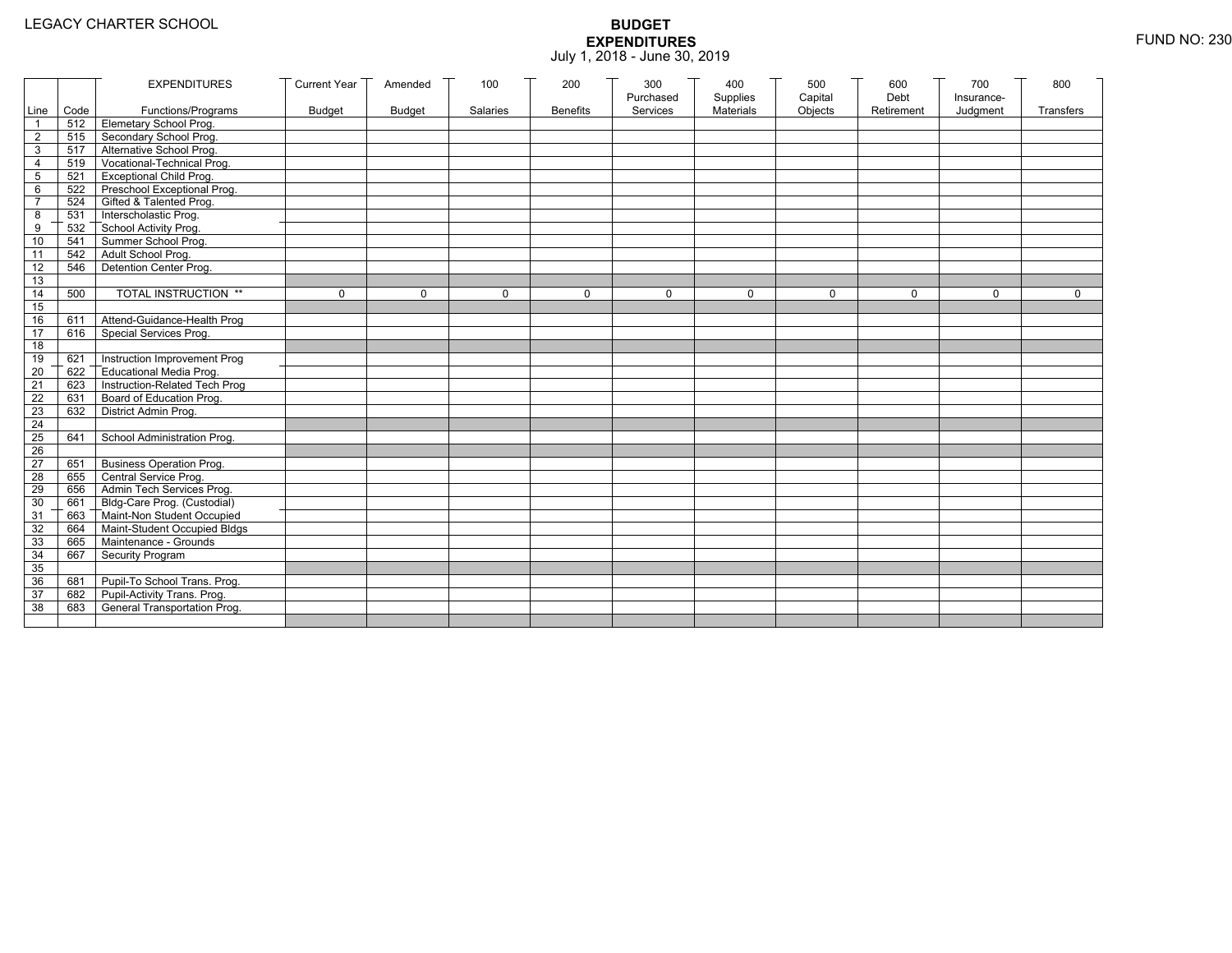|                 |            | <b>EXPENDITURES</b>                                     | <b>Current Year</b> | Amended       | 100                   | 200             | 300<br>Purchased                                     | 400<br>Supplies | 500<br>Capital | 600<br>Debt | 700<br>Insurance- | 800         |
|-----------------|------------|---------------------------------------------------------|---------------------|---------------|-----------------------|-----------------|------------------------------------------------------|-----------------|----------------|-------------|-------------------|-------------|
| Line            | Code       | Functions/Programs                                      | <b>Budget</b>       | <b>Budget</b> | Salaries              | <b>Benefits</b> | Services                                             | Materials       | Objects        | Retirement  | Judgment          | Transfers   |
| 39              | 691        | Other Support Services Prog.                            |                     |               |                       |                 |                                                      |                 |                |             |                   |             |
| 40              |            |                                                         |                     |               |                       |                 |                                                      |                 |                |             |                   |             |
| 41              | 600        | TOTAL SUPPORT SERV.**                                   | 0                   | $\mathbf 0$   | 0                     | $\mathbf 0$     | 0                                                    | $\mathbf 0$     | $\mathbf 0$    | $\mathbf 0$ | $\mathbf 0$       | $\mathbf 0$ |
| 42              |            |                                                         |                     |               |                       |                 |                                                      |                 |                |             |                   |             |
| 43              | 710        | Child Nutrition Program                                 |                     |               |                       |                 |                                                      |                 |                |             |                   |             |
| 44              | 720        | Community Services Program                              |                     |               |                       |                 |                                                      |                 |                |             |                   |             |
| 45              | 730<br>700 | <b>Enterprise Operations</b><br>TOTAL NON-INSTRUCTION** | 0                   | $\mathsf{O}$  | 0                     | $\mathbf 0$     | $\Omega$                                             | $\mathbf 0$     | $\mathbf 0$    | $\mathbf 0$ | $\Omega$          | $\mathbf 0$ |
| 46<br>47        |            |                                                         |                     |               |                       |                 |                                                      |                 |                |             |                   |             |
| 48              | 810        | Capital Assets-Student Occ                              |                     |               |                       |                 |                                                      |                 |                |             |                   |             |
| 49              | 811        | Capital Assets-Non Student Occ                          |                     |               |                       |                 |                                                      |                 |                |             |                   |             |
| 50              | 800        | <b>TOTAL CAPITAL ASSETS PROG*</b>                       | 0                   | $\mathbf 0$   | 0                     | $\mathbf 0$     | $\Omega$                                             | $\mathbf 0$     | 0              | $\mathbf 0$ | $\mathbf 0$       | 0           |
| 51              |            |                                                         |                     |               |                       |                 |                                                      |                 |                |             |                   |             |
| 52              | 911        | Debt Services Prog.-Princ.                              |                     |               |                       |                 |                                                      |                 |                |             |                   |             |
| 53              |            | 912 Debt Services Prog.-Int.                            |                     |               |                       |                 |                                                      |                 |                |             |                   |             |
| 54              | 913        | Debt Serv Prog-Refnded Debt                             |                     |               |                       |                 |                                                      |                 |                |             |                   |             |
| 55              | 920        | <b>Transfers Out</b>                                    |                     |               |                       |                 |                                                      |                 |                |             |                   |             |
| 56              |            |                                                         |                     |               |                       |                 |                                                      |                 |                |             |                   |             |
| 57              | 900        | TOTAL OTHER SERVICES **                                 | 0                   | $\mathbf 0$   | 0                     | $\mathbf 0$     | $\Omega$                                             | $\mathbf 0$     | $\mathbf 0$    | $\mathbf 0$ | $\Omega$          | $\mathbf 0$ |
| 58<br>59        |            |                                                         |                     |               |                       |                 |                                                      |                 |                |             |                   |             |
| 60              |            | <b>TOTAL EXPENDITURES</b><br>$**$                       |                     |               |                       |                 |                                                      |                 |                |             |                   |             |
|                 |            | (Lines 14+41+47+49+57)**                                | 0                   | 0             | 0                     | $\mathsf{O}$    | 0                                                    | $\mathbf 0$     | 0              | $\mathbf 0$ | 0                 | $\mathbf 0$ |
| 61              |            |                                                         |                     |               |                       |                 |                                                      |                 |                |             |                   |             |
| 62              | 950        | Contingency Reserve                                     |                     |               |                       |                 |                                                      |                 |                |             |                   |             |
|                 |            | (5% of Line 60)                                         |                     |               |                       |                 |                                                      |                 |                |             |                   |             |
| 63              |            |                                                         |                     |               |                       |                 |                                                      |                 |                |             |                   |             |
| 64              |            | TOTAL APPROPRIATION                                     |                     |               |                       |                 |                                                      |                 |                |             |                   |             |
|                 |            | (Line 60 + Line 62)                                     | 0                   | $\mathsf{O}$  |                       |                 |                                                      |                 |                |             |                   |             |
| 65              |            |                                                         |                     |               |                       |                 |                                                      |                 |                |             |                   |             |
| 66              |            | <b>BUDGET SUMMARY</b>                                   |                     |               | <b>BUDGET SUMMARY</b> |                 |                                                      |                 |                |             |                   |             |
| 67              |            |                                                         |                     |               |                       |                 |                                                      |                 |                |             |                   |             |
| 68              |            | <b>Beginning Fund Balance</b>                           |                     |               |                       |                 | The total on line 70 must equal the total on line 74 |                 |                |             |                   |             |
| 69              |            | Revenues + Transfers In                                 |                     |               |                       |                 |                                                      |                 |                |             |                   |             |
| 70              |            | TOTAL REVENUE $(68 + 69)$                               | 0                   | $\mathbf{0}$  |                       |                 |                                                      |                 |                |             |                   |             |
| 71              |            |                                                         |                     |               |                       |                 |                                                      |                 |                |             |                   |             |
| 72              |            | <b>Total Appropriation</b>                              |                     |               |                       |                 |                                                      |                 |                |             |                   |             |
| 73              |            | Unappropriated Balance                                  |                     |               |                       |                 |                                                      |                 |                |             |                   |             |
| $\overline{74}$ |            | TOTAL APPROPRIATION (72+73)                             | 0                   | $\mathbf 0$   |                       |                 |                                                      |                 |                |             |                   |             |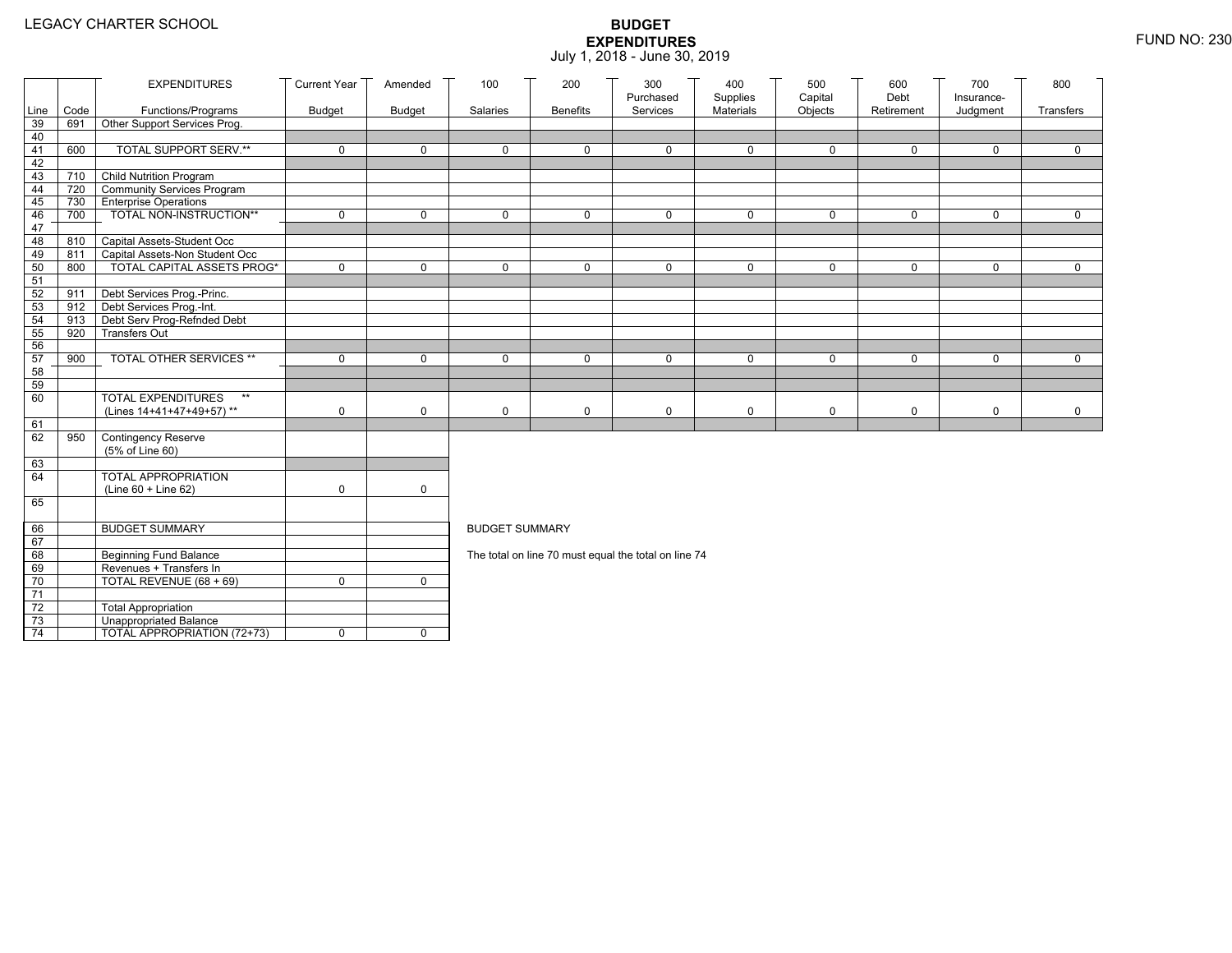# **BUDGET REVENUES** FUND NO: 241 July 1, 2018 - June 30, 2019

|                 |                  | <b>REVENUES</b>                            | <b>Current Year</b> | Amended Budget |             |                 |        | <b>REVENUES</b>                         | <b>Current Year</b> | Amended Budget |              |
|-----------------|------------------|--------------------------------------------|---------------------|----------------|-------------|-----------------|--------|-----------------------------------------|---------------------|----------------|--------------|
| Line            | Code             | Item                                       | <b>Budget</b>       | Line Amounts   | Totals      | Line            | Code   | Item                                    | <b>Budget</b>       | Line Amounts   | Totals       |
| $\overline{1}$  |                  | 320000 Estimated Fund Balance              |                     | *******        |             | 40              |        | 429000 Other County                     |                     |                |              |
| 2               |                  | as of July 1                               | $\mathbf 0$         | *******        | $\Omega$    | 41              | 420000 | <b>TOTAL COUNTY</b><br>$***$            | $\Omega$            | *******        | $\mathbf 0$  |
| 3               |                  | 411100 Taxes-General M & O                 |                     |                |             | 42              |        |                                         |                     |                |              |
| 4               |                  | 411200 Taxes-Suplemental                   |                     |                |             | 43              |        | 431100 Base Support Program             |                     |                |              |
| 5               |                  | 411300 Taxes-Emergency                     |                     |                |             | 44              |        | 431200 Transportation Support           |                     |                |              |
| 6               |                  | $-411400$ Taxes-Tort                       |                     |                |             | 45              |        | 431400 Except Child/SED Support         |                     |                |              |
| $\overline{7}$  |                  | 411500 Taxes-Cooperative                   |                     |                |             | 46              |        | 431500 Border Tuition Support           |                     |                |              |
| 8               |                  | 411600 Taxes-Tuition                       |                     |                |             | 47              |        | 431600 Tuition Equivalency              |                     |                |              |
| 9               |                  | 411700 Taxes-Migrant                       |                     |                |             | 48              |        | 431800 Benefit Apportionment            |                     |                |              |
| 10              |                  | 411900 Taxes-Other                         |                     |                |             | 49              |        | 431900 Other State Support              |                     |                |              |
| $\overline{11}$ |                  | 412100 Taxes-Plant Facility                |                     |                |             | 50              |        | 432100 Driver Education Prog.           |                     |                |              |
| 12              |                  | 412500 Taxes-Bond & Interest               |                     |                |             | 51              |        | 432400 Professional Technical Prog      |                     |                |              |
| $\overline{13}$ |                  | $**$<br><b>TOTAL TAXES</b>                 | 0                   | *******        | $\mathbf 0$ | 52              |        | 437000 Lottery/Additional State Maint   |                     |                |              |
| 14              |                  | 413000 Penalty: Delinguent Taxes           |                     |                |             | 53              |        | 438000 Rev in Lieu of/Ag Equip Tax      |                     |                |              |
| 15              |                  |                                            |                     |                |             | 54              |        | 439000 Other State Revenue              |                     |                |              |
| 16              |                  | $414100$ Tuition - Individuals             |                     |                |             | 55              |        |                                         |                     |                |              |
| 17              |                  | $\sqrt{414200}$ Tuition-Districts in Idaho |                     |                |             | 56              | 430000 | <b>TOTAL STATE</b><br>$**$              | $\Omega$            | *******        | $\mathbf{0}$ |
| 18              |                  | 414300 Tuition-Out of State Districts      |                     |                |             | 57              |        |                                         |                     |                |              |
| 19              |                  |                                            |                     |                |             | 58              |        | 442000 Indirect Unrestricted Fed.       |                     |                |              |
| 20              |                  | 415000 Earnings on Investments             |                     |                |             | 59              |        | 443000 Direct Restricted Fed.           |                     |                |              |
| 21              |                  |                                            |                     |                |             | 60              |        | 445100 Title I - ESEA                   |                     |                |              |
| 22              |                  | 416100 School Food Service                 |                     |                |             | 61              |        | 445200 Title VI. ESEA-Innovative Pr     |                     |                |              |
| 23              |                  | 416200 Meal Sales: Non-Reimb.              |                     |                |             | 62              |        | 445300 Perkins III-Voc Tech Act         |                     |                |              |
| 24              |                  | 416900 Other Food Sales                    |                     |                |             | 63              |        | 445400 Adult Education                  |                     |                |              |
| 25              |                  |                                            |                     |                |             | 64              |        | 445500 Child Nutrition Reimb.           |                     |                |              |
| $\overline{26}$ |                  | 417100 Admissions/Activities               |                     |                |             | 65              |        | 445600 Title VI-B                       |                     |                |              |
| 27              |                  | 417200 Bookstore Sales                     |                     |                |             | 66              |        | 445900 Other Indirect Fed. Prog.        |                     |                |              |
| 28              |                  | 417300 Clubs, Org. Dues, Etc.              |                     |                |             | 67              |        | 448200   Impact Aid - P.L. 874          |                     |                |              |
| 29              |                  | 417400 School Fees & Charges               |                     |                |             | 68              | 440000 | <b>TOTAL FEDERAL</b><br>$^{\star\star}$ | $\Omega$            | *******        | $\mathbf 0$  |
| 30              |                  | 417900 Other Student Revenues              |                     |                |             | 69              |        |                                         |                     |                |              |
| 31              |                  |                                            |                     |                |             | 70              |        | 451000 Proceeds: Bonds, Capital Leases  |                     |                |              |
| 32              |                  | 418100 Community Service                   |                     |                |             | 71              |        | 453000 Sale of Fixed Assets             |                     |                |              |
| 33              |                  |                                            |                     |                |             | $\overline{72}$ | 450000 | <b>TOTAL OTHER</b><br>$\star\star$      | $\Omega$            | *******        | $\mathbf 0$  |
| 34              | $419100$ Rentals |                                            |                     |                |             | 73              |        |                                         |                     |                |              |
| 35              |                  | 419200 Contributions/Donations             |                     |                |             | 74              |        | <b>TOTAL REVENUES</b><br>$\star\star$   | $\Omega$            | *******        | $\Omega$     |
| 36              |                  | 419300 Transportaion Fees                  |                     |                |             | $\overline{75}$ |        |                                         |                     |                |              |
| 37              |                  | 419900 Other Local                         |                     |                |             | 76              | 460000 | <b>TRANSFERS IN</b>                     |                     |                |              |
| 38              |                  | TOTAL OTHER LOCAL **                       | 0                   | *******        | 0           | 77              |        |                                         |                     |                |              |
| 39              | 410000           | <b>TOTAL LOCAL</b>                         |                     | *******        |             | 78              | 400000 | BAL.+ REVENUE + TRANS.                  |                     | *******        |              |
|                 |                  | $(Line 13 + 38)$                           | $\Omega$            |                | $\mathbf 0$ |                 |        | (Lines $1 + 74 + 76$ )                  | $\Omega$            |                | $\mathbf 0$  |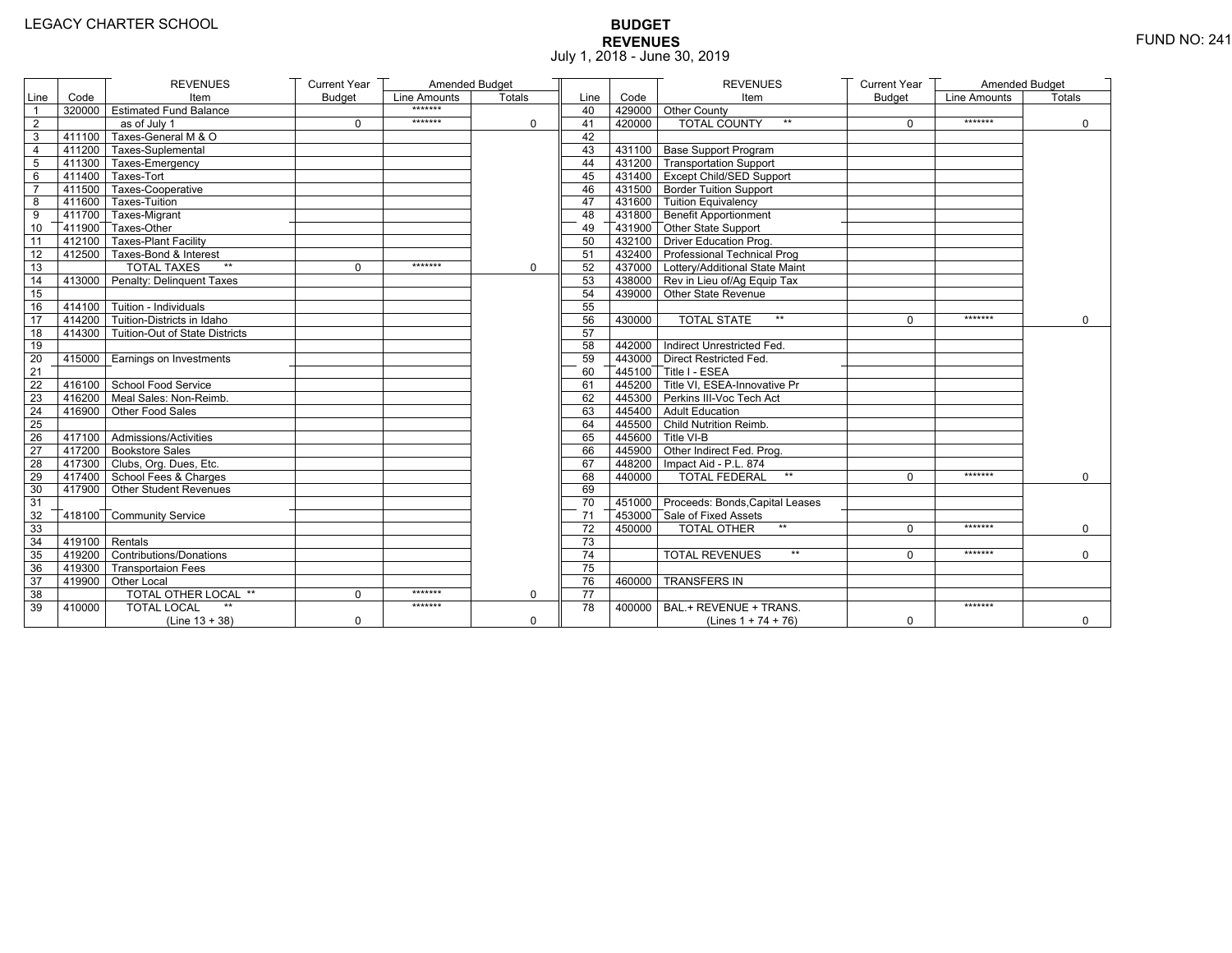|                 |           | <b>EXPENDITURES</b>                          | <b>Current Year</b> | Amended       | 100          | 200             | 300          | 400              | 500         | 600        | 700          | 800          |
|-----------------|-----------|----------------------------------------------|---------------------|---------------|--------------|-----------------|--------------|------------------|-------------|------------|--------------|--------------|
|                 |           |                                              |                     |               |              |                 | Purchased    | Supplies         | Capital     | Debt       | Insurance-   |              |
|                 | Line Code | Functions/Programs                           | <b>Budget</b>       | <b>Budget</b> | Salaries     | <b>Benefits</b> | Services     | <b>Materials</b> | Objects     | Retirement | Judgment     | Transfers    |
|                 |           | 512 Elemetary School Prog.                   |                     |               |              |                 |              |                  |             |            |              |              |
| $\overline{2}$  | 515       | Secondary School Prog.                       |                     |               |              |                 |              |                  |             |            |              |              |
| 3               |           | 517 Alternative School Prog.                 |                     |               |              |                 |              |                  |             |            |              |              |
| 4               | 519       | Vocational-Technical Prog.                   |                     |               |              |                 |              |                  |             |            |              |              |
| 5               | 521       | <b>Exceptional Child Prog.</b>               |                     |               |              |                 |              |                  |             |            |              |              |
| 6               |           | 522 Preschool Exceptional Prog.              |                     |               |              |                 |              |                  |             |            |              |              |
| $\overline{7}$  |           | 524 Gifted & Talented Prog.                  |                     |               |              |                 |              |                  |             |            |              |              |
| 8               |           | 531 Interscholastic Prog.                    |                     |               |              |                 |              |                  |             |            |              |              |
| 9               | 532       | School Activity Prog.<br>Summer School Prog. |                     |               |              |                 |              |                  |             |            |              |              |
| 10              | 541       |                                              |                     |               |              |                 |              |                  |             |            |              |              |
| 11              | 542       | Adult School Prog.                           |                     |               |              |                 |              |                  |             |            |              |              |
| $\overline{12}$ | 546       | Detention Center Prog.                       |                     |               |              |                 |              |                  |             |            |              |              |
| 13              |           |                                              |                     |               |              |                 |              |                  |             |            |              |              |
| 14              | 500       | TOTAL INSTRUCTION **                         | $\mathbf 0$         | $\Omega$      | $\mathbf{0}$ | 0               | $\mathbf{0}$ | 0                | $\mathbf 0$ | $\Omega$   | $\mathbf{0}$ | $\mathbf{0}$ |
| 15              |           |                                              |                     |               |              |                 |              |                  |             |            |              |              |
| 16              | 611       | Attend-Guidance-Health Prog                  |                     |               |              |                 |              |                  |             |            |              |              |
| 17              | 616       | Special Services Prog.                       |                     |               |              |                 |              |                  |             |            |              |              |
| 18              |           |                                              |                     |               |              |                 |              |                  |             |            |              |              |
| 19              | 621       | Instruction Improvement Prog                 |                     |               |              |                 |              |                  |             |            |              |              |
| $\overline{20}$ | 622       | Educational Media Prog.                      |                     |               |              |                 |              |                  |             |            |              |              |
| 21              | 623       | Instruction-Related Tech Prog                |                     |               |              |                 |              |                  |             |            |              |              |
| $\overline{22}$ | 631       | Board of Education Prog.                     |                     |               |              |                 |              |                  |             |            |              |              |
| 23              | 632       | District Admin Prog.                         |                     |               |              |                 |              |                  |             |            |              |              |
| 24              |           |                                              |                     |               |              |                 |              |                  |             |            |              |              |
| 25              | 641       | School Administration Prog.                  |                     |               |              |                 |              |                  |             |            |              |              |
| 26              |           |                                              |                     |               |              |                 |              |                  |             |            |              |              |
| 27              | 651       | <b>Business Operation Prog.</b>              |                     |               |              |                 |              |                  |             |            |              |              |
| 28              |           | 655 Central Service Prog.                    |                     |               |              |                 |              |                  |             |            |              |              |
| 29              | 656       | Admin Tech Services Prog.                    |                     |               |              |                 |              |                  |             |            |              |              |
| 30              |           | 661 Bldg-Care Prog. (Custodial)              |                     |               |              |                 |              |                  |             |            |              |              |
| 31              |           | 663 Maint-Non Student Occupied               |                     |               |              |                 |              |                  |             |            |              |              |
| 32              |           | 664 Maint-Student Occupied Bldgs             |                     |               |              |                 |              |                  |             |            |              |              |
| 33              |           | 665 Maintenance - Grounds                    |                     |               |              |                 |              |                  |             |            |              |              |
| 34              | 667       | Security Program                             |                     |               |              |                 |              |                  |             |            |              |              |
| 35              |           |                                              |                     |               |              |                 |              |                  |             |            |              |              |
| 36              | 681       | Pupil-To School Trans. Prog.                 |                     |               |              |                 |              |                  |             |            |              |              |
| 37              | 682       | Pupil-Activity Trans. Prog.                  |                     |               |              |                 |              |                  |             |            |              |              |
| 38              | 683       | General Transportation Prog.                 |                     |               |              |                 |              |                  |             |            |              |              |
|                 |           |                                              |                     |               |              |                 |              |                  |             |            |              |              |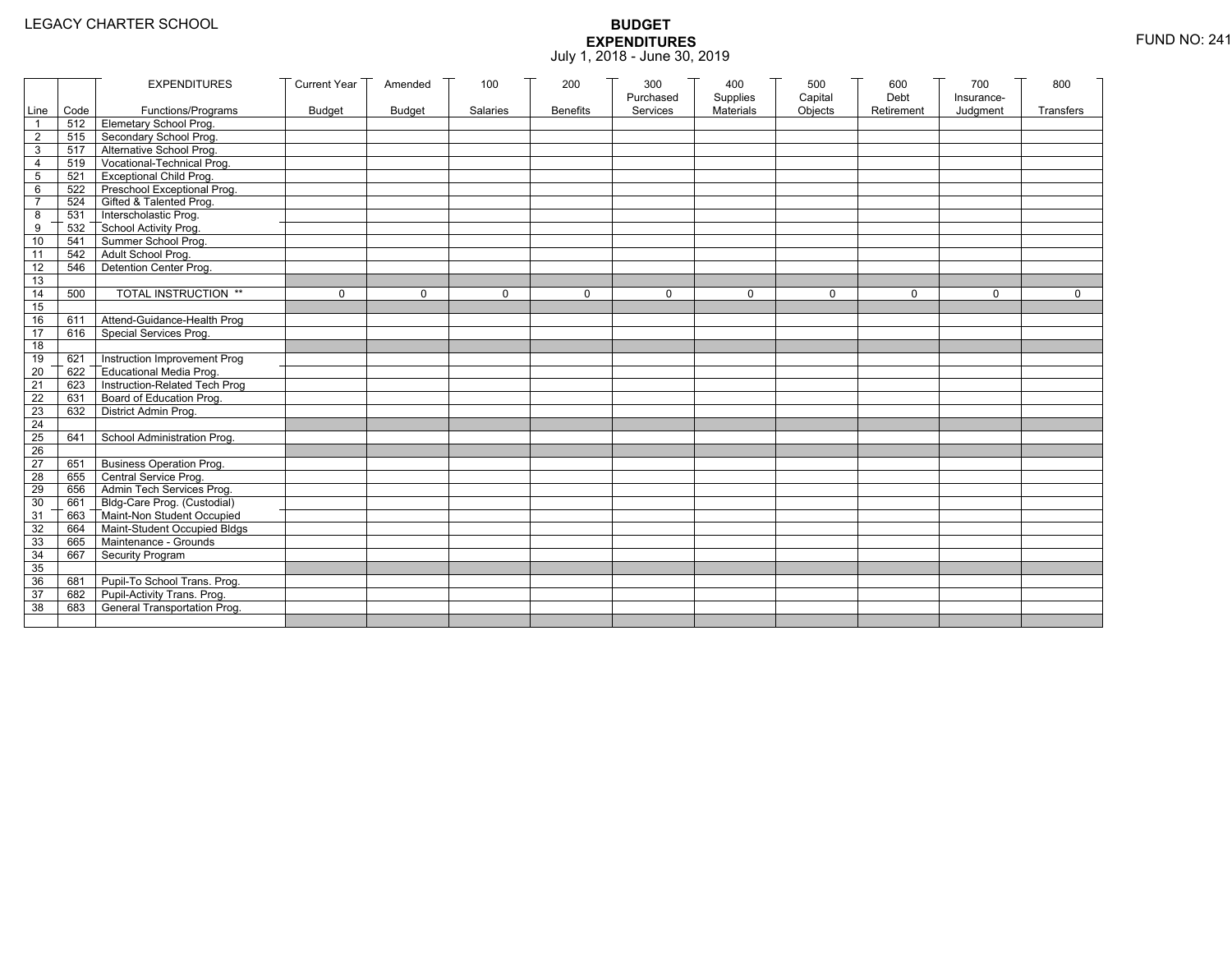|                 |      | <b>EXPENDITURES</b>                                  | <b>Current Year</b> | Amended       | 100                   | 200             | 300<br>Purchased                                     | 400<br>Supplies | 500<br>Capital | 600<br>Debt | 700                    | 800          |
|-----------------|------|------------------------------------------------------|---------------------|---------------|-----------------------|-----------------|------------------------------------------------------|-----------------|----------------|-------------|------------------------|--------------|
| Line            | Code | Functions/Programs                                   | <b>Budget</b>       | <b>Budget</b> | Salaries              | <b>Benefits</b> | Services                                             | Materials       | Objects        | Retirement  | Insurance-<br>Judgment | Transfers    |
| 39              | 691  | Other Support Services Prog.                         |                     |               |                       |                 |                                                      |                 |                |             |                        |              |
| 40              |      |                                                      |                     |               |                       |                 |                                                      |                 |                |             |                        |              |
| 41              | 600  | <b>TOTAL SUPPORT SERV.**</b>                         | $\mathbf 0$         | $\mathbf 0$   | $\mathbf 0$           | $\mathbf 0$     | $\mathbf 0$                                          | $\mathbf 0$     | $\mathbf 0$    | $\mathbf 0$ | $\mathbf 0$            | $\mathbf 0$  |
| 42              |      |                                                      |                     |               |                       |                 |                                                      |                 |                |             |                        |              |
| 43              |      | 710 Child Nutrition Program                          |                     |               |                       |                 |                                                      |                 |                |             |                        |              |
| 44              | 720  | Community Services Program                           |                     |               |                       |                 |                                                      |                 |                |             |                        |              |
| 45              | 730  | <b>Enterprise Operations</b>                         | $\mathbf 0$         | $\mathsf{O}$  | $\Omega$              | $\mathbf 0$     | $\Omega$                                             | $\mathbf 0$     | $\mathbf 0$    | $\mathbf 0$ | $\mathbf 0$            | $\mathbf 0$  |
| 46<br>47        | 700  | TOTAL NON-INSTRUCTION**                              |                     |               |                       |                 |                                                      |                 |                |             |                        |              |
| 48              | 810  | Capital Assets-Student Occ                           |                     |               |                       |                 |                                                      |                 |                |             |                        |              |
| 49              | 811  | Capital Assets-Non Student Occ                       |                     |               |                       |                 |                                                      |                 |                |             |                        |              |
| 50              | 800  | <b>TOTAL CAPITAL ASSETS PROG*</b>                    | $\mathbf 0$         | $\mathbf 0$   | 0                     | $\mathbf 0$     | 0                                                    | $\mathbf 0$     | $\mathbf 0$    | $\mathbf 0$ | $\mathbf 0$            | $\mathbf 0$  |
| 51              |      |                                                      |                     |               |                       |                 |                                                      |                 |                |             |                        |              |
| 52              | 911  | Debt Services Prog.-Princ.                           |                     |               |                       |                 |                                                      |                 |                |             |                        |              |
| 53              |      | 912 Debt Services Prog.-Int.                         |                     |               |                       |                 |                                                      |                 |                |             |                        |              |
| 54              | 913  | Debt Serv Prog-Refnded Debt                          |                     |               |                       |                 |                                                      |                 |                |             |                        |              |
| 55              | 920  | <b>Transfers Out</b>                                 |                     |               |                       |                 |                                                      |                 |                |             |                        |              |
| 56              |      |                                                      |                     |               |                       |                 |                                                      |                 |                |             |                        |              |
| 57              | 900  | TOTAL OTHER SERVICES **                              | $\mathbf 0$         | $\mathbf 0$   | 0                     | $\mathbf 0$     | $\mathbf 0$                                          | $\mathbf 0$     | 0              | $\mathbf 0$ | $\mathbf 0$            | $\mathsf{O}$ |
| 58              |      |                                                      |                     |               |                       |                 |                                                      |                 |                |             |                        |              |
| 59              |      | $\star\star$                                         |                     |               |                       |                 |                                                      |                 |                |             |                        |              |
| 60              |      | <b>TOTAL EXPENDITURES</b>                            |                     |               |                       |                 |                                                      |                 |                |             |                        |              |
| 61              |      | (Lines 14+41+47+49+57)**                             | 0                   | $\mathbf 0$   | 0                     | 0               | $\mathbf 0$                                          | $\mathbf 0$     | 0              | $\mathbf 0$ | 0                      | $\mathbf 0$  |
| 62              | 950  | Contingency Reserve                                  |                     |               |                       |                 |                                                      |                 |                |             |                        |              |
|                 |      | (5% of Line 60)                                      |                     |               |                       |                 |                                                      |                 |                |             |                        |              |
| 63              |      |                                                      |                     |               |                       |                 |                                                      |                 |                |             |                        |              |
| 64              |      | TOTAL APPROPRIATION                                  |                     |               |                       |                 |                                                      |                 |                |             |                        |              |
|                 |      | (Line 60 + Line 62)                                  | 0                   | $\mathsf{O}$  |                       |                 |                                                      |                 |                |             |                        |              |
| 65              |      |                                                      |                     |               |                       |                 |                                                      |                 |                |             |                        |              |
|                 |      |                                                      |                     |               |                       |                 |                                                      |                 |                |             |                        |              |
| 66              |      | <b>BUDGET SUMMARY</b>                                |                     |               | <b>BUDGET SUMMARY</b> |                 |                                                      |                 |                |             |                        |              |
| 67              |      |                                                      |                     |               |                       |                 |                                                      |                 |                |             |                        |              |
| 68              |      | <b>Beginning Fund Balance</b>                        |                     |               |                       |                 | The total on line 70 must equal the total on line 74 |                 |                |             |                        |              |
| 69              |      | Revenues + Transfers In                              |                     |               |                       |                 |                                                      |                 |                |             |                        |              |
| 70              |      | TOTAL REVENUE (68 + 69)                              | 0                   | $\mathbf{0}$  |                       |                 |                                                      |                 |                |             |                        |              |
| 71              |      |                                                      |                     |               |                       |                 |                                                      |                 |                |             |                        |              |
| 72<br>73        |      | <b>Total Appropriation</b><br>Unappropriated Balance |                     |               |                       |                 |                                                      |                 |                |             |                        |              |
| $\overline{74}$ |      | TOTAL APPROPRIATION (72+73)                          | 0                   | $\mathbf 0$   |                       |                 |                                                      |                 |                |             |                        |              |
|                 |      |                                                      |                     |               |                       |                 |                                                      |                 |                |             |                        |              |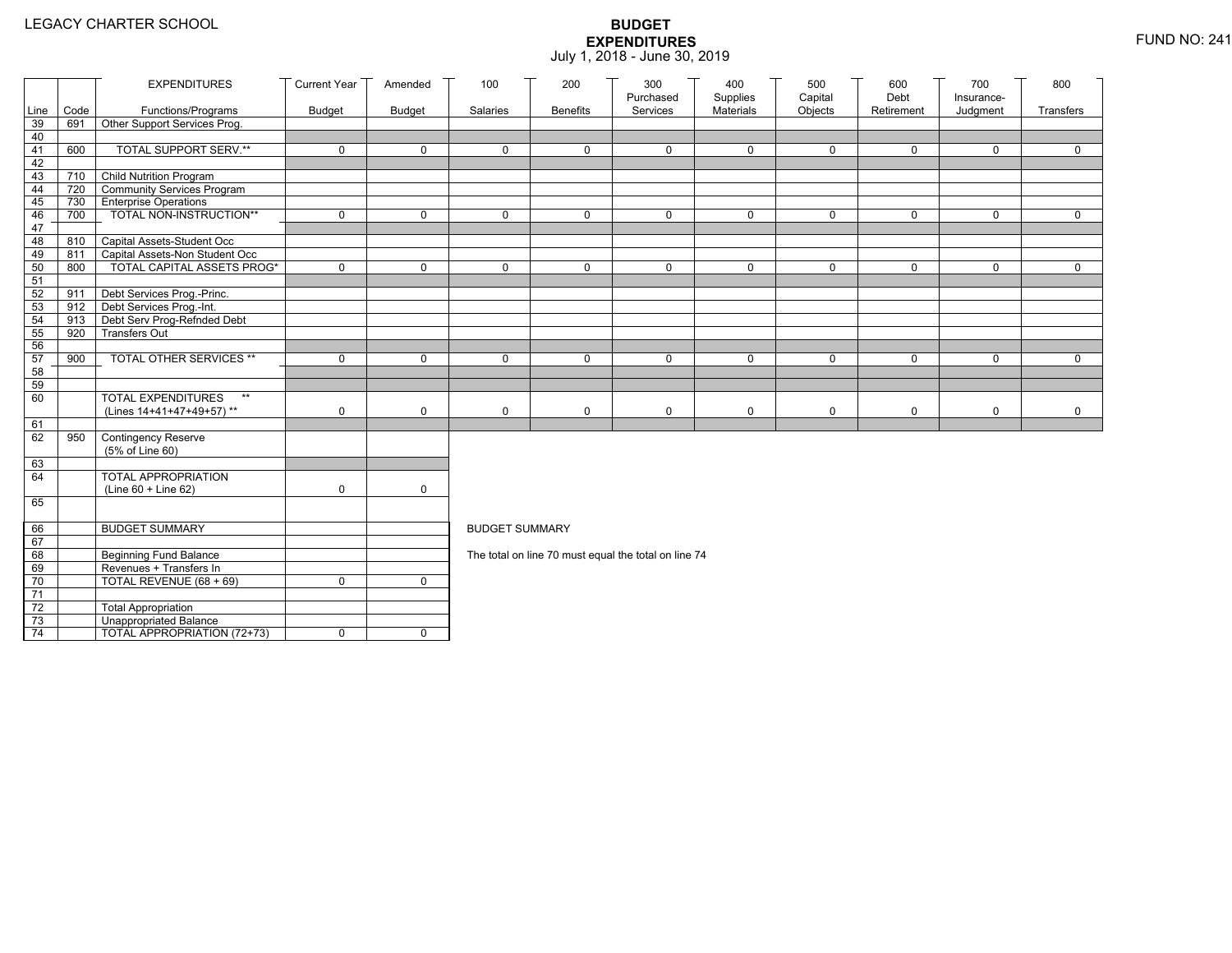# **BUDGET REVENUES** FUND NO: 245 July 1, 2018 - June 30, 2019

|                 |                   | <b>REVENUES</b>                       | <b>Current Year</b> | Amended Budget |          |                 |        | <b>REVENUES</b>                        | <b>Current Year</b> | Amended Budget |               |
|-----------------|-------------------|---------------------------------------|---------------------|----------------|----------|-----------------|--------|----------------------------------------|---------------------|----------------|---------------|
| Line            | Code              | Item                                  | <b>Budget</b>       | Line Amounts   | Totals   | Line            | Code   | Item                                   | <b>Budget</b>       | Line Amounts   | <b>Totals</b> |
| $\overline{1}$  |                   | 320000 Estimated Fund Balance         |                     | 15,724CR       |          | 40              |        | 429000 Other County                    |                     |                |               |
| $\overline{2}$  |                   | as of July 1                          | $\Omega$            | *******        | 15.724CR | 41              | 420000 | <b>TOTAL COUNTY</b><br>$\star\star$    | $\Omega$            | *******        | $\mathbf 0$   |
| 3               | 411100            | Taxes-General M & O                   |                     |                |          | 42              |        |                                        |                     |                |               |
| $\overline{4}$  |                   | 411200 Taxes-Suplemental              |                     |                |          | 43              |        | 431100 Base Support Program            |                     |                |               |
| 5               |                   | 411300 Taxes-Emergency                |                     |                |          | 44              |        | 431200 Transportation Support          |                     |                |               |
| $6\phantom{1}6$ |                   | 411400 Taxes-Tort                     |                     |                |          | 45              |        | 431400 Except Child/SED Support        |                     |                |               |
| $\overline{7}$  |                   | 411500 Taxes-Cooperative              |                     |                |          | 46              |        | 431500 Border Tuition Support          |                     |                |               |
| 8               |                   | 411600 Taxes-Tuition                  |                     |                |          | 47              |        | 431600 Tuition Equivalency             |                     |                |               |
| 9               |                   | 411700 Taxes-Migrant                  |                     |                |          | 48              |        | $\sqrt{431800}$ Benefit Apportionment  |                     |                |               |
| 10              |                   | 411900 Taxes-Other                    |                     |                |          | 49              |        | 431900 Other State Support             |                     |                |               |
| 11              |                   | 412100 Taxes-Plant Facility           |                     |                |          | 50              |        | 432100 Driver Education Prog.          |                     |                |               |
| 12              |                   | 412500 Taxes-Bond & Interest          |                     |                |          | 51              |        | 432400 Professional Technical Prog     |                     |                |               |
| 13              |                   | <b>TOTAL TAXES</b><br>$**$            | 0                   | *******        | 0        | 52              |        | 437000 Lottery/Additional State Maint  |                     |                |               |
| 14              |                   | 413000 Penalty: Delinguent Taxes      |                     |                |          | 53              |        | 438000 Rev in Lieu of/Ag Equip Tax     |                     |                |               |
| 15              |                   |                                       |                     |                |          | 54              |        | 439000 Other State Revenue             | 85,860CR            | 87,335CR       |               |
| 16              |                   | 414100 Tuition - Individuals          |                     |                |          | 55              |        |                                        |                     |                |               |
| 17              |                   | 414200 Tuition-Districts in Idaho     |                     |                |          | 56              | 430000 | <b>TOTAL STATE</b><br>$**$             | 85,860CR            | *******        | 87,335CR      |
| 18              |                   | 414300 Tuition-Out of State Districts |                     |                |          | 57              |        |                                        |                     |                |               |
| 19              |                   |                                       |                     |                |          | 58              |        | 442000 Indirect Unrestricted Fed.      |                     |                |               |
| 20              | 415000            | Earnings on Investments               |                     |                |          | 59              |        | 443000 Direct Restricted Fed.          |                     |                |               |
| 21              |                   |                                       |                     |                |          | 60              |        | 445100 Title I - ESEA                  |                     |                |               |
| 22              |                   | 416100 School Food Service            |                     |                |          | 61              |        | 445200 Title VI. ESEA-Innovative Pr    |                     |                |               |
| 23              |                   | 416200 Meal Sales: Non-Reimb.         |                     |                |          | 62              |        | 445300 Perkins III-Voc Tech Act        |                     |                |               |
| 24              |                   | 416900 Other Food Sales               |                     |                |          | 63              |        | 445400 Adult Education                 |                     |                |               |
| 25              |                   |                                       |                     |                |          | 64              |        | 445500 Child Nutrition Reimb.          |                     |                |               |
| 26              |                   | 417100 Admissions/Activities          |                     |                |          | 65              |        | 445600 Title VI-B                      |                     |                |               |
| 27              |                   | 417200 Bookstore Sales                |                     |                |          | 66              |        | 445900 Other Indirect Fed. Prog.       |                     |                |               |
| 28              |                   | 417300 Clubs, Org. Dues, Etc.         |                     |                |          | 67              |        | 448200   Impact Aid - P.L. 874         |                     |                |               |
| 29              |                   | 417400 School Fees & Charges          |                     |                |          | 68              | 440000 | <b>TOTAL FEDERAL</b><br>$\star\star$   | $\Omega$            | *******        | 0             |
| 30              |                   | 417900 Other Student Revenues         |                     |                |          | 69              |        |                                        |                     |                |               |
| 31              |                   |                                       |                     |                |          | 70              |        | 451000 Proceeds: Bonds, Capital Leases |                     |                |               |
| 32              |                   | 418100 Community Service              |                     |                |          | 71              |        | 453000 Sale of Fixed Assets            |                     |                |               |
| 33              |                   |                                       |                     |                |          | 72              | 450000 | <b>TOTAL OTHER</b><br>$**$             | $\Omega$            | *******        | $\mathbf{0}$  |
| 34              | $-419100$ Rentals |                                       |                     |                |          | 73              |        |                                        |                     |                |               |
| 35              |                   | 419200 Contributions/Donations        |                     |                |          | 74              |        | $\star\star$<br><b>TOTAL REVENUES</b>  | 85.860CR            | *******        | 87,335CR      |
| 36              |                   | 419300 Transportaion Fees             |                     |                |          | 75              |        |                                        |                     |                |               |
| 37              |                   | 419900 Other Local                    |                     |                |          | 76              | 460000 | <b>TRANSFERS IN</b>                    |                     |                |               |
| 38              |                   | TOTAL OTHER LOCAL **                  | $\Omega$            | *******        | 0        | $\overline{77}$ |        |                                        |                     |                |               |
| 39              | 410000            | <b>TOTAL LOCAL</b>                    |                     | *******        |          | 78              | 400000 | BAL.+ REVENUE + TRANS.                 |                     | *******        |               |
|                 |                   | $(Line 13 + 38)$                      | $\mathbf 0$         |                | 0        |                 |        | (Lines $1 + 74 + 76$ )                 | 85,860CR            |                | 103,059CR     |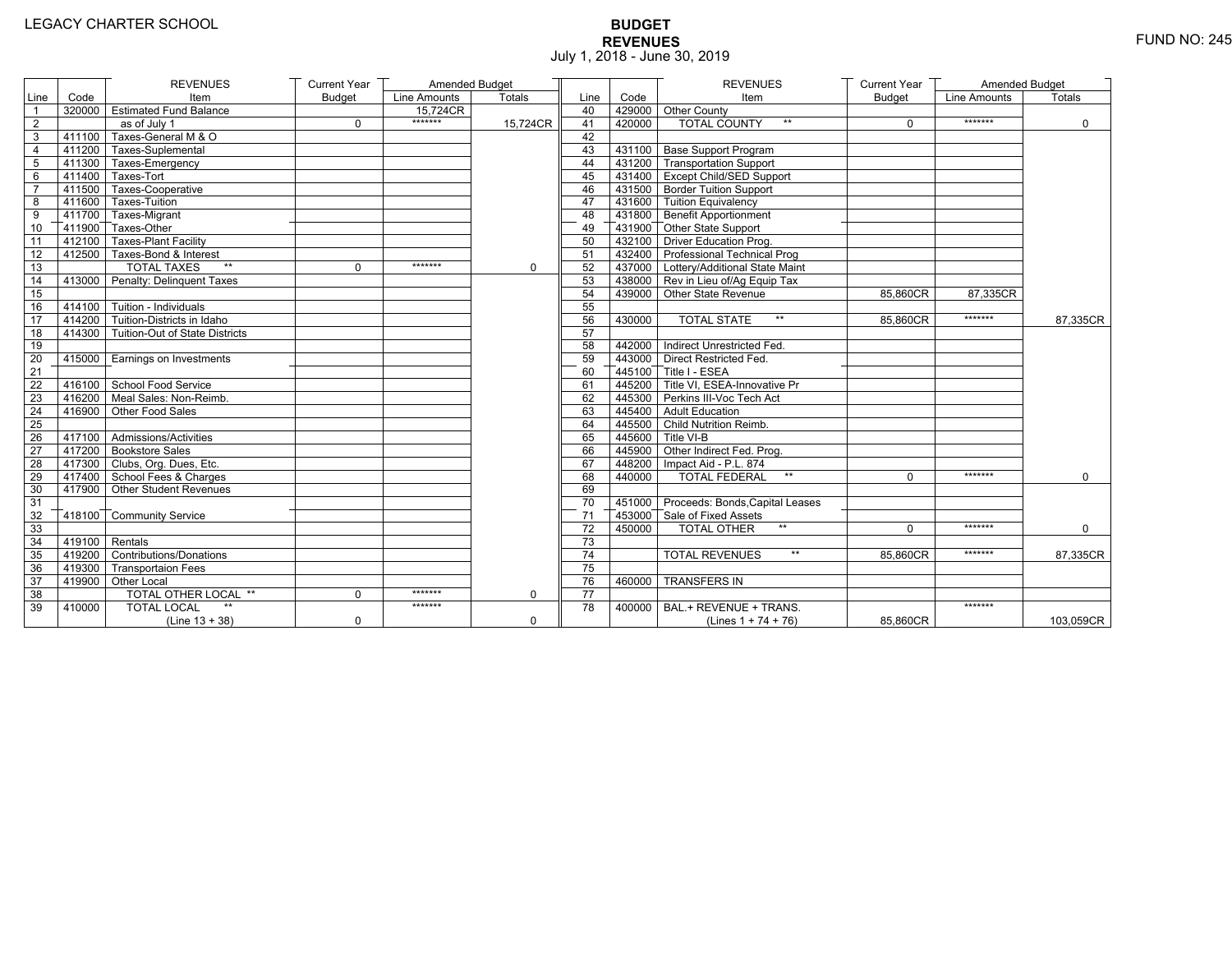|                 |           | <b>EXPENDITURES</b>             | <b>Current Year</b> | Amended       | 100      | 200             | 300                   | 400                   | 500                | 600                | 700                    | 800         |
|-----------------|-----------|---------------------------------|---------------------|---------------|----------|-----------------|-----------------------|-----------------------|--------------------|--------------------|------------------------|-------------|
|                 | Line Code | Functions/Programs              | <b>Budget</b>       | <b>Budget</b> | Salaries | <b>Benefits</b> | Purchased<br>Services | Supplies<br>Materials | Capital<br>Objects | Debt<br>Retirement | Insurance-<br>Judgment | Transfers   |
|                 |           | 512 Elemetary School Prog.      |                     |               |          |                 |                       |                       |                    |                    |                        |             |
| $\overline{2}$  |           | 515 Secondary School Prog.      |                     |               |          |                 |                       |                       |                    |                    |                        |             |
| 3               |           | 517 Alternative School Prog.    |                     |               |          |                 |                       |                       |                    |                    |                        |             |
| 4               | 519       | Vocational-Technical Prog.      |                     |               |          |                 |                       |                       |                    |                    |                        |             |
| 5               | 521       | <b>Exceptional Child Prog.</b>  |                     |               |          |                 |                       |                       |                    |                    |                        |             |
| 6               |           | 522 Preschool Exceptional Prog. |                     |               |          |                 |                       |                       |                    |                    |                        |             |
| $\overline{7}$  |           | 524 Gifted & Talented Prog.     |                     |               |          |                 |                       |                       |                    |                    |                        |             |
| 8               |           | 531 Interscholastic Prog.       |                     |               |          |                 |                       |                       |                    |                    |                        |             |
| 9               | 532       | School Activity Prog.           |                     |               |          |                 |                       |                       |                    |                    |                        |             |
| 10              | 541       | Summer School Prog.             |                     |               |          |                 |                       |                       |                    |                    |                        |             |
| 11              | 542       | Adult School Prog.              |                     |               |          |                 |                       |                       |                    |                    |                        |             |
| 12              | 546       | Detention Center Prog.          |                     |               |          |                 |                       |                       |                    |                    |                        |             |
| 13              |           |                                 |                     |               |          |                 |                       |                       |                    |                    |                        |             |
| 14              | 500       | TOTAL INSTRUCTION **            | $\mathbf 0$         | $\Omega$      | $\Omega$ | $\mathbf 0$     | $\Omega$              | $\Omega$              | $\mathbf 0$        | $\Omega$           | $\Omega$               | $\mathbf 0$ |
| 15              |           |                                 |                     |               |          |                 |                       |                       |                    |                    |                        |             |
| 16              | 611       | Attend-Guidance-Health Prog     |                     |               |          |                 |                       |                       |                    |                    |                        |             |
| $\overline{17}$ | 616       | Special Services Prog.          |                     |               |          |                 |                       |                       |                    |                    |                        |             |
| 18              |           |                                 |                     |               |          |                 |                       |                       |                    |                    |                        |             |
| 19              | 621       | Instruction Improvement Prog    | 85,860              | 103.059       |          |                 | 35.000                | 14,000                | 54,059             |                    |                        |             |
| 20              | 622       | Educational Media Prog.         |                     |               |          |                 |                       |                       |                    |                    |                        |             |
| 21              | 623       | Instruction-Related Tech Prog   |                     |               |          |                 |                       |                       |                    |                    |                        |             |
| $\overline{22}$ | 631       | Board of Education Prog.        |                     |               |          |                 |                       |                       |                    |                    |                        |             |
| 23              | 632       | District Admin Prog.            |                     |               |          |                 |                       |                       |                    |                    |                        |             |
| 24              |           |                                 |                     |               |          |                 |                       |                       |                    |                    |                        |             |
| 25              | 641       | School Administration Prog.     |                     |               |          |                 |                       |                       |                    |                    |                        |             |
| 26              |           |                                 |                     |               |          |                 |                       |                       |                    |                    |                        |             |
| $\overline{27}$ | 651       | <b>Business Operation Prog.</b> |                     |               |          |                 |                       |                       |                    |                    |                        |             |
| 28              |           | 655 Central Service Prog.       |                     |               |          |                 |                       |                       |                    |                    |                        |             |
| 29              | 656       | Admin Tech Services Prog.       |                     |               |          |                 |                       |                       |                    |                    |                        |             |
| 30              | 661       | Bldg-Care Prog. (Custodial)     |                     |               |          |                 |                       |                       |                    |                    |                        |             |
| 31              |           | 663 Maint-Non Student Occupied  |                     |               |          |                 |                       |                       |                    |                    |                        |             |
| 32              | 664       | Maint-Student Occupied Bldgs    |                     |               |          |                 |                       |                       |                    |                    |                        |             |
| 33              |           | 665 Maintenance - Grounds       |                     |               |          |                 |                       |                       |                    |                    |                        |             |
| 34              | 667       | Security Program                |                     |               |          |                 |                       |                       |                    |                    |                        |             |
| 35              |           |                                 |                     |               |          |                 |                       |                       |                    |                    |                        |             |
| 36              | 681       | Pupil-To School Trans. Prog.    |                     |               |          |                 |                       |                       |                    |                    |                        |             |
| 37              | 682       | Pupil-Activity Trans. Prog.     |                     |               |          |                 |                       |                       |                    |                    |                        |             |
| 38              | 683       | General Transportation Prog.    |                     |               |          |                 |                       |                       |                    |                    |                        |             |
|                 |           |                                 |                     |               |          |                 |                       |                       |                    |                    |                        |             |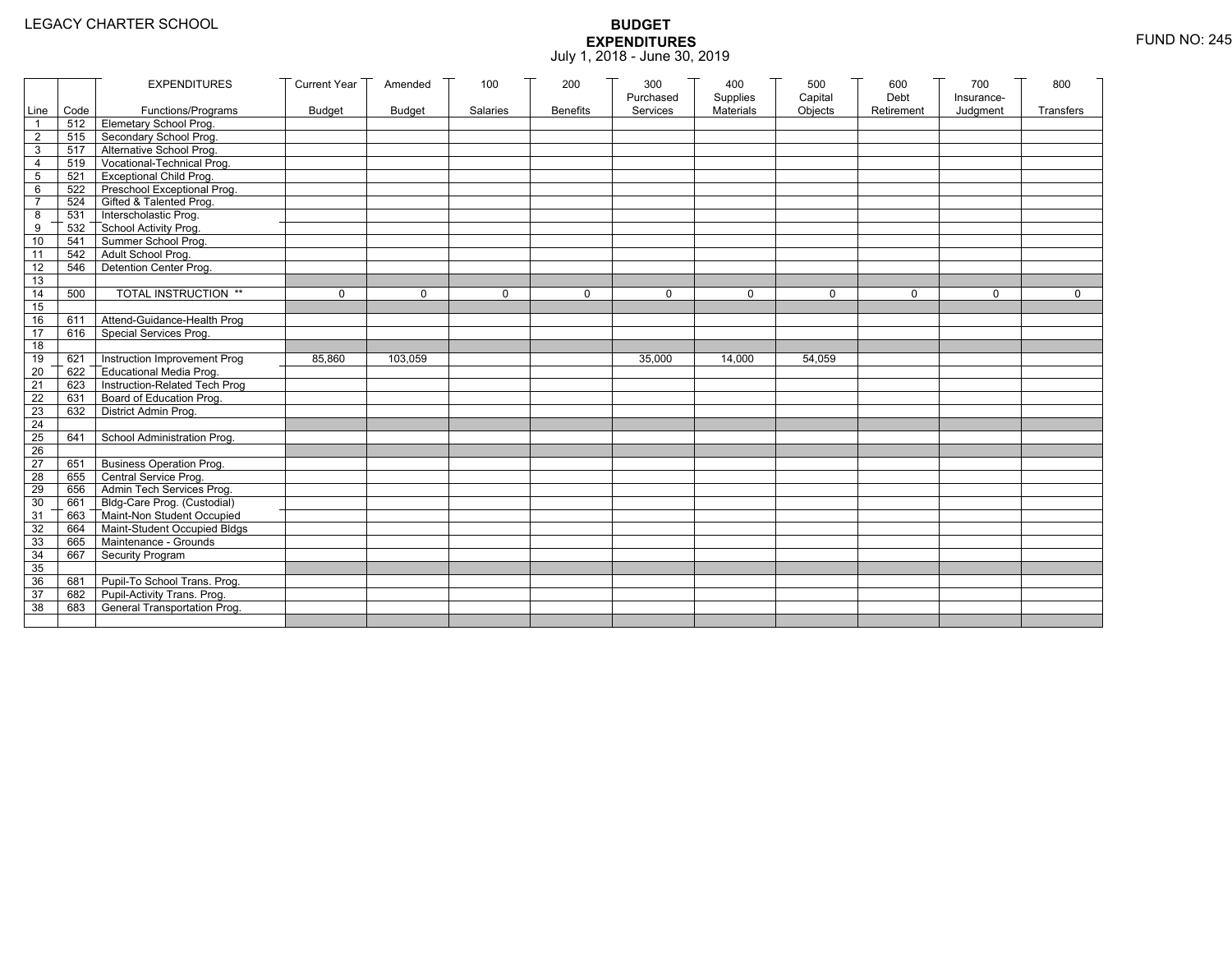|          |      | <b>EXPENDITURES</b>                                   | <b>Current Year</b> | Amended              | 100                                                  | 200             | 300<br>Purchased | 400<br>Supplies | 500<br>Capital | 600<br>Debt | 700                    | 800         |  |
|----------|------|-------------------------------------------------------|---------------------|----------------------|------------------------------------------------------|-----------------|------------------|-----------------|----------------|-------------|------------------------|-------------|--|
| Line     | Code | Functions/Programs                                    | <b>Budget</b>       | <b>Budget</b>        | Salaries                                             | <b>Benefits</b> | Services         | Materials       | Objects        | Retirement  | Insurance-<br>Judgment | Transfers   |  |
| 39       | 691  | Other Support Services Prog.                          |                     |                      |                                                      |                 |                  |                 |                |             |                        |             |  |
| 40       |      |                                                       |                     |                      |                                                      |                 |                  |                 |                |             |                        |             |  |
| 41       | 600  | TOTAL SUPPORT SERV.**                                 | 85,860              | 103,059              | $\mathbf 0$                                          | 0               | 35,000           | 14,000          | 54,059         | 0           | 0                      | 0           |  |
| 42       |      |                                                       |                     |                      |                                                      |                 |                  |                 |                |             |                        |             |  |
| 43       | 710  | Child Nutrition Program                               |                     |                      |                                                      |                 |                  |                 |                |             |                        |             |  |
| 44       | 720  | Community Services Program                            |                     |                      |                                                      |                 |                  |                 |                |             |                        |             |  |
| 45       | 730  | <b>Enterprise Operations</b>                          |                     |                      |                                                      |                 |                  |                 |                |             |                        |             |  |
| 46       | 700  | TOTAL NON-INSTRUCTION**                               | 0                   | $\mathbf 0$          | $\Omega$                                             | 0               | $\mathbf 0$      | $\mathbf 0$     | 0              | $\mathbf 0$ | $\mathbf 0$            | $\mathbf 0$ |  |
| 47<br>48 | 810  | Capital Assets-Student Occ                            |                     |                      |                                                      |                 |                  |                 |                |             |                        |             |  |
| 49       | 811  | Capital Assets-Non Student Occ                        |                     |                      |                                                      |                 |                  |                 |                |             |                        |             |  |
| 50       | 800  | <b>TOTAL CAPITAL ASSETS PROG*</b>                     | 0                   | $\mathbf 0$          | $\Omega$                                             | $\Omega$        | $\mathbf 0$      | 0               | $\mathbf 0$    | 0           | $\mathbf 0$            | $\mathbf 0$ |  |
| 51       |      |                                                       |                     |                      |                                                      |                 |                  |                 |                |             |                        |             |  |
| 52       | 911  | Debt Services Prog.-Princ.                            |                     |                      |                                                      |                 |                  |                 |                |             |                        |             |  |
| 53       | 912  | Debt Services Prog.-Int.                              |                     |                      |                                                      |                 |                  |                 |                |             |                        |             |  |
| 54       | 913  | Debt Serv Prog-Refnded Debt                           |                     |                      |                                                      |                 |                  |                 |                |             |                        |             |  |
| 55       | 920  | <b>Transfers Out</b>                                  |                     |                      |                                                      |                 |                  |                 |                |             |                        |             |  |
| 56       |      |                                                       |                     |                      |                                                      |                 |                  |                 |                |             |                        |             |  |
| 57       | 900  | TOTAL OTHER SERVICES **                               | $\mathbf 0$         | $\mathbf 0$          | $\mathbf 0$                                          | 0               | $\mathbf 0$      | 0               | 0              | $\mathbf 0$ | $\mathbf 0$            | $\mathbf 0$ |  |
| 58       |      |                                                       |                     |                      |                                                      |                 |                  |                 |                |             |                        |             |  |
| 59       |      | $**$                                                  |                     |                      |                                                      |                 |                  |                 |                |             |                        |             |  |
| 60       |      | <b>TOTAL EXPENDITURES</b><br>(Lines 14+41+47+49+57)** |                     | 103,059              |                                                      |                 |                  |                 |                |             |                        |             |  |
| 61       |      |                                                       | 85,860              |                      | 0                                                    | 0               | 35,000           | 14,000          | 54,059         | $\mathsf 0$ | 0                      | $\mathbf 0$ |  |
| 62       | 950  | Contingency Reserve                                   |                     |                      |                                                      |                 |                  |                 |                |             |                        |             |  |
|          |      | (5% of Line 60)                                       |                     |                      |                                                      |                 |                  |                 |                |             |                        |             |  |
| 63       |      |                                                       |                     |                      |                                                      |                 |                  |                 |                |             |                        |             |  |
| 64       |      | <b>TOTAL APPROPRIATION</b>                            |                     |                      |                                                      |                 |                  |                 |                |             |                        |             |  |
|          |      | $(Line 60 + Line 62)$                                 | 85,860              | 103,059              |                                                      |                 |                  |                 |                |             |                        |             |  |
| 65       |      |                                                       |                     |                      |                                                      |                 |                  |                 |                |             |                        |             |  |
|          |      |                                                       |                     |                      |                                                      |                 |                  |                 |                |             |                        |             |  |
| 66       |      | <b>BUDGET SUMMARY</b>                                 |                     |                      | <b>BUDGET SUMMARY</b>                                |                 |                  |                 |                |             |                        |             |  |
| 67       |      |                                                       |                     |                      |                                                      |                 |                  |                 |                |             |                        |             |  |
| 68<br>69 |      | Beginning Fund Balance<br>Revenues + Transfers In     | 85,860CR            | 15,724CR<br>87,335CR | The total on line 70 must equal the total on line 74 |                 |                  |                 |                |             |                        |             |  |
| 70       |      | TOTAL REVENUE (68 + 69)                               | 85,860CR            | 103,059CR            |                                                      |                 |                  |                 |                |             |                        |             |  |
| 71       |      |                                                       |                     |                      |                                                      |                 |                  |                 |                |             |                        |             |  |
| 72       |      | <b>Total Appropriation</b>                            | 85,860              | 103,059              |                                                      |                 |                  |                 |                |             |                        |             |  |
| 73       |      | Unappropriated Balance                                |                     |                      |                                                      |                 |                  |                 |                |             |                        |             |  |
| 74       |      | TOTAL APPROPRIATION (72+73)                           | 85,860              | 103,059              |                                                      |                 |                  |                 |                |             |                        |             |  |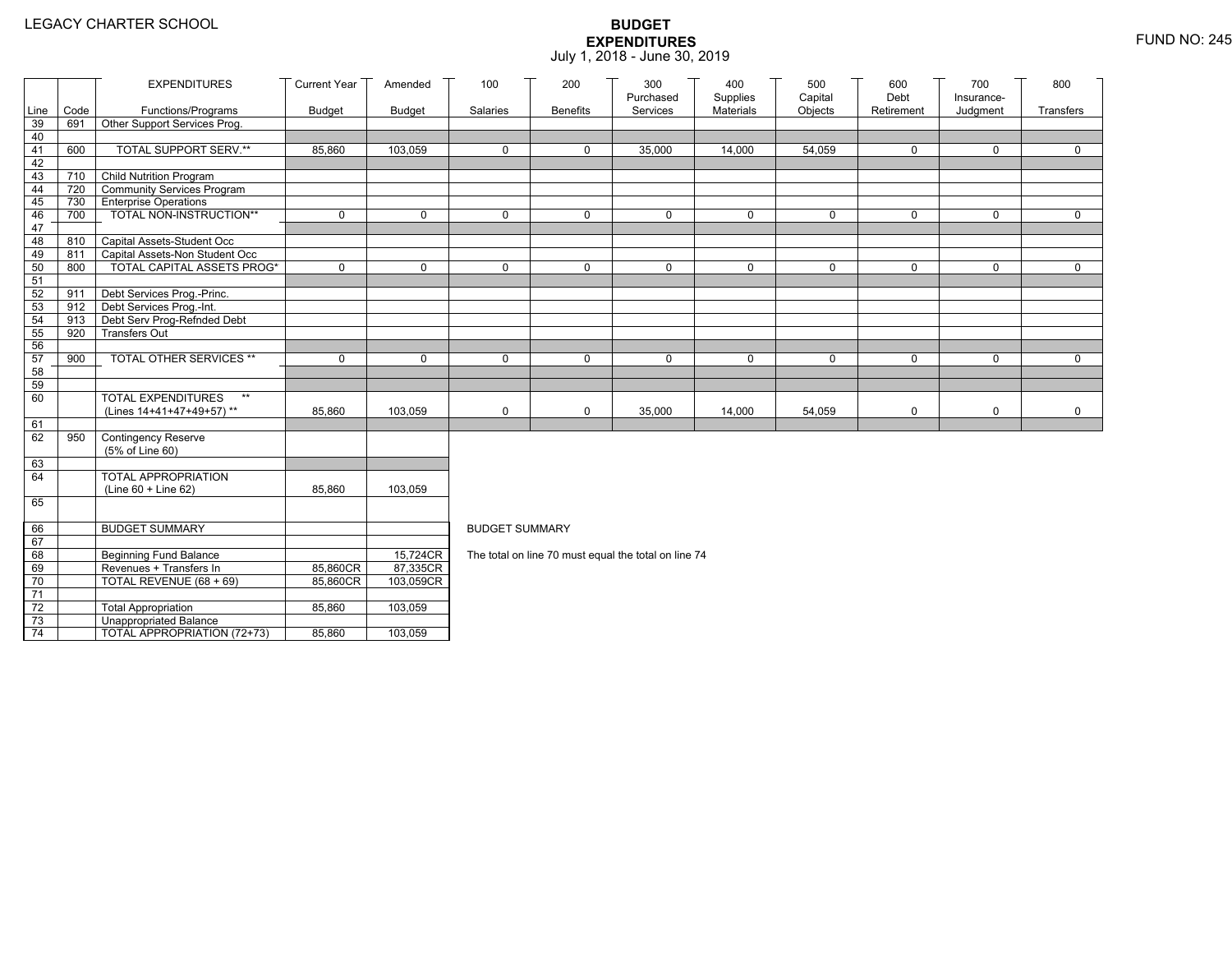# **BUDGET REVENUES** FUND NO: 246 July 1, 2018 - June 30, 2019

|                |                   | <b>REVENUES</b>                       | <b>Current Year</b> | Amended Budget |         |                 |        | <b>REVENUES</b>                        | <b>Current Year</b> | Amended Budget |               |
|----------------|-------------------|---------------------------------------|---------------------|----------------|---------|-----------------|--------|----------------------------------------|---------------------|----------------|---------------|
| Line           | Code              | Item                                  | <b>Budget</b>       | Line Amounts   | Totals  | Line            | Code   | Item                                   | <b>Budget</b>       | Line Amounts   | <b>Totals</b> |
| $\overline{1}$ |                   | 320000 Estimated Fund Balance         |                     | 4,387CR        |         | 40              |        | 429000 Other County                    |                     |                |               |
| $\overline{2}$ |                   | as of July 1                          | $\Omega$            | *******        | 4.387CR | 41              | 420000 | <b>TOTAL COUNTY</b><br>$\star\star$    | $\Omega$            | *******        | $\mathbf 0$   |
| 3              | 411100            | Taxes-General M & O                   |                     |                |         | 42              |        |                                        |                     |                |               |
| $\overline{4}$ |                   | 411200 Taxes-Suplemental              |                     |                |         | 43              |        | 431100 Base Support Program            |                     |                |               |
| 5              |                   | 411300 Taxes-Emergency                |                     |                |         | 44              |        | 431200 Transportation Support          |                     |                |               |
| 6              |                   | 411400 Taxes-Tort                     |                     |                |         | 45              |        | 431400 Except Child/SED Support        |                     |                |               |
| $\overline{7}$ |                   | 411500 Taxes-Cooperative              |                     |                |         | 46              |        | 431500 Border Tuition Support          |                     |                |               |
| 8              |                   | 411600 Taxes-Tuition                  |                     |                |         | 47              |        | 431600 Tuition Equivalency             |                     |                |               |
| 9              |                   | 411700 Taxes-Migrant                  |                     |                |         | 48              |        | $\sqrt{431800}$ Benefit Apportionment  |                     |                |               |
| 10             |                   | 411900 Taxes-Other                    |                     |                |         | 49              |        | 431900 Other State Support             |                     |                |               |
| 11             |                   | 412100 Taxes-Plant Facility           |                     |                |         | 50              |        | 432100 Driver Education Prog.          |                     |                |               |
| 12             |                   | 412500 Taxes-Bond & Interest          |                     |                |         | 51              |        | 432400 Professional Technical Prog     |                     |                |               |
| 13             |                   | <b>TOTAL TAXES</b><br>$**$            | 0                   | *******        | 0       | 52              |        | 437000 Lottery/Additional State Maint  |                     |                |               |
| 14             |                   | 413000 Penalty: Delinguent Taxes      |                     |                |         | 53              |        | 438000 Rev in Lieu of/Ag Equip Tax     |                     |                |               |
| 15             |                   |                                       |                     |                |         | 54              |        | 439000 Other State Revenue             | 5,939CR             | 5.939CR        |               |
| 16             |                   | 414100 Tuition - Individuals          |                     |                |         | 55              |        |                                        |                     |                |               |
| 17             |                   | 414200 Tuition-Districts in Idaho     |                     |                |         | 56              | 430000 | <b>TOTAL STATE</b><br>$**$             | 5,939CR             | *******        | 5.939CR       |
| 18             |                   | 414300 Tuition-Out of State Districts |                     |                |         | 57              |        |                                        |                     |                |               |
| 19             |                   |                                       |                     |                |         | 58              |        | 442000 Indirect Unrestricted Fed.      |                     |                |               |
| 20             | 415000            | Earnings on Investments               |                     |                |         | 59              |        | 443000 Direct Restricted Fed.          |                     |                |               |
| 21             |                   |                                       |                     |                |         | 60              |        | 445100 Title I - ESEA                  |                     |                |               |
| 22             |                   | 416100 School Food Service            |                     |                |         | 61              |        | 445200 Title VI. ESEA-Innovative Pr    |                     |                |               |
| 23             |                   | 416200 Meal Sales: Non-Reimb.         |                     |                |         | 62              |        | 445300 Perkins III-Voc Tech Act        |                     |                |               |
| 24             |                   | 416900 Other Food Sales               |                     |                |         | 63              |        | 445400 Adult Education                 |                     |                |               |
| 25             |                   |                                       |                     |                |         | 64              |        | 445500 Child Nutrition Reimb.          |                     |                |               |
| 26             |                   | 417100 Admissions/Activities          |                     |                |         | 65              |        | 445600 Title VI-B                      |                     |                |               |
| 27             |                   | 417200 Bookstore Sales                |                     |                |         | 66              |        | 445900 Other Indirect Fed. Prog.       |                     |                |               |
| 28             |                   | 417300 Clubs, Org. Dues, Etc.         |                     |                |         | 67              |        | 448200   Impact Aid - P.L. 874         |                     |                |               |
| 29             |                   | 417400 School Fees & Charges          |                     |                |         | 68              | 440000 | <b>TOTAL FEDERAL</b><br>$\star\star$   | $\Omega$            | *******        | 0             |
| 30             |                   | 417900 Other Student Revenues         |                     |                |         | 69              |        |                                        |                     |                |               |
| 31             |                   |                                       |                     |                |         | 70              |        | 451000 Proceeds: Bonds, Capital Leases |                     |                |               |
| 32             |                   | 418100 Community Service              |                     |                |         | 71              |        | 453000 Sale of Fixed Assets            |                     |                |               |
| 33             |                   |                                       |                     |                |         | 72              | 450000 | <b>TOTAL OTHER</b><br>$**$             | $\Omega$            | *******        | $\mathbf{0}$  |
| 34             | $-419100$ Rentals |                                       |                     |                |         | 73              |        |                                        |                     |                |               |
| 35             |                   | 419200 Contributions/Donations        |                     |                |         | 74              |        | $\star\star$<br><b>TOTAL REVENUES</b>  | 5.939CR             | *******        | 5,939CR       |
| 36             |                   | 419300 Transportaion Fees             |                     |                |         | 75              |        |                                        |                     |                |               |
| 37             |                   | 419900 Other Local                    |                     |                |         | 76              | 460000 | <b>TRANSFERS IN</b>                    |                     |                |               |
| 38             |                   | TOTAL OTHER LOCAL **                  | $\Omega$            | *******        | 0       | $\overline{77}$ |        |                                        |                     |                |               |
| 39             | 410000            | <b>TOTAL LOCAL</b>                    |                     | *******        |         | 78              | 400000 | BAL.+ REVENUE + TRANS.                 |                     | *******        |               |
|                |                   | $(Line 13 + 38)$                      | $\mathbf 0$         |                | 0       |                 |        | (Lines $1 + 74 + 76$ )                 | 5,939CR             |                | 10,326CR      |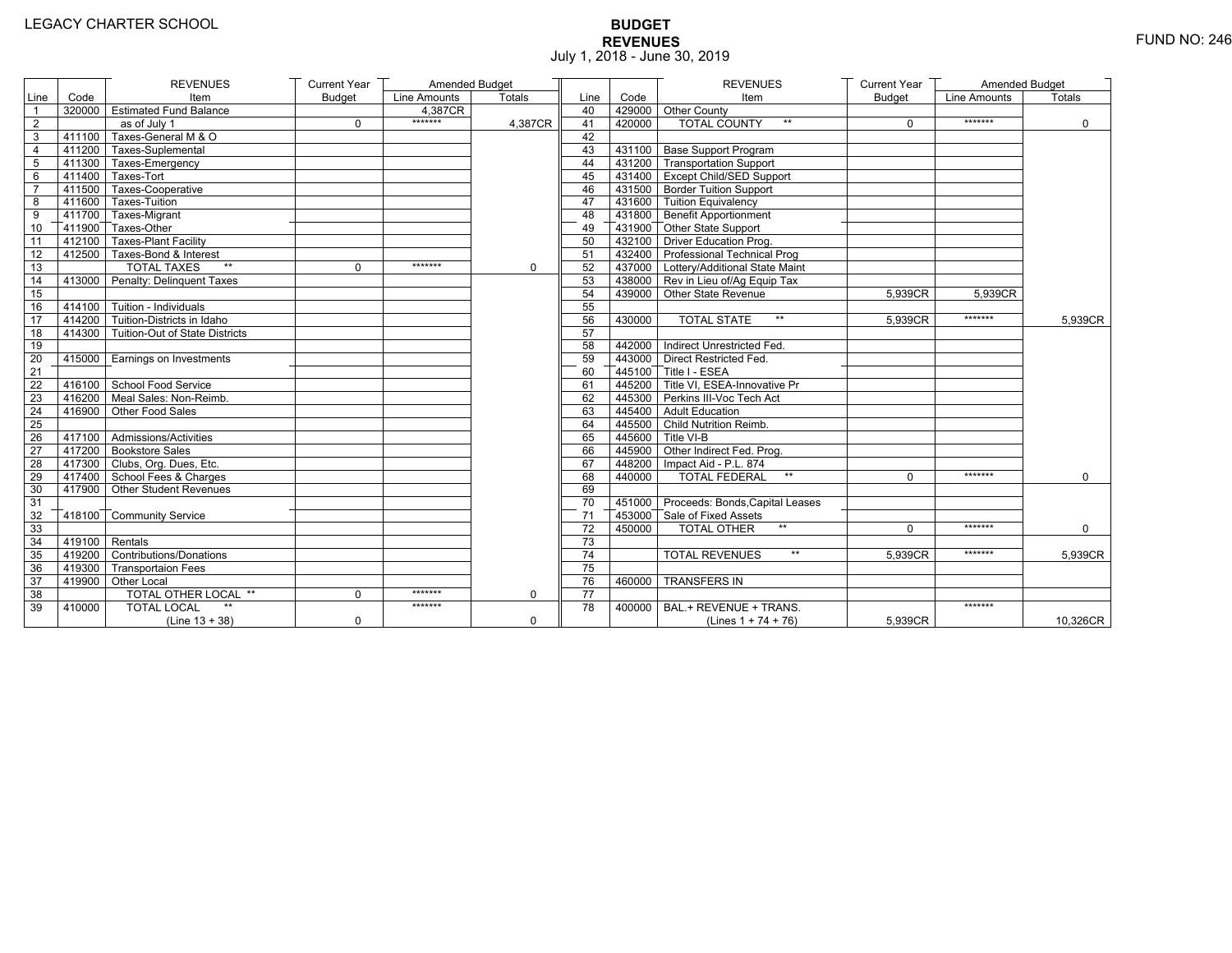|                     |            | <b>EXPENDITURES</b>                                               | Current Year  | Amended       | 100      | 200             | 300       | 400         | 500         | 600        | 700        | 800          |
|---------------------|------------|-------------------------------------------------------------------|---------------|---------------|----------|-----------------|-----------|-------------|-------------|------------|------------|--------------|
|                     |            |                                                                   |               |               |          |                 | Purchased | Supplies    | Capital     | Debt       | Insurance- |              |
| Line                | Code       | Functions/Programs                                                | <b>Budget</b> | <b>Budget</b> | Salaries | <b>Benefits</b> | Services  | Materials   | Objects     | Retirement | Judgment   | Transfers    |
| $\mathbf 1$         |            | 512 Elemetary School Prog.                                        | 1,077         | 1,077         | 1,000    | 77              |           |             |             |            |            |              |
| 2                   |            | 515 Secondary School Prog.                                        |               |               |          |                 |           |             |             |            |            |              |
| $\mathbf{3}$        |            | 517 Alternative School Prog.<br>T Vocational-Technical Prog.      |               |               |          |                 |           |             |             |            |            |              |
| $\overline{4}$      | 519<br>521 |                                                                   |               |               |          |                 |           |             |             |            |            |              |
| 5                   |            | <b>Exceptional Child Prog.</b><br>522 Preschool Exceptional Prog. |               |               |          |                 |           |             |             |            |            |              |
| 6<br>$\overline{7}$ |            | 524 Gifted & Talented Prog.                                       |               |               |          |                 |           |             |             |            |            |              |
|                     |            | 531 Interscholastic Prog.                                         |               |               |          |                 |           |             |             |            |            |              |
| 8<br>9              | 532        |                                                                   |               |               |          |                 |           |             |             |            |            |              |
| 10                  | 541        | School Activity Prog.<br>Summer School Prog.                      |               |               |          |                 |           |             |             |            |            |              |
|                     |            | 542 Adult School Prog.                                            |               |               |          |                 |           |             |             |            |            |              |
| 11<br>12            | 546        | Detention Center Prog.                                            |               |               |          |                 |           |             |             |            |            |              |
| 13                  |            |                                                                   |               |               |          |                 |           |             |             |            |            |              |
| 14                  | 500        | TOTAL INSTRUCTION **                                              | 1.077         | 1.077         | 1,000    | 77              | $\Omega$  | $\mathbf 0$ | $\mathbf 0$ | 0          | 0          | $\mathbf{0}$ |
| 15                  |            |                                                                   |               |               |          |                 |           |             |             |            |            |              |
| 16                  | 611        | Attend-Guidance-Health Prog                                       | 4,862         | 9,249         |          |                 | 9,249     |             |             |            |            |              |
| 17                  | 616        | Special Services Prog.                                            |               |               |          |                 |           |             |             |            |            |              |
| 18                  |            |                                                                   |               |               |          |                 |           |             |             |            |            |              |
| 19                  | 621        | Instruction Improvement Prog                                      |               |               |          |                 |           |             |             |            |            |              |
| 20                  | 622        | Educational Media Prog.                                           |               |               |          |                 |           |             |             |            |            |              |
| 21                  | 623        | Instruction-Related Tech Prog                                     |               |               |          |                 |           |             |             |            |            |              |
| 22                  |            | 631 Board of Education Prog.                                      |               |               |          |                 |           |             |             |            |            |              |
| 23                  |            | 632 District Admin Prog.                                          |               |               |          |                 |           |             |             |            |            |              |
| 24                  |            |                                                                   |               |               |          |                 |           |             |             |            |            |              |
| 25                  | 641        | School Administration Prog.                                       |               |               |          |                 |           |             |             |            |            |              |
| 26                  |            |                                                                   |               |               |          |                 |           |             |             |            |            |              |
| 27                  | 651        | <b>Business Operation Prog.</b>                                   |               |               |          |                 |           |             |             |            |            |              |
| 28                  | 655        | Central Service Prog.                                             |               |               |          |                 |           |             |             |            |            |              |
| 29                  | 656        | Admin Tech Services Prog.                                         |               |               |          |                 |           |             |             |            |            |              |
| 30                  |            | 661 Bldg-Care Prog. (Custodial)                                   |               |               |          |                 |           |             |             |            |            |              |
| 31                  |            | 663 Maint-Non Student Occupied                                    |               |               |          |                 |           |             |             |            |            |              |
| 32                  |            | 664 Maint-Student Occupied Bldgs                                  |               |               |          |                 |           |             |             |            |            |              |
| 33                  |            | 665 Maintenance - Grounds                                         |               |               |          |                 |           |             |             |            |            |              |
| 34                  | 667        | Security Program                                                  |               |               |          |                 |           |             |             |            |            |              |
| 35                  |            |                                                                   |               |               |          |                 |           |             |             |            |            |              |
| 36                  | 681        | Pupil-To School Trans. Prog.                                      |               |               |          |                 |           |             |             |            |            |              |
| 37                  |            | 682 Pupil-Activity Trans. Prog.                                   |               |               |          |                 |           |             |             |            |            |              |
| 38                  | 683        | General Transportation Prog.                                      |               |               |          |                 |           |             |             |            |            |              |
|                     |            |                                                                   |               |               |          |                 |           |             |             |            |            |              |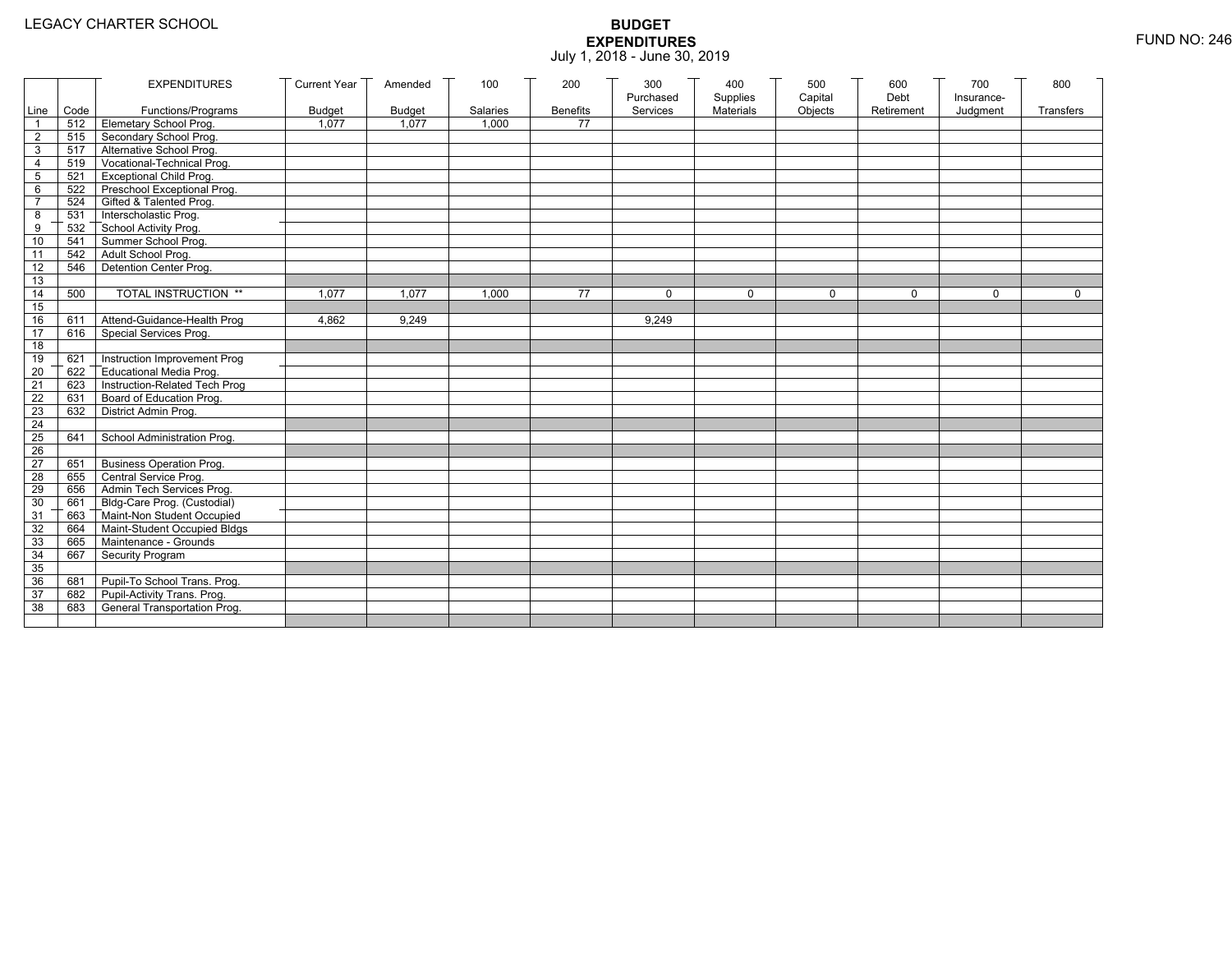|          |      | <b>EXPENDITURES</b>                                    | <b>Current Year</b> | Amended       | 100                   | 200             | 300                                                  | 400                   | 500                | 600                | 700                    | 800         |
|----------|------|--------------------------------------------------------|---------------------|---------------|-----------------------|-----------------|------------------------------------------------------|-----------------------|--------------------|--------------------|------------------------|-------------|
| Line     | Code | Functions/Programs                                     | <b>Budget</b>       |               | Salaries              | <b>Benefits</b> | Purchased<br>Services                                | Supplies<br>Materials | Capital<br>Objects | Debt<br>Retirement | Insurance-<br>Judgment | Transfers   |
| 39       | 691  | Other Support Services Prog.                           |                     | <b>Budget</b> |                       |                 |                                                      |                       |                    |                    |                        |             |
| 40       |      |                                                        |                     |               |                       |                 |                                                      |                       |                    |                    |                        |             |
| 41       | 600  | TOTAL SUPPORT SERV.**                                  | 4,862               | 9,249         | 0                     | 0               | 9,249                                                | 0                     | 0                  | $\mathbf 0$        | 0                      | $\mathbf 0$ |
| 42       |      |                                                        |                     |               |                       |                 |                                                      |                       |                    |                    |                        |             |
| 43       | 710  | Child Nutrition Program                                |                     |               |                       |                 |                                                      |                       |                    |                    |                        |             |
| 44       | 720  | Community Services Program                             |                     |               |                       |                 |                                                      |                       |                    |                    |                        |             |
| 45       | 730  | <b>Enterprise Operations</b>                           |                     |               |                       |                 |                                                      |                       |                    |                    |                        |             |
| 46       | 700  | TOTAL NON-INSTRUCTION**                                | $\mathbf 0$         | $\mathbf 0$   | $\mathbf{0}$          | $\Omega$        | $\mathbf 0$                                          | 0                     | $\mathsf{O}$       | $\mathbf 0$        | 0                      | $\mathbf 0$ |
| 47       |      |                                                        |                     |               |                       |                 |                                                      |                       |                    |                    |                        |             |
| 48       | 810  | Capital Assets-Student Occ                             |                     |               |                       |                 |                                                      |                       |                    |                    |                        |             |
| 49       | 811  | Capital Assets-Non Student Occ                         |                     |               |                       |                 |                                                      |                       |                    |                    |                        |             |
| 50       | 800  | <b>TOTAL CAPITAL ASSETS PROG*</b>                      | $\mathbf 0$         | $\mathbf 0$   | $\Omega$              | 0               | $\mathbf 0$                                          | 0                     | 0                  | $\mathbf 0$        | 0                      | $\mathbf 0$ |
| 51       | 911  |                                                        |                     |               |                       |                 |                                                      |                       |                    |                    |                        |             |
| 52<br>53 | 912  | Debt Services Prog.-Princ.<br>Debt Services Prog.-Int. |                     |               |                       |                 |                                                      |                       |                    |                    |                        |             |
| 54       | 913  | Debt Serv Prog-Refnded Debt                            |                     |               |                       |                 |                                                      |                       |                    |                    |                        |             |
| 55       | 920  | <b>Transfers Out</b>                                   |                     |               |                       |                 |                                                      |                       |                    |                    |                        |             |
| 56       |      |                                                        |                     |               |                       |                 |                                                      |                       |                    |                    |                        |             |
| 57       | 900  | TOTAL OTHER SERVICES **                                | 0                   | 0             | $\mathbf 0$           | 0               | 0                                                    | 0                     | 0                  | $\mathbf 0$        | 0                      | $\mathbf 0$ |
| 58       |      |                                                        |                     |               |                       |                 |                                                      |                       |                    |                    |                        |             |
| 59       |      |                                                        |                     |               |                       |                 |                                                      |                       |                    |                    |                        |             |
| 60       |      | <b>TOTAL EXPENDITURES</b><br>$**$                      |                     |               |                       |                 |                                                      |                       |                    |                    |                        |             |
|          |      | (Lines 14+41+47+49+57)**                               | 5,939               | 10,326        | 1,000                 | 77              | 9,249                                                | 0                     | 0                  | $\mathbf 0$        | 0                      | 0           |
| 61       |      |                                                        |                     |               |                       |                 |                                                      |                       |                    |                    |                        |             |
| 62       | 950  | <b>Contingency Reserve</b>                             |                     |               |                       |                 |                                                      |                       |                    |                    |                        |             |
|          |      | (5% of Line 60)                                        |                     |               |                       |                 |                                                      |                       |                    |                    |                        |             |
| 63       |      |                                                        |                     |               |                       |                 |                                                      |                       |                    |                    |                        |             |
| 64       |      | <b>TOTAL APPROPRIATION</b><br>(Line 60 + Line 62)      | 5,939               | 10,326        |                       |                 |                                                      |                       |                    |                    |                        |             |
| 65       |      |                                                        |                     |               |                       |                 |                                                      |                       |                    |                    |                        |             |
|          |      |                                                        |                     |               |                       |                 |                                                      |                       |                    |                    |                        |             |
| 66       |      | <b>BUDGET SUMMARY</b>                                  |                     |               | <b>BUDGET SUMMARY</b> |                 |                                                      |                       |                    |                    |                        |             |
| 67       |      |                                                        |                     |               |                       |                 |                                                      |                       |                    |                    |                        |             |
| 68       |      | Beginning Fund Balance                                 |                     | 4,387CR       |                       |                 | The total on line 70 must equal the total on line 74 |                       |                    |                    |                        |             |
| 69       |      | Revenues + Transfers In                                | 5,939CR             | 5,939CR       |                       |                 |                                                      |                       |                    |                    |                        |             |
| 70       |      | TOTAL REVENUE (68 + 69)                                | 5,939CR             | 10,326CR      |                       |                 |                                                      |                       |                    |                    |                        |             |
| 71       |      |                                                        |                     |               |                       |                 |                                                      |                       |                    |                    |                        |             |
| 72       |      | <b>Total Appropriation</b>                             | 5,939               | 10,326        |                       |                 |                                                      |                       |                    |                    |                        |             |
| 73       |      | <b>Unappropriated Balance</b>                          |                     |               |                       |                 |                                                      |                       |                    |                    |                        |             |
| 74       |      | TOTAL APPROPRIATION (72+73)                            | 5,939               | 10,326        |                       |                 |                                                      |                       |                    |                    |                        |             |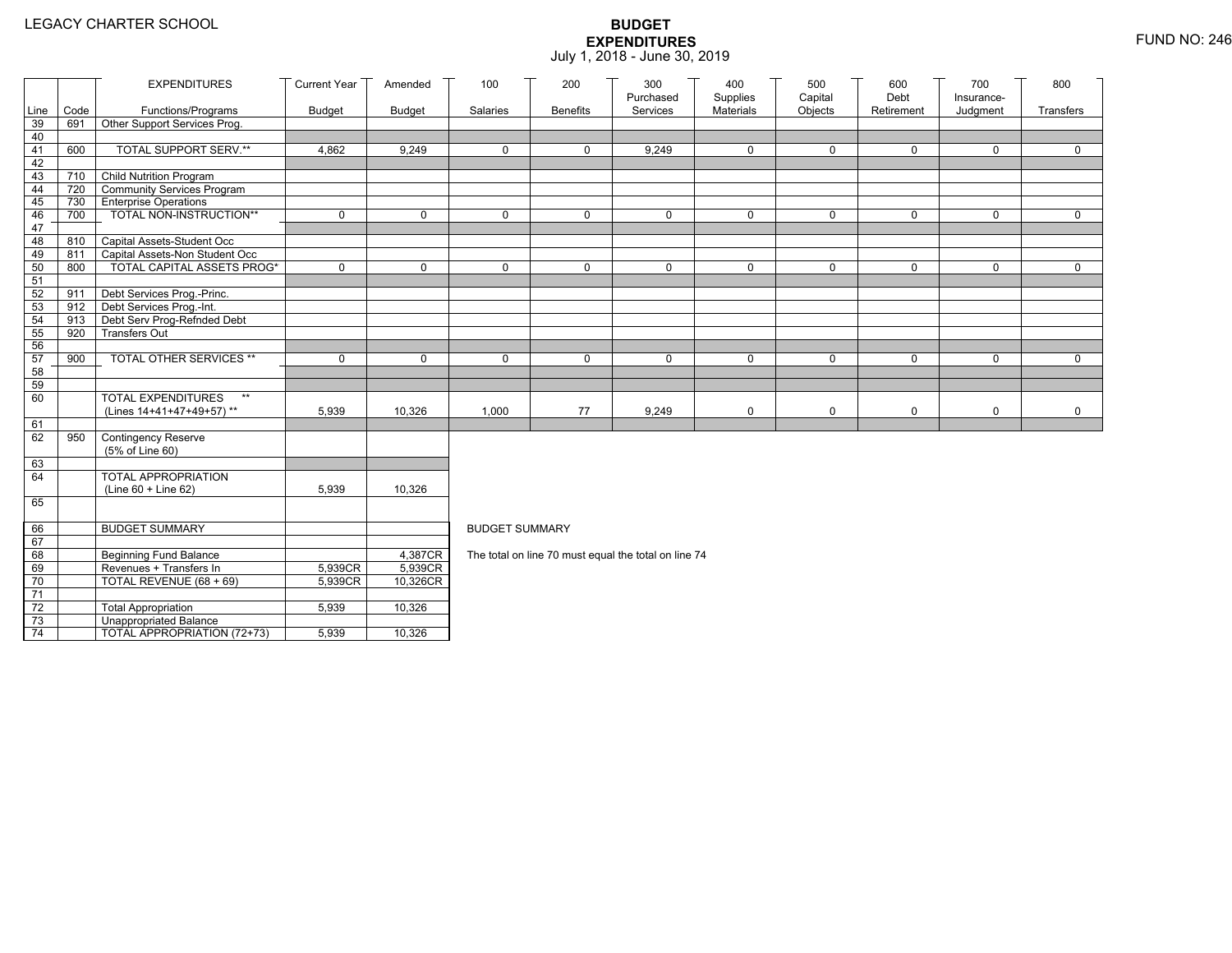# **BUDGET REVENUES** FUND NO: 251 July 1, 2018 - June 30, 2019

|                |                         | <b>REVENUES</b>                       | <b>Current Year</b> | Amended Budget |             |                 |        | <b>REVENUES</b>                        | <b>Current Year</b> | Amended Budget |               |
|----------------|-------------------------|---------------------------------------|---------------------|----------------|-------------|-----------------|--------|----------------------------------------|---------------------|----------------|---------------|
| Line           | Code                    | Item                                  | <b>Budget</b>       | Line Amounts   | Totals      | Line            | Code   | Item                                   | <b>Budget</b>       | Line Amounts   | <b>Totals</b> |
| $\overline{1}$ |                         | 320000 Estimated Fund Balance         |                     | *******        |             | 40              |        | 429000 Other County                    |                     |                |               |
| $\overline{2}$ |                         | as of July 1                          | $\Omega$            | *******        | $\Omega$    | 41              | 420000 | <b>TOTAL COUNTY</b><br>$^{\star\star}$ | $\Omega$            | *******        | $\mathbf 0$   |
| 3              | 411100                  | Taxes-General M & O                   |                     |                |             | 42              |        |                                        |                     |                |               |
| 4              |                         | 411200 Taxes-Suplemental              |                     |                |             | 43              |        | 431100 Base Support Program            |                     |                |               |
| $\overline{5}$ |                         | 411300 Taxes-Emergency                |                     |                |             | 44              |        | 431200 Transportation Support          |                     |                |               |
| 6              |                         | 411400 Taxes-Tort                     |                     |                |             | 45              |        | 431400 Except Child/SED Support        |                     |                |               |
| $\overline{7}$ |                         | 411500 Taxes-Cooperative              |                     |                |             | 46              |        | 431500 Border Tuition Support          |                     |                |               |
| 8              |                         | 411600 Taxes-Tuition                  |                     |                |             | 47              |        | 431600 Tuition Equivalency             |                     |                |               |
| 9              |                         | T411700 Taxes-Migrant                 |                     |                |             | 48              |        | T431800 Benefit Apportionment          |                     |                |               |
| 10             |                         | 411900 Taxes-Other                    |                     |                |             | 49              |        | 431900 Other State Support             |                     |                |               |
| 11             |                         | 412100 Taxes-Plant Facility           |                     |                |             | 50              |        | 432100 Driver Education Prog.          |                     |                |               |
| 12             |                         | 412500 Taxes-Bond & Interest          |                     |                |             | 51              |        | 432400 Professional Technical Prog     |                     |                |               |
| 13             |                         | <b>TOTAL TAXES</b><br>$**$            | 0                   | *******        | 0           | 52              |        | 437000 Lottery/Additional State Maint  |                     |                |               |
| 14             |                         | 413000 Penalty: Delinquent Taxes      |                     |                |             | 53              |        | 438000 Rev in Lieu of/Ag Equip Tax     |                     |                |               |
| 15             |                         |                                       |                     |                |             | 54              |        | 439000 Other State Revenue             |                     |                |               |
| 16             |                         | 414100 Tuition - Individuals          |                     |                |             | 55              |        |                                        |                     |                |               |
| 17             |                         | 414200 Tuition-Districts in Idaho     |                     |                |             | 56              | 430000 | <b>TOTAL STATE</b><br>$**$             | $\Omega$            | *******        | $\Omega$      |
| 18             |                         | 414300 Tuition-Out of State Districts |                     |                |             | 57              |        |                                        |                     |                |               |
| 19             |                         |                                       |                     |                |             | 58              |        | 442000 Indirect Unrestricted Fed.      |                     |                |               |
| 20             |                         | 415000 Earnings on Investments        |                     |                |             | 59              |        | 443000 Direct Restricted Fed.          |                     |                |               |
| 21             |                         |                                       |                     |                |             | 60              |        | 445100 Title I - ESEA                  | 44,722CR            | 44,842CR       |               |
| 22             |                         | 416100 School Food Service            |                     |                |             | 61              |        | 445200 Title VI. ESEA-Innovative Pr    |                     |                |               |
| 23             |                         | 416200 Meal Sales: Non-Reimb.         |                     |                |             | 62              |        | 445300 Perkins III-Voc Tech Act        |                     |                |               |
| 24             |                         | 416900 Other Food Sales               |                     |                |             | 63              |        | 445400 Adult Education                 |                     |                |               |
| 25             |                         |                                       |                     |                |             | 64              |        | 445500 Child Nutrition Reimb.          |                     |                |               |
| 26             |                         | 417100 Admissions/Activities          |                     |                |             | 65              |        | 445600 Title VI-B                      |                     |                |               |
| 27             |                         | 417200 Bookstore Sales                |                     |                |             | 66              |        | 445900 Other Indirect Fed. Prog.       |                     |                |               |
| 28             |                         | 417300 Clubs, Org. Dues, Etc.         |                     |                |             | 67              |        | 448200   Impact Aid - P.L. 874         |                     |                |               |
| 29             |                         | T417400 School Fees & Charges         |                     |                |             | 68              | 440000 | <b>TOTAL FEDERAL</b><br>$\star\star$   | 44,722CR            | *******        | 44,842CR      |
| 30             |                         | 417900 Other Student Revenues         |                     |                |             | 69              |        |                                        |                     |                |               |
| 31             |                         |                                       |                     |                |             | 70              |        | 451000 Proceeds: Bonds, Capital Leases |                     |                |               |
| 32             |                         | 418100 Community Service              |                     |                |             | 71              |        | 453000 Sale of Fixed Assets            |                     |                |               |
| 33             |                         |                                       |                     |                |             | $\overline{72}$ | 450000 | $**$<br><b>TOTAL OTHER</b>             | $\Omega$            | *******        | $\Omega$      |
| 34             | $\sqrt{419100}$ Rentals |                                       |                     |                |             | 73              |        |                                        |                     |                |               |
| 35             |                         | 419200 Contributions/Donations        |                     |                |             | 74              |        | $\star\star$<br><b>TOTAL REVENUES</b>  | 44.722CR            | *******        | 44,842CR      |
| 36             |                         | 419300 Transportaion Fees             |                     |                |             | 75              |        |                                        |                     |                |               |
| 37             |                         | 419900 Other Local                    |                     |                |             | 76              | 460000 | <b>TRANSFERS IN</b>                    |                     |                |               |
| 38             |                         | <b>TOTAL OTHER LOCAL **</b>           | $\Omega$            | *******        | $\mathbf 0$ | $\overline{77}$ |        |                                        |                     |                |               |
| 39             | 410000                  | <b>TOTAL LOCAL</b>                    |                     | *******        |             | 78              | 400000 | BAL.+ REVENUE + TRANS.                 |                     | *******        |               |
|                |                         | $(Line 13 + 38)$                      | $\Omega$            |                | $\mathbf 0$ |                 |        | (Lines $1 + 74 + 76$ )                 | 44,722CR            |                | 44,842CR      |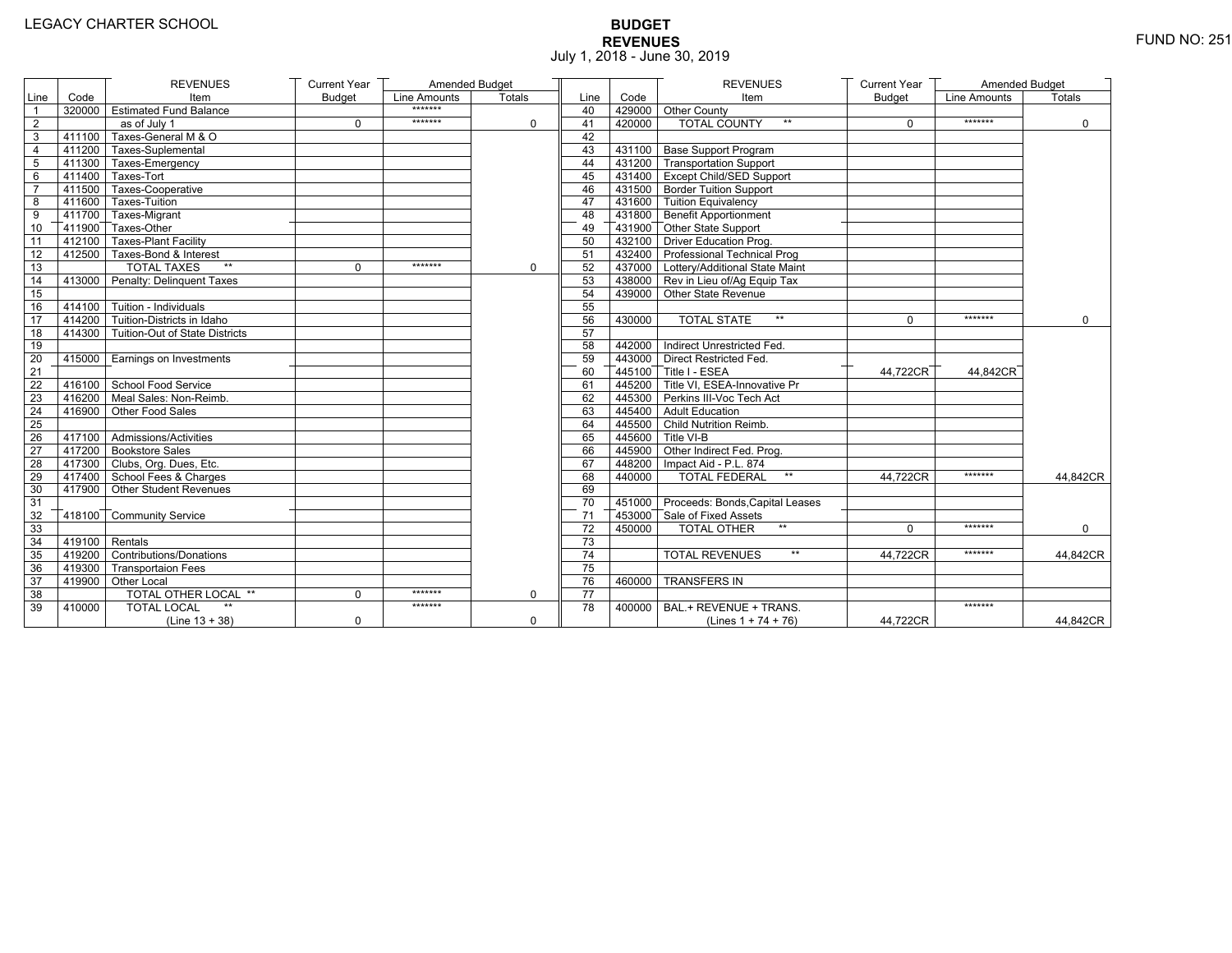|                 |      | <b>EXPENDITURES</b>                          | <b>Current Year</b> | Amended       | 100      | 200             | 300<br>Purchased | 400<br>Supplies  | 500<br>Capital | 600<br>Debt | 700<br>Insurance- | 800         |
|-----------------|------|----------------------------------------------|---------------------|---------------|----------|-----------------|------------------|------------------|----------------|-------------|-------------------|-------------|
| Line            | Code | Functions/Programs                           | <b>Budget</b>       | <b>Budget</b> | Salaries | <b>Benefits</b> | Services         | <b>Materials</b> | Objects        | Retirement  | Judgment          | Transfers   |
|                 |      | 512 Elemetary School Prog.                   | 44,722              | 44,842        | 35,380   | 9,350           |                  | 112              |                |             |                   |             |
| $\overline{2}$  | 515  | Secondary School Prog.                       |                     |               |          |                 |                  |                  |                |             |                   |             |
| 3               |      | 517 Alternative School Prog.                 |                     |               |          |                 |                  |                  |                |             |                   |             |
| $\overline{4}$  | 519  | Vocational-Technical Prog.                   |                     |               |          |                 |                  |                  |                |             |                   |             |
| 5               | 521  | <b>Exceptional Child Prog.</b>               |                     |               |          |                 |                  |                  |                |             |                   |             |
| 6               |      | 522 Preschool Exceptional Prog.              |                     |               |          |                 |                  |                  |                |             |                   |             |
| $\overline{7}$  | 524  | Gifted & Talented Prog.                      |                     |               |          |                 |                  |                  |                |             |                   |             |
| 8               | 531  | Interscholastic Prog.                        |                     |               |          |                 |                  |                  |                |             |                   |             |
| 9               | 532  | School Activity Prog.<br>Summer School Prog. |                     |               |          |                 |                  |                  |                |             |                   |             |
| 10              | 541  |                                              |                     |               |          |                 |                  |                  |                |             |                   |             |
| 11              | 542  | Adult School Prog.                           |                     |               |          |                 |                  |                  |                |             |                   |             |
| 12              | 546  | Detention Center Prog.                       |                     |               |          |                 |                  |                  |                |             |                   |             |
| 13              |      |                                              |                     |               |          |                 |                  |                  |                |             |                   |             |
| 14              | 500  | TOTAL INSTRUCTION **                         | 44,722              | 44,842        | 35,380   | 9,350           | 0                | 112              | $\mathbf 0$    | $\Omega$    | $\Omega$          | $\mathbf 0$ |
| 15              |      |                                              |                     |               |          |                 |                  |                  |                |             |                   |             |
| 16              | 611  | Attend-Guidance-Health Prog                  |                     |               |          |                 |                  |                  |                |             |                   |             |
| 17              | 616  | Special Services Prog.                       |                     |               |          |                 |                  |                  |                |             |                   |             |
| 18              |      |                                              |                     |               |          |                 |                  |                  |                |             |                   |             |
| 19              | 621  | Instruction Improvement Prog                 |                     |               |          |                 |                  |                  |                |             |                   |             |
| 20              | 622  | Educational Media Prog.                      |                     |               |          |                 |                  |                  |                |             |                   |             |
| 21              | 623  | Instruction-Related Tech Prog                |                     |               |          |                 |                  |                  |                |             |                   |             |
| 22              | 631  | Board of Education Prog.                     |                     |               |          |                 |                  |                  |                |             |                   |             |
| 23              | 632  | District Admin Prog.                         |                     |               |          |                 |                  |                  |                |             |                   |             |
| 24              |      |                                              |                     |               |          |                 |                  |                  |                |             |                   |             |
| 25              | 641  | School Administration Prog.                  |                     |               |          |                 |                  |                  |                |             |                   |             |
| 26              |      |                                              |                     |               |          |                 |                  |                  |                |             |                   |             |
| $\overline{27}$ | 651  | <b>Business Operation Prog.</b>              |                     |               |          |                 |                  |                  |                |             |                   |             |
| 28              | 655  | Central Service Prog.                        |                     |               |          |                 |                  |                  |                |             |                   |             |
| 29              | 656  | Admin Tech Services Prog.                    |                     |               |          |                 |                  |                  |                |             |                   |             |
| 30              | 661  | Bldg-Care Prog. (Custodial)                  |                     |               |          |                 |                  |                  |                |             |                   |             |
| 31              | 663  | Maint-Non Student Occupied                   |                     |               |          |                 |                  |                  |                |             |                   |             |
| 32              | 664  | Maint-Student Occupied Bldgs                 |                     |               |          |                 |                  |                  |                |             |                   |             |
| 33              | 665  | Maintenance - Grounds                        |                     |               |          |                 |                  |                  |                |             |                   |             |
| 34              | 667  | Security Program                             |                     |               |          |                 |                  |                  |                |             |                   |             |
| 35              |      |                                              |                     |               |          |                 |                  |                  |                |             |                   |             |
| 36              | 681  | Pupil-To School Trans. Prog.                 |                     |               |          |                 |                  |                  |                |             |                   |             |
| 37              | 682  | Pupil-Activity Trans. Prog.                  |                     |               |          |                 |                  |                  |                |             |                   |             |
| 38              | 683  | General Transportation Prog.                 |                     |               |          |                 |                  |                  |                |             |                   |             |
|                 |      |                                              |                     |               |          |                 |                  |                  |                |             |                   |             |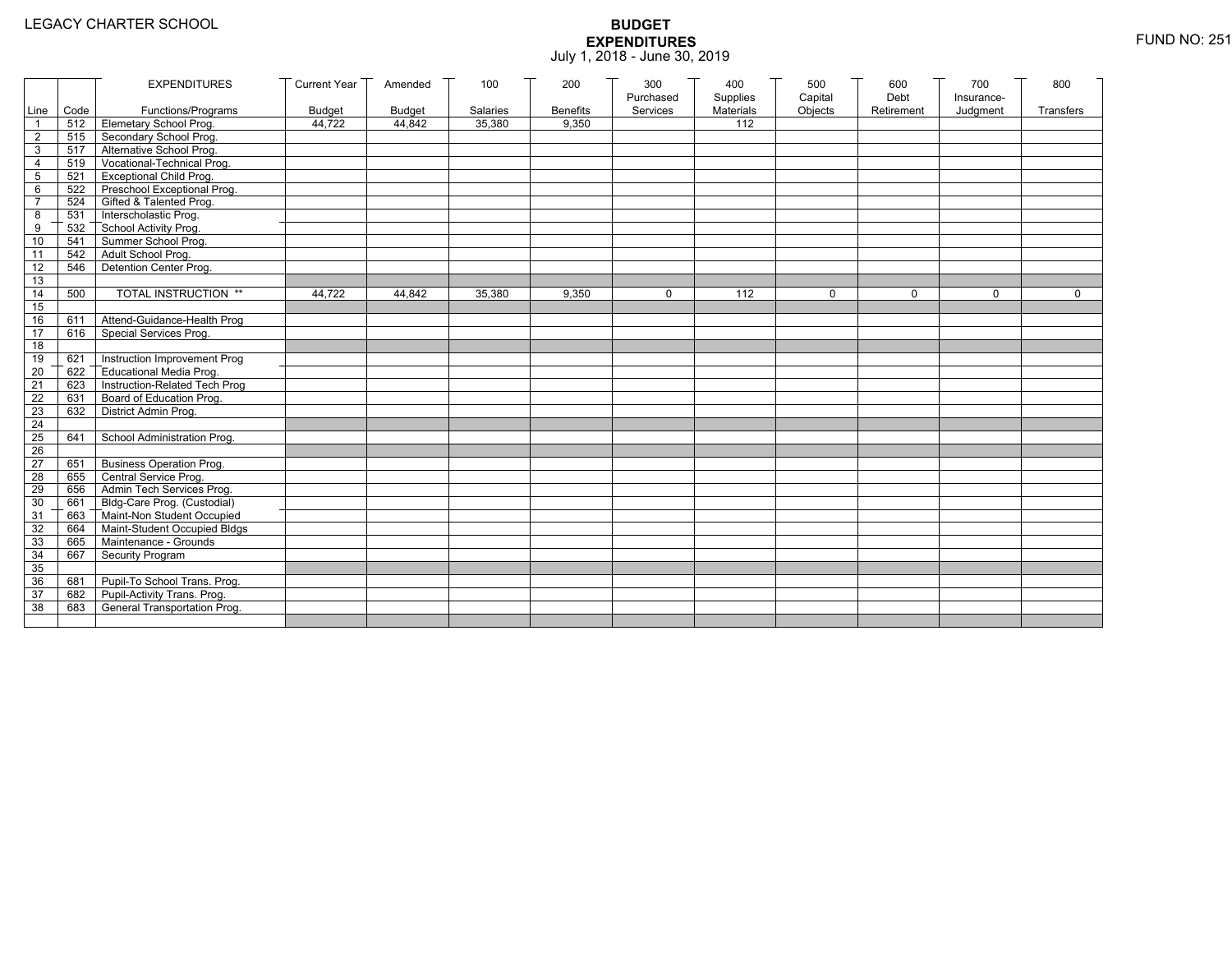|                 |                                | <b>EXPENDITURES</b>                                      | <b>Current Year</b>               | Amended              | 100                   | 200             | 300                                                  | 400                   | 500                | 600                | 700                    | 800         |
|-----------------|--------------------------------|----------------------------------------------------------|-----------------------------------|----------------------|-----------------------|-----------------|------------------------------------------------------|-----------------------|--------------------|--------------------|------------------------|-------------|
| Line            | Code                           | Functions/Programs                                       | <b>Budget</b>                     | <b>Budget</b>        | Salaries              | <b>Benefits</b> | Purchased<br>Services                                | Supplies<br>Materials | Capital<br>Objects | Debt<br>Retirement | Insurance-<br>Judgment | Transfers   |
| 39              | 691                            | Other Support Services Prog.                             |                                   |                      |                       |                 |                                                      |                       |                    |                    |                        |             |
| 40              |                                |                                                          |                                   |                      |                       |                 |                                                      |                       |                    |                    |                        |             |
| 41              | 600                            | <b>TOTAL SUPPORT SERV.**</b>                             | $\mathbf 0$                       | $\mathbf 0$          | $\mathbf 0$           | 0               | $\mathbf 0$                                          | $\mathbf 0$           | $\mathbf 0$        | $\mathbf 0$        | 0                      | $\mathbf 0$ |
| 42              |                                |                                                          |                                   |                      |                       |                 |                                                      |                       |                    |                    |                        |             |
| 43              | 710                            | Child Nutrition Program                                  |                                   |                      |                       |                 |                                                      |                       |                    |                    |                        |             |
| 44              | 720                            | Community Services Program                               |                                   |                      |                       |                 |                                                      |                       |                    |                    |                        |             |
| 45              |                                | 730 Enterprise Operations                                |                                   |                      |                       |                 |                                                      |                       |                    |                    |                        |             |
| 46              | 700                            | TOTAL NON-INSTRUCTION**                                  | $\mathbf 0$                       | $\mathbf 0$          | $\Omega$              | 0               | $\mathbf 0$                                          | $\mathbf 0$           | $\mathsf{O}$       | $\mathbf 0$        | 0                      | $\mathbf 0$ |
| 47<br>48        | 810                            | Capital Assets-Student Occ                               |                                   |                      |                       |                 |                                                      |                       |                    |                    |                        |             |
| 49              | 811                            | Capital Assets-Non Student Occ                           |                                   |                      |                       |                 |                                                      |                       |                    |                    |                        |             |
| 50              | 800                            | <b>TOTAL CAPITAL ASSETS PROG*</b>                        | $\Omega$                          | $\Omega$             | $\Omega$              | $\Omega$        | $\mathbf{0}$                                         | $\Omega$              | 0                  | $\mathbf{0}$       | $\Omega$               | $\Omega$    |
| 51              |                                |                                                          |                                   |                      |                       |                 |                                                      |                       |                    |                    |                        |             |
| 52              | 911                            | Debt Services Prog.-Princ.                               |                                   |                      |                       |                 |                                                      |                       |                    |                    |                        |             |
| 53              | $912$ $\overline{\phantom{1}}$ | Debt Services Prog.-Int.                                 |                                   |                      |                       |                 |                                                      |                       |                    |                    |                        |             |
| 54              | 913                            | Debt Serv Prog-Refnded Debt                              |                                   |                      |                       |                 |                                                      |                       |                    |                    |                        |             |
| 55              | 920                            | <b>Transfers Out</b>                                     |                                   |                      |                       |                 |                                                      |                       |                    |                    |                        |             |
| 56              |                                |                                                          |                                   |                      |                       |                 |                                                      |                       |                    |                    |                        |             |
| 57              | 900                            | TOTAL OTHER SERVICES **                                  | $\mathbf 0$                       | $\mathbf 0$          | $\mathbf 0$           | 0               | $\mathbf 0$                                          | 0                     | 0                  | $\mathbf 0$        | 0                      | $\mathbf 0$ |
| 58              |                                |                                                          |                                   |                      |                       |                 |                                                      |                       |                    |                    |                        |             |
| 59              |                                | $\star\star$                                             |                                   |                      |                       |                 |                                                      |                       |                    |                    |                        |             |
| 60              |                                | <b>TOTAL EXPENDITURES</b>                                |                                   |                      |                       |                 |                                                      |                       |                    |                    |                        |             |
| 61              |                                | (Lines 14+41+47+49+57)**                                 | 44,722                            | 44,842               | 35,380                | 9,350           | $\mathbf 0$                                          | 112                   | 0                  | $\mathbf 0$        | 0                      | 0           |
| 62              | 950                            | <b>Contingency Reserve</b>                               |                                   |                      |                       |                 |                                                      |                       |                    |                    |                        |             |
|                 |                                | (5% of Line 60)                                          |                                   |                      |                       |                 |                                                      |                       |                    |                    |                        |             |
| 63              |                                |                                                          |                                   |                      |                       |                 |                                                      |                       |                    |                    |                        |             |
| 64              |                                | TOTAL APPROPRIATION                                      |                                   |                      |                       |                 |                                                      |                       |                    |                    |                        |             |
|                 |                                | (Line 60 + Line 62)                                      | 44,722                            | 44,842               |                       |                 |                                                      |                       |                    |                    |                        |             |
| 65              |                                |                                                          |                                   |                      |                       |                 |                                                      |                       |                    |                    |                        |             |
|                 |                                |                                                          |                                   |                      |                       |                 |                                                      |                       |                    |                    |                        |             |
| 66              |                                | <b>BUDGET SUMMARY</b>                                    |                                   |                      | <b>BUDGET SUMMARY</b> |                 |                                                      |                       |                    |                    |                        |             |
| 67              |                                |                                                          |                                   |                      |                       |                 |                                                      |                       |                    |                    |                        |             |
| 68              |                                | <b>Beginning Fund Balance</b><br>Revenues + Transfers In |                                   |                      |                       |                 | The total on line 70 must equal the total on line 74 |                       |                    |                    |                        |             |
| 69<br>70        |                                |                                                          | 44,722CR<br>44,722CR <sup>T</sup> | 44,842CR<br>44,842CR |                       |                 |                                                      |                       |                    |                    |                        |             |
| $\overline{71}$ |                                | TOTAL REVENUE (68 + 69)                                  |                                   |                      |                       |                 |                                                      |                       |                    |                    |                        |             |
| $72\,$          |                                | <b>Total Appropriation</b>                               | 44,722                            | 44,842               |                       |                 |                                                      |                       |                    |                    |                        |             |
| 73              |                                | <b>Unappropriated Balance</b>                            |                                   |                      |                       |                 |                                                      |                       |                    |                    |                        |             |
| $\overline{74}$ |                                | TOTAL APPROPRIATION (72+73)                              | 44,722                            | 44,842               |                       |                 |                                                      |                       |                    |                    |                        |             |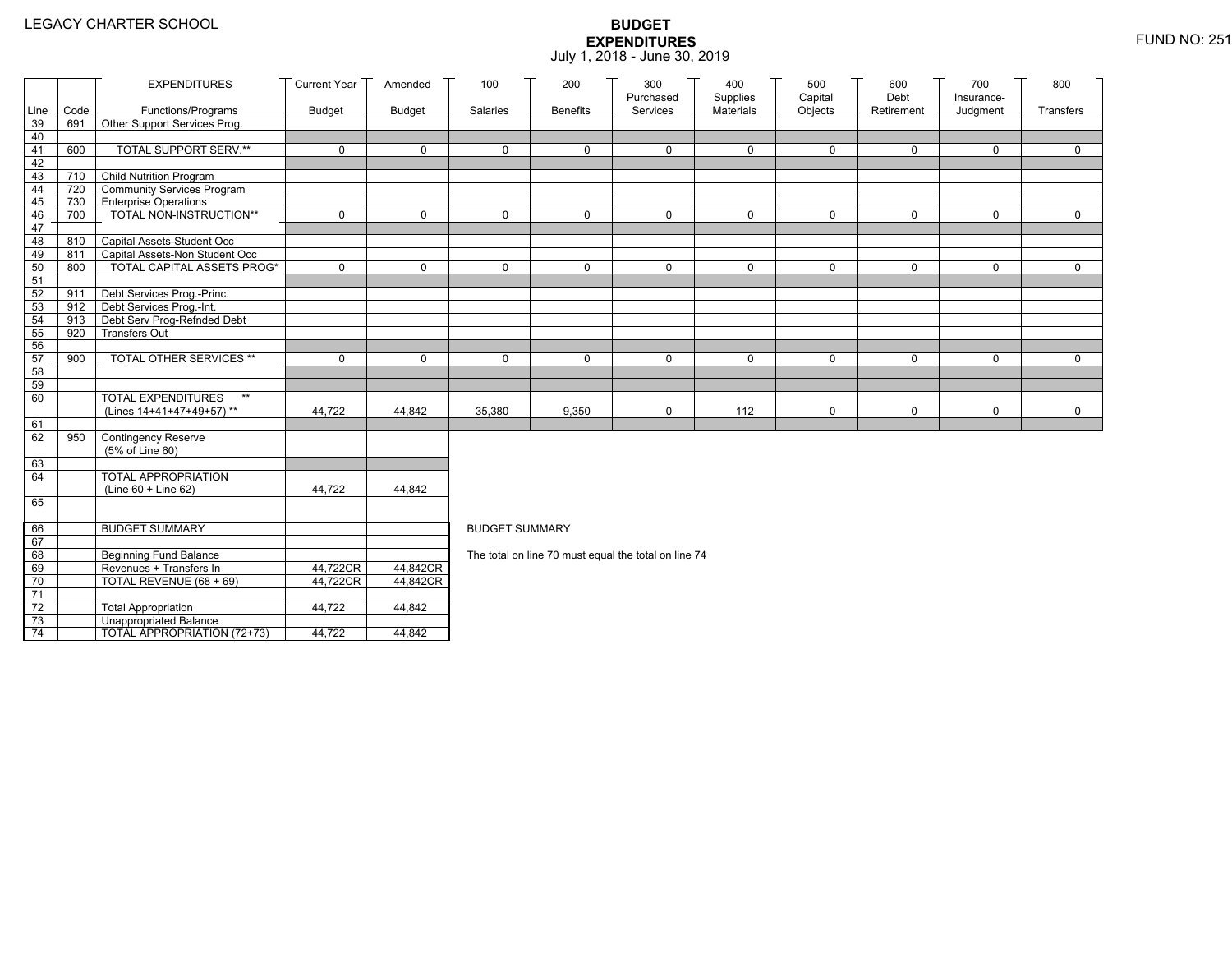# **BUDGET REVENUES** FUND NO: 257 July 1, 2018 - June 30, 2019

|                |                         | <b>REVENUES</b>                       | <b>Current Year</b> | Amended Budget |             |                 |        | <b>REVENUES</b>                        | <b>Current Year</b> | Amended Budget |               |
|----------------|-------------------------|---------------------------------------|---------------------|----------------|-------------|-----------------|--------|----------------------------------------|---------------------|----------------|---------------|
| Line           | Code                    | Item                                  | <b>Budget</b>       | Line Amounts   | Totals      | Line            | Code   | Item                                   | <b>Budget</b>       | Line Amounts   | <b>Totals</b> |
| $\overline{1}$ |                         | 320000 Estimated Fund Balance         |                     | *******        |             | 40              |        | 429000 Other County                    |                     |                |               |
| $\overline{2}$ |                         | as of July 1                          | $\Omega$            | *******        | $\Omega$    | 41              | 420000 | <b>TOTAL COUNTY</b><br>$^{\star\star}$ | $\Omega$            | *******        | $\mathbf 0$   |
| 3              | 411100                  | Taxes-General M & O                   |                     |                |             | 42              |        |                                        |                     |                |               |
| 4              |                         | 411200 Taxes-Suplemental              |                     |                |             | 43              |        | 431100 Base Support Program            |                     |                |               |
| $\overline{5}$ |                         | 411300 Taxes-Emergency                |                     |                |             | 44              |        | 431200 Transportation Support          |                     |                |               |
| 6              |                         | 411400 Taxes-Tort                     |                     |                |             | 45              |        | 431400 Except Child/SED Support        |                     |                |               |
| $\overline{7}$ |                         | 411500 Taxes-Cooperative              |                     |                |             | 46              |        | 431500 Border Tuition Support          |                     |                |               |
| 8              |                         | 411600 Taxes-Tuition                  |                     |                |             | 47              |        | 431600 Tuition Equivalency             |                     |                |               |
| 9              |                         | T411700 Taxes-Migrant                 |                     |                |             | 48              |        | T431800 Benefit Apportionment          |                     |                |               |
| 10             |                         | 411900 Taxes-Other                    |                     |                |             | 49              |        | 431900 Other State Support             |                     |                |               |
| 11             |                         | 412100 Taxes-Plant Facility           |                     |                |             | 50              |        | 432100 Driver Education Prog.          |                     |                |               |
| 12             |                         | 412500 Taxes-Bond & Interest          |                     |                |             | 51              |        | 432400 Professional Technical Prog     |                     |                |               |
| 13             |                         | <b>TOTAL TAXES</b><br>$**$            | 0                   | *******        | 0           | 52              |        | 437000 Lottery/Additional State Maint  |                     |                |               |
| 14             |                         | 413000 Penalty: Delinquent Taxes      |                     |                |             | 53              |        | 438000 Rev in Lieu of/Ag Equip Tax     |                     |                |               |
| 15             |                         |                                       |                     |                |             | 54              |        | 439000 Other State Revenue             |                     |                |               |
| 16             |                         | 414100 Tuition - Individuals          |                     |                |             | 55              |        |                                        |                     |                |               |
| 17             |                         | 414200 Tuition-Districts in Idaho     |                     |                |             | 56              | 430000 | <b>TOTAL STATE</b><br>$**$             | $\Omega$            | *******        | $\Omega$      |
| 18             |                         | 414300 Tuition-Out of State Districts |                     |                |             | 57              |        |                                        |                     |                |               |
| 19             |                         |                                       |                     |                |             | 58              |        | 442000   Indirect Unrestricted Fed.    |                     |                |               |
| 20             |                         | 415000 Earnings on Investments        |                     |                |             | 59              |        | 443000 Direct Restricted Fed.          |                     |                |               |
| 21             |                         |                                       |                     |                |             | 60              |        | 445100 Title I - ESEA                  |                     |                |               |
| 22             |                         | 416100 School Food Service            |                     |                |             | 61              |        | 445200 Title VI. ESEA-Innovative Pr    |                     |                |               |
| 23             |                         | 416200 Meal Sales: Non-Reimb.         |                     |                |             | 62              |        | 445300 Perkins III-Voc Tech Act        |                     |                |               |
| 24             |                         | 416900 Other Food Sales               |                     |                |             | 63              |        | 445400 Adult Education                 |                     |                |               |
| 25             |                         |                                       |                     |                |             | 64              |        | 445500 Child Nutrition Reimb.          |                     |                |               |
| 26             |                         | 417100 Admissions/Activities          |                     |                |             | 65              |        | 445600 Title VI-B                      | 46.524CR            | 46,501CR       |               |
| 27             |                         | 417200 Bookstore Sales                |                     |                |             | 66              |        | 445900 Other Indirect Fed. Prog.       |                     |                |               |
| 28             |                         | 417300 Clubs, Org. Dues, Etc.         |                     |                |             | 67              |        | 448200   Impact Aid - P.L. 874         |                     |                |               |
| 29             |                         | T417400 School Fees & Charges         |                     |                |             | 68              | 440000 | <b>TOTAL FEDERAL</b><br>$\star\star$   | 46.524CR            | *******        | 46,501CR      |
| 30             |                         | 417900 Other Student Revenues         |                     |                |             | 69              |        |                                        |                     |                |               |
| 31             |                         |                                       |                     |                |             | 70              |        | 451000 Proceeds: Bonds, Capital Leases |                     |                |               |
| 32             |                         | 418100 Community Service              |                     |                |             | 71              |        | 453000 Sale of Fixed Assets            |                     |                |               |
| 33             |                         |                                       |                     |                |             | $\overline{72}$ | 450000 | $**$<br><b>TOTAL OTHER</b>             | $\Omega$            | *******        | $\Omega$      |
| 34             | $\sqrt{419100}$ Rentals |                                       |                     |                |             | 73              |        |                                        |                     |                |               |
| 35             |                         | 419200 Contributions/Donations        |                     |                |             | 74              |        | $\star\star$<br><b>TOTAL REVENUES</b>  | 46,524CR            | *******        | 46,501CR      |
| 36             |                         | 419300 Transportaion Fees             |                     |                |             | 75              |        |                                        |                     |                |               |
| 37             |                         | 419900 Other Local                    |                     |                |             | 76              | 460000 | <b>TRANSFERS IN</b>                    |                     |                |               |
| 38             |                         | <b>TOTAL OTHER LOCAL **</b>           | $\Omega$            | *******        | $\mathbf 0$ | $\overline{77}$ |        |                                        |                     |                |               |
| 39             | 410000                  | <b>TOTAL LOCAL</b>                    |                     | *******        |             | 78              | 400000 | BAL.+ REVENUE + TRANS.                 |                     | *******        |               |
|                |                         | $(Line 13 + 38)$                      | $\Omega$            |                | $\mathbf 0$ |                 |        | (Lines $1 + 74 + 76$ )                 | 46,524CR            |                | 46,501CR      |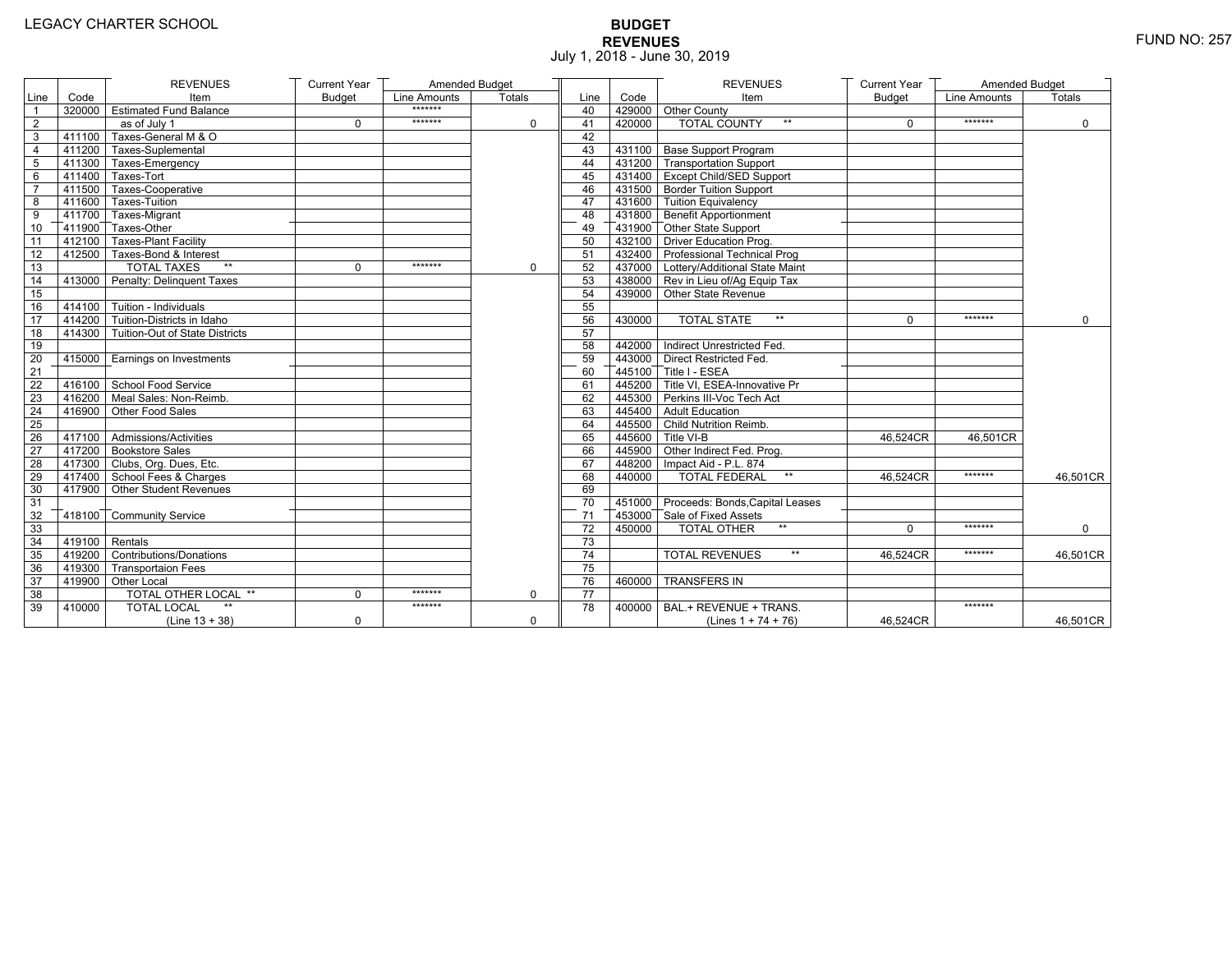|                 |       | <b>EXPENDITURES</b>                          | <b>Current Year</b> | Amended       | 100      | 200             | 300<br>Purchased | 400<br>Supplies | 500<br>Capital | 600<br>Debt | 700<br>Insurance- | 800          |
|-----------------|-------|----------------------------------------------|---------------------|---------------|----------|-----------------|------------------|-----------------|----------------|-------------|-------------------|--------------|
| Line            | Code  | Functions/Programs                           | <b>Budget</b>       | <b>Budget</b> | Salaries | <b>Benefits</b> | Services         | Materials       | Objects        | Retirement  | Judgment          | Transfers    |
| $\mathbf{1}$    |       | 512 Elemetary School Prog.                   |                     |               |          |                 |                  |                 |                |             |                   |              |
| $\overline{2}$  | 515   | Secondary School Prog.                       |                     |               |          |                 |                  |                 |                |             |                   |              |
| 3               |       | 517 Alternative School Prog.                 |                     |               |          |                 |                  |                 |                |             |                   |              |
| $\overline{4}$  | 519   | Vocational-Technical Prog.                   |                     |               |          |                 |                  |                 |                |             |                   |              |
| 5               | 521   | <b>Exceptional Child Prog.</b>               | 46,524              | 46,501        | 35,716   | 9,285           |                  | 1,500           |                |             |                   |              |
| 6               | 522   | Preschool Exceptional Prog.                  |                     |               |          |                 |                  |                 |                |             |                   |              |
| $\overline{7}$  | 524   | Gifted & Talented Prog.                      |                     |               |          |                 |                  |                 |                |             |                   |              |
| 8               | 531   | Interscholastic Prog.                        |                     |               |          |                 |                  |                 |                |             |                   |              |
| 9               | 532   | School Activity Prog.<br>Summer School Prog. |                     |               |          |                 |                  |                 |                |             |                   |              |
| 10              | 541   |                                              |                     |               |          |                 |                  |                 |                |             |                   |              |
| 11              | 542   | Adult School Prog.                           |                     |               |          |                 |                  |                 |                |             |                   |              |
| 12              | 546   | Detention Center Prog.                       |                     |               |          |                 |                  |                 |                |             |                   |              |
| 13              |       |                                              |                     |               |          |                 |                  |                 |                |             |                   |              |
| 14              | 500   | TOTAL INSTRUCTION **                         | 46,524              | 46,501        | 35,716   | 9,285           | $\Omega$         | 1,500           | 0              | $\Omega$    | $\Omega$          | $\mathsf{O}$ |
| 15              |       |                                              |                     |               |          |                 |                  |                 |                |             |                   |              |
| 16              | 611   | Attend-Guidance-Health Prog                  |                     |               |          |                 |                  |                 |                |             |                   |              |
| 17              | 616   | Special Services Prog.                       |                     |               |          |                 |                  |                 |                |             |                   |              |
| 18              |       |                                              |                     |               |          |                 |                  |                 |                |             |                   |              |
| 19              | 621   | Instruction Improvement Prog                 |                     |               |          |                 |                  |                 |                |             |                   |              |
| 20              | 622   | Educational Media Prog.                      |                     |               |          |                 |                  |                 |                |             |                   |              |
| 21              | 623   | Instruction-Related Tech Prog                |                     |               |          |                 |                  |                 |                |             |                   |              |
| 22              | 631   | Board of Education Prog.                     |                     |               |          |                 |                  |                 |                |             |                   |              |
| 23              | 632   | District Admin Prog.                         |                     |               |          |                 |                  |                 |                |             |                   |              |
| 24              |       |                                              |                     |               |          |                 |                  |                 |                |             |                   |              |
| 25              | 641   | School Administration Prog.                  |                     |               |          |                 |                  |                 |                |             |                   |              |
| 26              |       |                                              |                     |               |          |                 |                  |                 |                |             |                   |              |
| $\overline{27}$ | 651   | <b>Business Operation Prog.</b>              |                     |               |          |                 |                  |                 |                |             |                   |              |
| 28              | 655   | Central Service Prog.                        |                     |               |          |                 |                  |                 |                |             |                   |              |
| 29              | 656   | Admin Tech Services Prog.                    |                     |               |          |                 |                  |                 |                |             |                   |              |
| 30              | 661 7 | Bldg-Care Prog. (Custodial)                  |                     |               |          |                 |                  |                 |                |             |                   |              |
| 31              | 663   | Maint-Non Student Occupied                   |                     |               |          |                 |                  |                 |                |             |                   |              |
| 32              | 664   | Maint-Student Occupied Bldgs                 |                     |               |          |                 |                  |                 |                |             |                   |              |
| 33              | 665   | Maintenance - Grounds                        |                     |               |          |                 |                  |                 |                |             |                   |              |
| 34              | 667   | Security Program                             |                     |               |          |                 |                  |                 |                |             |                   |              |
| 35              |       |                                              |                     |               |          |                 |                  |                 |                |             |                   |              |
| 36              | 681   | Pupil-To School Trans. Prog.                 |                     |               |          |                 |                  |                 |                |             |                   |              |
| 37              | 682   | Pupil-Activity Trans. Prog.                  |                     |               |          |                 |                  |                 |                |             |                   |              |
| 38              | 683   | General Transportation Prog.                 |                     |               |          |                 |                  |                 |                |             |                   |              |
|                 |       |                                              |                     |               |          |                 |                  |                 |                |             |                   |              |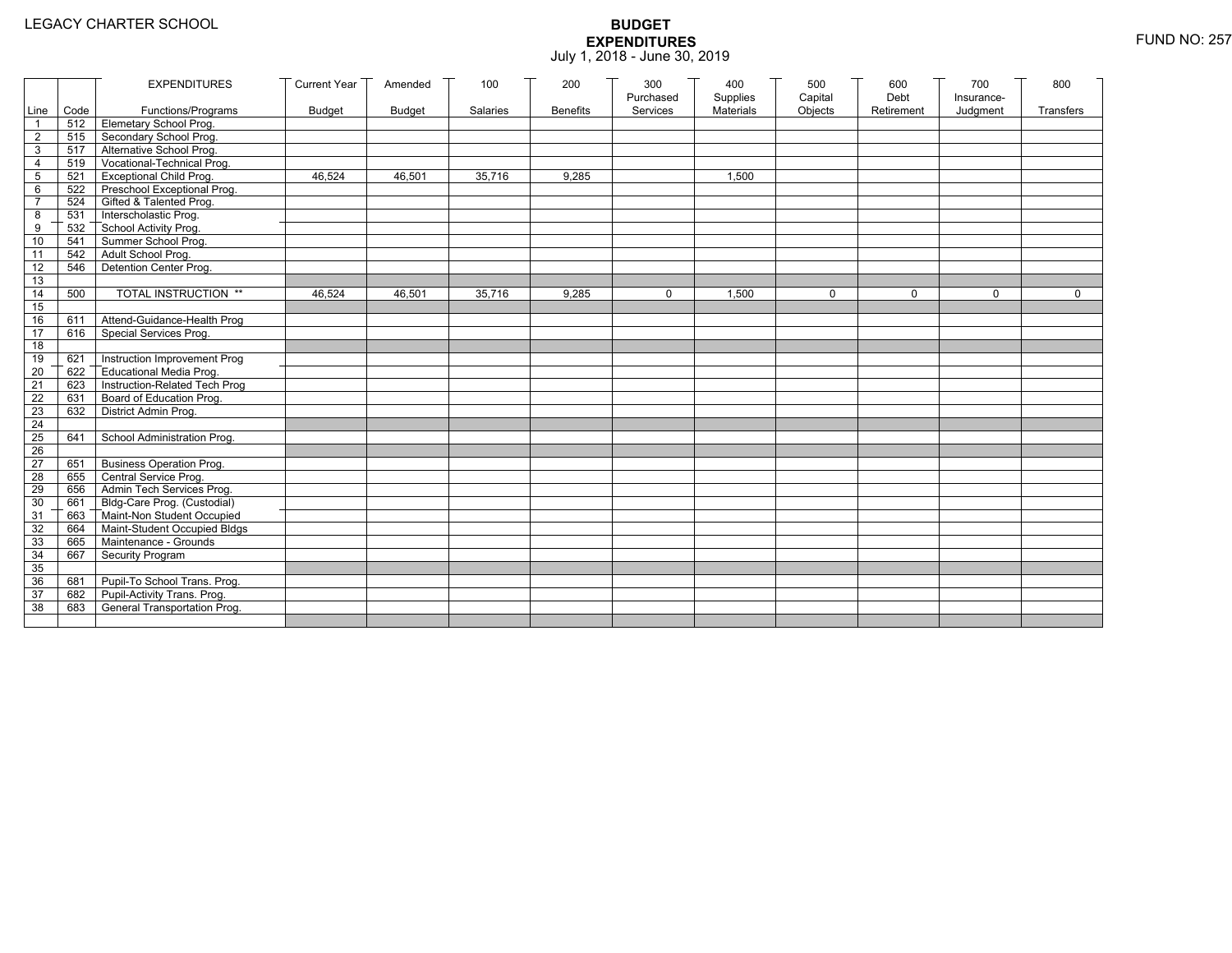|                 |                                | <b>EXPENDITURES</b>                       | <b>Current Year</b>   | Amended       | 100                   | 200             | 300                                                  | 400                   | 500                | 600                | 700                    | 800         |
|-----------------|--------------------------------|-------------------------------------------|-----------------------|---------------|-----------------------|-----------------|------------------------------------------------------|-----------------------|--------------------|--------------------|------------------------|-------------|
| Line            | Code                           | Functions/Programs                        | <b>Budget</b>         | <b>Budget</b> | Salaries              | <b>Benefits</b> | Purchased<br>Services                                | Supplies<br>Materials | Capital<br>Objects | Debt<br>Retirement | Insurance-<br>Judgment | Transfers   |
| 39              | 691                            | Other Support Services Prog.              |                       |               |                       |                 |                                                      |                       |                    |                    |                        |             |
| 40              |                                |                                           |                       |               |                       |                 |                                                      |                       |                    |                    |                        |             |
| 41              | 600                            | <b>TOTAL SUPPORT SERV.**</b>              | $\mathbf 0$           | $\mathbf 0$   | $\mathbf 0$           | 0               | $\mathbf 0$                                          | $\mathbf 0$           | $\mathbf 0$        | $\mathbf 0$        | 0                      | $\mathbf 0$ |
| 42              |                                |                                           |                       |               |                       |                 |                                                      |                       |                    |                    |                        |             |
| 43              | 710                            | <b>Child Nutrition Program</b>            |                       |               |                       |                 |                                                      |                       |                    |                    |                        |             |
| 44              | 720                            | Community Services Program                |                       |               |                       |                 |                                                      |                       |                    |                    |                        |             |
| 45              |                                | 730 Enterprise Operations                 |                       |               |                       |                 |                                                      |                       |                    |                    |                        |             |
| 46              | 700                            | TOTAL NON-INSTRUCTION**                   | $\mathbf 0$           | $\mathbf 0$   | $\mathbf{0}$          | 0               | $\mathbf 0$                                          | $\mathbf 0$           | $\mathsf{O}$       | $\mathbf 0$        | 0                      | $\mathbf 0$ |
| 47<br>48        | 810                            | Capital Assets-Student Occ                |                       |               |                       |                 |                                                      |                       |                    |                    |                        |             |
| 49              | 811                            | Capital Assets-Non Student Occ            |                       |               |                       |                 |                                                      |                       |                    |                    |                        |             |
| 50              | 800                            | <b>TOTAL CAPITAL ASSETS PROG*</b>         | $\Omega$              | $\Omega$      | $\Omega$              | $\Omega$        | $\mathbf{0}$                                         | $\Omega$              | $\mathbf 0$        | $\mathbf{0}$       | $\Omega$               | $\Omega$    |
| 51              |                                |                                           |                       |               |                       |                 |                                                      |                       |                    |                    |                        |             |
| 52              | 911                            | Debt Services Prog.-Princ.                |                       |               |                       |                 |                                                      |                       |                    |                    |                        |             |
| 53              | $912$ $\overline{\phantom{1}}$ | Debt Services Prog.-Int.                  |                       |               |                       |                 |                                                      |                       |                    |                    |                        |             |
| 54              | 913                            | Debt Serv Prog-Refnded Debt               |                       |               |                       |                 |                                                      |                       |                    |                    |                        |             |
| 55              | 920                            | <b>Transfers Out</b>                      |                       |               |                       |                 |                                                      |                       |                    |                    |                        |             |
| 56              |                                |                                           |                       |               |                       |                 |                                                      |                       |                    |                    |                        |             |
| 57              | 900                            | TOTAL OTHER SERVICES **                   | $\mathbf 0$           | $\mathbf 0$   | $\mathbf 0$           | 0               | $\mathbf 0$                                          | 0                     | 0                  | $\mathbf 0$        | 0                      | $\mathbf 0$ |
| 58              |                                |                                           |                       |               |                       |                 |                                                      |                       |                    |                    |                        |             |
| 59<br>60        |                                | <b>TOTAL EXPENDITURES</b><br>$\star\star$ |                       |               |                       |                 |                                                      |                       |                    |                    |                        |             |
|                 |                                | (Lines 14+41+47+49+57)**                  | 46,524                | 46,501        | 35,716                | 9,285           | $\mathbf 0$                                          | 1,500                 | 0                  | $\mathbf 0$        | 0                      | 0           |
| 61              |                                |                                           |                       |               |                       |                 |                                                      |                       |                    |                    |                        |             |
| 62              | 950                            | <b>Contingency Reserve</b>                |                       |               |                       |                 |                                                      |                       |                    |                    |                        |             |
|                 |                                | (5% of Line 60)                           |                       |               |                       |                 |                                                      |                       |                    |                    |                        |             |
| 63              |                                |                                           |                       |               |                       |                 |                                                      |                       |                    |                    |                        |             |
| 64              |                                | TOTAL APPROPRIATION                       |                       |               |                       |                 |                                                      |                       |                    |                    |                        |             |
|                 |                                | (Line 60 + Line 62)                       | 46,524                | 46,501        |                       |                 |                                                      |                       |                    |                    |                        |             |
| 65              |                                |                                           |                       |               |                       |                 |                                                      |                       |                    |                    |                        |             |
| 66              |                                | <b>BUDGET SUMMARY</b>                     |                       |               | <b>BUDGET SUMMARY</b> |                 |                                                      |                       |                    |                    |                        |             |
| 67              |                                |                                           |                       |               |                       |                 |                                                      |                       |                    |                    |                        |             |
| 68              |                                | <b>Beginning Fund Balance</b>             |                       |               |                       |                 | The total on line 70 must equal the total on line 74 |                       |                    |                    |                        |             |
| 69              |                                | Revenues + Transfers In                   | 46,524CR              | 46,501CR      |                       |                 |                                                      |                       |                    |                    |                        |             |
| 70              |                                | TOTAL REVENUE (68 + 69)                   | 46,524CR <sup>T</sup> | 46,501CR      |                       |                 |                                                      |                       |                    |                    |                        |             |
| $\overline{71}$ |                                |                                           |                       |               |                       |                 |                                                      |                       |                    |                    |                        |             |
| $72\,$          |                                | <b>Total Appropriation</b>                | 46,524                | 46,501        |                       |                 |                                                      |                       |                    |                    |                        |             |
| 73              |                                | <b>Unappropriated Balance</b>             |                       |               |                       |                 |                                                      |                       |                    |                    |                        |             |
| $\overline{74}$ |                                | TOTAL APPROPRIATION (72+73)               | 46,524                | 46,501        |                       |                 |                                                      |                       |                    |                    |                        |             |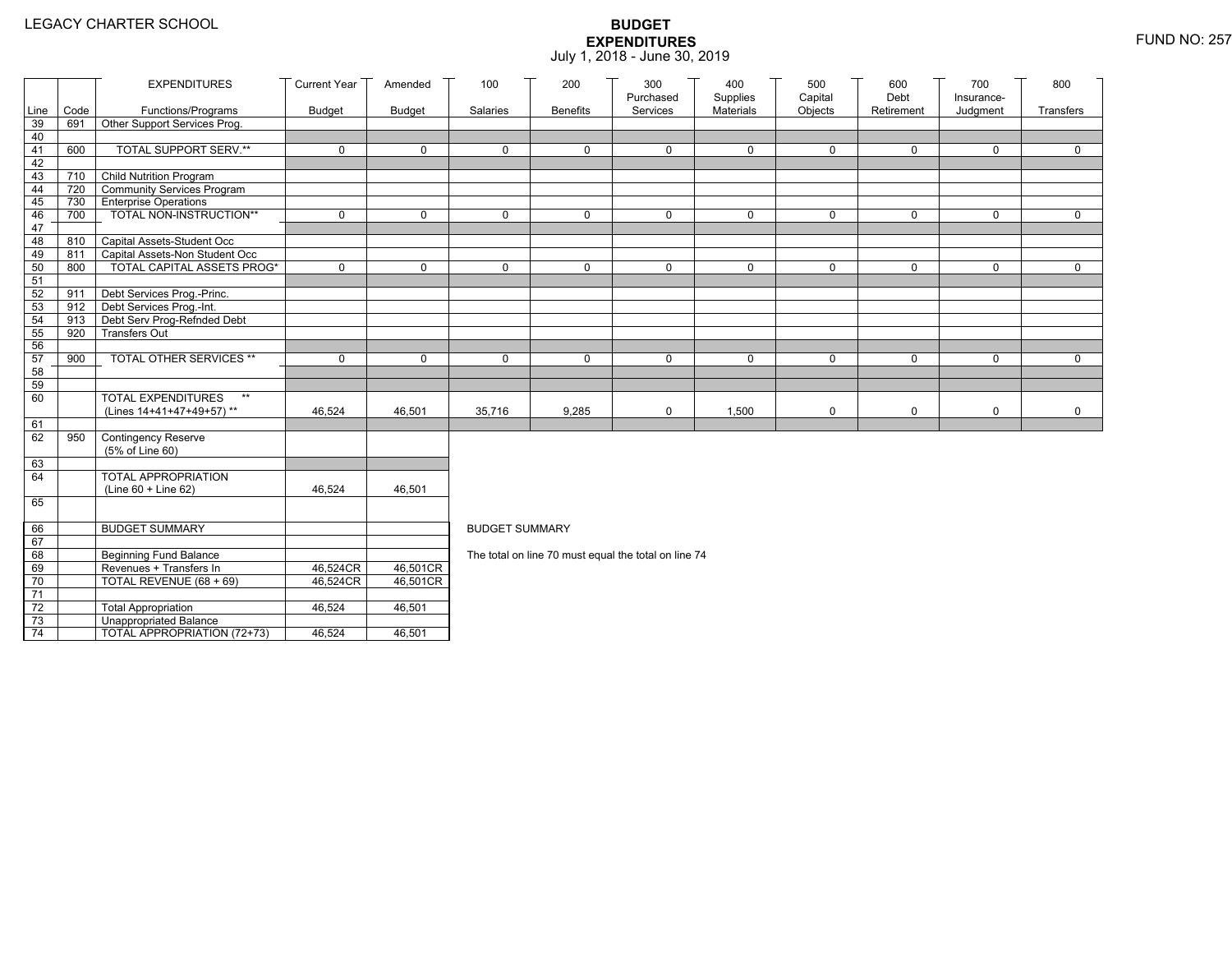# **BUDGET REVENUES** FUND NO: 260 July 1, 2018 - June 30, 2019

|                 |                  | <b>REVENUES</b>                       | <b>Current Year</b> | Amended Budget |             |                 |        | <b>REVENUES</b>                        | <b>Current Year</b> | Amended Budget |               |
|-----------------|------------------|---------------------------------------|---------------------|----------------|-------------|-----------------|--------|----------------------------------------|---------------------|----------------|---------------|
| Line            | Code             | Item                                  | <b>Budget</b>       | Line Amounts   | Totals      | Line            | Code   | Item                                   | <b>Budget</b>       | Line Amounts   | <b>Totals</b> |
| $\overline{1}$  |                  | 320000 Estimated Fund Balance         |                     | *******        |             | 40              |        | 429000 Other County                    |                     |                |               |
| $\overline{2}$  |                  | as of July 1                          | $\mathbf 0$         | *******        | $\Omega$    | 41              | 420000 | TOTAL COUNTY                           | 0                   | *******        | $\mathbf 0$   |
| 3               |                  | 411100 Taxes-General M & O            |                     |                |             | 42              |        |                                        |                     |                |               |
| 4               |                  | 411200 Taxes-Suplemental              |                     |                |             | 43              |        | 431100 Base Support Program            |                     |                |               |
| $\overline{5}$  |                  | 411300 Taxes-Emergency                |                     |                |             | 44              |        | 431200 Transportation Support          |                     |                |               |
| 6               |                  | 411400 Taxes-Tort                     |                     |                |             | 45              |        | 431400 Except Child/SED Support        |                     |                |               |
| $\overline{7}$  |                  | 411500 Taxes-Cooperative              |                     |                |             | 46              |        | 431500 Border Tuition Support          |                     |                |               |
| 8               |                  | 411600 Taxes-Tuition                  |                     |                |             | 47              |        | 431600 Tuition Equivalency             |                     |                |               |
| 9               |                  | 411700 Taxes-Migrant                  |                     |                |             | 48              |        | 431800 Benefit Apportionment           |                     |                |               |
| 10              |                  | 411900 Taxes-Other                    |                     |                |             | 49              |        | 431900 Other State Support             |                     |                |               |
| $\overline{11}$ |                  | 412100 Taxes-Plant Facility           |                     |                |             | 50              |        | 432100 Driver Education Prog.          |                     |                |               |
| 12              |                  | 412500 Taxes-Bond & Interest          |                     |                |             | 51              |        | 432400 Professional Technical Prog     |                     |                |               |
| $\overline{13}$ |                  | <b>TOTAL TAXES</b><br>$\star\star$    | $\mathbf 0$         | *******        | $\mathbf 0$ | 52              |        | 437000 Lottery/Additional State Maint  |                     |                |               |
| 14              |                  | 413000 Penalty: Delinguent Taxes      |                     |                |             | 53              |        | 438000 Rev in Lieu of/Ag Equip Tax     |                     |                |               |
| 15              |                  |                                       |                     |                |             | 54              |        | 439000 Other State Revenue             |                     |                |               |
| 16              |                  | $414100$ Tuition - Individuals        |                     |                |             | 55              |        |                                        |                     |                |               |
| 17              |                  | 414200 Tuition-Districts in Idaho     |                     |                |             | 56              | 430000 | $**$<br><b>TOTAL STATE</b>             | $\Omega$            | *******        | $\Omega$      |
| 18              |                  | 414300 Tuition-Out of State Districts |                     |                |             | 57              |        |                                        |                     |                |               |
| 19              |                  |                                       |                     |                |             | 58              |        | 442000 Indirect Unrestricted Fed.      |                     |                |               |
| 20              |                  | 415000 Earnings on Investments        |                     |                |             | 59              |        | 443000 Direct Restricted Fed           |                     |                |               |
| $\overline{21}$ |                  |                                       |                     |                |             | 60              |        | $445100$ Title I - ESEA                |                     |                |               |
| 22              |                  | 416100 School Food Service            |                     |                |             | 61              |        | 445200 Title VI. ESEA-Innovative Pr    |                     | 61.854CR       |               |
| 23              |                  | 416200 Meal Sales: Non-Reimb.         |                     |                |             | 62              |        | 445300 Perkins III-Voc Tech Act        |                     |                |               |
| 24              |                  | 416900 Other Food Sales               |                     |                |             | 63              |        | 445400 Adult Education                 |                     |                |               |
| 25              |                  |                                       |                     |                |             | 64              |        | 445500 Child Nutrition Reimb.          |                     |                |               |
| 26              |                  | 417100 Admissions/Activities          |                     |                |             | 65              |        | 445600 Title VI-B                      |                     |                |               |
| 27              |                  | 417200 Bookstore Sales                |                     |                |             | 66              |        | 445900 Other Indirect Fed. Prog.       |                     |                |               |
| 28              |                  | 417300 Clubs, Org. Dues, Etc.         |                     |                |             | 67              |        | 448200   Impact Aid - P.L. 874         |                     |                |               |
| 29              |                  | 417400 School Fees & Charges          |                     |                |             | 68              | 440000 | <b>TOTAL FEDERAL</b><br>$\star\star$   | $\mathbf 0$         | *******        | 61,854CR      |
| 30              |                  | 417900 Other Student Revenues         |                     |                |             | 69              |        |                                        |                     |                |               |
| 31              |                  |                                       |                     |                |             | 70              |        | 451000 Proceeds: Bonds, Capital Leases |                     |                |               |
| 32              |                  | 418100 Community Service              |                     |                |             | 71              |        | 453000 Sale of Fixed Assets            |                     |                |               |
| 33              |                  |                                       |                     |                |             | $\overline{72}$ | 450000 | $**$<br><b>TOTAL OTHER</b>             | $\Omega$            | *******        | $\Omega$      |
| 34              | $419100$ Rentals |                                       |                     |                |             | 73              |        |                                        |                     |                |               |
| 35              |                  | 419200 Contributions/Donations        |                     |                |             | 74              |        | <b>TOTAL REVENUES</b><br>$\star\star$  | $\Omega$            | *******        | 61.854CR      |
| 36              |                  | 419300 Transportaion Fees             |                     |                |             | $\overline{75}$ |        |                                        |                     |                |               |
| 37              |                  | 419900 Other Local                    |                     |                |             | 76              | 460000 | <b>TRANSFERS IN</b>                    |                     | 20.120CR       |               |
| 38              |                  | TOTAL OTHER LOCAL **                  | $\mathbf 0$         | *******        | $\Omega$    | 77              |        |                                        |                     |                |               |
| 39              | 410000           | <b>TOTAL LOCAL</b>                    |                     | *******        |             | 78              | 400000 | BAL.+ REVENUE + TRANS.                 |                     | *******        |               |
|                 |                  | $(Line 13 + 38)$                      | $\mathbf 0$         |                | $\Omega$    |                 |        | (Lines $1 + 74 + 76$ )                 | 0                   |                | 81,974CR      |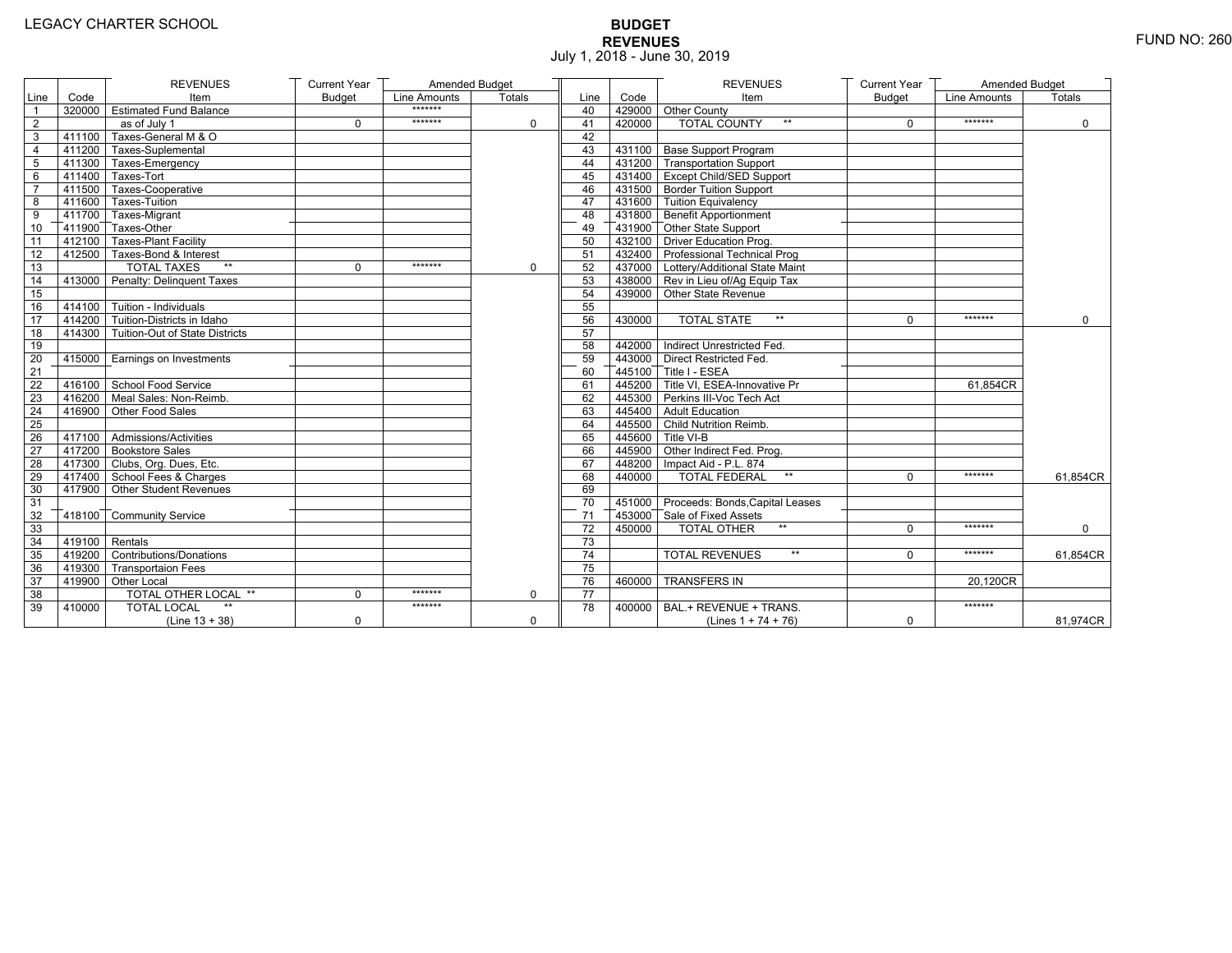|                 |       | <b>EXPENDITURES</b>                          | <b>Current Year</b> | Amended       | 100      | 200             | 300<br>Purchased | 400<br>Supplies | 500<br>Capital | 600<br>Debt | 700<br>Insurance- | 800          |
|-----------------|-------|----------------------------------------------|---------------------|---------------|----------|-----------------|------------------|-----------------|----------------|-------------|-------------------|--------------|
| Line            | Code  | Functions/Programs                           | <b>Budget</b>       | <b>Budget</b> | Salaries | <b>Benefits</b> | Services         | Materials       | Objects        | Retirement  | Judgment          | Transfers    |
| $\mathbf{1}$    |       | 512 Elemetary School Prog.                   |                     |               |          |                 |                  |                 |                |             |                   |              |
| $\overline{2}$  | 515   | Secondary School Prog.                       |                     |               |          |                 |                  |                 |                |             |                   |              |
| 3               |       | 517 Alternative School Prog.                 |                     |               |          |                 |                  |                 |                |             |                   |              |
| $\overline{4}$  | 519   | Vocational-Technical Prog.                   |                     |               |          |                 |                  |                 |                |             |                   |              |
| 5               | 521   | <b>Exceptional Child Prog.</b>               |                     | 81,974        | 11,990   | 919             | 68,997           | 68              |                |             |                   |              |
| 6               | 522   | Preschool Exceptional Prog.                  |                     |               |          |                 |                  |                 |                |             |                   |              |
| $\overline{7}$  | 524   | Gifted & Talented Prog.                      |                     |               |          |                 |                  |                 |                |             |                   |              |
| 8               | 531   | Interscholastic Prog.                        |                     |               |          |                 |                  |                 |                |             |                   |              |
| 9               | 532   | School Activity Prog.<br>Summer School Prog. |                     |               |          |                 |                  |                 |                |             |                   |              |
| 10              | 541   |                                              |                     |               |          |                 |                  |                 |                |             |                   |              |
| 11              | 542   | Adult School Prog.                           |                     |               |          |                 |                  |                 |                |             |                   |              |
| 12              | 546   | Detention Center Prog.                       |                     |               |          |                 |                  |                 |                |             |                   |              |
| 13              |       |                                              |                     |               |          |                 |                  |                 |                |             |                   |              |
| 14              | 500   | TOTAL INSTRUCTION **                         | $\mathbf 0$         | 81,974        | 11,990   | 919             | 68,997           | 68              | $\mathbf 0$    | $\Omega$    | $\Omega$          | $\mathsf{O}$ |
| 15              |       |                                              |                     |               |          |                 |                  |                 |                |             |                   |              |
| 16              | 611   | Attend-Guidance-Health Prog                  |                     |               |          |                 |                  |                 |                |             |                   |              |
| 17              | 616   | Special Services Prog.                       |                     |               |          |                 |                  |                 |                |             |                   |              |
| 18              |       |                                              |                     |               |          |                 |                  |                 |                |             |                   |              |
| 19              | 621   | Instruction Improvement Prog                 |                     |               |          |                 |                  |                 |                |             |                   |              |
| 20              | 622   | <b>Educational Media Prog.</b>               |                     |               |          |                 |                  |                 |                |             |                   |              |
| 21              | 623   | Instruction-Related Tech Prog                |                     |               |          |                 |                  |                 |                |             |                   |              |
| 22              | 631   | Board of Education Prog.                     |                     |               |          |                 |                  |                 |                |             |                   |              |
| 23              | 632   | District Admin Prog.                         |                     |               |          |                 |                  |                 |                |             |                   |              |
| 24              |       |                                              |                     |               |          |                 |                  |                 |                |             |                   |              |
| 25              | 641   | School Administration Prog.                  |                     |               |          |                 |                  |                 |                |             |                   |              |
| 26              |       |                                              |                     |               |          |                 |                  |                 |                |             |                   |              |
| $\overline{27}$ | 651   | <b>Business Operation Prog.</b>              |                     |               |          |                 |                  |                 |                |             |                   |              |
| 28              | 655   | Central Service Prog.                        |                     |               |          |                 |                  |                 |                |             |                   |              |
| 29              | 656   | Admin Tech Services Prog.                    |                     |               |          |                 |                  |                 |                |             |                   |              |
| 30              | 661 7 | Bldg-Care Prog. (Custodial)                  |                     |               |          |                 |                  |                 |                |             |                   |              |
| 31              | 663   | Maint-Non Student Occupied                   |                     |               |          |                 |                  |                 |                |             |                   |              |
| 32              | 664   | Maint-Student Occupied Bldgs                 |                     |               |          |                 |                  |                 |                |             |                   |              |
| 33              | 665   | Maintenance - Grounds                        |                     |               |          |                 |                  |                 |                |             |                   |              |
| 34              | 667   | Security Program                             |                     |               |          |                 |                  |                 |                |             |                   |              |
| 35              |       |                                              |                     |               |          |                 |                  |                 |                |             |                   |              |
| 36              | 681   | Pupil-To School Trans. Prog.                 |                     |               |          |                 |                  |                 |                |             |                   |              |
| 37              | 682   | Pupil-Activity Trans. Prog.                  |                     |               |          |                 |                  |                 |                |             |                   |              |
| 38              | 683   | General Transportation Prog.                 |                     |               |          |                 |                  |                 |                |             |                   |              |
|                 |       |                                              |                     |               |          |                 |                  |                 |                |             |                   |              |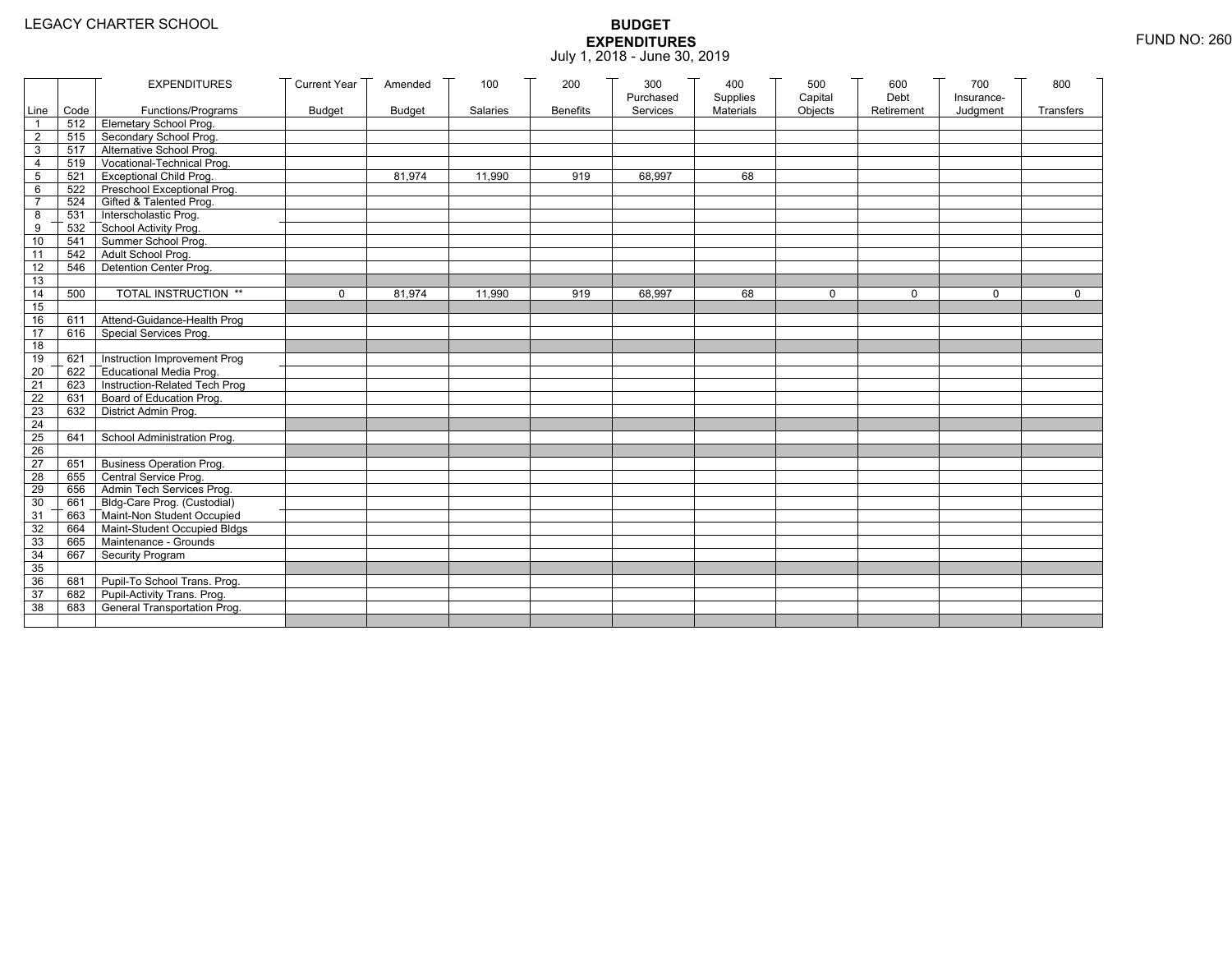|                 |      | <b>EXPENDITURES</b>                       | <b>Current Year</b> | Amended       | 100                   | 200             | 300                                                  | 400                   | 500                | 600                | 700                    | 800          |
|-----------------|------|-------------------------------------------|---------------------|---------------|-----------------------|-----------------|------------------------------------------------------|-----------------------|--------------------|--------------------|------------------------|--------------|
| Line            | Code | Functions/Programs                        | <b>Budget</b>       | <b>Budget</b> | Salaries              | <b>Benefits</b> | Purchased<br>Services                                | Supplies<br>Materials | Capital<br>Objects | Debt<br>Retirement | Insurance-<br>Judgment | Transfers    |
| 39              | 691  | Other Support Services Prog.              |                     |               |                       |                 |                                                      |                       |                    |                    |                        |              |
| 40              |      |                                           |                     |               |                       |                 |                                                      |                       |                    |                    |                        |              |
| 41              | 600  | TOTAL SUPPORT SERV.**                     | $\mathbf 0$         | $\mathbf 0$   | $\mathbf 0$           | 0               | $\mathbf 0$                                          | $\mathbf 0$           | 0                  | $\mathbf 0$        | $\mathbf 0$            | $\mathbf 0$  |
| 42              |      |                                           |                     |               |                       |                 |                                                      |                       |                    |                    |                        |              |
| 43              |      | 710 Child Nutrition Program               |                     |               |                       |                 |                                                      |                       |                    |                    |                        |              |
| 44              |      | 720 Community Services Program            |                     |               |                       |                 |                                                      |                       |                    |                    |                        |              |
| 45              |      | 730 Enterprise Operations                 |                     |               |                       |                 |                                                      |                       |                    |                    |                        |              |
| 46              | 700  | TOTAL NON-INSTRUCTION**                   | $\mathbf 0$         | 0             | $\mathbf{0}$          | $\mathbf 0$     | $\Omega$                                             | $\mathbf 0$           | 0                  | $\mathbf 0$        | 0                      | $\mathbf 0$  |
| 47              |      |                                           |                     |               |                       |                 |                                                      |                       |                    |                    |                        |              |
| 48              |      | 810 Capital Assets-Student Occ            |                     |               |                       |                 |                                                      |                       |                    |                    |                        |              |
| 49              |      | 811 Capital Assets-Non Student Occ        |                     |               |                       |                 |                                                      |                       |                    |                    |                        |              |
| 50              | 800  | <b>TOTAL CAPITAL ASSETS PROG*</b>         | $\mathbf 0$         | $\Omega$      | $\Omega$              | $\mathbf 0$     | $\mathbf 0$                                          | $\mathbf 0$           | 0                  | $\mathbf 0$        | $\Omega$               | $\Omega$     |
| 51              |      |                                           |                     |               |                       |                 |                                                      |                       |                    |                    |                        |              |
| 52              | 911  | Debt Services Prog.-Princ.                |                     |               |                       |                 |                                                      |                       |                    |                    |                        |              |
| 53              |      | 912 Debt Services Prog.-Int.              |                     |               |                       |                 |                                                      |                       |                    |                    |                        |              |
| 54              | 913  | Debt Serv Prog-Refnded Debt               |                     |               |                       |                 |                                                      |                       |                    |                    |                        |              |
| 55              | 920  | <b>Transfers Out</b>                      |                     |               |                       |                 |                                                      |                       |                    |                    |                        |              |
| 56              |      |                                           |                     |               |                       |                 |                                                      |                       |                    |                    |                        |              |
| 57              | 900  | TOTAL OTHER SERVICES **                   | $\mathbf 0$         | $\mathbf 0$   | $\Omega$              | 0               | 0                                                    | $\mathbf 0$           | 0                  | $\mathbf 0$        | $\mathbf 0$            | $\mathbf 0$  |
| 58              |      |                                           |                     |               |                       |                 |                                                      |                       |                    |                    |                        |              |
| 59<br>60        |      | <b>TOTAL EXPENDITURES</b><br>$\star\star$ |                     |               |                       |                 |                                                      |                       |                    |                    |                        |              |
|                 |      | (Lines 14+41+47+49+57)**                  | $\mathbf 0$         | 81,974        | 11,990                | 919             | 68,997                                               | 68                    | 0                  | $\mathsf 0$        | 0                      | $\mathsf{O}$ |
| 61              |      |                                           |                     |               |                       |                 |                                                      |                       |                    |                    |                        |              |
| 62              | 950  | Contingency Reserve                       |                     |               |                       |                 |                                                      |                       |                    |                    |                        |              |
|                 |      | (5% of Line 60)                           |                     |               |                       |                 |                                                      |                       |                    |                    |                        |              |
| 63              |      |                                           |                     |               |                       |                 |                                                      |                       |                    |                    |                        |              |
| 64              |      | TOTAL APPROPRIATION                       |                     |               |                       |                 |                                                      |                       |                    |                    |                        |              |
|                 |      | (Line 60 + Line 62)                       | $\mathbf 0$         | 81,974        |                       |                 |                                                      |                       |                    |                    |                        |              |
| 65              |      |                                           |                     |               |                       |                 |                                                      |                       |                    |                    |                        |              |
|                 |      |                                           |                     |               |                       |                 |                                                      |                       |                    |                    |                        |              |
| 66              |      | <b>BUDGET SUMMARY</b>                     |                     |               | <b>BUDGET SUMMARY</b> |                 |                                                      |                       |                    |                    |                        |              |
| 67              |      |                                           |                     |               |                       |                 |                                                      |                       |                    |                    |                        |              |
| 68              |      | <b>Beginning Fund Balance</b>             |                     |               |                       |                 | The total on line 70 must equal the total on line 74 |                       |                    |                    |                        |              |
| 69              |      | Revenues + Transfers In                   |                     | 81,974CR      |                       |                 |                                                      |                       |                    |                    |                        |              |
| 70              |      | TOTAL REVENUE (68 + 69)                   | $\mathsf{O}$        | 81,974CR      |                       |                 |                                                      |                       |                    |                    |                        |              |
| 71              |      |                                           |                     |               |                       |                 |                                                      |                       |                    |                    |                        |              |
| 72              |      | <b>Total Appropriation</b>                |                     | 81,974        |                       |                 |                                                      |                       |                    |                    |                        |              |
| 73              |      | <b>Unappropriated Balance</b>             |                     |               |                       |                 |                                                      |                       |                    |                    |                        |              |
| $\overline{74}$ |      | TOTAL APPROPRIATION (72+73)               | 0                   | 81,974        |                       |                 |                                                      |                       |                    |                    |                        |              |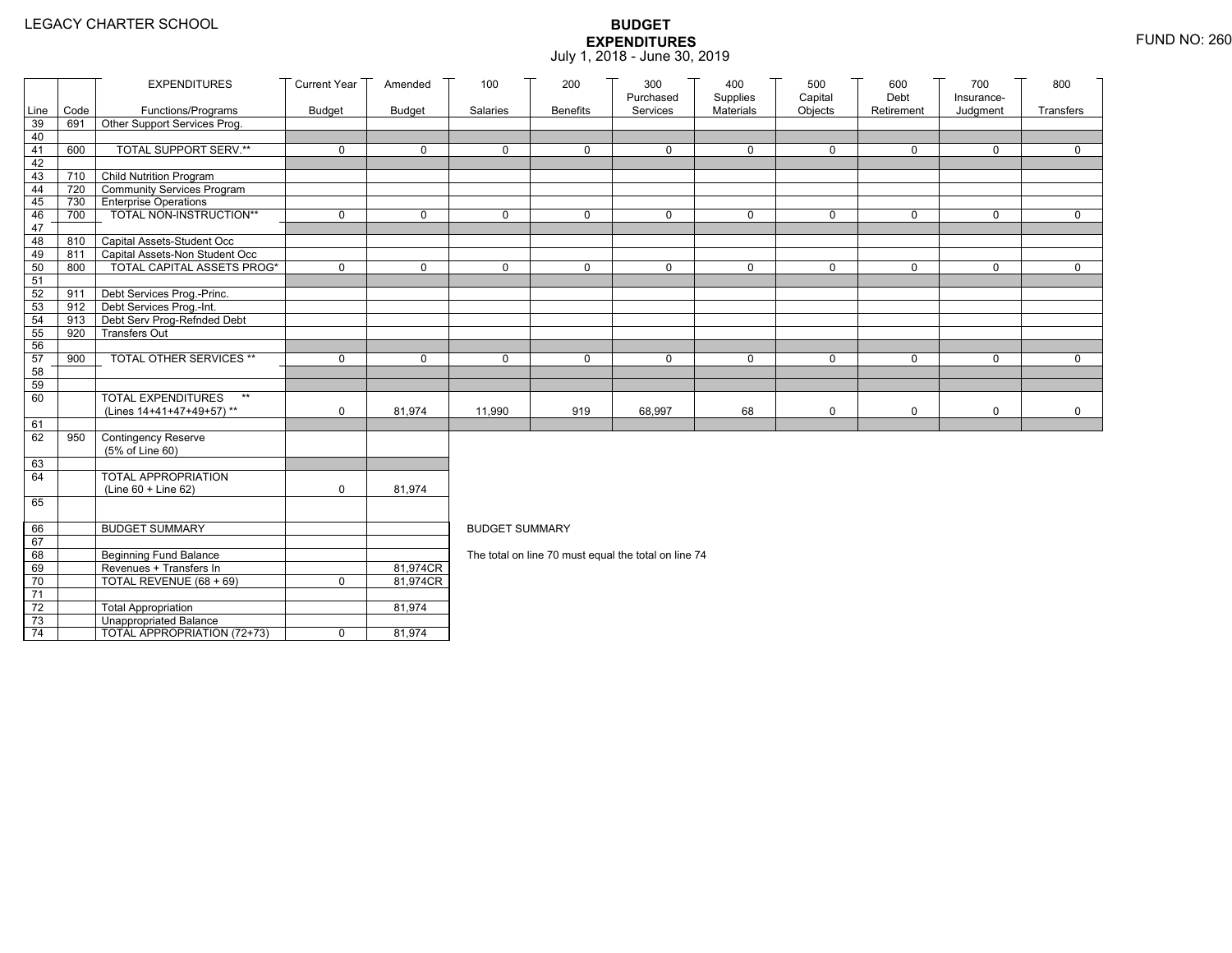# **BUDGET REVENUES** FUND NO: 261 July 1, 2018 - June 30, 2019

|                 |                  | <b>REVENUES</b>                       | <b>Current Year</b> | Amended Budget |             |                 |        | <b>REVENUES</b>                                                                | <b>Current Year</b> | Amended Budget |               |
|-----------------|------------------|---------------------------------------|---------------------|----------------|-------------|-----------------|--------|--------------------------------------------------------------------------------|---------------------|----------------|---------------|
| Line            | Code             | Item                                  | <b>Budget</b>       | Line Amounts   | Totals      | Line            | Code   | Item                                                                           | <b>Budget</b>       | Line Amounts   | <b>Totals</b> |
| $\mathbf{1}$    |                  | 320000 Estimated Fund Balance         |                     | $1,226$ CR     |             | 40              |        | 429000 Other County                                                            |                     |                |               |
| $\overline{2}$  |                  | as of July 1                          | $\Omega$            | *******        | 1,226CR     | 41              | 420000 | <b>TOTAL COUNTY</b><br>$**$                                                    | $\mathbf{0}$        | *******        | $\mathbf 0$   |
| 3               | 411100           | Taxes-General M & O                   |                     |                |             | 42              |        |                                                                                |                     |                |               |
| $\overline{4}$  |                  | 411200 Taxes-Suplemental              |                     |                |             | 43              |        | 431100 Base Support Program                                                    |                     |                |               |
| 5               |                  | 411300 Taxes-Emergency                |                     |                |             | 44              |        | 431200 Transportation Support                                                  |                     |                |               |
| 6               |                  | 411400 Taxes-Tort                     |                     |                |             | 45              |        | 431400 Except Child/SED Support                                                |                     |                |               |
| $\overline{7}$  |                  | 411500 Taxes-Cooperative              |                     |                |             | 46              |        | 431500 Border Tuition Support                                                  |                     |                |               |
| 8               |                  | 411600 Taxes-Tuition                  |                     |                |             | 47              |        | 431600 Tuition Equivalency                                                     |                     |                |               |
| 9               |                  | 411700 Taxes-Migrant                  |                     |                |             | 48              |        | $\overline{\phantom{a}}$ 431800 $\overline{\phantom{a}}$ Benefit Apportionment |                     |                |               |
| 10              |                  | 411900 Taxes-Other                    |                     |                |             | 49              |        | 431900 Other State Support                                                     |                     |                |               |
| 11              |                  | 412100 Taxes-Plant Facility           |                     |                |             | 50              |        | 432100 Driver Education Prog.                                                  |                     |                |               |
| 12              |                  | 412500 Taxes-Bond & Interest          |                     |                |             | 51              |        | 432400 Professional Technical Prog                                             |                     |                |               |
| 13              |                  | $**$<br><b>TOTAL TAXES</b>            | $\Omega$            | *******        | $\Omega$    | 52              |        | 437000 Lottery/Additional State Maint                                          |                     |                |               |
| 14              |                  | 413000 Penalty: Delinguent Taxes      |                     |                |             | 53              |        | 438000 Rev in Lieu of/Ag Equip Tax                                             |                     |                |               |
| 15              |                  |                                       |                     |                |             | 54              |        | 439000 Other State Revenue                                                     |                     |                |               |
| 16              |                  | 414100 Tuition - Individuals          |                     |                |             | 55              |        |                                                                                |                     |                |               |
| 17              |                  | 414200 Tuition-Districts in Idaho     |                     |                |             | 56              | 430000 | <b>TOTAL STATE</b><br>$**$                                                     | $\mathbf{0}$        | *******        | $\Omega$      |
| 18              |                  | 414300 Tuition-Out of State Districts |                     |                |             | 57              |        |                                                                                |                     |                |               |
| 19              |                  |                                       |                     |                |             | 58              |        | 442000 Indirect Unrestricted Fed.                                              |                     |                |               |
| 20              | 415000           | Earnings on Investments               |                     |                |             | 59              |        | 443000 Direct Restricted Fed.                                                  |                     |                |               |
| $\overline{21}$ |                  |                                       |                     |                |             | 60              |        | 445100 Title I - ESEA                                                          |                     |                |               |
| 22              |                  | 416100 School Food Service            |                     |                |             | 61              |        | 445200 Title VI. ESEA-Innovative Pr                                            | 10.000CR            | 10.000CR       |               |
| $\overline{23}$ |                  | 416200 Meal Sales: Non-Reimb.         |                     |                |             | 62              |        | 445300 Perkins III-Voc Tech Act                                                |                     |                |               |
| 24              |                  | 416900 Other Food Sales               |                     |                |             | 63              |        | 445400 Adult Education                                                         |                     |                |               |
| 25              |                  |                                       |                     |                |             | 64              |        | 445500 Child Nutrition Reimb.                                                  |                     |                |               |
| 26              |                  | $417100$ Admissions/Activities        |                     |                |             | 65              |        | 445600 Title VI-B                                                              |                     |                |               |
| 27              |                  | 417200 Bookstore Sales                |                     |                |             | 66              |        | 445900 Other Indirect Fed. Prog.                                               |                     |                |               |
| 28              |                  | 417300 Clubs, Org. Dues, Etc.         |                     |                |             | 67              |        | 448200   Impact Aid - P.L. 874                                                 |                     |                |               |
| 29              |                  | 417400 School Fees & Charges          |                     |                |             | 68              | 440000 | <b>TOTAL FEDERAL</b><br>$^{\star\star}$                                        | 10,000CR            | *******        | 10,000CR      |
| 30              | $-417900$        | Other Student Revenues                |                     |                |             | 69              |        |                                                                                |                     |                |               |
| 31              |                  |                                       |                     |                |             | 70              |        | 451000 Proceeds: Bonds, Capital Leases                                         |                     |                |               |
| 32              |                  | 418100 Community Service              |                     |                |             | 71              |        | 453000 Sale of Fixed Assets                                                    |                     |                |               |
| 33              |                  |                                       |                     |                |             | 72              | 450000 | $**$<br>TOTAL OTHER                                                            | $\Omega$            | *******        | $\Omega$      |
| 34              | $419100$ Rentals |                                       |                     |                |             | 73              |        |                                                                                |                     |                |               |
| 35              |                  | 419200 Contributions/Donations        |                     |                |             | 74              |        | $\star\star$<br><b>TOTAL REVENUES</b>                                          | 10.000CR            | *******        | 10,000CR      |
| 36              |                  | 419300 Transportaion Fees             |                     |                |             | 75              |        |                                                                                |                     |                |               |
| 37              |                  | 419900 Other Local                    |                     |                |             | 76              | 460000 | <b>TRANSFERS IN</b>                                                            |                     |                |               |
| 38              |                  | TOTAL OTHER LOCAL **                  | 0                   | *******        | 0           | $\overline{77}$ |        |                                                                                |                     |                |               |
| 39              | 410000           | <b>TOTAL LOCAL</b>                    |                     | *******        |             | 78              |        | 400000   BAL.+ REVENUE + TRANS.                                                |                     | *******        |               |
|                 |                  | $(Line 13 + 38)$                      | $\mathbf 0$         |                | $\mathbf 0$ |                 |        | (Lines $1 + 74 + 76$ )                                                         | 10,000CR            |                | 11,226CR      |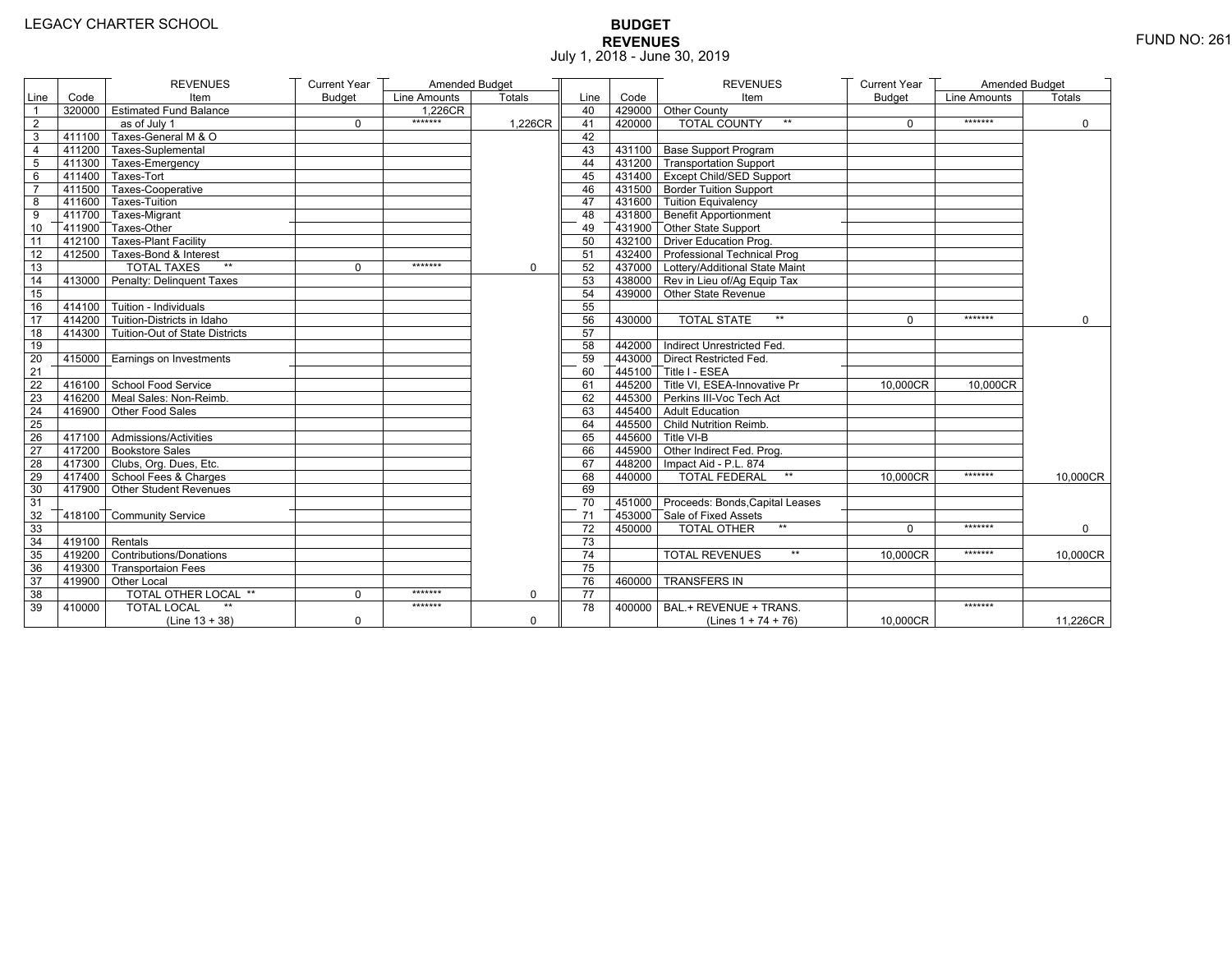|                 |           | <b>EXPENDITURES</b>             | <b>Current Year</b> | Amended       | 100      | 200             | 300<br>Purchased | 400<br>Supplies | 500<br>Capital | 600<br>Debt | 700<br>Insurance- | 800         |
|-----------------|-----------|---------------------------------|---------------------|---------------|----------|-----------------|------------------|-----------------|----------------|-------------|-------------------|-------------|
|                 | Line Code | Functions/Programs              | <b>Budget</b>       | <b>Budget</b> | Salaries | <b>Benefits</b> | Services         | Materials       | Objects        | Retirement  | Judgment          | Transfers   |
| 1               |           | 512 Elemetary School Prog.      |                     |               |          |                 |                  |                 |                |             |                   |             |
| $\overline{2}$  | 515       | Secondary School Prog.          |                     |               |          |                 |                  |                 |                |             |                   |             |
| 3               |           | 517 Alternative School Prog.    |                     |               |          |                 |                  |                 |                |             |                   |             |
| 4               | 519       | Vocational-Technical Prog.      |                     |               |          |                 |                  |                 |                |             |                   |             |
| 5               | 521       | <b>Exceptional Child Prog.</b>  |                     |               |          |                 |                  |                 |                |             |                   |             |
| 6               |           | 522 Preschool Exceptional Prog. |                     |               |          |                 |                  |                 |                |             |                   |             |
| $\overline{7}$  | 524       | Gifted & Talented Prog.         |                     |               |          |                 |                  |                 |                |             |                   |             |
| 8               |           | 531 Interscholastic Prog.       |                     |               |          |                 |                  |                 |                |             |                   |             |
| 9               | 532       | School Activity Prog.           |                     |               |          |                 |                  |                 |                |             |                   |             |
| 10              | 541       | Summer School Prog.             |                     |               |          |                 |                  |                 |                |             |                   |             |
| 11              | 542       | Adult School Prog.              |                     |               |          |                 |                  |                 |                |             |                   |             |
| 12              | 546       | Detention Center Prog.          |                     |               |          |                 |                  |                 |                |             |                   |             |
| 13              |           |                                 |                     |               |          |                 |                  |                 |                |             |                   |             |
| 14              | 500       | TOTAL INSTRUCTION **            | $\mathbf 0$         | $\Omega$      | $\Omega$ | $\mathbf 0$     | $\Omega$         | $\Omega$        | $\mathbf 0$    | $\Omega$    | $\Omega$          | $\mathbf 0$ |
| 15              |           |                                 |                     |               |          |                 |                  |                 |                |             |                   |             |
| 16              | 611       | Attend-Guidance-Health Prog     |                     |               |          |                 |                  |                 |                |             |                   |             |
| 17              | 616       | Special Services Prog.          |                     |               |          |                 |                  |                 |                |             |                   |             |
| 18              |           |                                 |                     |               |          |                 |                  |                 |                |             |                   |             |
| 19              | 621       | Instruction Improvement Prog    | 10,000              | 11,226        | 8,800    | 1,626           |                  | 800             |                |             |                   |             |
| $\overline{20}$ | 622       | Educational Media Prog.         |                     |               |          |                 |                  |                 |                |             |                   |             |
| 21              | 623       | Instruction-Related Tech Prog   |                     |               |          |                 |                  |                 |                |             |                   |             |
| 22              | 631       | Board of Education Prog.        |                     |               |          |                 |                  |                 |                |             |                   |             |
| 23              | 632       | District Admin Prog.            |                     |               |          |                 |                  |                 |                |             |                   |             |
| 24              |           |                                 |                     |               |          |                 |                  |                 |                |             |                   |             |
| 25              | 641       | School Administration Prog.     |                     |               |          |                 |                  |                 |                |             |                   |             |
| 26              |           |                                 |                     |               |          |                 |                  |                 |                |             |                   |             |
| $\overline{27}$ | 651       | <b>Business Operation Prog.</b> |                     |               |          |                 |                  |                 |                |             |                   |             |
| 28              | 655       | Central Service Prog.           |                     |               |          |                 |                  |                 |                |             |                   |             |
| 29              | 656       | Admin Tech Services Prog.       |                     |               |          |                 |                  |                 |                |             |                   |             |
| 30              | 661       | Bldg-Care Prog. (Custodial)     |                     |               |          |                 |                  |                 |                |             |                   |             |
| 31              | 663       | Maint-Non Student Occupied      |                     |               |          |                 |                  |                 |                |             |                   |             |
| 32              | 664       | Maint-Student Occupied Bldgs    |                     |               |          |                 |                  |                 |                |             |                   |             |
| 33              |           | 665 Maintenance - Grounds       |                     |               |          |                 |                  |                 |                |             |                   |             |
| 34              | 667       | Security Program                |                     |               |          |                 |                  |                 |                |             |                   |             |
| 35              |           |                                 |                     |               |          |                 |                  |                 |                |             |                   |             |
| 36              | 681       | Pupil-To School Trans. Prog.    |                     |               |          |                 |                  |                 |                |             |                   |             |
| 37              | 682       | Pupil-Activity Trans. Prog.     |                     |               |          |                 |                  |                 |                |             |                   |             |
| 38              | 683       | General Transportation Prog.    |                     |               |          |                 |                  |                 |                |             |                   |             |
|                 |           |                                 |                     |               |          |                 |                  |                 |                |             |                   |             |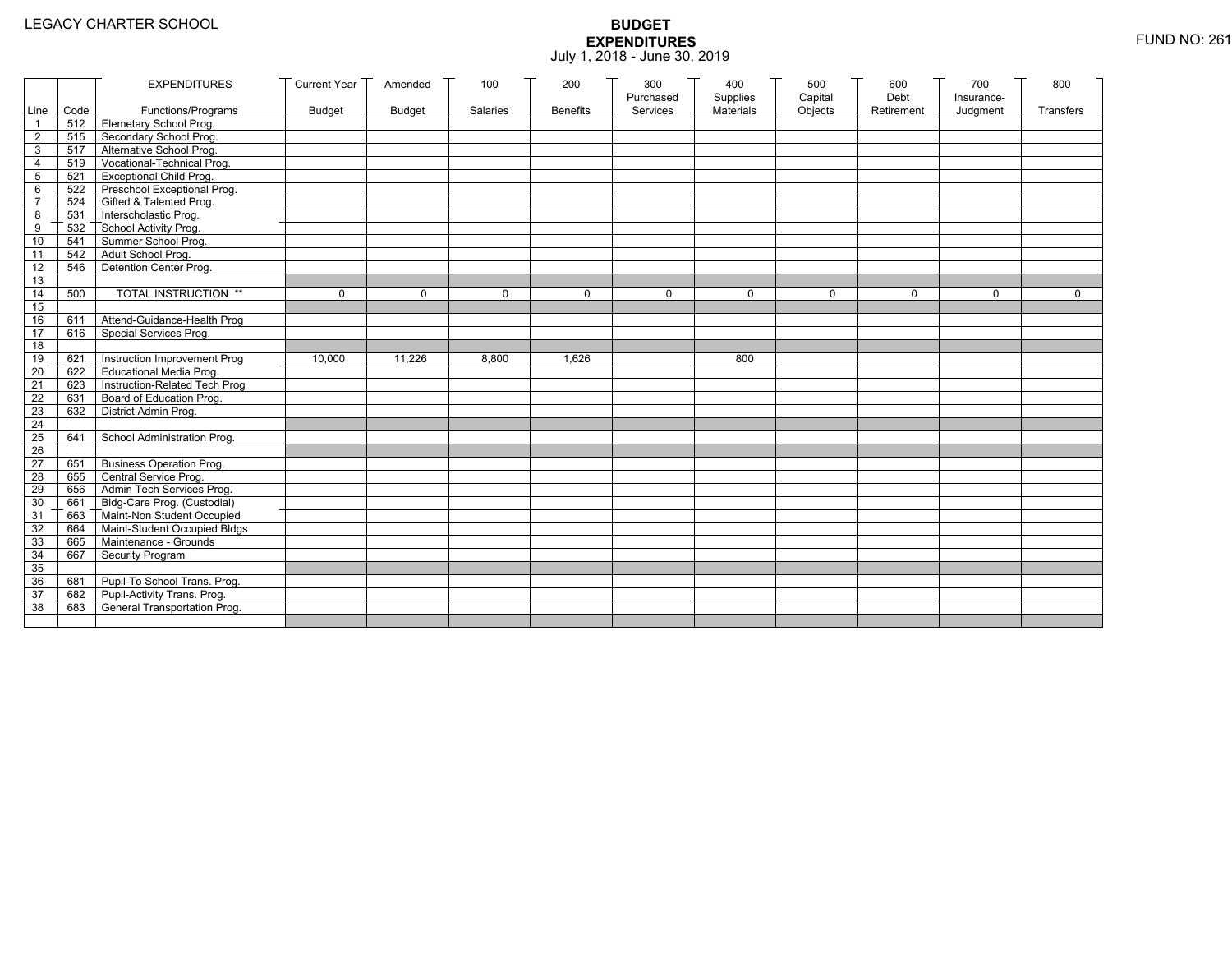|                 |      | <b>EXPENDITURES</b>               | <b>Current Year</b> | Amended       | 100                   | 200             | 300<br>Purchased                                     | 400<br>Supplies | 500<br>Capital | 600<br>Debt | 700                    | 800         |
|-----------------|------|-----------------------------------|---------------------|---------------|-----------------------|-----------------|------------------------------------------------------|-----------------|----------------|-------------|------------------------|-------------|
| Line            | Code | Functions/Programs                | <b>Budget</b>       | <b>Budget</b> | Salaries              | <b>Benefits</b> | Services                                             | Materials       | Objects        | Retirement  | Insurance-<br>Judgment | Transfers   |
| 39              | 691  | Other Support Services Prog.      |                     |               |                       |                 |                                                      |                 |                |             |                        |             |
| 40              |      |                                   |                     |               |                       |                 |                                                      |                 |                |             |                        |             |
| 41              | 600  | TOTAL SUPPORT SERV.**             | 10,000              | 11,226        | 8,800                 | 1,626           | 0                                                    | 800             | $\mathbf 0$    | 0           | $\mathbf 0$            | 0           |
| 42              |      |                                   |                     |               |                       |                 |                                                      |                 |                |             |                        |             |
| 43              | 710  | <b>Child Nutrition Program</b>    |                     |               |                       |                 |                                                      |                 |                |             |                        |             |
| 44              | 720  | Community Services Program        |                     |               |                       |                 |                                                      |                 |                |             |                        |             |
| 45              |      | 730 Enterprise Operations         |                     |               |                       |                 |                                                      |                 |                |             |                        |             |
| 46<br>47        | 700  | TOTAL NON-INSTRUCTION**           | $\mathbf 0$         | $\mathbf 0$   | $\mathbf 0$           | 0               | $\mathbf 0$                                          | $\mathbf 0$     | $\mathsf{O}$   | $\mathbf 0$ | $\mathbf 0$            | $\mathbf 0$ |
| 48              | 810  | Capital Assets-Student Occ        |                     |               |                       |                 |                                                      |                 |                |             |                        |             |
| 49              | 811  | Capital Assets-Non Student Occ    |                     |               |                       |                 |                                                      |                 |                |             |                        |             |
| 50              | 800  | <b>TOTAL CAPITAL ASSETS PROG*</b> | $\mathbf 0$         | $\mathbf 0$   | $\mathbf 0$           | 0               | $\mathbf 0$                                          | 0               | $\mathbf 0$    | $\mathbf 0$ | 0                      | $\mathbf 0$ |
| 51              |      |                                   |                     |               |                       |                 |                                                      |                 |                |             |                        |             |
| 52              | 911  | Debt Services Prog.-Princ.        |                     |               |                       |                 |                                                      |                 |                |             |                        |             |
| 53              | 912  | Debt Services Prog.-Int.          |                     |               |                       |                 |                                                      |                 |                |             |                        |             |
| 54              | 913  | Debt Serv Prog-Refnded Debt       |                     |               |                       |                 |                                                      |                 |                |             |                        |             |
| 55              | 920  | <b>Transfers Out</b>              |                     |               |                       |                 |                                                      |                 |                |             |                        |             |
| 56              |      |                                   |                     |               |                       |                 |                                                      |                 |                |             |                        |             |
| 57              | 900  | TOTAL OTHER SERVICES **           | $\mathbf 0$         | $\mathbf 0$   | $\mathbf 0$           | 0               | $\mathbf 0$                                          | 0               | 0              | $\mathbf 0$ | $\mathbf 0$            | $\mathbf 0$ |
| 58              |      |                                   |                     |               |                       |                 |                                                      |                 |                |             |                        |             |
| 59              |      | <b>TOTAL EXPENDITURES</b><br>$**$ |                     |               |                       |                 |                                                      |                 |                |             |                        |             |
| 60              |      | (Lines 14+41+47+49+57)**          | 10,000              | 11,226        | 8,800                 | 1,626           | 0                                                    | 800             | 0              | 0           | 0                      | $\mathbf 0$ |
| 61              |      |                                   |                     |               |                       |                 |                                                      |                 |                |             |                        |             |
| 62              | 950  | <b>Contingency Reserve</b>        |                     |               |                       |                 |                                                      |                 |                |             |                        |             |
|                 |      | (5% of Line 60)                   |                     |               |                       |                 |                                                      |                 |                |             |                        |             |
| 63              |      |                                   |                     |               |                       |                 |                                                      |                 |                |             |                        |             |
| 64              |      | <b>TOTAL APPROPRIATION</b>        |                     |               |                       |                 |                                                      |                 |                |             |                        |             |
|                 |      | (Line 60 + Line 62)               | 10,000              | 11,226        |                       |                 |                                                      |                 |                |             |                        |             |
| 65              |      |                                   |                     |               |                       |                 |                                                      |                 |                |             |                        |             |
| 66              |      | <b>BUDGET SUMMARY</b>             |                     |               | <b>BUDGET SUMMARY</b> |                 |                                                      |                 |                |             |                        |             |
| 67              |      |                                   |                     |               |                       |                 |                                                      |                 |                |             |                        |             |
| 68              |      | Beginning Fund Balance            |                     | 1,226CR       |                       |                 | The total on line 70 must equal the total on line 74 |                 |                |             |                        |             |
| 69              |      | Revenues + Transfers In           | 10,000CR            | 10,000CR      |                       |                 |                                                      |                 |                |             |                        |             |
| 70              |      | TOTAL REVENUE (68 + 69)           | 10,000CR            | 11,226CR      |                       |                 |                                                      |                 |                |             |                        |             |
| $\overline{71}$ |      |                                   |                     |               |                       |                 |                                                      |                 |                |             |                        |             |
| $72\,$          |      | <b>Total Appropriation</b>        | 10,000              | 11,226        |                       |                 |                                                      |                 |                |             |                        |             |
| 73              |      | <b>Unappropriated Balance</b>     |                     |               |                       |                 |                                                      |                 |                |             |                        |             |
| 74              |      | TOTAL APPROPRIATION (72+73)       | 10,000              | 11,226        |                       |                 |                                                      |                 |                |             |                        |             |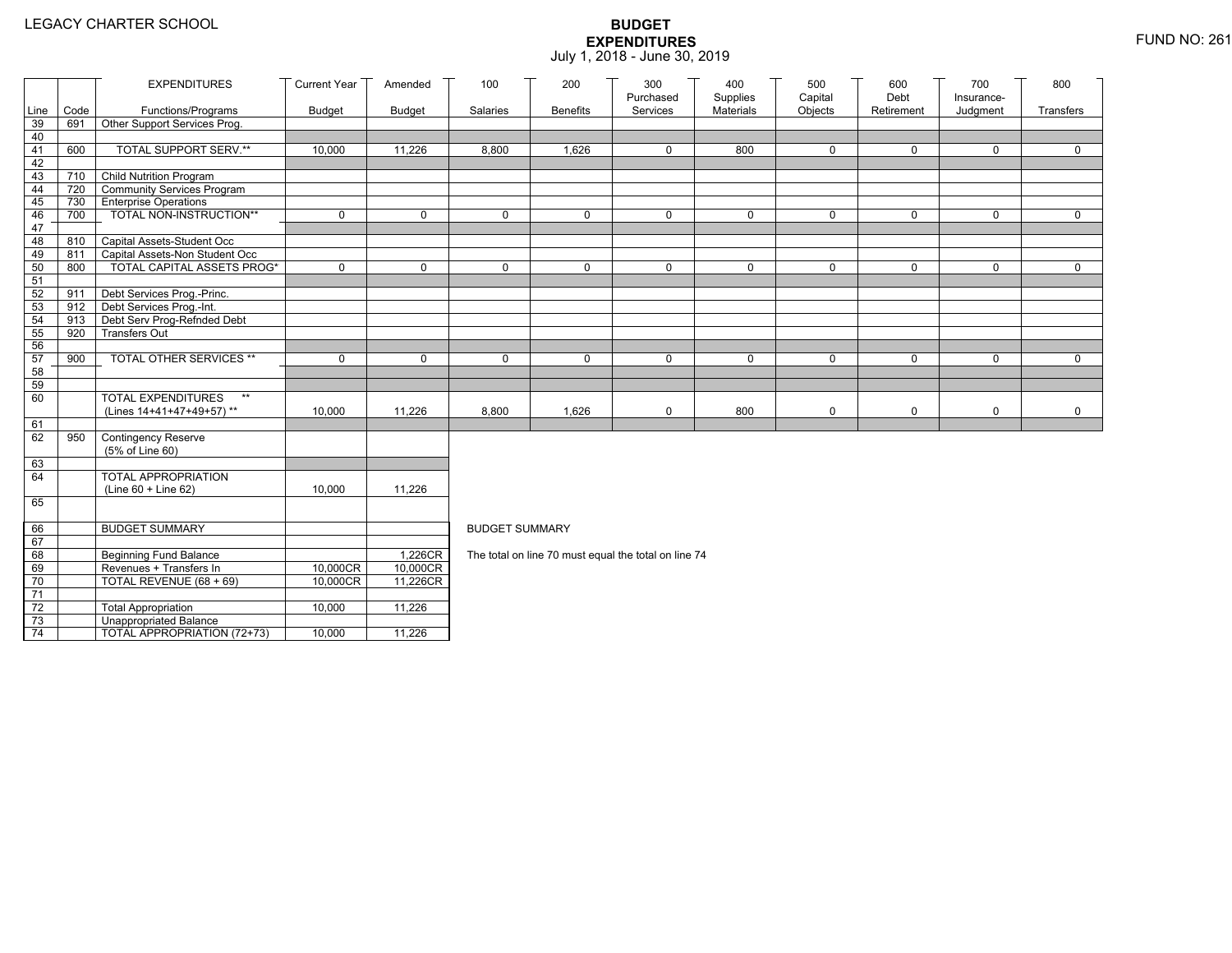# **BUDGET REVENUES** FUND NO: 262 July 1, 2018 - June 30, 2019

|                |                  | <b>REVENUES</b>                       | <b>Current Year</b> | Amended Budget |               |                 |        | <b>REVENUES</b>                         | <b>Current Year</b> | Amended Budget      |               |
|----------------|------------------|---------------------------------------|---------------------|----------------|---------------|-----------------|--------|-----------------------------------------|---------------------|---------------------|---------------|
| Line           | Code             | Item                                  | <b>Budget</b>       | Line Amounts   | <b>Totals</b> | Line            | Code   | Item                                    | <b>Budget</b>       | <b>Line Amounts</b> | <b>Totals</b> |
| $\overline{1}$ |                  | 320000 Estimated Fund Balance         |                     | *******        |               | 40              |        | 429000 Other County                     |                     |                     |               |
| $\overline{c}$ |                  | as of July 1                          | $\mathbf 0$         | *******        | 0             | 41              | 420000 | <b>TOTAL COUNTY</b><br>$\star\star$     | $\mathbf 0$         | *******             | $\mathbf 0$   |
| 3              |                  | 411100 Taxes-General M & O            |                     |                |               | 42              |        |                                         |                     |                     |               |
| 4              |                  | 411200 Taxes-Suplemental              |                     |                |               | 43              |        | 431100 Base Support Program             |                     |                     |               |
| 5              |                  | 411300 Taxes-Emergency                |                     |                |               | 44              |        | 431200 Transportation Support           |                     |                     |               |
| 6              |                  | 411400 Taxes-Tort                     |                     |                |               | 45              |        | 431400 Except Child/SED Support         |                     |                     |               |
| $\overline{7}$ |                  | 411500 Taxes-Cooperative              |                     |                |               | 46              |        | 431500 Border Tuition Support           |                     |                     |               |
| 8              |                  | 411600 Taxes-Tuition                  |                     |                |               | 47              |        | 431600 Tuition Equivalency              |                     |                     |               |
| 9              |                  | 411700 Taxes-Migrant                  |                     |                |               | 48              |        | 431800 Benefit Apportionment            |                     |                     |               |
| 10             |                  | 411900 Taxes-Other                    |                     |                |               | 49              |        | 431900 Other State Support              |                     |                     |               |
| 11             |                  | 412100 Taxes-Plant Facility           |                     |                |               | 50              |        | 432100 Driver Education Prog.           |                     |                     |               |
| 12             |                  | 412500 Taxes-Bond & Interest          |                     |                |               | 51              |        | 432400 Professional Technical Prog      |                     |                     |               |
| 13             |                  | <b>TOTAL TAXES</b><br>$**$            | $\Omega$            | *******        | $\mathbf 0$   | 52              |        | 437000   Lottery/Additional State Maint |                     |                     |               |
| 14             |                  | 413000 Penalty: Delinquent Taxes      |                     |                |               | 53              |        | 438000 Rev in Lieu of/Ag Equip Tax      |                     |                     |               |
| 15             |                  |                                       |                     |                |               | 54              |        | 439000 Other State Revenue              |                     |                     |               |
| 16             |                  | $414100$ Tuition - Individuals        |                     |                |               | 55              |        |                                         |                     |                     |               |
| 17             |                  | 414200 Tuition-Districts in Idaho     |                     |                |               | 56              | 430000 | <b>TOTAL STATE</b><br>$**$              | $\Omega$            | *******             | $\Omega$      |
| 18             |                  | 414300 Tuition-Out of State Districts |                     |                |               | $\overline{57}$ |        |                                         |                     |                     |               |
| 19             |                  |                                       |                     |                |               | 58              |        | 442000 Indirect Unrestricted Fed.       |                     |                     |               |
| 20             |                  | 415000 Earnings on Investments        |                     |                |               | 59              |        | 443000 Direct Restricted Fed            |                     |                     |               |
| 21             |                  |                                       |                     |                |               | 60              |        | 445100 Title I - ESEA                   |                     |                     |               |
| 22             |                  | 416100 School Food Service            |                     |                |               | 61              |        | 445200 Title VI. ESEA-Innovative Pr     |                     |                     |               |
| 23             |                  | 416200 Meal Sales: Non-Reimb.         |                     |                |               | 62              |        | 445300 Perkins III-Voc Tech Act         |                     |                     |               |
| 24             |                  | 416900 Other Food Sales               |                     |                |               | 63              |        | 445400 Adult Education                  |                     |                     |               |
| 25             |                  |                                       |                     |                |               | 64              |        | 445500 Child Nutrition Reimb.           |                     |                     |               |
| 26             |                  | 417100 Admissions/Activities          |                     |                |               | 65              |        | 445600 Title VI-B                       |                     |                     |               |
| 27             |                  | 417200 Bookstore Sales                |                     |                |               | 66              |        | 445900 Other Indirect Fed. Prog.        |                     |                     |               |
| 28             |                  | 417300 Clubs, Org. Dues, Etc.         |                     |                |               | 67              |        | 448200   Impact Aid - P.L. 874          |                     |                     |               |
| 29             |                  | 417400 School Fees & Charges          |                     |                |               | 68              | 440000 | <b>TOTAL FEDERAL</b><br>$\star\star$    | $\Omega$            | *******             | $\Omega$      |
| 30             |                  | 417900 Other Student Revenues         |                     |                |               | 69              |        |                                         |                     |                     |               |
| 31             |                  |                                       |                     |                |               | 70              |        | 451000 Proceeds: Bonds, Capital Leases  |                     |                     |               |
| 32             |                  | 418100 Community Service              |                     |                |               | 71              |        | 453000 Sale of Fixed Assets             |                     |                     |               |
| 33             |                  |                                       |                     |                |               | $\overline{72}$ | 450000 | $**$<br><b>TOTAL OTHER</b>              | $\mathbf 0$         | *******             | $\mathbf 0$   |
| 34             | $419100$ Rentals |                                       |                     |                |               | 73              |        |                                         |                     |                     |               |
| 35             |                  | 419200 Contributions/Donations        |                     |                |               | 74              |        | <b>TOTAL REVENUES</b><br>$**$           | $\Omega$            | *******             | $\Omega$      |
| 36             |                  | 419300 Transportaion Fees             |                     |                |               | 75              |        |                                         |                     |                     |               |
| 37             |                  | 419900 Other Local                    |                     |                |               | 76              | 460000 | <b>TRANSFERS IN</b>                     |                     |                     |               |
| 38             |                  | TOTAL OTHER LOCAL **                  | $\Omega$            | *******        | 0             | $\overline{77}$ |        |                                         |                     |                     |               |
| 39             | 410000           | <b>TOTAL LOCAL</b>                    |                     | *******        |               | 78              | 400000 | BAL.+ REVENUE + TRANS.                  |                     | *******             |               |
|                |                  | $(Line 13 + 38)$                      | $\mathbf 0$         |                | $\mathbf 0$   |                 |        | (Lines $1 + 74 + 76$ )                  | $\mathbf 0$         |                     | $\mathbf 0$   |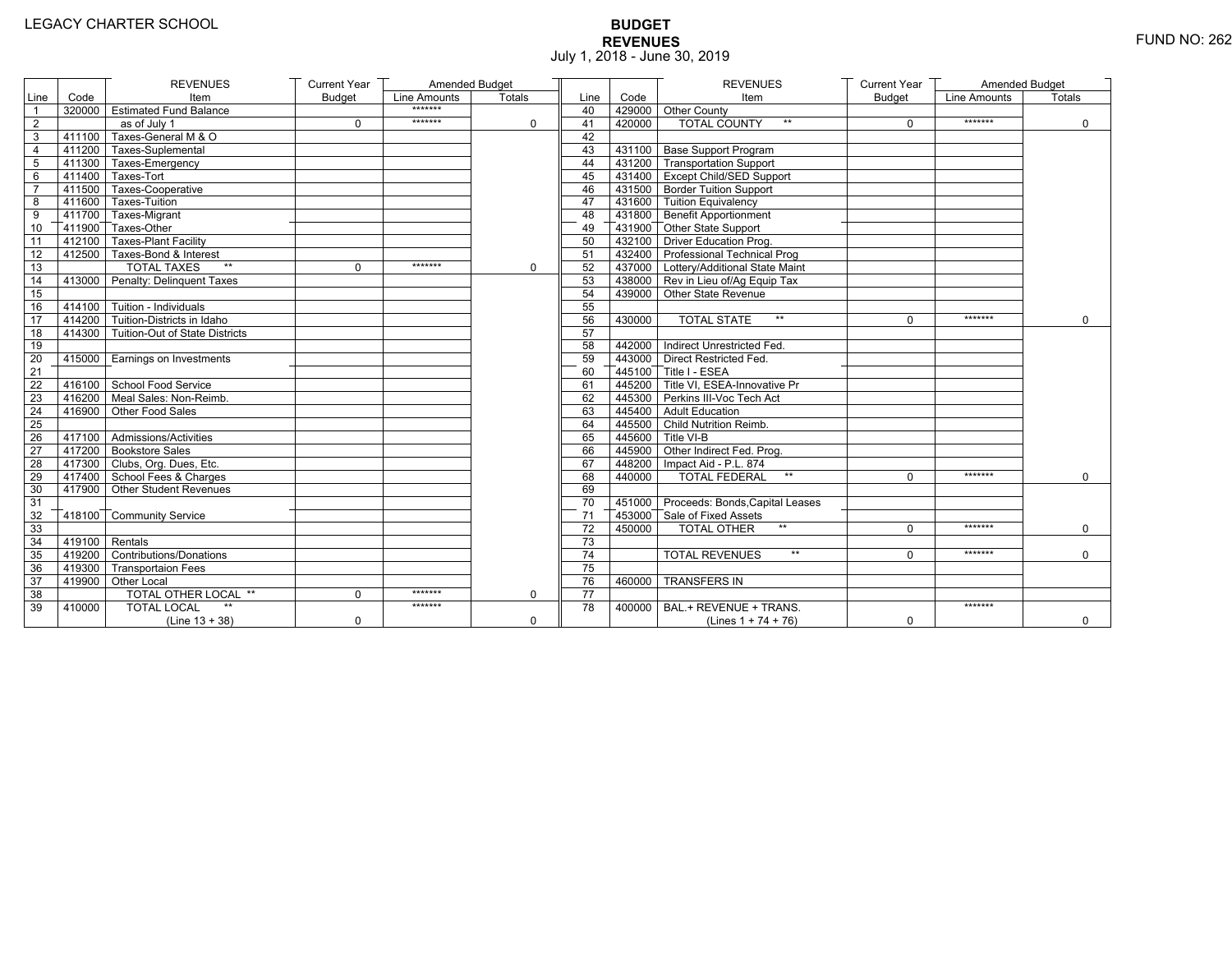|                 |           | <b>EXPENDITURES</b>              | <b>Current Year</b> | Amended       | 100      | 200             | 300                   | 400                   | 500                | 600                | 700                    | 800         |
|-----------------|-----------|----------------------------------|---------------------|---------------|----------|-----------------|-----------------------|-----------------------|--------------------|--------------------|------------------------|-------------|
|                 | Line Code | Functions/Programs               | <b>Budget</b>       | <b>Budget</b> | Salaries | <b>Benefits</b> | Purchased<br>Services | Supplies<br>Materials | Capital<br>Objects | Debt<br>Retirement | Insurance-<br>Judgment | Transfers   |
|                 |           | 512 Elemetary School Prog.       |                     |               |          |                 |                       |                       |                    |                    |                        |             |
| $\overline{2}$  | 515       | Secondary School Prog.           |                     |               |          |                 |                       |                       |                    |                    |                        |             |
| 3               |           | 517 Alternative School Prog.     |                     |               |          |                 |                       |                       |                    |                    |                        |             |
| 4               | 519       | Vocational-Technical Prog.       |                     |               |          |                 |                       |                       |                    |                    |                        |             |
| 5               | 521       | <b>Exceptional Child Prog.</b>   |                     |               |          |                 |                       |                       |                    |                    |                        |             |
| 6               | 522       | Preschool Exceptional Prog.      |                     |               |          |                 |                       |                       |                    |                    |                        |             |
| $\overline{7}$  |           | 524 Gifted & Talented Prog.      |                     |               |          |                 |                       |                       |                    |                    |                        |             |
| 8               |           | 531 Interscholastic Prog.        |                     |               |          |                 |                       |                       |                    |                    |                        |             |
| 9               | 532       | School Activity Prog.            |                     |               |          |                 |                       |                       |                    |                    |                        |             |
| 10              | 541       | Summer School Prog.              |                     |               |          |                 |                       |                       |                    |                    |                        |             |
| 11              | 542       | Adult School Prog.               |                     |               |          |                 |                       |                       |                    |                    |                        |             |
| $\overline{12}$ | 546       | Detention Center Prog.           |                     |               |          |                 |                       |                       |                    |                    |                        |             |
| 13              |           |                                  |                     |               |          |                 |                       |                       |                    |                    |                        |             |
| 14              | 500       | TOTAL INSTRUCTION **             | $\mathbf 0$         | $\Omega$      | 0        | $\mathbf 0$     | $\Omega$              | 0                     | $\mathbf 0$        | $\Omega$           | $\Omega$               | $\mathbf 0$ |
| 15              |           |                                  |                     |               |          |                 |                       |                       |                    |                    |                        |             |
| 16              | 611       | Attend-Guidance-Health Prog      |                     |               |          |                 |                       |                       |                    |                    |                        |             |
| 17              | 616       | Special Services Prog.           |                     |               |          |                 |                       |                       |                    |                    |                        |             |
| 18              |           |                                  |                     |               |          |                 |                       |                       |                    |                    |                        |             |
| 19              | 621       | Instruction Improvement Prog     |                     |               |          |                 |                       |                       |                    |                    |                        |             |
| $\overline{20}$ | 622       | Educational Media Prog.          |                     |               |          |                 |                       |                       |                    |                    |                        |             |
| 21              | 623       | Instruction-Related Tech Prog    |                     |               |          |                 |                       |                       |                    |                    |                        |             |
| $\overline{22}$ | 631       | Board of Education Prog.         |                     |               |          |                 |                       |                       |                    |                    |                        |             |
| 23              | 632       | District Admin Prog.             |                     |               |          |                 |                       |                       |                    |                    |                        |             |
| 24              |           |                                  |                     |               |          |                 |                       |                       |                    |                    |                        |             |
| 25              | 641       | School Administration Prog.      |                     |               |          |                 |                       |                       |                    |                    |                        |             |
| 26              |           |                                  |                     |               |          |                 |                       |                       |                    |                    |                        |             |
| 27              | 651       | <b>Business Operation Prog.</b>  |                     |               |          |                 |                       |                       |                    |                    |                        |             |
| 28              |           | 655 Central Service Prog.        |                     |               |          |                 |                       |                       |                    |                    |                        |             |
| 29              | 656       | Admin Tech Services Prog.        |                     |               |          |                 |                       |                       |                    |                    |                        |             |
| 30              |           | 661 Bldg-Care Prog. (Custodial)  |                     |               |          |                 |                       |                       |                    |                    |                        |             |
| 31              |           | 663 Maint-Non Student Occupied   |                     |               |          |                 |                       |                       |                    |                    |                        |             |
| 32              |           | 664 Maint-Student Occupied Bldgs |                     |               |          |                 |                       |                       |                    |                    |                        |             |
| 33              |           | 665 Maintenance - Grounds        |                     |               |          |                 |                       |                       |                    |                    |                        |             |
| 34              | 667       | Security Program                 |                     |               |          |                 |                       |                       |                    |                    |                        |             |
| 35              |           |                                  |                     |               |          |                 |                       |                       |                    |                    |                        |             |
| 36              | 681       | Pupil-To School Trans. Prog.     |                     |               |          |                 |                       |                       |                    |                    |                        |             |
| 37              | 682       | Pupil-Activity Trans. Prog.      |                     |               |          |                 |                       |                       |                    |                    |                        |             |
| 38              | 683       | General Transportation Prog.     |                     |               |          |                 |                       |                       |                    |                    |                        |             |
|                 |           |                                  |                     |               |          |                 |                       |                       |                    |                    |                        |             |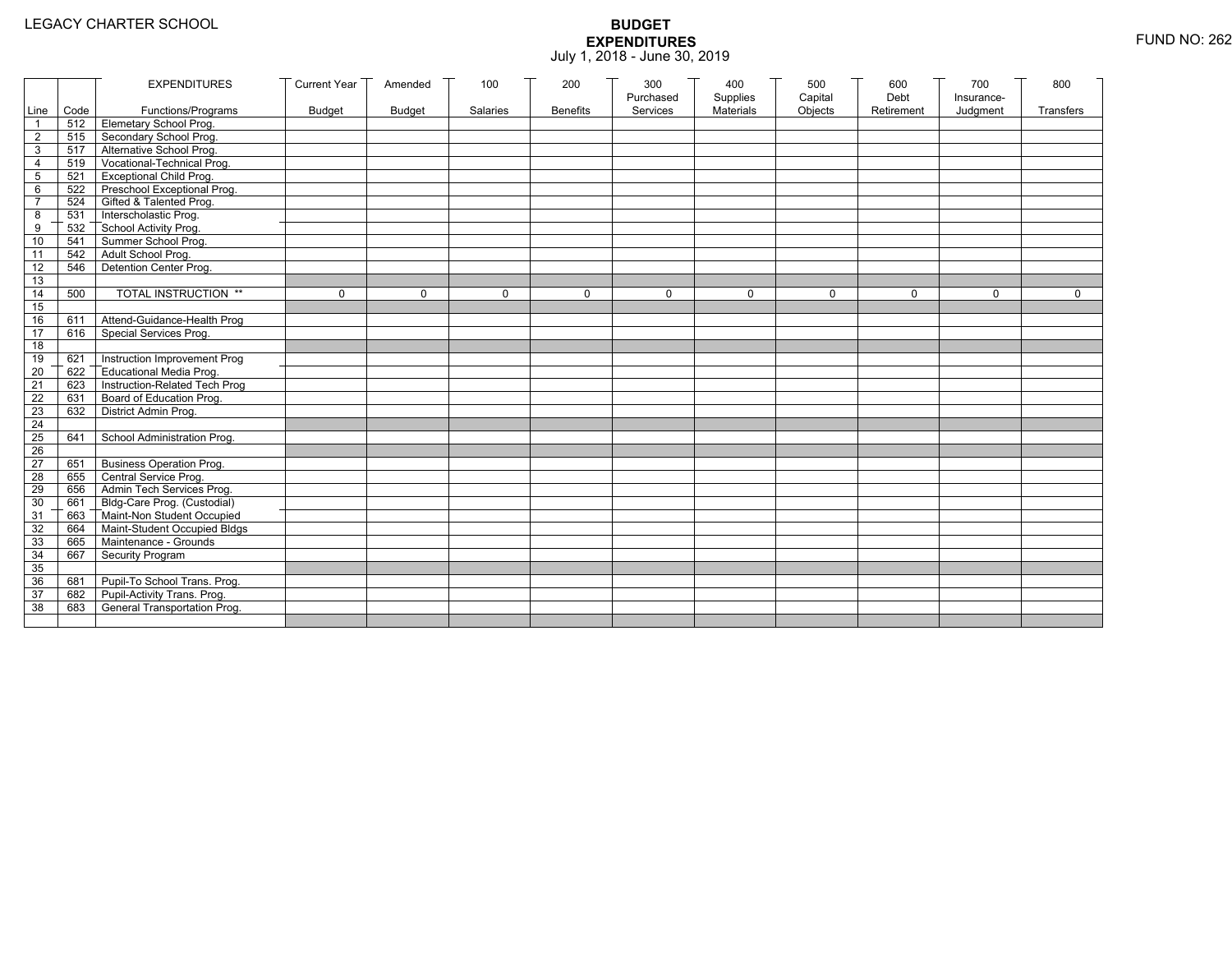|                 |      | <b>EXPENDITURES</b>                                  | <b>Current Year</b> | Amended       | 100                   | 200             | 300<br>Purchased                                     | 400<br>Supplies | 500<br>Capital | 600<br>Debt | 700                    | 800          |
|-----------------|------|------------------------------------------------------|---------------------|---------------|-----------------------|-----------------|------------------------------------------------------|-----------------|----------------|-------------|------------------------|--------------|
| Line            | Code | Functions/Programs                                   | <b>Budget</b>       | <b>Budget</b> | Salaries              | <b>Benefits</b> | Services                                             | Materials       | Objects        | Retirement  | Insurance-<br>Judgment | Transfers    |
| 39              | 691  | Other Support Services Prog.                         |                     |               |                       |                 |                                                      |                 |                |             |                        |              |
| 40              |      |                                                      |                     |               |                       |                 |                                                      |                 |                |             |                        |              |
| 41              | 600  | <b>TOTAL SUPPORT SERV.**</b>                         | $\mathbf 0$         | $\mathbf 0$   | $\mathbf 0$           | $\mathbf 0$     | $\mathbf 0$                                          | $\mathbf 0$     | $\mathbf 0$    | $\mathbf 0$ | $\mathbf 0$            | $\mathbf 0$  |
| 42              |      |                                                      |                     |               |                       |                 |                                                      |                 |                |             |                        |              |
| 43              |      | 710 Child Nutrition Program                          |                     |               |                       |                 |                                                      |                 |                |             |                        |              |
| 44              | 720  | Community Services Program                           |                     |               |                       |                 |                                                      |                 |                |             |                        |              |
| 45              | 730  | <b>Enterprise Operations</b>                         | $\mathbf 0$         | $\mathsf{O}$  | $\Omega$              | $\mathbf 0$     | $\Omega$                                             | $\mathbf 0$     | $\mathbf 0$    | $\mathbf 0$ | $\mathbf 0$            | $\mathbf 0$  |
| 46<br>47        | 700  | TOTAL NON-INSTRUCTION**                              |                     |               |                       |                 |                                                      |                 |                |             |                        |              |
| 48              | 810  | Capital Assets-Student Occ                           |                     |               |                       |                 |                                                      |                 |                |             |                        |              |
| 49              | 811  | Capital Assets-Non Student Occ                       |                     |               |                       |                 |                                                      |                 |                |             |                        |              |
| 50              | 800  | <b>TOTAL CAPITAL ASSETS PROG*</b>                    | $\mathbf 0$         | $\mathbf 0$   | 0                     | $\mathbf 0$     | 0                                                    | $\mathbf 0$     | $\mathbf 0$    | $\mathbf 0$ | $\mathbf 0$            | $\mathbf 0$  |
| 51              |      |                                                      |                     |               |                       |                 |                                                      |                 |                |             |                        |              |
| 52              | 911  | Debt Services Prog.-Princ.                           |                     |               |                       |                 |                                                      |                 |                |             |                        |              |
| 53              |      | 912 Debt Services Prog.-Int.                         |                     |               |                       |                 |                                                      |                 |                |             |                        |              |
| 54              | 913  | Debt Serv Prog-Refnded Debt                          |                     |               |                       |                 |                                                      |                 |                |             |                        |              |
| 55              | 920  | <b>Transfers Out</b>                                 |                     |               |                       |                 |                                                      |                 |                |             |                        |              |
| 56              |      |                                                      |                     |               |                       |                 |                                                      |                 |                |             |                        |              |
| 57              | 900  | TOTAL OTHER SERVICES **                              | $\mathbf 0$         | $\mathbf 0$   | 0                     | $\mathbf 0$     | $\mathbf 0$                                          | $\mathbf 0$     | 0              | $\mathbf 0$ | $\mathbf 0$            | $\mathsf{O}$ |
| 58              |      |                                                      |                     |               |                       |                 |                                                      |                 |                |             |                        |              |
| 59              |      | $\star\star$                                         |                     |               |                       |                 |                                                      |                 |                |             |                        |              |
| 60              |      | <b>TOTAL EXPENDITURES</b>                            |                     |               |                       |                 |                                                      |                 |                |             |                        |              |
| 61              |      | (Lines 14+41+47+49+57)**                             | 0                   | $\mathbf 0$   | 0                     | 0               | $\mathbf 0$                                          | $\mathbf 0$     | 0              | $\mathbf 0$ | 0                      | $\mathbf 0$  |
| 62              | 950  | Contingency Reserve                                  |                     |               |                       |                 |                                                      |                 |                |             |                        |              |
|                 |      | (5% of Line 60)                                      |                     |               |                       |                 |                                                      |                 |                |             |                        |              |
| 63              |      |                                                      |                     |               |                       |                 |                                                      |                 |                |             |                        |              |
| 64              |      | TOTAL APPROPRIATION                                  |                     |               |                       |                 |                                                      |                 |                |             |                        |              |
|                 |      | (Line 60 + Line 62)                                  | 0                   | $\mathsf{O}$  |                       |                 |                                                      |                 |                |             |                        |              |
| 65              |      |                                                      |                     |               |                       |                 |                                                      |                 |                |             |                        |              |
|                 |      |                                                      |                     |               |                       |                 |                                                      |                 |                |             |                        |              |
| 66              |      | <b>BUDGET SUMMARY</b>                                |                     |               | <b>BUDGET SUMMARY</b> |                 |                                                      |                 |                |             |                        |              |
| 67              |      |                                                      |                     |               |                       |                 |                                                      |                 |                |             |                        |              |
| 68              |      | <b>Beginning Fund Balance</b>                        |                     |               |                       |                 | The total on line 70 must equal the total on line 74 |                 |                |             |                        |              |
| 69              |      | Revenues + Transfers In                              |                     |               |                       |                 |                                                      |                 |                |             |                        |              |
| 70              |      | TOTAL REVENUE (68 + 69)                              | 0                   | $\mathbf{0}$  |                       |                 |                                                      |                 |                |             |                        |              |
| 71              |      |                                                      |                     |               |                       |                 |                                                      |                 |                |             |                        |              |
| 72<br>73        |      | <b>Total Appropriation</b><br>Unappropriated Balance |                     |               |                       |                 |                                                      |                 |                |             |                        |              |
| $\overline{74}$ |      | TOTAL APPROPRIATION (72+73)                          | 0                   | $\mathbf 0$   |                       |                 |                                                      |                 |                |             |                        |              |
|                 |      |                                                      |                     |               |                       |                 |                                                      |                 |                |             |                        |              |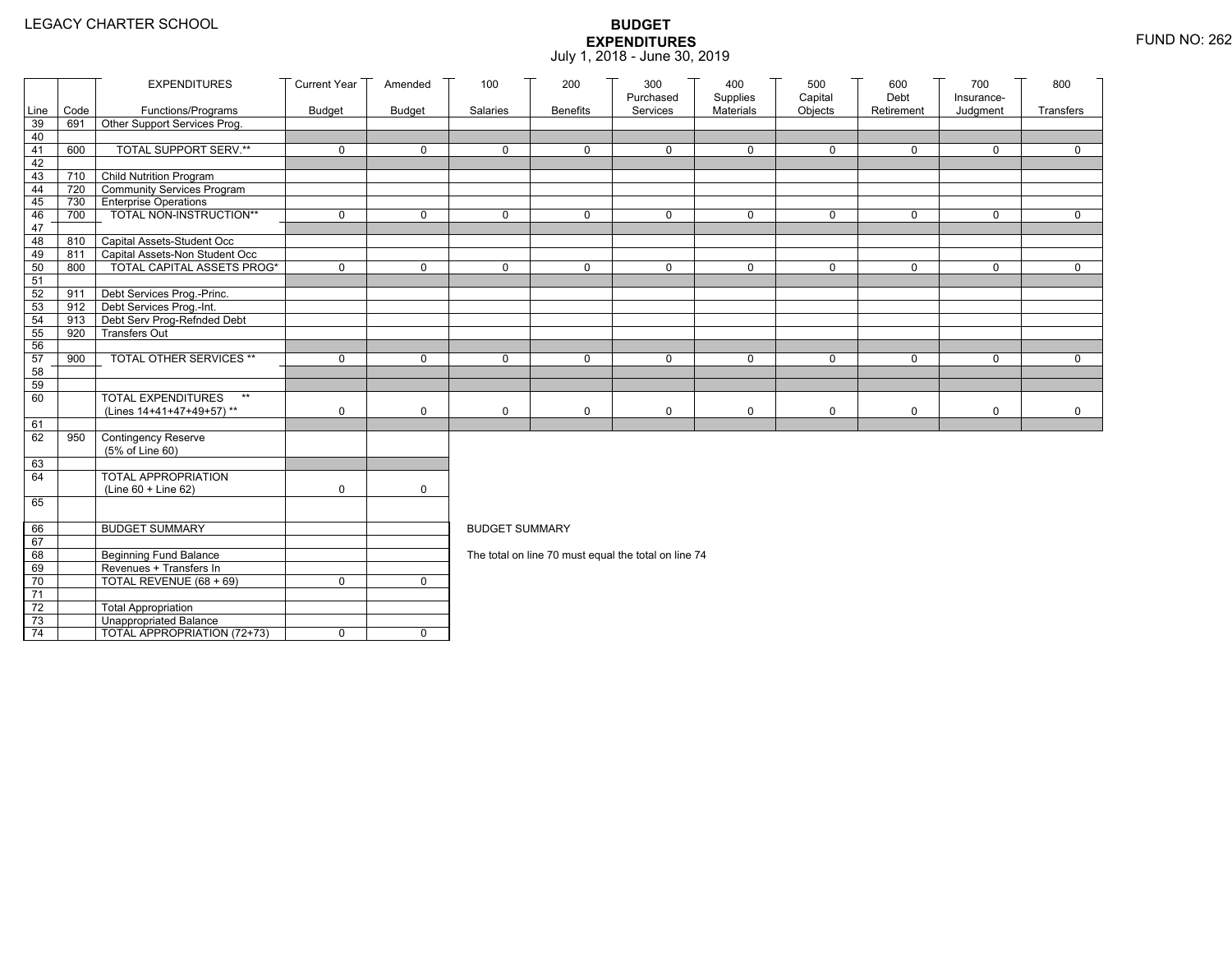# **BUDGET REVENUES** FUND NO: 271 July 1, 2018 - June 30, 2019

|                 |                   | <b>REVENUES</b>                              | <b>Current Year</b> | Amended Budget |             |                 |        | <b>REVENUES</b>                              | <b>Current Year</b> | Amended Budget |               |
|-----------------|-------------------|----------------------------------------------|---------------------|----------------|-------------|-----------------|--------|----------------------------------------------|---------------------|----------------|---------------|
| Line            | Code              | Item                                         | <b>Budget</b>       | Line Amounts   | Totals      | Line            | Code   | Item                                         | <b>Budget</b>       | Line Amounts   | <b>Totals</b> |
| $\overline{1}$  |                   | 320000 Estimated Fund Balance                |                     | *******        |             | 40              |        | 429000 Other County                          |                     |                |               |
| 2               |                   | as of July 1                                 | $\Omega$            | *******        | $\Omega$    | 41              | 420000 | <b>TOTAL COUNTY</b>                          | $\Omega$            | *******        | $\Omega$      |
| 3               |                   | 411100 Taxes-General M & O                   |                     |                |             | 42              |        |                                              |                     |                |               |
| 4               |                   | 411200 Taxes-Suplemental                     |                     |                |             | 43              |        | 431100 Base Support Program                  |                     |                |               |
| $\overline{5}$  |                   | 411300 Taxes-Emergency                       |                     |                |             | 44              |        | 431200 Transportation Support                |                     |                |               |
| 6               |                   | 411400 Taxes-Tort                            |                     |                |             | 45              |        | 431400 Except Child/SED Support              |                     |                |               |
| $\overline{7}$  |                   | 411500 Taxes-Cooperative                     |                     |                |             | 46              |        | 431500 Border Tuition Support                |                     |                |               |
| 8               |                   | 411600 Taxes-Tuition                         |                     |                |             | 47              |        | 431600 Tuition Equivalency                   |                     |                |               |
| 9               |                   | 411700 Taxes-Migrant                         |                     |                |             | 48              |        | 431800 Benefit Apportionment                 |                     |                |               |
| 10              |                   | 411900 Taxes-Other                           |                     |                |             | 49              |        | 431900 Other State Support                   |                     |                |               |
| 11              |                   | 412100 Taxes-Plant Facility                  |                     |                |             | 50              |        | 432100 Driver Education Prog.                |                     |                |               |
| 12              |                   | 412500 Taxes-Bond & Interest                 |                     |                |             | 51              |        | 432400 Professional Technical Prog           |                     |                |               |
| 13              |                   | <b>TOTAL TAXES</b><br>$\star\star$           | $\mathbf 0$         | *******        | $\mathbf 0$ | 52              |        | 437000 Lottery/Additional State Maint        |                     |                |               |
| 14              |                   | 413000 Penalty: Delinguent Taxes             |                     |                |             | 53              |        | $\sqrt{438000}$ Rev in Lieu of/Aq Equip Tax  |                     |                |               |
| 15              |                   |                                              |                     |                |             | 54              |        | 439000 Other State Revenue                   |                     |                |               |
| 16              |                   | 414100 Tuition - Individuals                 |                     |                |             | 55              |        |                                              |                     |                |               |
| 17              |                   | $-$ 414200 $\top$ Tuition-Districts in Idaho |                     |                |             | 56              | 430000 | <b>TOTAL STATE</b><br>$**$                   | $\Omega$            | *******        | $\Omega$      |
| 18              |                   | 414300 Tuition-Out of State Districts        |                     |                |             | 57              |        |                                              |                     |                |               |
| 19              |                   |                                              |                     |                |             | 58              |        | 442000 Indirect Unrestricted Fed.            |                     |                |               |
| 20              |                   | 415000   Earnings on Investments             |                     |                |             | 59              |        | 443000 Direct Restricted Fed.                |                     |                |               |
| 21              |                   |                                              |                     |                |             | 60              |        | $\sqrt{445100}$ Title I - ESEA               |                     |                |               |
| 22              |                   | 416100 School Food Service                   |                     |                |             | 61              |        | $\sqrt{445200}$ Title VI, ESEA-Innovative Pr |                     |                |               |
| 23              |                   | 416200 Meal Sales: Non-Reimb.                |                     |                |             | 62              |        | 445300 Perkins III-Voc Tech Act              |                     |                |               |
| 24              |                   | 416900 Other Food Sales                      |                     |                |             | 63              |        | 445400 Adult Education                       |                     |                |               |
| 25              |                   |                                              |                     |                |             | 64              |        | 445500 Child Nutrition Reimb.                |                     |                |               |
| $\overline{26}$ |                   | 417100 Admissions/Activities                 |                     |                |             | 65              |        | 445600 Title VI-B                            |                     |                |               |
| 27              |                   | 417200 Bookstore Sales                       |                     |                |             | 66              |        | 445900 Other Indirect Fed. Prog.             | 7,253CR             | 8,756CR        |               |
| $\overline{28}$ |                   | 417300 Clubs, Org. Dues, Etc.                |                     |                |             | 67              |        | 448200   Impact Aid - P.L. 874               |                     |                |               |
| 29              |                   | 417400 School Fees & Charges                 |                     |                |             | 68              | 440000 | <b>TOTAL FEDERAL</b><br>$\star\star$         | 7.253CR             | *******        | 8,756CR       |
| 30              |                   | 417900 Other Student Revenues                |                     |                |             | 69              |        |                                              |                     |                |               |
| 31              |                   |                                              |                     |                |             | 70              |        | 451000 Proceeds: Bonds, Capital Leases       |                     |                |               |
| 32              |                   | 418100 Community Service                     |                     |                |             | 71              |        | 453000 Sale of Fixed Assets                  |                     |                |               |
| 33              |                   |                                              |                     |                |             | $\overline{72}$ | 450000 | $**$<br><b>TOTAL OTHER</b>                   | $\Omega$            | *******        | $\Omega$      |
| 34              | $-419100$ Rentals |                                              |                     |                |             | 73              |        |                                              |                     |                |               |
| 35              |                   | 419200 Contributions/Donations               |                     |                |             | 74              |        | $\star\star$<br><b>TOTAL REVENUES</b>        | 7.253CR             | *******        | 8,756CR       |
| 36              |                   | 419300 Transportaion Fees                    |                     |                |             | 75              |        |                                              |                     |                |               |
| 37              |                   | 419900 Other Local                           |                     |                |             | 76              | 460000 | <b>TRANSFERS IN</b>                          |                     |                |               |
| 38              |                   | <b>TOTAL OTHER LOCAL **</b>                  | $\mathbf{0}$        | *******        | $\mathbf 0$ | 77              |        |                                              |                     |                |               |
| 39              | 410000            | <b>TOTAL LOCAL</b>                           |                     | *******        |             | 78              | 400000 | BAL.+ REVENUE + TRANS.                       |                     | *******        |               |
|                 |                   | $(Line 13 + 38)$                             | $\mathbf 0$         |                | $\mathbf 0$ |                 |        | (Lines $1 + 74 + 76$ )                       | 7,253CR             |                | 8,756CR       |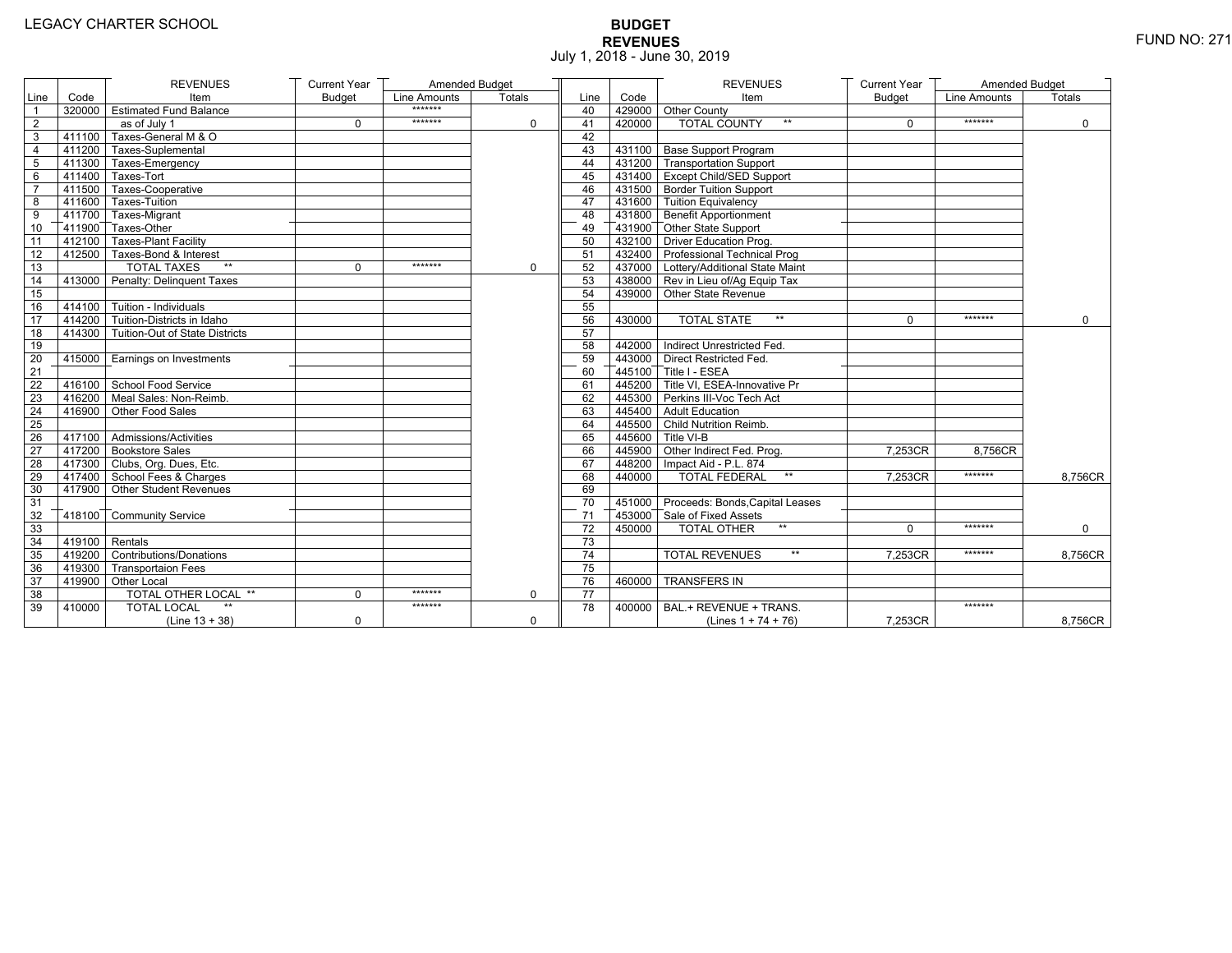|                 |           | <b>EXPENDITURES</b>             | <b>Current Year</b> | Amended       | 100      | 200             | 300                   | 400                   | 500                | 600                | 700                    | 800         |
|-----------------|-----------|---------------------------------|---------------------|---------------|----------|-----------------|-----------------------|-----------------------|--------------------|--------------------|------------------------|-------------|
|                 | Line Code | Functions/Programs              | <b>Budget</b>       | <b>Budget</b> | Salaries | <b>Benefits</b> | Purchased<br>Services | Supplies<br>Materials | Capital<br>Objects | Debt<br>Retirement | Insurance-<br>Judgment | Transfers   |
| 1               |           | 512 Elemetary School Prog.      |                     |               |          |                 |                       |                       |                    |                    |                        |             |
| $\overline{2}$  | 515       | Secondary School Prog.          |                     |               |          |                 |                       |                       |                    |                    |                        |             |
| 3               |           | 517 Alternative School Prog.    |                     |               |          |                 |                       |                       |                    |                    |                        |             |
| 4               | 519       | Vocational-Technical Prog.      |                     |               |          |                 |                       |                       |                    |                    |                        |             |
| 5               | 521       | <b>Exceptional Child Prog.</b>  |                     |               |          |                 |                       |                       |                    |                    |                        |             |
| 6               |           | 522 Preschool Exceptional Prog. |                     |               |          |                 |                       |                       |                    |                    |                        |             |
| $\overline{7}$  | 524       | Gifted & Talented Prog.         |                     |               |          |                 |                       |                       |                    |                    |                        |             |
| 8               |           | 531 Interscholastic Prog.       |                     |               |          |                 |                       |                       |                    |                    |                        |             |
| 9               | 532       | School Activity Prog.           |                     |               |          |                 |                       |                       |                    |                    |                        |             |
| 10              | 541       | Summer School Prog.             |                     |               |          |                 |                       |                       |                    |                    |                        |             |
| 11              | 542       | Adult School Prog.              |                     |               |          |                 |                       |                       |                    |                    |                        |             |
| 12              | 546       | Detention Center Prog.          |                     |               |          |                 |                       |                       |                    |                    |                        |             |
| 13              |           |                                 |                     |               |          |                 |                       |                       |                    |                    |                        |             |
| 14              | 500       | TOTAL INSTRUCTION **            | $\mathbf 0$         | $\Omega$      | $\Omega$ | $\mathbf 0$     | $\Omega$              | $\Omega$              | $\mathbf 0$        | $\Omega$           | $\Omega$               | $\mathbf 0$ |
| 15              |           |                                 |                     |               |          |                 |                       |                       |                    |                    |                        |             |
| 16              | 611       | Attend-Guidance-Health Prog     |                     |               |          |                 |                       |                       |                    |                    |                        |             |
| 17              | 616       | Special Services Prog.          |                     |               |          |                 |                       |                       |                    |                    |                        |             |
| 18              |           |                                 |                     |               |          |                 |                       |                       |                    |                    |                        |             |
| 19              | 621       | Instruction Improvement Prog    | 7,253               | 8,756         | 6,154    | 1,642           | 960                   |                       |                    |                    |                        |             |
| $\overline{20}$ | 622       | Educational Media Prog.         |                     |               |          |                 |                       |                       |                    |                    |                        |             |
| 21              | 623       | Instruction-Related Tech Prog   |                     |               |          |                 |                       |                       |                    |                    |                        |             |
| 22              | 631       | Board of Education Prog.        |                     |               |          |                 |                       |                       |                    |                    |                        |             |
| 23              | 632       | District Admin Prog.            |                     |               |          |                 |                       |                       |                    |                    |                        |             |
| 24              |           |                                 |                     |               |          |                 |                       |                       |                    |                    |                        |             |
| 25              | 641       | School Administration Prog.     |                     |               |          |                 |                       |                       |                    |                    |                        |             |
| 26              |           |                                 |                     |               |          |                 |                       |                       |                    |                    |                        |             |
| $\overline{27}$ | 651       | <b>Business Operation Prog.</b> |                     |               |          |                 |                       |                       |                    |                    |                        |             |
| 28              | 655       | Central Service Prog.           |                     |               |          |                 |                       |                       |                    |                    |                        |             |
| 29              | 656       | Admin Tech Services Prog.       |                     |               |          |                 |                       |                       |                    |                    |                        |             |
| 30              | 661       | Bldg-Care Prog. (Custodial)     |                     |               |          |                 |                       |                       |                    |                    |                        |             |
| 31              |           | 663 Maint-Non Student Occupied  |                     |               |          |                 |                       |                       |                    |                    |                        |             |
| 32              | 664       | Maint-Student Occupied Bldgs    |                     |               |          |                 |                       |                       |                    |                    |                        |             |
| 33              |           | 665 Maintenance - Grounds       |                     |               |          |                 |                       |                       |                    |                    |                        |             |
| 34              | 667       | Security Program                |                     |               |          |                 |                       |                       |                    |                    |                        |             |
| 35              |           |                                 |                     |               |          |                 |                       |                       |                    |                    |                        |             |
| 36              | 681       | Pupil-To School Trans. Prog.    |                     |               |          |                 |                       |                       |                    |                    |                        |             |
| 37              | 682       | Pupil-Activity Trans. Prog.     |                     |               |          |                 |                       |                       |                    |                    |                        |             |
| 38              | 683       | General Transportation Prog.    |                     |               |          |                 |                       |                       |                    |                    |                        |             |
|                 |           |                                 |                     |               |          |                 |                       |                       |                    |                    |                        |             |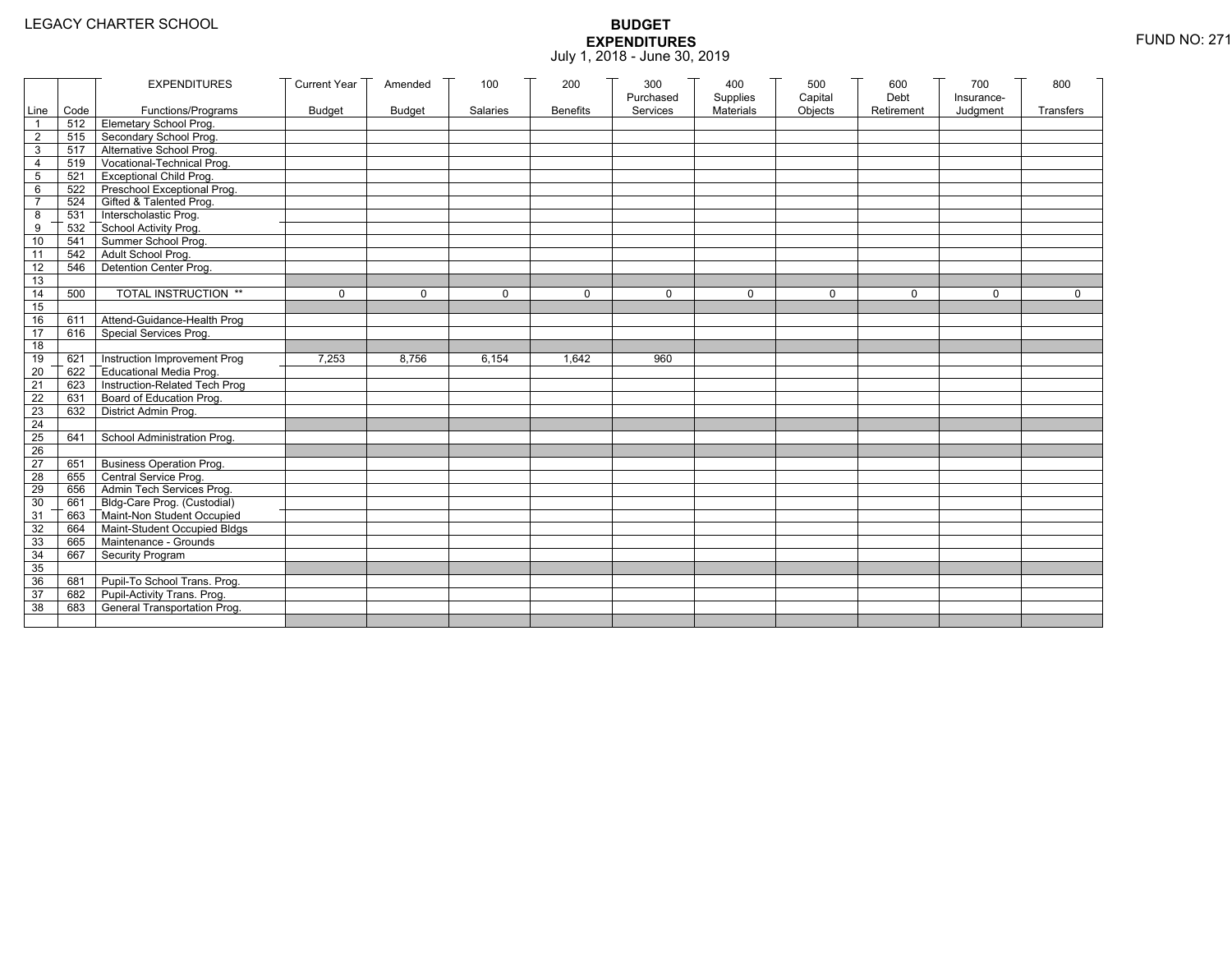|                 |                                | <b>EXPENDITURES</b>                                                 | <b>Current Year</b> | Amended       | 100                   | 200             | 300                                                  | 400                   | 500                | 600                | 700                    | 800         |
|-----------------|--------------------------------|---------------------------------------------------------------------|---------------------|---------------|-----------------------|-----------------|------------------------------------------------------|-----------------------|--------------------|--------------------|------------------------|-------------|
| Line            | Code                           | Functions/Programs                                                  | <b>Budget</b>       | <b>Budget</b> | Salaries              | <b>Benefits</b> | Purchased<br>Services                                | Supplies<br>Materials | Capital<br>Objects | Debt<br>Retirement | Insurance-<br>Judgment | Transfers   |
| 39              | 691                            | Other Support Services Prog.                                        |                     |               |                       |                 |                                                      |                       |                    |                    |                        |             |
| 40              |                                |                                                                     |                     |               |                       |                 |                                                      |                       |                    |                    |                        |             |
| 41              | 600                            | <b>TOTAL SUPPORT SERV.**</b>                                        | 7,253               | 8,756         | 6,154                 | 1,642           | 960                                                  | $\mathbf 0$           | $\mathbf 0$        | $\mathbf 0$        | 0                      | $\mathbf 0$ |
| 42              |                                |                                                                     |                     |               |                       |                 |                                                      |                       |                    |                    |                        |             |
| 43              | 710                            | <b>Child Nutrition Program</b>                                      |                     |               |                       |                 |                                                      |                       |                    |                    |                        |             |
| 44              | 720                            | Community Services Program                                          |                     |               |                       |                 |                                                      |                       |                    |                    |                        |             |
| 45              | 730                            | <b>Enterprise Operations</b>                                        |                     |               |                       |                 |                                                      |                       |                    |                    |                        |             |
| 46              | 700                            | TOTAL NON-INSTRUCTION**                                             | $\mathbf 0$         | $\mathbf 0$   | $\Omega$              | 0               | $\mathbf 0$                                          | $\mathbf 0$           | $\mathsf{O}$       | $\mathbf 0$        | 0                      | $\mathbf 0$ |
| 47              |                                |                                                                     |                     |               |                       |                 |                                                      |                       |                    |                    |                        |             |
| 48              | 810                            | Capital Assets-Student Occ                                          |                     |               |                       |                 |                                                      |                       |                    |                    |                        |             |
| 49              | 811                            | Capital Assets-Non Student Occ<br><b>TOTAL CAPITAL ASSETS PROG*</b> | $\Omega$            | $\Omega$      | $\Omega$              | $\Omega$        | $\mathbf{0}$                                         | $\Omega$              | 0                  | $\mathbf{0}$       | $\Omega$               | $\Omega$    |
| 50              | 800                            |                                                                     |                     |               |                       |                 |                                                      |                       |                    |                    |                        |             |
| 51<br>52        | 911                            | Debt Services Prog.-Princ.                                          |                     |               |                       |                 |                                                      |                       |                    |                    |                        |             |
| 53              | $912$ $\overline{\phantom{1}}$ | Debt Services Prog.-Int.                                            |                     |               |                       |                 |                                                      |                       |                    |                    |                        |             |
| 54              | 913                            | Debt Serv Prog-Refnded Debt                                         |                     |               |                       |                 |                                                      |                       |                    |                    |                        |             |
| 55              | 920                            | <b>Transfers Out</b>                                                |                     |               |                       |                 |                                                      |                       |                    |                    |                        |             |
| 56              |                                |                                                                     |                     |               |                       |                 |                                                      |                       |                    |                    |                        |             |
| 57              | 900                            | TOTAL OTHER SERVICES **                                             | $\mathbf 0$         | $\mathbf 0$   | $\mathbf 0$           | 0               | $\mathbf 0$                                          | 0                     | 0                  | $\mathbf 0$        | 0                      | $\mathbf 0$ |
| 58              |                                |                                                                     |                     |               |                       |                 |                                                      |                       |                    |                    |                        |             |
| 59              |                                |                                                                     |                     |               |                       |                 |                                                      |                       |                    |                    |                        |             |
| 60              |                                | <b>TOTAL EXPENDITURES</b><br>$\star\star$                           |                     |               |                       |                 |                                                      |                       |                    |                    |                        |             |
|                 |                                | (Lines 14+41+47+49+57)**                                            | 7,253               | 8,756         | 6,154                 | 1,642           | 960                                                  | 0                     | 0                  | $\mathbf 0$        | 0                      | $\mathbf 0$ |
| 61              |                                |                                                                     |                     |               |                       |                 |                                                      |                       |                    |                    |                        |             |
| 62              | 950                            | <b>Contingency Reserve</b>                                          |                     |               |                       |                 |                                                      |                       |                    |                    |                        |             |
|                 |                                | (5% of Line 60)                                                     |                     |               |                       |                 |                                                      |                       |                    |                    |                        |             |
| 63<br>64        |                                | TOTAL APPROPRIATION                                                 |                     |               |                       |                 |                                                      |                       |                    |                    |                        |             |
|                 |                                | (Line 60 + Line 62)                                                 | 7,253               | 8,756         |                       |                 |                                                      |                       |                    |                    |                        |             |
| 65              |                                |                                                                     |                     |               |                       |                 |                                                      |                       |                    |                    |                        |             |
|                 |                                |                                                                     |                     |               |                       |                 |                                                      |                       |                    |                    |                        |             |
| 66              |                                | <b>BUDGET SUMMARY</b>                                               |                     |               | <b>BUDGET SUMMARY</b> |                 |                                                      |                       |                    |                    |                        |             |
| 67              |                                |                                                                     |                     |               |                       |                 |                                                      |                       |                    |                    |                        |             |
| 68              |                                | <b>Beginning Fund Balance</b>                                       |                     |               |                       |                 | The total on line 70 must equal the total on line 74 |                       |                    |                    |                        |             |
| 69              |                                | Revenues + Transfers In                                             | 7,253CR             | 8,756CR       |                       |                 |                                                      |                       |                    |                    |                        |             |
| 70              |                                | TOTAL REVENUE (68 + 69)                                             | 7,253CR             | 8,756CR       |                       |                 |                                                      |                       |                    |                    |                        |             |
| $\overline{71}$ |                                |                                                                     |                     |               |                       |                 |                                                      |                       |                    |                    |                        |             |
| $72\,$          |                                | <b>Total Appropriation</b>                                          | 7,253               | 8,756         |                       |                 |                                                      |                       |                    |                    |                        |             |
| 73              |                                | <b>Unappropriated Balance</b>                                       |                     |               |                       |                 |                                                      |                       |                    |                    |                        |             |
| $\overline{74}$ |                                | TOTAL APPROPRIATION (72+73)                                         | 7,253               | 8,756         |                       |                 |                                                      |                       |                    |                    |                        |             |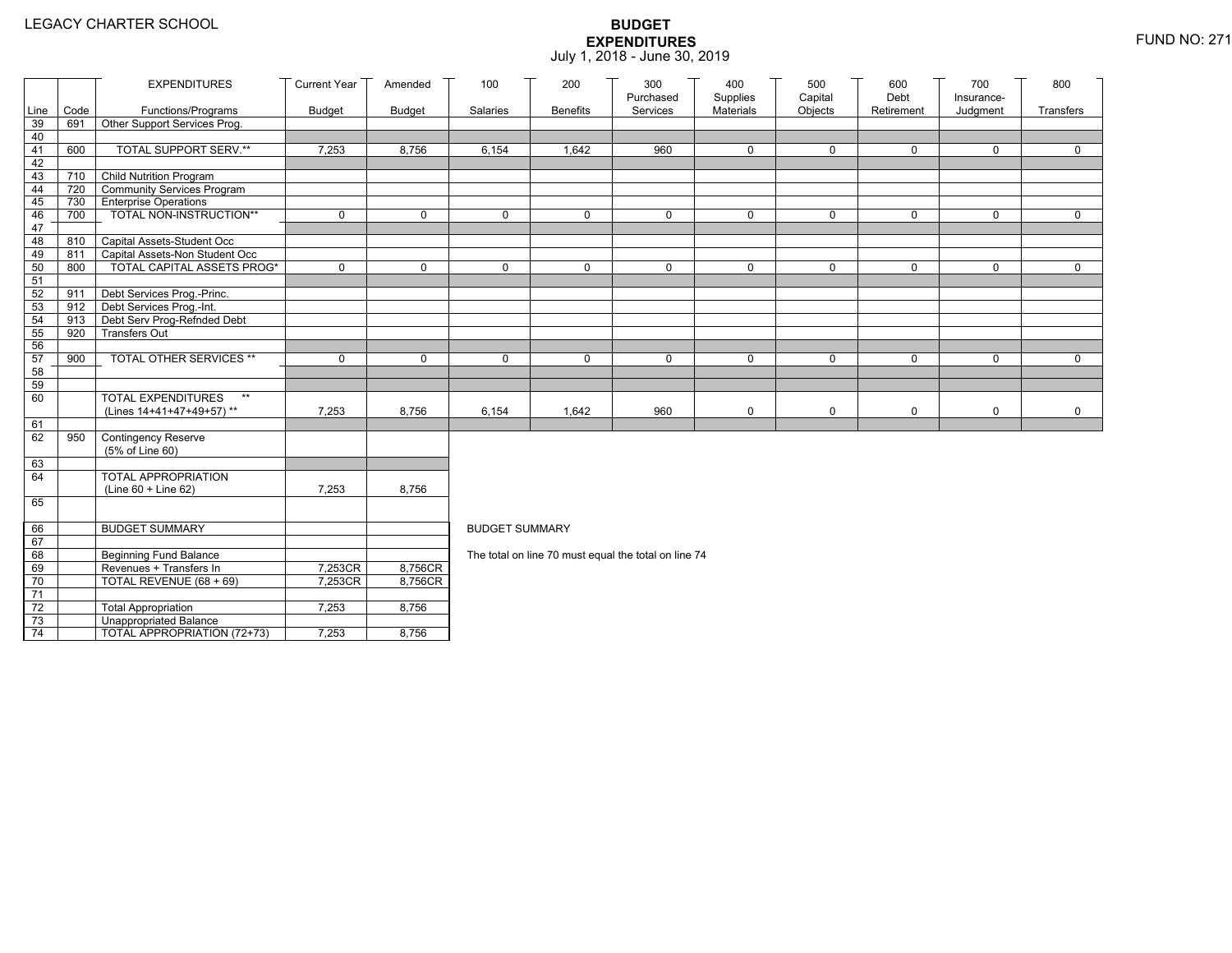# **BUDGET REVENUES** FUND NO: 273 July 1, 2018 - June 30, 2019

|                         |                  | <b>REVENUES</b>                       | <b>Current Year</b> | Amended Budget |          |                 |        | <b>REVENUES</b>                        | <b>Current Year</b> | Amended Budget      |             |
|-------------------------|------------------|---------------------------------------|---------------------|----------------|----------|-----------------|--------|----------------------------------------|---------------------|---------------------|-------------|
| Line                    | Code             | Item                                  | <b>Budget</b>       | Line Amounts   | Totals   | Line            | Code   | Item                                   | <b>Budget</b>       | <b>Line Amounts</b> | Totals      |
| $\overline{1}$          |                  | 320000 Estimated Fund Balance         |                     | *******        |          | 40              |        | 429000 Other County                    |                     |                     |             |
| $\overline{2}$          |                  | as of July 1                          | $\Omega$            | *******        | $\Omega$ | 41              | 420000 | <b>TOTAL COUNTY</b>                    | $\Omega$            | *******             | $\Omega$    |
| 3                       |                  | 411100 Taxes-General M & O            |                     |                |          | 42              |        |                                        |                     |                     |             |
| $\overline{\mathbf{4}}$ |                  | 411200 Taxes-Suplemental              |                     |                |          | 43              |        | 431100 Base Support Program            |                     |                     |             |
| $\overline{5}$          |                  | 411300 Taxes-Emergency                |                     |                |          | 44              |        | 431200 Transportation Support          |                     |                     |             |
| 6                       |                  | $-411400$ Taxes-Tort                  |                     |                |          | 45              |        | 431400 Except Child/SED Support        |                     |                     |             |
| $\overline{7}$          |                  | 411500 Taxes-Cooperative              |                     |                |          | 46              |        | 431500 Border Tuition Support          |                     |                     |             |
| 8                       |                  | 411600 Taxes-Tuition                  |                     |                |          | 47              |        | 431600 Tuition Equivalency             |                     |                     |             |
| 9                       |                  | 411700 Taxes-Migrant                  |                     |                |          | 48              |        | 431800 Benefit Apportionment           |                     |                     |             |
| 10                      |                  | 411900 Taxes-Other                    |                     |                |          | 49              |        | 431900 Other State Support             |                     |                     |             |
| 11                      |                  | 412100 Taxes-Plant Facility           |                     |                |          | 50              |        | 432100 Driver Education Prog.          |                     |                     |             |
| 12                      |                  | 412500 Taxes-Bond & Interest          |                     |                |          | 51              |        | 432400 Professional Technical Prog     |                     |                     |             |
| 13                      |                  | <b>TOTAL TAXES</b>                    | $\Omega$            | *******        | $\Omega$ | 52              |        | 437000 Lottery/Additional State Maint  |                     |                     |             |
| 14                      |                  | 413000 Penalty: Delinguent Taxes      |                     |                |          | 53              |        | 438000 Rev in Lieu of/Aq Equip Tax     |                     |                     |             |
| 15                      |                  |                                       |                     |                |          | 54              |        | 439000 Other State Revenue             |                     |                     |             |
| 16                      |                  | $414100$ Tuition - Individuals        |                     |                |          | 55              |        |                                        |                     |                     |             |
| 17                      |                  | 414200 Tuition-Districts in Idaho     |                     |                |          | 56              | 430000 | <b>TOTAL STATE</b><br>$**$             | $\Omega$            | *******             | $\Omega$    |
| 18                      |                  | 414300 Tuition-Out of State Districts |                     |                |          | 57              |        |                                        |                     |                     |             |
| 19                      |                  |                                       |                     |                |          | 58              |        | 442000 Indirect Unrestricted Fed.      |                     |                     |             |
| 20                      |                  | 415000   Earnings on Investments      |                     |                |          | 59              |        | 443000   Direct Restricted Fed.        |                     |                     |             |
| 21                      |                  |                                       |                     |                |          | 60              |        | 445100 Title I - ESEA                  |                     |                     |             |
| 22                      |                  | 416100 School Food Service            |                     |                |          | 61              |        | 445200 Title VI. ESEA-Innovative Pr    |                     |                     |             |
| 23                      |                  | 416200 Meal Sales: Non-Reimb.         |                     |                |          | 62              |        | 445300 Perkins III-Voc Tech Act        |                     |                     |             |
| 24                      |                  | 416900 Other Food Sales               |                     |                |          | 63              |        | 445400 Adult Education                 |                     |                     |             |
| 25                      |                  |                                       |                     |                |          | 64              |        | 445500 Child Nutrition Reimb.          |                     |                     |             |
| 26                      |                  | 417100 Admissions/Activities          |                     |                |          | 65              |        | 445600 Title VI-B                      |                     |                     |             |
| 27                      |                  | 417200 Bookstore Sales                |                     |                |          | 66              |        | 445900 Other Indirect Fed. Prog.       |                     |                     |             |
| 28                      |                  | 417300 Clubs, Org. Dues, Etc.         |                     |                |          | 67              |        | 448200   Impact Aid - P.L. 874         |                     |                     |             |
| 29                      |                  | 417400 School Fees & Charges          |                     |                |          | 68              | 440000 | <b>TOTAL FEDERAL</b><br>$***$          | $\Omega$            | *******             | $\mathbf 0$ |
| 30                      |                  | 417900 Other Student Revenues         |                     |                |          | 69              |        |                                        |                     |                     |             |
| 31                      |                  |                                       |                     |                |          | 70              |        | 451000 Proceeds: Bonds, Capital Leases |                     |                     |             |
| 32                      |                  | 418100 Community Service              |                     |                |          | 71              |        | 453000 Sale of Fixed Assets            |                     |                     |             |
| 33                      |                  |                                       |                     |                |          | $\overline{72}$ | 450000 | $**$<br><b>TOTAL OTHER</b>             | $\Omega$            | *******             | $\mathbf 0$ |
| 34                      | $419100$ Rentals |                                       |                     |                |          | 73              |        |                                        |                     |                     |             |
| 35                      |                  | 419200 Contributions/Donations        |                     |                |          | 74              |        | $**$<br><b>TOTAL REVENUES</b>          | $\Omega$            | *******             | $\Omega$    |
| 36                      |                  | 419300 Transportaion Fees             |                     |                |          | 75              |        |                                        |                     |                     |             |
| 37                      |                  | 419900 Other Local                    |                     |                |          | 76              | 460000 | <b>TRANSFERS IN</b>                    |                     |                     |             |
| 38                      |                  | TOTAL OTHER LOCAL **                  | $\Omega$            | *******        | $\Omega$ | $\overline{77}$ |        |                                        |                     |                     |             |
| 39                      | 410000           | <b>TOTAL LOCAL</b>                    |                     | *******        |          | 78              | 400000 | BAL.+ REVENUE + TRANS.                 |                     | *******             |             |
|                         |                  | $(Line 13 + 38)$                      | $\mathbf 0$         |                | 0        |                 |        | (Lines $1 + 74 + 76$ )                 | 0                   |                     | $\mathbf 0$ |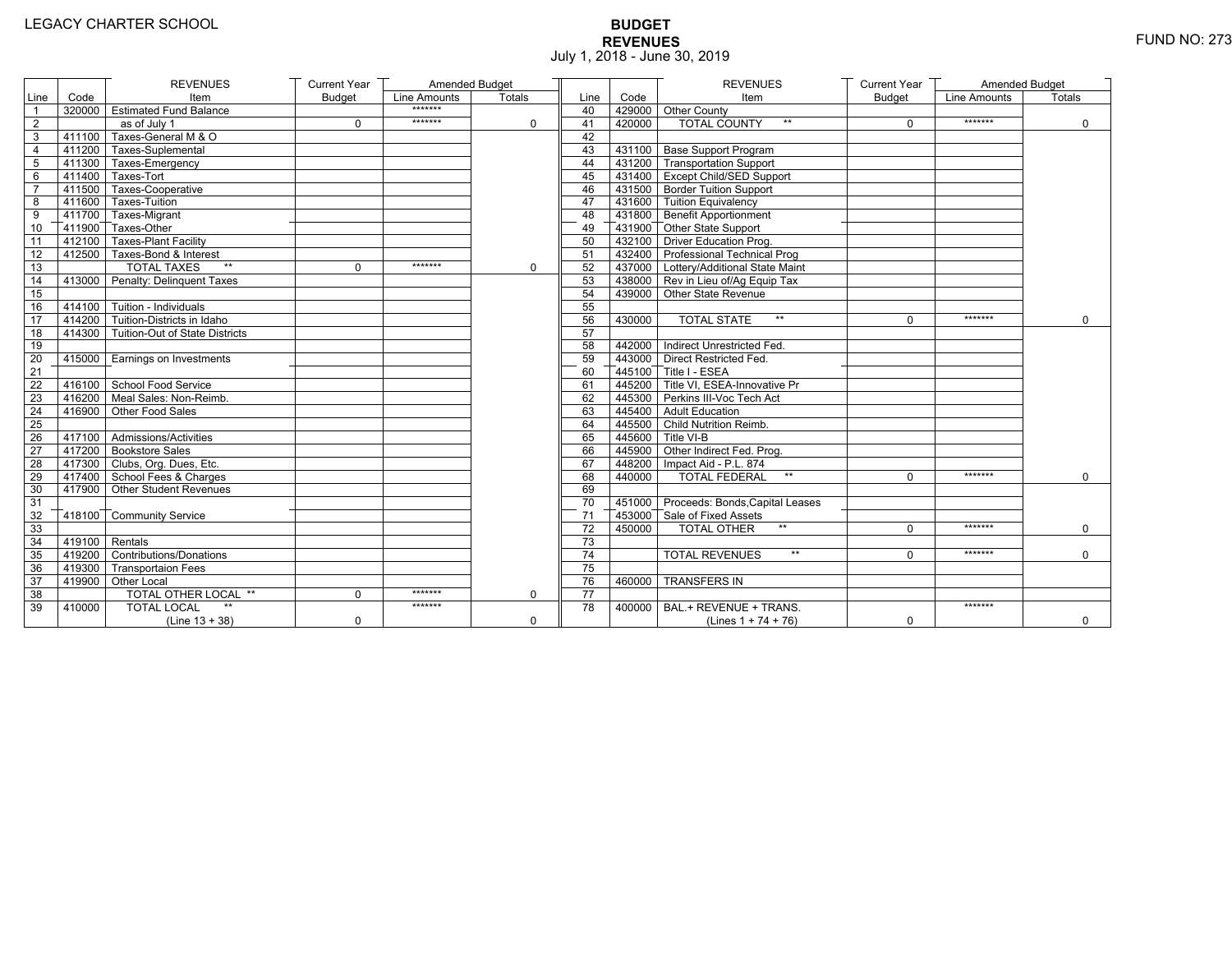| Line Code<br>Materials<br>Objects<br>Functions/Programs<br><b>Budget</b><br><b>Budget</b><br>Salaries<br><b>Benefits</b><br>Services<br>Retirement<br>Judgment<br><b>Transfers</b><br>512 Elemetary School Prog.<br>Secondary School Prog.<br>$\overline{2}$<br>515<br>517 Alternative School Prog.<br>3<br>Vocational-Technical Prog.<br>519<br>4<br><b>Exceptional Child Prog.</b><br>5<br>521<br>Preschool Exceptional Prog.<br>6<br>522<br>524 Gifted & Talented Prog.<br>$\overline{7}$<br>531 Interscholastic Prog.<br>8<br>532<br>School Activity Prog.<br>9<br>Summer School Prog.<br>10<br>541<br>Adult School Prog.<br>542<br>11<br>Detention Center Prog.<br>$\overline{12}$<br>546<br>13<br>TOTAL INSTRUCTION **<br>14<br>500<br>$\mathbf 0$<br>$\Omega$<br>$\mathbf 0$<br>0<br>$\Omega$<br>$\mathbf 0$<br>$\Omega$<br>$\Omega$<br>$\Omega$<br>$\Omega$<br>15<br>16<br>Attend-Guidance-Health Prog<br>611<br>17<br>Special Services Prog.<br>616<br>18<br>Instruction Improvement Prog<br>19<br>621<br>$\overline{20}$<br>Educational Media Prog.<br>622<br>Instruction-Related Tech Prog<br>21<br>623<br>Board of Education Prog.<br>$\overline{22}$<br>631<br>District Admin Prog.<br>23<br>632<br>24<br>25<br>School Administration Prog.<br>641<br>26<br><b>Business Operation Prog.</b><br>27<br>651<br>655 Central Service Prog.<br>28<br>Admin Tech Services Prog.<br>29<br>656<br>661 Bldg-Care Prog. (Custodial)<br>30<br>663 Maint-Non Student Occupied<br>31<br>32<br>664 Maint-Student Occupied Bldgs<br>665 Maintenance - Grounds<br>33<br>Security Program<br>34<br>667<br>35<br>36<br>Pupil-To School Trans. Prog.<br>681<br>Pupil-Activity Trans. Prog.<br>37<br>682<br>General Transportation Prog.<br>38<br>683 |  | <b>EXPENDITURES</b> | <b>Current Year</b> | Amended | 100 | 200 | 300       | 400      | 500     | 600  | 700        | 800 |
|-----------------------------------------------------------------------------------------------------------------------------------------------------------------------------------------------------------------------------------------------------------------------------------------------------------------------------------------------------------------------------------------------------------------------------------------------------------------------------------------------------------------------------------------------------------------------------------------------------------------------------------------------------------------------------------------------------------------------------------------------------------------------------------------------------------------------------------------------------------------------------------------------------------------------------------------------------------------------------------------------------------------------------------------------------------------------------------------------------------------------------------------------------------------------------------------------------------------------------------------------------------------------------------------------------------------------------------------------------------------------------------------------------------------------------------------------------------------------------------------------------------------------------------------------------------------------------------------------------------------------------------------------------------------------------------------------------------------------------------------------|--|---------------------|---------------------|---------|-----|-----|-----------|----------|---------|------|------------|-----|
|                                                                                                                                                                                                                                                                                                                                                                                                                                                                                                                                                                                                                                                                                                                                                                                                                                                                                                                                                                                                                                                                                                                                                                                                                                                                                                                                                                                                                                                                                                                                                                                                                                                                                                                                               |  |                     |                     |         |     |     | Purchased | Supplies | Capital | Debt | Insurance- |     |
|                                                                                                                                                                                                                                                                                                                                                                                                                                                                                                                                                                                                                                                                                                                                                                                                                                                                                                                                                                                                                                                                                                                                                                                                                                                                                                                                                                                                                                                                                                                                                                                                                                                                                                                                               |  |                     |                     |         |     |     |           |          |         |      |            |     |
|                                                                                                                                                                                                                                                                                                                                                                                                                                                                                                                                                                                                                                                                                                                                                                                                                                                                                                                                                                                                                                                                                                                                                                                                                                                                                                                                                                                                                                                                                                                                                                                                                                                                                                                                               |  |                     |                     |         |     |     |           |          |         |      |            |     |
|                                                                                                                                                                                                                                                                                                                                                                                                                                                                                                                                                                                                                                                                                                                                                                                                                                                                                                                                                                                                                                                                                                                                                                                                                                                                                                                                                                                                                                                                                                                                                                                                                                                                                                                                               |  |                     |                     |         |     |     |           |          |         |      |            |     |
|                                                                                                                                                                                                                                                                                                                                                                                                                                                                                                                                                                                                                                                                                                                                                                                                                                                                                                                                                                                                                                                                                                                                                                                                                                                                                                                                                                                                                                                                                                                                                                                                                                                                                                                                               |  |                     |                     |         |     |     |           |          |         |      |            |     |
|                                                                                                                                                                                                                                                                                                                                                                                                                                                                                                                                                                                                                                                                                                                                                                                                                                                                                                                                                                                                                                                                                                                                                                                                                                                                                                                                                                                                                                                                                                                                                                                                                                                                                                                                               |  |                     |                     |         |     |     |           |          |         |      |            |     |
|                                                                                                                                                                                                                                                                                                                                                                                                                                                                                                                                                                                                                                                                                                                                                                                                                                                                                                                                                                                                                                                                                                                                                                                                                                                                                                                                                                                                                                                                                                                                                                                                                                                                                                                                               |  |                     |                     |         |     |     |           |          |         |      |            |     |
|                                                                                                                                                                                                                                                                                                                                                                                                                                                                                                                                                                                                                                                                                                                                                                                                                                                                                                                                                                                                                                                                                                                                                                                                                                                                                                                                                                                                                                                                                                                                                                                                                                                                                                                                               |  |                     |                     |         |     |     |           |          |         |      |            |     |
|                                                                                                                                                                                                                                                                                                                                                                                                                                                                                                                                                                                                                                                                                                                                                                                                                                                                                                                                                                                                                                                                                                                                                                                                                                                                                                                                                                                                                                                                                                                                                                                                                                                                                                                                               |  |                     |                     |         |     |     |           |          |         |      |            |     |
|                                                                                                                                                                                                                                                                                                                                                                                                                                                                                                                                                                                                                                                                                                                                                                                                                                                                                                                                                                                                                                                                                                                                                                                                                                                                                                                                                                                                                                                                                                                                                                                                                                                                                                                                               |  |                     |                     |         |     |     |           |          |         |      |            |     |
|                                                                                                                                                                                                                                                                                                                                                                                                                                                                                                                                                                                                                                                                                                                                                                                                                                                                                                                                                                                                                                                                                                                                                                                                                                                                                                                                                                                                                                                                                                                                                                                                                                                                                                                                               |  |                     |                     |         |     |     |           |          |         |      |            |     |
|                                                                                                                                                                                                                                                                                                                                                                                                                                                                                                                                                                                                                                                                                                                                                                                                                                                                                                                                                                                                                                                                                                                                                                                                                                                                                                                                                                                                                                                                                                                                                                                                                                                                                                                                               |  |                     |                     |         |     |     |           |          |         |      |            |     |
|                                                                                                                                                                                                                                                                                                                                                                                                                                                                                                                                                                                                                                                                                                                                                                                                                                                                                                                                                                                                                                                                                                                                                                                                                                                                                                                                                                                                                                                                                                                                                                                                                                                                                                                                               |  |                     |                     |         |     |     |           |          |         |      |            |     |
|                                                                                                                                                                                                                                                                                                                                                                                                                                                                                                                                                                                                                                                                                                                                                                                                                                                                                                                                                                                                                                                                                                                                                                                                                                                                                                                                                                                                                                                                                                                                                                                                                                                                                                                                               |  |                     |                     |         |     |     |           |          |         |      |            |     |
|                                                                                                                                                                                                                                                                                                                                                                                                                                                                                                                                                                                                                                                                                                                                                                                                                                                                                                                                                                                                                                                                                                                                                                                                                                                                                                                                                                                                                                                                                                                                                                                                                                                                                                                                               |  |                     |                     |         |     |     |           |          |         |      |            |     |
|                                                                                                                                                                                                                                                                                                                                                                                                                                                                                                                                                                                                                                                                                                                                                                                                                                                                                                                                                                                                                                                                                                                                                                                                                                                                                                                                                                                                                                                                                                                                                                                                                                                                                                                                               |  |                     |                     |         |     |     |           |          |         |      |            |     |
|                                                                                                                                                                                                                                                                                                                                                                                                                                                                                                                                                                                                                                                                                                                                                                                                                                                                                                                                                                                                                                                                                                                                                                                                                                                                                                                                                                                                                                                                                                                                                                                                                                                                                                                                               |  |                     |                     |         |     |     |           |          |         |      |            |     |
|                                                                                                                                                                                                                                                                                                                                                                                                                                                                                                                                                                                                                                                                                                                                                                                                                                                                                                                                                                                                                                                                                                                                                                                                                                                                                                                                                                                                                                                                                                                                                                                                                                                                                                                                               |  |                     |                     |         |     |     |           |          |         |      |            |     |
|                                                                                                                                                                                                                                                                                                                                                                                                                                                                                                                                                                                                                                                                                                                                                                                                                                                                                                                                                                                                                                                                                                                                                                                                                                                                                                                                                                                                                                                                                                                                                                                                                                                                                                                                               |  |                     |                     |         |     |     |           |          |         |      |            |     |
|                                                                                                                                                                                                                                                                                                                                                                                                                                                                                                                                                                                                                                                                                                                                                                                                                                                                                                                                                                                                                                                                                                                                                                                                                                                                                                                                                                                                                                                                                                                                                                                                                                                                                                                                               |  |                     |                     |         |     |     |           |          |         |      |            |     |
|                                                                                                                                                                                                                                                                                                                                                                                                                                                                                                                                                                                                                                                                                                                                                                                                                                                                                                                                                                                                                                                                                                                                                                                                                                                                                                                                                                                                                                                                                                                                                                                                                                                                                                                                               |  |                     |                     |         |     |     |           |          |         |      |            |     |
|                                                                                                                                                                                                                                                                                                                                                                                                                                                                                                                                                                                                                                                                                                                                                                                                                                                                                                                                                                                                                                                                                                                                                                                                                                                                                                                                                                                                                                                                                                                                                                                                                                                                                                                                               |  |                     |                     |         |     |     |           |          |         |      |            |     |
|                                                                                                                                                                                                                                                                                                                                                                                                                                                                                                                                                                                                                                                                                                                                                                                                                                                                                                                                                                                                                                                                                                                                                                                                                                                                                                                                                                                                                                                                                                                                                                                                                                                                                                                                               |  |                     |                     |         |     |     |           |          |         |      |            |     |
|                                                                                                                                                                                                                                                                                                                                                                                                                                                                                                                                                                                                                                                                                                                                                                                                                                                                                                                                                                                                                                                                                                                                                                                                                                                                                                                                                                                                                                                                                                                                                                                                                                                                                                                                               |  |                     |                     |         |     |     |           |          |         |      |            |     |
|                                                                                                                                                                                                                                                                                                                                                                                                                                                                                                                                                                                                                                                                                                                                                                                                                                                                                                                                                                                                                                                                                                                                                                                                                                                                                                                                                                                                                                                                                                                                                                                                                                                                                                                                               |  |                     |                     |         |     |     |           |          |         |      |            |     |
|                                                                                                                                                                                                                                                                                                                                                                                                                                                                                                                                                                                                                                                                                                                                                                                                                                                                                                                                                                                                                                                                                                                                                                                                                                                                                                                                                                                                                                                                                                                                                                                                                                                                                                                                               |  |                     |                     |         |     |     |           |          |         |      |            |     |
|                                                                                                                                                                                                                                                                                                                                                                                                                                                                                                                                                                                                                                                                                                                                                                                                                                                                                                                                                                                                                                                                                                                                                                                                                                                                                                                                                                                                                                                                                                                                                                                                                                                                                                                                               |  |                     |                     |         |     |     |           |          |         |      |            |     |
|                                                                                                                                                                                                                                                                                                                                                                                                                                                                                                                                                                                                                                                                                                                                                                                                                                                                                                                                                                                                                                                                                                                                                                                                                                                                                                                                                                                                                                                                                                                                                                                                                                                                                                                                               |  |                     |                     |         |     |     |           |          |         |      |            |     |
|                                                                                                                                                                                                                                                                                                                                                                                                                                                                                                                                                                                                                                                                                                                                                                                                                                                                                                                                                                                                                                                                                                                                                                                                                                                                                                                                                                                                                                                                                                                                                                                                                                                                                                                                               |  |                     |                     |         |     |     |           |          |         |      |            |     |
|                                                                                                                                                                                                                                                                                                                                                                                                                                                                                                                                                                                                                                                                                                                                                                                                                                                                                                                                                                                                                                                                                                                                                                                                                                                                                                                                                                                                                                                                                                                                                                                                                                                                                                                                               |  |                     |                     |         |     |     |           |          |         |      |            |     |
|                                                                                                                                                                                                                                                                                                                                                                                                                                                                                                                                                                                                                                                                                                                                                                                                                                                                                                                                                                                                                                                                                                                                                                                                                                                                                                                                                                                                                                                                                                                                                                                                                                                                                                                                               |  |                     |                     |         |     |     |           |          |         |      |            |     |
|                                                                                                                                                                                                                                                                                                                                                                                                                                                                                                                                                                                                                                                                                                                                                                                                                                                                                                                                                                                                                                                                                                                                                                                                                                                                                                                                                                                                                                                                                                                                                                                                                                                                                                                                               |  |                     |                     |         |     |     |           |          |         |      |            |     |
|                                                                                                                                                                                                                                                                                                                                                                                                                                                                                                                                                                                                                                                                                                                                                                                                                                                                                                                                                                                                                                                                                                                                                                                                                                                                                                                                                                                                                                                                                                                                                                                                                                                                                                                                               |  |                     |                     |         |     |     |           |          |         |      |            |     |
|                                                                                                                                                                                                                                                                                                                                                                                                                                                                                                                                                                                                                                                                                                                                                                                                                                                                                                                                                                                                                                                                                                                                                                                                                                                                                                                                                                                                                                                                                                                                                                                                                                                                                                                                               |  |                     |                     |         |     |     |           |          |         |      |            |     |
|                                                                                                                                                                                                                                                                                                                                                                                                                                                                                                                                                                                                                                                                                                                                                                                                                                                                                                                                                                                                                                                                                                                                                                                                                                                                                                                                                                                                                                                                                                                                                                                                                                                                                                                                               |  |                     |                     |         |     |     |           |          |         |      |            |     |
|                                                                                                                                                                                                                                                                                                                                                                                                                                                                                                                                                                                                                                                                                                                                                                                                                                                                                                                                                                                                                                                                                                                                                                                                                                                                                                                                                                                                                                                                                                                                                                                                                                                                                                                                               |  |                     |                     |         |     |     |           |          |         |      |            |     |
|                                                                                                                                                                                                                                                                                                                                                                                                                                                                                                                                                                                                                                                                                                                                                                                                                                                                                                                                                                                                                                                                                                                                                                                                                                                                                                                                                                                                                                                                                                                                                                                                                                                                                                                                               |  |                     |                     |         |     |     |           |          |         |      |            |     |
|                                                                                                                                                                                                                                                                                                                                                                                                                                                                                                                                                                                                                                                                                                                                                                                                                                                                                                                                                                                                                                                                                                                                                                                                                                                                                                                                                                                                                                                                                                                                                                                                                                                                                                                                               |  |                     |                     |         |     |     |           |          |         |      |            |     |
|                                                                                                                                                                                                                                                                                                                                                                                                                                                                                                                                                                                                                                                                                                                                                                                                                                                                                                                                                                                                                                                                                                                                                                                                                                                                                                                                                                                                                                                                                                                                                                                                                                                                                                                                               |  |                     |                     |         |     |     |           |          |         |      |            |     |
|                                                                                                                                                                                                                                                                                                                                                                                                                                                                                                                                                                                                                                                                                                                                                                                                                                                                                                                                                                                                                                                                                                                                                                                                                                                                                                                                                                                                                                                                                                                                                                                                                                                                                                                                               |  |                     |                     |         |     |     |           |          |         |      |            |     |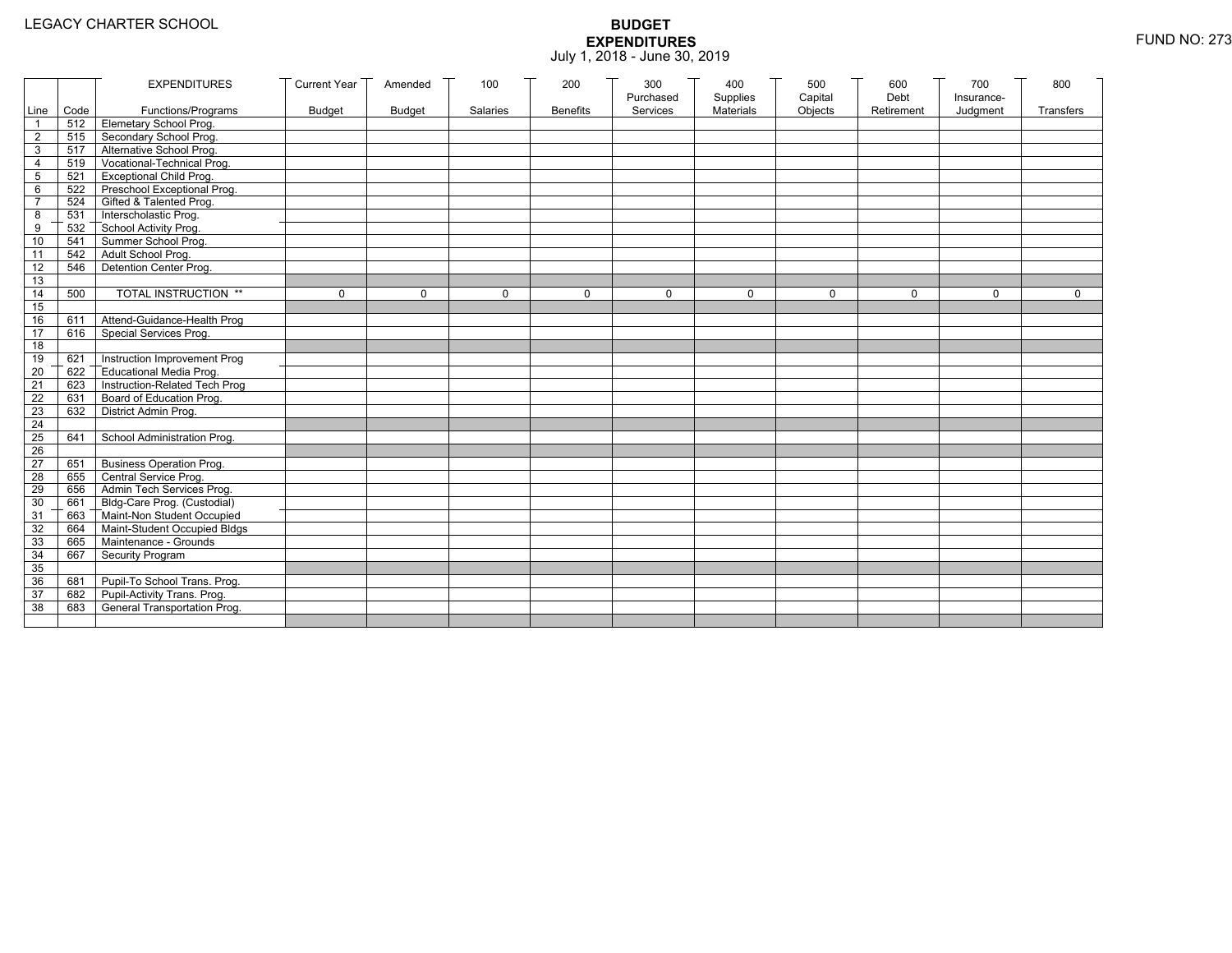|                 |            | <b>EXPENDITURES</b>                                                 | <b>Current Year</b> | Amended       | 100                   | 200             | 300<br>Purchased                                     | 400<br>Supplies | 500<br>Capital | 600<br>Debt  | 700                    | 800         |
|-----------------|------------|---------------------------------------------------------------------|---------------------|---------------|-----------------------|-----------------|------------------------------------------------------|-----------------|----------------|--------------|------------------------|-------------|
| Line            | Code       | Functions/Programs                                                  | <b>Budget</b>       | <b>Budget</b> | Salaries              | <b>Benefits</b> | Services                                             | Materials       | Objects        | Retirement   | Insurance-<br>Judgment | Transfers   |
| 39              | 691        | Other Support Services Prog.                                        |                     |               |                       |                 |                                                      |                 |                |              |                        |             |
| 40              |            |                                                                     |                     |               |                       |                 |                                                      |                 |                |              |                        |             |
| 41              | 600        | <b>TOTAL SUPPORT SERV.**</b>                                        | $\mathbf 0$         | $\mathbf 0$   | $\mathbf 0$           | $\mathbf 0$     | $\mathbf 0$                                          | $\mathbf 0$     | $\mathbf 0$    | $\mathbf 0$  | $\mathbf 0$            | $\mathbf 0$ |
| 42              |            |                                                                     |                     |               |                       |                 |                                                      |                 |                |              |                        |             |
| 43              |            | 710 Child Nutrition Program                                         |                     |               |                       |                 |                                                      |                 |                |              |                        |             |
| 44              | 720        | Community Services Program                                          |                     |               |                       |                 |                                                      |                 |                |              |                        |             |
| 45              | 730        | <b>Enterprise Operations</b>                                        |                     |               |                       |                 |                                                      |                 |                |              |                        |             |
| 46              | 700        | TOTAL NON-INSTRUCTION**                                             | $\mathbf 0$         | $\mathsf{O}$  | $\Omega$              | $\mathbf 0$     | $\Omega$                                             | $\mathbf 0$     | $\mathsf{O}$   | $\mathsf{O}$ | $\mathbf 0$            | $\mathbf 0$ |
| 47              |            |                                                                     |                     |               |                       |                 |                                                      |                 |                |              |                        |             |
| 48              | 810        | Capital Assets-Student Occ                                          |                     |               |                       |                 |                                                      |                 |                |              |                        |             |
| 49<br>50        | 811<br>800 | Capital Assets-Non Student Occ<br><b>TOTAL CAPITAL ASSETS PROG*</b> | $\mathbf 0$         | $\mathbf 0$   | $\mathbf 0$           | $\mathbf 0$     | $\mathbf 0$                                          | $\mathbf 0$     | $\mathbf 0$    | $\mathbf 0$  | $\mathbf 0$            | $\mathbf 0$ |
| 51              |            |                                                                     |                     |               |                       |                 |                                                      |                 |                |              |                        |             |
| 52              | 911        | Debt Services Prog.-Princ.                                          |                     |               |                       |                 |                                                      |                 |                |              |                        |             |
| 53              |            | 912 Debt Services Prog.-Int.                                        |                     |               |                       |                 |                                                      |                 |                |              |                        |             |
| 54              | 913        | Debt Serv Prog-Refnded Debt                                         |                     |               |                       |                 |                                                      |                 |                |              |                        |             |
| 55              | 920        | <b>Transfers Out</b>                                                |                     |               |                       |                 |                                                      |                 |                |              |                        |             |
| 56              |            |                                                                     |                     |               |                       |                 |                                                      |                 |                |              |                        |             |
| 57              | 900        | TOTAL OTHER SERVICES **                                             | $\mathbf 0$         | $\mathsf{O}$  | $\mathbf 0$           | $\mathbf 0$     | $\mathbf 0$                                          | $\mathbf 0$     | $\mathsf{O}$   | 0            | $\mathbf 0$            | $\mathbf 0$ |
| 58              |            |                                                                     |                     |               |                       |                 |                                                      |                 |                |              |                        |             |
| 59              |            |                                                                     |                     |               |                       |                 |                                                      |                 |                |              |                        |             |
| 60              |            | <b>TOTAL EXPENDITURES</b><br>$\star\star$                           |                     |               |                       |                 |                                                      |                 |                |              |                        |             |
|                 |            | (Lines 14+41+47+49+57)**                                            | 0                   | $\mathbf 0$   | $\mathbf 0$           | 0               | 0                                                    | 0               | 0              | 0            | 0                      | 0           |
| 61              |            |                                                                     |                     |               |                       |                 |                                                      |                 |                |              |                        |             |
| 62              | 950        | Contingency Reserve                                                 |                     |               |                       |                 |                                                      |                 |                |              |                        |             |
|                 |            | (5% of Line 60)                                                     |                     |               |                       |                 |                                                      |                 |                |              |                        |             |
| 63<br>64        |            |                                                                     |                     |               |                       |                 |                                                      |                 |                |              |                        |             |
|                 |            | TOTAL APPROPRIATION<br>(Line 60 + Line 62)                          | 0                   | $\mathsf{O}$  |                       |                 |                                                      |                 |                |              |                        |             |
| 65              |            |                                                                     |                     |               |                       |                 |                                                      |                 |                |              |                        |             |
|                 |            |                                                                     |                     |               |                       |                 |                                                      |                 |                |              |                        |             |
| 66              |            | <b>BUDGET SUMMARY</b>                                               |                     |               | <b>BUDGET SUMMARY</b> |                 |                                                      |                 |                |              |                        |             |
| 67              |            |                                                                     |                     |               |                       |                 |                                                      |                 |                |              |                        |             |
| 68              |            | <b>Beginning Fund Balance</b>                                       |                     |               |                       |                 | The total on line 70 must equal the total on line 74 |                 |                |              |                        |             |
| 69              |            | Revenues + Transfers In                                             |                     |               |                       |                 |                                                      |                 |                |              |                        |             |
| 70              |            | TOTAL REVENUE (68 + 69)                                             | 0                   | $\mathbf 0$   |                       |                 |                                                      |                 |                |              |                        |             |
| 71              |            |                                                                     |                     |               |                       |                 |                                                      |                 |                |              |                        |             |
| 72              |            | <b>Total Appropriation</b>                                          |                     |               |                       |                 |                                                      |                 |                |              |                        |             |
| 73              |            | Unappropriated Balance                                              |                     |               |                       |                 |                                                      |                 |                |              |                        |             |
| $\overline{74}$ |            | TOTAL APPROPRIATION (72+73)                                         | 0                   | $\mathbf 0$   |                       |                 |                                                      |                 |                |              |                        |             |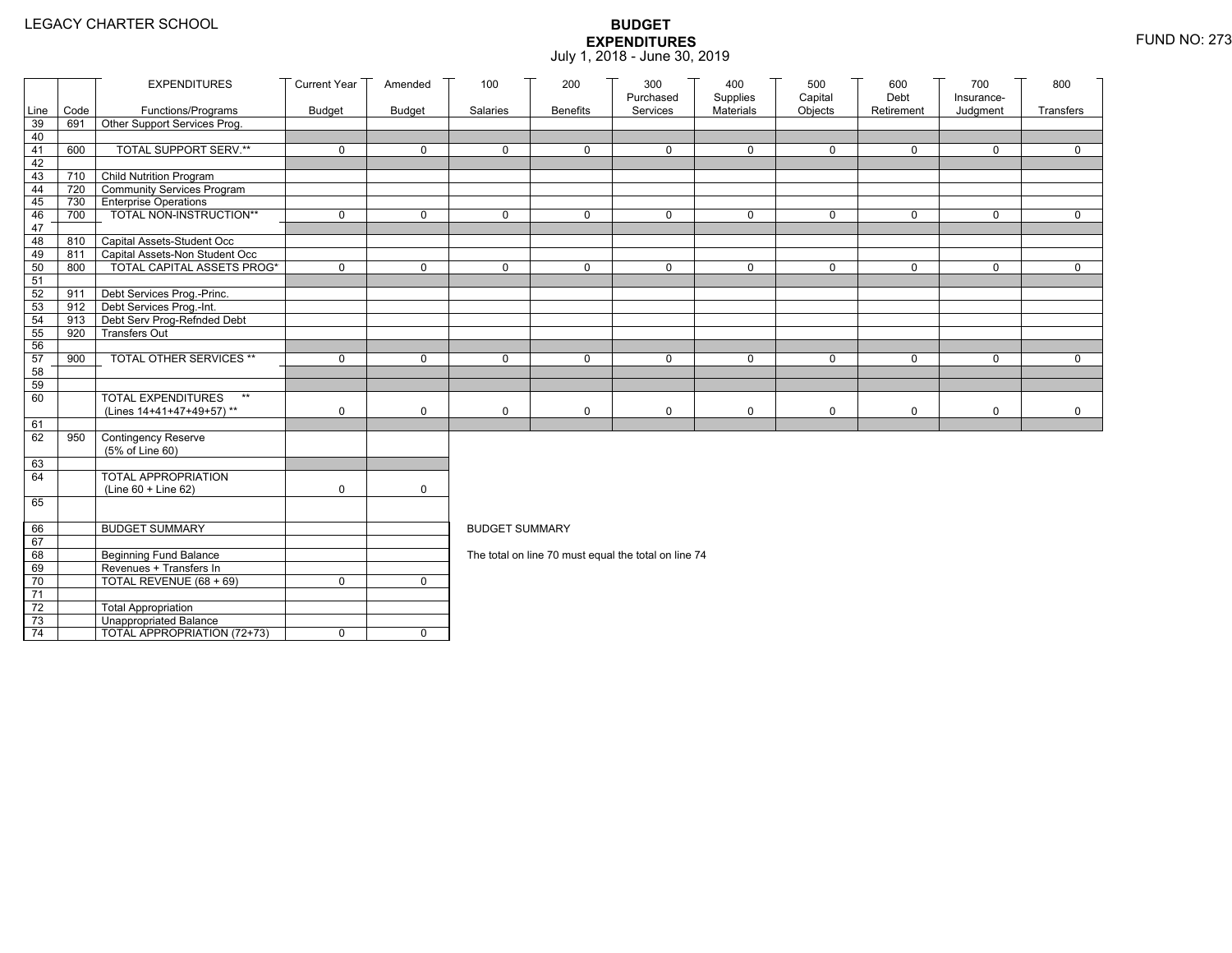# **BUDGET REVENUES** FUND NO: 288 July 1, 2018 - June 30, 2019

|                |                         | <b>REVENUES</b>                       | <b>Current Year</b> | Amended Budget |             |                 |        | <b>REVENUES</b>                         | <b>Current Year</b> | <b>Amended Budget</b> |               |
|----------------|-------------------------|---------------------------------------|---------------------|----------------|-------------|-----------------|--------|-----------------------------------------|---------------------|-----------------------|---------------|
| Line           | Code                    | Item                                  | <b>Budget</b>       | Line Amounts   | Totals      | Line            | Code   | Item                                    | <b>Budget</b>       | Line Amounts          | <b>Totals</b> |
| $\overline{1}$ |                         | 320000 Estimated Fund Balance         |                     | *******        |             | 40              |        | 429000 Other County                     |                     |                       |               |
| $\overline{2}$ |                         | as of July 1                          | 0                   | *******        | $\Omega$    | 41              | 420000 | <b>TOTAL COUNTY</b><br>$\star\star$     | $\Omega$            | *******               | $\mathbf 0$   |
| 3              | 411100                  | Taxes-General M & O                   |                     |                |             | 42              |        |                                         |                     |                       |               |
| 4              |                         | 411200 Taxes-Suplemental              |                     |                |             | 43              |        | 431100 Base Support Program             |                     |                       |               |
| 5              |                         | 1411300 Taxes-Emergency               |                     |                |             | 44              |        | 431200 Transportation Support           |                     |                       |               |
| 6              |                         | $\sqrt{411400}$ Taxes-Tort            |                     |                |             | 45              |        | 431400 Except Child/SED Support         |                     |                       |               |
| $\overline{7}$ |                         | 411500 Taxes-Cooperative              |                     |                |             | 46              |        | 431500 Border Tuition Support           |                     |                       |               |
| 8              |                         | 411600 Taxes-Tuition                  |                     |                |             | 47              |        | 431600 Tuition Equivalency              |                     |                       |               |
| 9              |                         | T411700 Taxes-Migrant                 |                     |                |             | 48              |        | 431800 Benefit Apportionment            |                     |                       |               |
| 10             |                         | 411900 Taxes-Other                    |                     |                |             | 49              |        | 431900 Other State Support              |                     |                       |               |
| 11             |                         | 412100 Taxes-Plant Facility           |                     |                |             | 50              |        | 432100 Driver Education Prog.           |                     |                       |               |
| 12             |                         | 412500 Taxes-Bond & Interest          |                     |                |             | 51              |        | 432400 Professional Technical Prog      |                     |                       |               |
| 13             |                         | $**$<br><b>TOTAL TAXES</b>            | 0                   | *******        | $\mathbf 0$ | 52              |        | 437000   Lottery/Additional State Maint |                     |                       |               |
| 14             |                         | 413000 Penalty: Delinguent Taxes      |                     |                |             | 53              |        | 438000 Rev in Lieu of/Ag Equip Tax      |                     |                       |               |
| 15             |                         |                                       |                     |                |             | 54              |        | 439000 Other State Revenue              |                     |                       |               |
| 16             |                         | $-414100$ Tuition - Individuals       |                     |                |             | 55              |        |                                         |                     |                       |               |
| 17             |                         | $414200$ Tuition-Districts in Idaho   |                     |                |             | 56              | 430000 | $\star\star$<br><b>TOTAL STATE</b>      | $\Omega$            | *******               | $\Omega$      |
| 18             |                         | 414300 Tuition-Out of State Districts |                     |                |             | 57              |        |                                         |                     |                       |               |
| 19             |                         |                                       |                     |                |             | 58              |        | 442000 Indirect Unrestricted Fed.       |                     |                       |               |
| 20             |                         | 415000 Earnings on Investments        |                     |                |             | 59              |        | 443000 Direct Restricted Fed            |                     |                       |               |
| 21             |                         |                                       |                     |                |             | 60              |        | 445100 Title I - ESEA                   |                     |                       |               |
| 22             |                         | 416100 School Food Service            |                     |                |             | 61              |        | 445200 Title VI, ESEA-Innovative Pr     |                     |                       |               |
| 23             |                         | 416200 Meal Sales: Non-Reimb.         |                     |                |             | 62              |        | 445300 Perkins III-Voc Tech Act         |                     |                       |               |
| 24             |                         | 416900 Other Food Sales               |                     |                |             | 63              |        | 445400 Adult Education                  |                     |                       |               |
| 25             |                         |                                       |                     |                |             | 64              |        | 445500 Child Nutrition Reimb.           |                     |                       |               |
| 26             |                         | 417100 Admissions/Activities          |                     |                |             | 65              |        | 445600 Title VI-B                       |                     |                       |               |
| 27             |                         | 417200 Bookstore Sales                |                     |                |             | 66              |        | 445900 Other Indirect Fed. Prog.        |                     |                       |               |
| 28             |                         | 417300 Clubs, Org. Dues, Etc.         |                     |                |             | 67              |        | 448200   Impact Aid - P.L. 874          |                     |                       |               |
| 29             |                         | 417400 School Fees & Charges          |                     |                |             | 68              | 440000 | <b>TOTAL FEDERAL</b><br>$\star\star$    | $\Omega$            | *******               | $\mathbf 0$   |
| 30             |                         | 417900 Other Student Revenues         |                     |                |             | 69              |        |                                         |                     |                       |               |
| 31             |                         |                                       |                     |                |             | 70              |        | 451000 Proceeds: Bonds, Capital Leases  |                     |                       |               |
| 32             |                         | 418100 Community Service              |                     |                |             | 71              |        | 453000 Sale of Fixed Assets             |                     |                       |               |
| 33             |                         |                                       |                     |                |             | $\overline{72}$ | 450000 | $**$<br><b>TOTAL OTHER</b>              | $\Omega$            | *******               | 0             |
| 34             | $\sqrt{419100}$ Rentals |                                       |                     |                |             | 73              |        |                                         |                     |                       |               |
| 35             |                         | 419200 Contributions/Donations        |                     |                |             | 74              |        | <b>TOTAL REVENUES</b><br>$\star\star$   | $\Omega$            | *******               | $\Omega$      |
| 36             |                         | 419300 Transportaion Fees             |                     |                |             | $\overline{75}$ |        |                                         |                     |                       |               |
| 37             |                         | 419900 Other Local                    |                     |                |             | 76              | 460000 | <b>TRANSFERS IN</b>                     |                     |                       |               |
| 38             |                         | TOTAL OTHER LOCAL **                  | 0                   | *******        | $\mathbf 0$ | $\overline{77}$ |        |                                         |                     |                       |               |
| 39             | 410000                  | <b>TOTAL LOCAL</b>                    |                     | *******        |             | 78              | 400000 | BAL.+ REVENUE + TRANS.                  |                     | *******               |               |
|                |                         | $(Line 13 + 38)$                      | 0                   |                | $\mathbf 0$ |                 |        | (Lines $1 + 74 + 76$ )                  | 0                   |                       | 0             |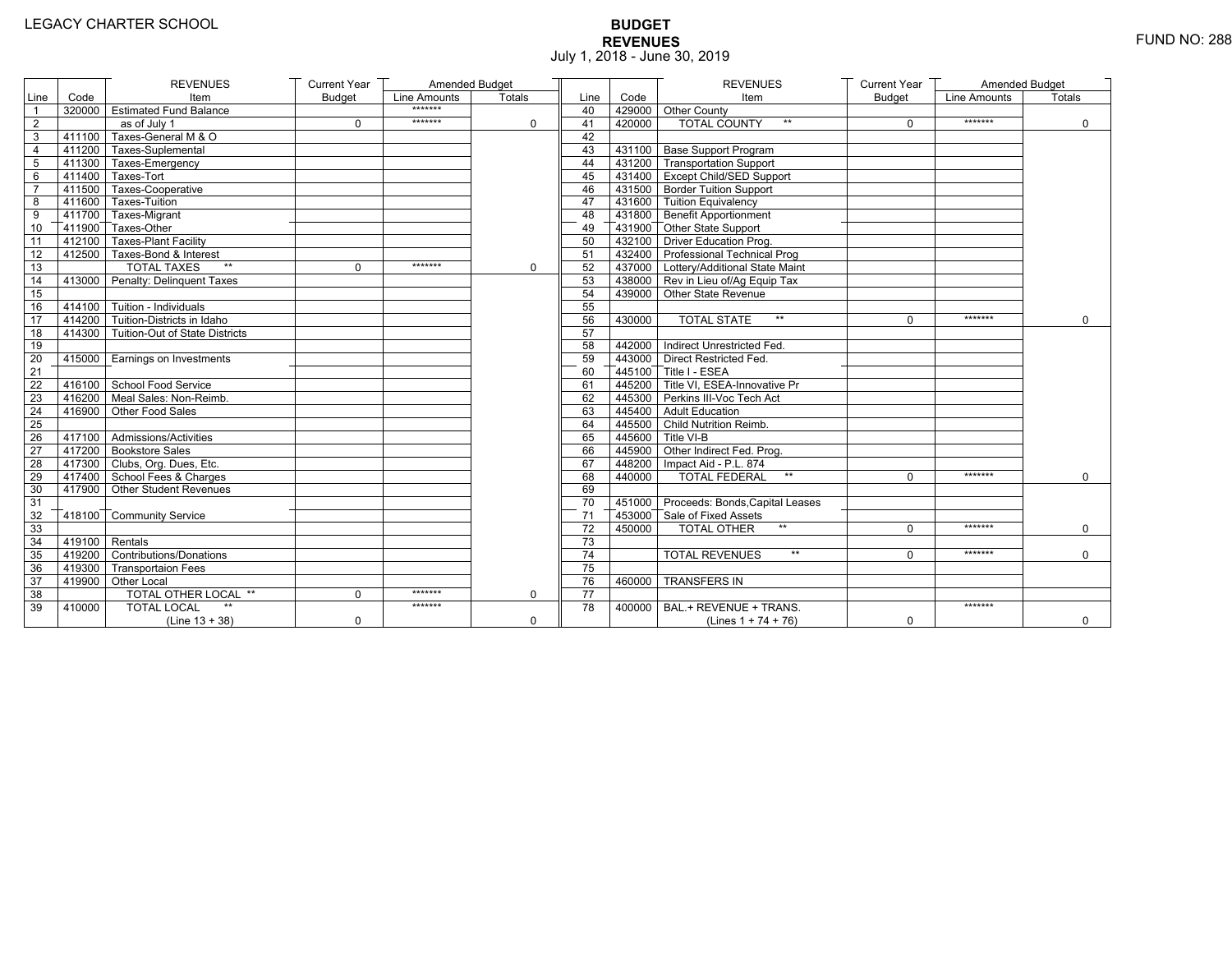|                 |           | <b>EXPENDITURES</b>                          | <b>Current Year</b> | Amended       | 100          | 200             | 300          | 400              | 500         | 600        | 700          | 800          |
|-----------------|-----------|----------------------------------------------|---------------------|---------------|--------------|-----------------|--------------|------------------|-------------|------------|--------------|--------------|
|                 |           |                                              |                     |               |              |                 | Purchased    | Supplies         | Capital     | Debt       | Insurance-   |              |
|                 | Line Code | Functions/Programs                           | <b>Budget</b>       | <b>Budget</b> | Salaries     | <b>Benefits</b> | Services     | <b>Materials</b> | Objects     | Retirement | Judgment     | Transfers    |
|                 |           | 512 Elemetary School Prog.                   |                     |               |              |                 |              |                  |             |            |              |              |
| $\overline{2}$  | 515       | Secondary School Prog.                       |                     |               |              |                 |              |                  |             |            |              |              |
| 3               |           | 517 Alternative School Prog.                 |                     |               |              |                 |              |                  |             |            |              |              |
| 4               | 519       | Vocational-Technical Prog.                   |                     |               |              |                 |              |                  |             |            |              |              |
| 5               | 521       | <b>Exceptional Child Prog.</b>               |                     |               |              |                 |              |                  |             |            |              |              |
| 6               |           | 522 Preschool Exceptional Prog.              |                     |               |              |                 |              |                  |             |            |              |              |
| $\overline{7}$  |           | 524 Gifted & Talented Prog.                  |                     |               |              |                 |              |                  |             |            |              |              |
| 8               |           | 531 Interscholastic Prog.                    |                     |               |              |                 |              |                  |             |            |              |              |
| 9               | 532       | School Activity Prog.<br>Summer School Prog. |                     |               |              |                 |              |                  |             |            |              |              |
| 10              | 541       |                                              |                     |               |              |                 |              |                  |             |            |              |              |
| 11              | 542       | Adult School Prog.                           |                     |               |              |                 |              |                  |             |            |              |              |
| $\overline{12}$ | 546       | Detention Center Prog.                       |                     |               |              |                 |              |                  |             |            |              |              |
| 13              |           |                                              |                     |               |              |                 |              |                  |             |            |              |              |
| 14              | 500       | TOTAL INSTRUCTION **                         | $\mathbf 0$         | $\Omega$      | $\mathbf{0}$ | 0               | $\mathbf{0}$ | 0                | $\mathbf 0$ | $\Omega$   | $\mathbf{0}$ | $\mathbf{0}$ |
| 15              |           |                                              |                     |               |              |                 |              |                  |             |            |              |              |
| 16              | 611       | Attend-Guidance-Health Prog                  |                     |               |              |                 |              |                  |             |            |              |              |
| 17              | 616       | Special Services Prog.                       |                     |               |              |                 |              |                  |             |            |              |              |
| 18              |           |                                              |                     |               |              |                 |              |                  |             |            |              |              |
| 19              | 621       | Instruction Improvement Prog                 |                     |               |              |                 |              |                  |             |            |              |              |
| $\overline{20}$ | 622       | Educational Media Prog.                      |                     |               |              |                 |              |                  |             |            |              |              |
| 21              | 623       | Instruction-Related Tech Prog                |                     |               |              |                 |              |                  |             |            |              |              |
| $\overline{22}$ | 631       | Board of Education Prog.                     |                     |               |              |                 |              |                  |             |            |              |              |
| 23              | 632       | District Admin Prog.                         |                     |               |              |                 |              |                  |             |            |              |              |
| 24              |           |                                              |                     |               |              |                 |              |                  |             |            |              |              |
| 25              | 641       | School Administration Prog.                  |                     |               |              |                 |              |                  |             |            |              |              |
| 26              |           |                                              |                     |               |              |                 |              |                  |             |            |              |              |
| 27              | 651       | <b>Business Operation Prog.</b>              |                     |               |              |                 |              |                  |             |            |              |              |
| 28              |           | 655 Central Service Prog.                    |                     |               |              |                 |              |                  |             |            |              |              |
| 29              | 656       | Admin Tech Services Prog.                    |                     |               |              |                 |              |                  |             |            |              |              |
| 30              |           | 661 Bldg-Care Prog. (Custodial)              |                     |               |              |                 |              |                  |             |            |              |              |
| 31              |           | 663 Maint-Non Student Occupied               |                     |               |              |                 |              |                  |             |            |              |              |
| 32              |           | 664 Maint-Student Occupied Bldgs             |                     |               |              |                 |              |                  |             |            |              |              |
| 33              |           | 665 Maintenance - Grounds                    |                     |               |              |                 |              |                  |             |            |              |              |
| 34              | 667       | Security Program                             |                     |               |              |                 |              |                  |             |            |              |              |
| 35              |           |                                              |                     |               |              |                 |              |                  |             |            |              |              |
| 36              | 681       | Pupil-To School Trans. Prog.                 |                     |               |              |                 |              |                  |             |            |              |              |
| 37              | 682       | Pupil-Activity Trans. Prog.                  |                     |               |              |                 |              |                  |             |            |              |              |
| 38              | 683       | General Transportation Prog.                 |                     |               |              |                 |              |                  |             |            |              |              |
|                 |           |                                              |                     |               |              |                 |              |                  |             |            |              |              |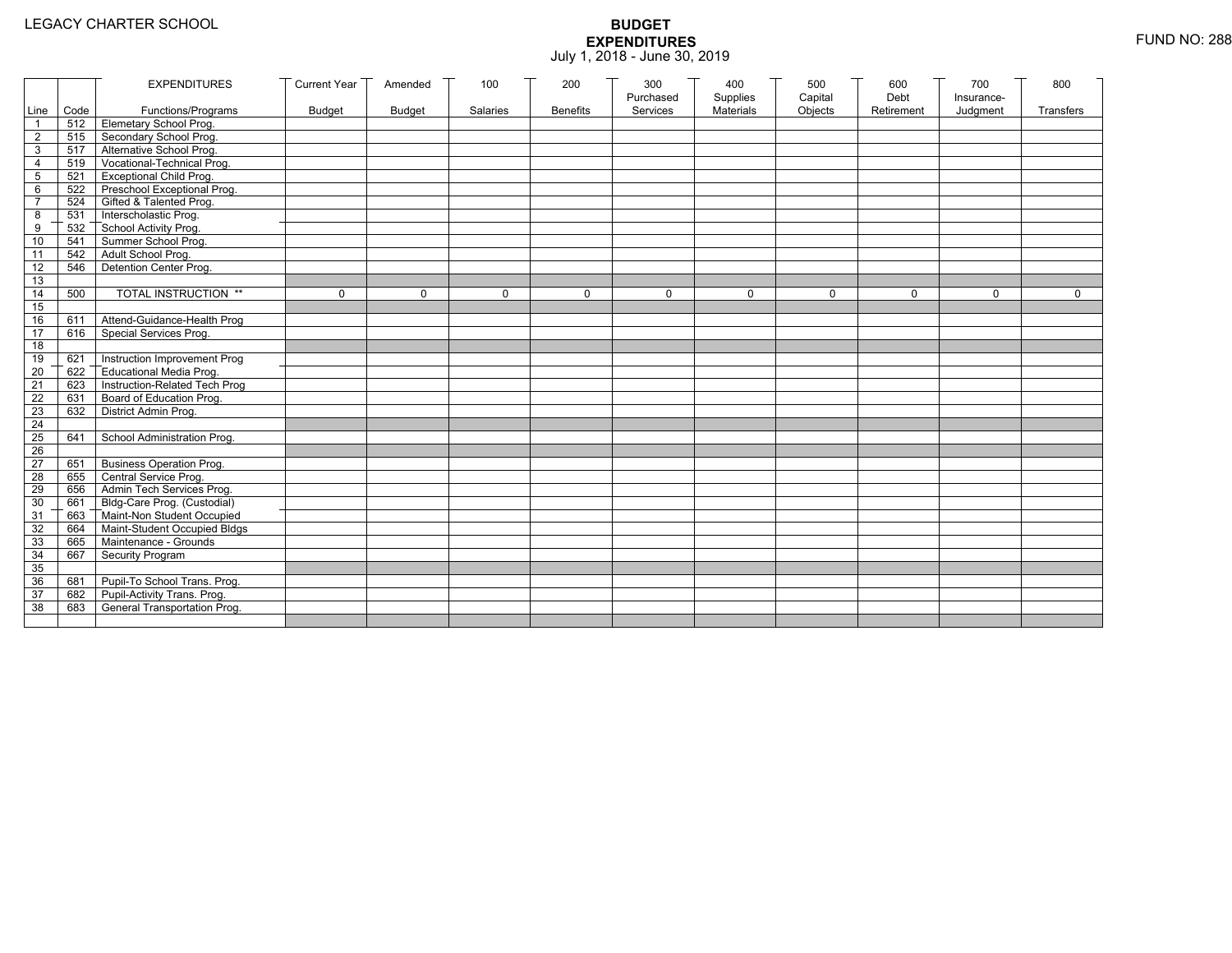|                 |      | <b>EXPENDITURES</b>                                  | <b>Current Year</b> | Amended       | 100                   | 200             | 300<br>Purchased                                     | 400<br>Supplies | 500<br>Capital | 600<br>Debt | 700                    | 800          |
|-----------------|------|------------------------------------------------------|---------------------|---------------|-----------------------|-----------------|------------------------------------------------------|-----------------|----------------|-------------|------------------------|--------------|
| Line            | Code | Functions/Programs                                   | <b>Budget</b>       | <b>Budget</b> | Salaries              | <b>Benefits</b> | Services                                             | Materials       | Objects        | Retirement  | Insurance-<br>Judgment | Transfers    |
| 39              | 691  | Other Support Services Prog.                         |                     |               |                       |                 |                                                      |                 |                |             |                        |              |
| 40              |      |                                                      |                     |               |                       |                 |                                                      |                 |                |             |                        |              |
| 41              | 600  | <b>TOTAL SUPPORT SERV.**</b>                         | $\mathbf 0$         | $\mathbf 0$   | $\mathbf 0$           | $\mathbf 0$     | $\mathbf 0$                                          | $\mathbf 0$     | $\mathbf 0$    | $\mathbf 0$ | $\mathbf 0$            | $\mathbf 0$  |
| 42              |      |                                                      |                     |               |                       |                 |                                                      |                 |                |             |                        |              |
| 43              |      | 710 Child Nutrition Program                          |                     |               |                       |                 |                                                      |                 |                |             |                        |              |
| 44              | 720  | Community Services Program                           |                     |               |                       |                 |                                                      |                 |                |             |                        |              |
| 45              | 730  | <b>Enterprise Operations</b>                         | $\mathbf 0$         | $\mathsf{O}$  | $\Omega$              | $\mathbf 0$     | $\Omega$                                             | $\mathbf 0$     | $\mathbf 0$    | $\mathbf 0$ | $\mathbf 0$            | $\mathbf 0$  |
| 46<br>47        | 700  | TOTAL NON-INSTRUCTION**                              |                     |               |                       |                 |                                                      |                 |                |             |                        |              |
| 48              | 810  | Capital Assets-Student Occ                           |                     |               |                       |                 |                                                      |                 |                |             |                        |              |
| 49              | 811  | Capital Assets-Non Student Occ                       |                     |               |                       |                 |                                                      |                 |                |             |                        |              |
| 50              | 800  | <b>TOTAL CAPITAL ASSETS PROG*</b>                    | $\mathbf 0$         | $\mathbf 0$   | 0                     | $\mathbf 0$     | 0                                                    | $\mathbf 0$     | $\mathbf 0$    | $\mathbf 0$ | $\mathbf 0$            | $\mathbf 0$  |
| 51              |      |                                                      |                     |               |                       |                 |                                                      |                 |                |             |                        |              |
| 52              | 911  | Debt Services Prog.-Princ.                           |                     |               |                       |                 |                                                      |                 |                |             |                        |              |
| 53              |      | 912 Debt Services Prog.-Int.                         |                     |               |                       |                 |                                                      |                 |                |             |                        |              |
| 54              | 913  | Debt Serv Prog-Refnded Debt                          |                     |               |                       |                 |                                                      |                 |                |             |                        |              |
| 55              | 920  | <b>Transfers Out</b>                                 |                     |               |                       |                 |                                                      |                 |                |             |                        |              |
| 56              |      |                                                      |                     |               |                       |                 |                                                      |                 |                |             |                        |              |
| 57              | 900  | TOTAL OTHER SERVICES **                              | $\mathbf 0$         | $\mathbf 0$   | 0                     | $\mathbf 0$     | $\mathbf 0$                                          | $\mathbf 0$     | 0              | $\mathbf 0$ | $\mathbf 0$            | $\mathsf{O}$ |
| 58              |      |                                                      |                     |               |                       |                 |                                                      |                 |                |             |                        |              |
| 59              |      | $\star\star$                                         |                     |               |                       |                 |                                                      |                 |                |             |                        |              |
| 60              |      | <b>TOTAL EXPENDITURES</b>                            |                     |               |                       |                 |                                                      |                 |                |             |                        |              |
| 61              |      | (Lines 14+41+47+49+57)**                             | 0                   | $\mathbf 0$   | 0                     | 0               | $\mathbf 0$                                          | $\mathbf 0$     | 0              | $\mathbf 0$ | 0                      | $\mathbf 0$  |
| 62              | 950  | Contingency Reserve                                  |                     |               |                       |                 |                                                      |                 |                |             |                        |              |
|                 |      | (5% of Line 60)                                      |                     |               |                       |                 |                                                      |                 |                |             |                        |              |
| 63              |      |                                                      |                     |               |                       |                 |                                                      |                 |                |             |                        |              |
| 64              |      | TOTAL APPROPRIATION                                  |                     |               |                       |                 |                                                      |                 |                |             |                        |              |
|                 |      | (Line 60 + Line 62)                                  | 0                   | $\mathsf{O}$  |                       |                 |                                                      |                 |                |             |                        |              |
| 65              |      |                                                      |                     |               |                       |                 |                                                      |                 |                |             |                        |              |
|                 |      |                                                      |                     |               |                       |                 |                                                      |                 |                |             |                        |              |
| 66              |      | <b>BUDGET SUMMARY</b>                                |                     |               | <b>BUDGET SUMMARY</b> |                 |                                                      |                 |                |             |                        |              |
| 67              |      |                                                      |                     |               |                       |                 |                                                      |                 |                |             |                        |              |
| 68              |      | <b>Beginning Fund Balance</b>                        |                     |               |                       |                 | The total on line 70 must equal the total on line 74 |                 |                |             |                        |              |
| 69              |      | Revenues + Transfers In                              |                     |               |                       |                 |                                                      |                 |                |             |                        |              |
| 70              |      | TOTAL REVENUE (68 + 69)                              | 0                   | $\mathbf{0}$  |                       |                 |                                                      |                 |                |             |                        |              |
| 71              |      |                                                      |                     |               |                       |                 |                                                      |                 |                |             |                        |              |
| 72<br>73        |      | <b>Total Appropriation</b><br>Unappropriated Balance |                     |               |                       |                 |                                                      |                 |                |             |                        |              |
| $\overline{74}$ |      | TOTAL APPROPRIATION (72+73)                          | 0                   | $\mathbf 0$   |                       |                 |                                                      |                 |                |             |                        |              |
|                 |      |                                                      |                     |               |                       |                 |                                                      |                 |                |             |                        |              |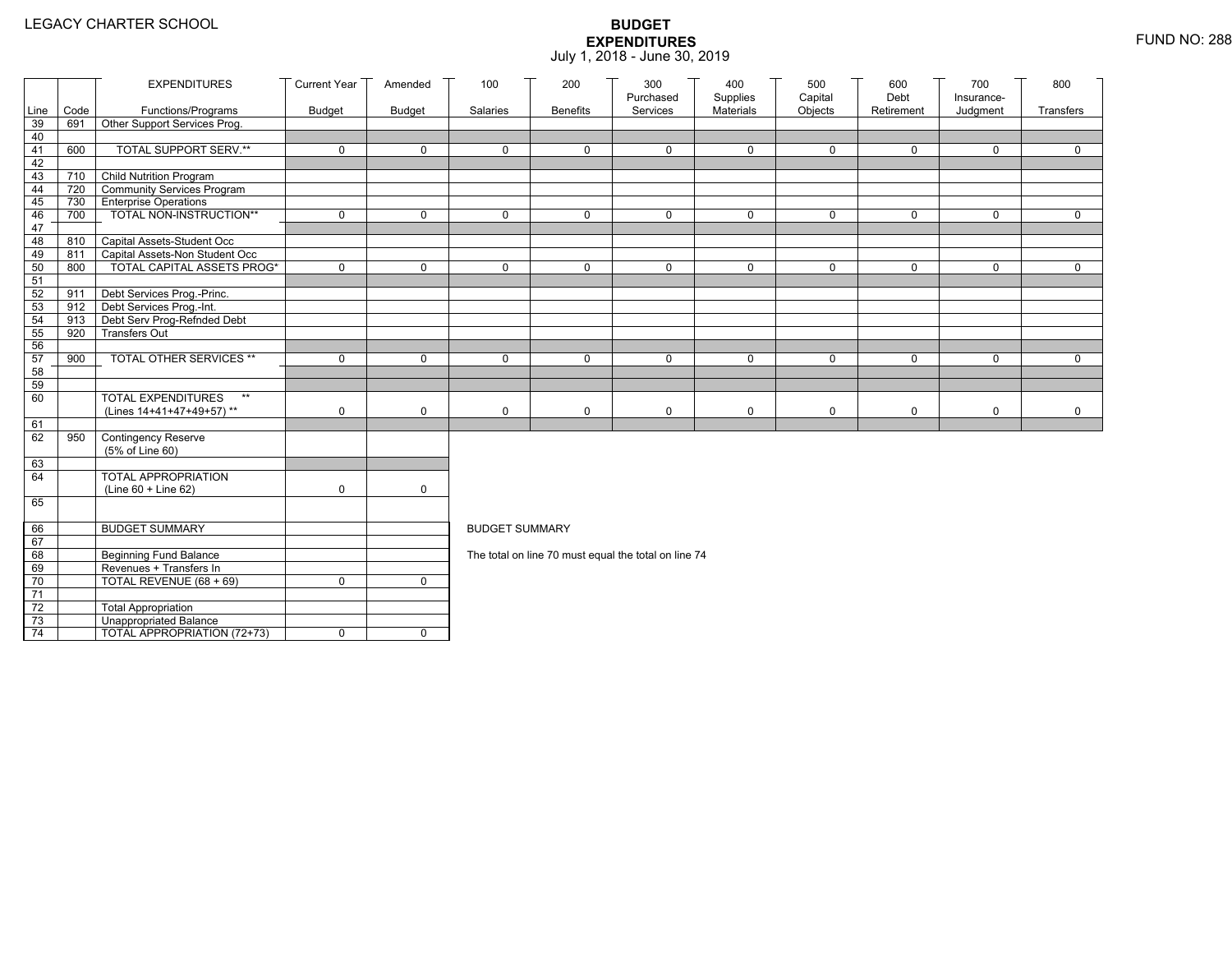# **BUDGET REVENUES** FUND NO: 290 July 1, 2018 - June 30, 2019

|                 |                         | <b>REVENUES</b>                         | <b>Current Year</b> | Amended Budget |          |                 |        | <b>REVENUES</b>                        | <b>Current Year</b> | Amended Budget |               |
|-----------------|-------------------------|-----------------------------------------|---------------------|----------------|----------|-----------------|--------|----------------------------------------|---------------------|----------------|---------------|
| Line            | Code                    | Item                                    | <b>Budget</b>       | Line Amounts   | Totals   | Line            | Code   | Item                                   | <b>Budget</b>       | Line Amounts   | <b>Totals</b> |
| $\overline{1}$  |                         | 320000 Estimated Fund Balance           |                     | *******        |          | 40              |        | 429000 Other County                    |                     |                |               |
| $\overline{2}$  |                         | as of July 1                            | $\Omega$            | *******        | $\Omega$ | 41              | 420000 | <b>TOTAL COUNTY</b><br>$^{\star\star}$ | $\Omega$            | *******        | $\mathbf 0$   |
| 3               | 411100                  | Taxes-General M & O                     |                     |                |          | 42              |        |                                        |                     |                |               |
| 4               |                         | $7411200$ Taxes-Suplemental             |                     |                |          | 43              |        | 431100 Base Support Program            |                     |                |               |
| $5\phantom{.0}$ |                         | 411300 Taxes-Emergency                  |                     |                |          | 44              |        | 431200 Transportation Support          |                     |                |               |
| 6               | $-411400$               | Taxes-Tort                              |                     |                |          | 45              |        | 431400 Except Child/SED Support        |                     |                |               |
| $\overline{7}$  |                         | 411500 Taxes-Cooperative                |                     |                |          | 46              |        | 431500 Border Tuition Support          |                     |                |               |
| 8               |                         | 411600 Taxes-Tuition                    |                     |                |          | 47              |        | 431600 Tuition Equivalency             |                     |                |               |
| 9               |                         | 411700 Taxes-Migrant                    |                     |                |          | 48              |        | 431800 Benefit Apportionment           |                     |                |               |
| 10              |                         | 411900 Taxes-Other                      |                     |                |          | 49              |        | 431900 Other State Support             |                     |                |               |
| 11              |                         | 412100 Taxes-Plant Facility             |                     |                |          | 50              |        | 432100 Driver Education Prog.          |                     |                |               |
| 12              |                         | 412500 Taxes-Bond & Interest            |                     |                |          | 51              |        | 432400 Professional Technical Prog     |                     |                |               |
| 13              |                         | <b>TOTAL TAXES</b><br>$**$              | $\Omega$            | *******        | 0        | 52              |        | 437000 Lottery/Additional State Maint  |                     |                |               |
| 14              |                         | 413000 Penalty: Delinquent Taxes        |                     |                |          | 53              |        | 438000 Rev in Lieu of/Ag Equip Tax     |                     |                |               |
| 15              |                         |                                         |                     |                |          | 54              |        | 439000 Other State Revenue             |                     |                |               |
| 16              |                         | $-414100$ Tuition - Individuals         |                     |                |          | 55              |        |                                        |                     |                |               |
| 17              |                         | 414200 Tuition-Districts in Idaho       |                     |                |          | 56              | 430000 | <b>TOTAL STATE</b><br>$**$             | $\mathbf{0}$        | *******        | $\Omega$      |
| 18              |                         | 414300   Tuition-Out of State Districts |                     |                |          | 57              |        |                                        |                     |                |               |
| 19              |                         |                                         |                     |                |          | 58              |        | 442000   Indirect Unrestricted Fed.    |                     |                |               |
| 20              |                         | 415000 Earnings on Investments          |                     |                |          | 59              |        | 443000 Direct Restricted Fed.          |                     |                |               |
| 21              |                         |                                         |                     |                |          | 60              |        | 445100 Title I - ESEA                  |                     |                |               |
| 22              |                         | 416100 School Food Service              | 23,819CR            | 34,000CR       |          | 61              |        | 445200 Title VI. ESEA-Innovative Pr    |                     |                |               |
| 23              |                         | 416200 Meal Sales: Non-Reimb.           | 1,054CR             | 800CR          |          | 62              |        | 445300 Perkins III-Voc Tech Act        |                     |                |               |
| 24              |                         | 416900 Other Food Sales                 | 4.400CR             | 3,900CR        |          | 63              |        | 445400 Adult Education                 |                     |                |               |
| 25              |                         |                                         |                     |                |          | 64              |        | 445500 Child Nutrition Reimb.          | 55,544CR            | 48,000CR       |               |
| 26              |                         | 417100 Admissions/Activities            |                     |                |          | 65              |        | 445600 Title VI-B                      |                     |                |               |
| 27              |                         | 417200 Bookstore Sales                  |                     |                |          | 66              |        | 445900 Other Indirect Fed. Prog.       |                     | 10.327CR       |               |
| 28              |                         | 417300 Clubs, Org. Dues, Etc.           |                     |                |          | 67              |        | 448200   Impact Aid - P.L. 874         |                     |                |               |
| 29              |                         | 417400 School Fees & Charges            |                     |                |          | 68              | 440000 | <b>TOTAL FEDERAL</b><br>$\star\star$   | 55.544CR            | *******        | 58,327CR      |
| 30              |                         | 417900 Other Student Revenues           |                     |                |          | 69              |        |                                        |                     |                |               |
| 31              |                         |                                         |                     |                |          | 70              |        | 451000 Proceeds: Bonds, Capital Leases |                     |                |               |
| 32              |                         | 418100 Community Service                |                     |                |          | 71              |        | 453000 Sale of Fixed Assets            |                     |                |               |
| 33              |                         |                                         |                     |                |          | $\overline{72}$ | 450000 | $**$<br><b>TOTAL OTHER</b>             | $\Omega$            | *******        | $\Omega$      |
| 34              | $\sqrt{419100}$ Rentals |                                         |                     |                |          | 73              |        |                                        |                     |                |               |
| 35              |                         | 419200 Contributions/Donations          |                     |                |          | 74              |        | $\star\star$<br><b>TOTAL REVENUES</b>  | 84.817CR            | *******        | 97,027CR      |
| 36              |                         | 419300 Transportaion Fees               |                     |                |          | 75              |        |                                        |                     |                |               |
| 37              |                         | 419900 Other Local                      |                     |                |          | 76              | 460000 | <b>TRANSFERS IN</b>                    |                     | 10,539CR       |               |
| 38              |                         | TOTAL OTHER LOCAL **                    | 29,273CR            | *******        | 38,700CR | $\overline{77}$ |        |                                        |                     |                |               |
| 39              | 410000                  | <b>TOTAL LOCAL</b>                      |                     | *******        |          | 78              | 400000 | BAL.+ REVENUE + TRANS.                 |                     | *******        |               |
|                 |                         | $(Line 13 + 38)$                        | 29,273CR            |                | 38,700CR |                 |        | (Lines $1 + 74 + 76$ )                 | 84,817CR            |                | 107,566CR     |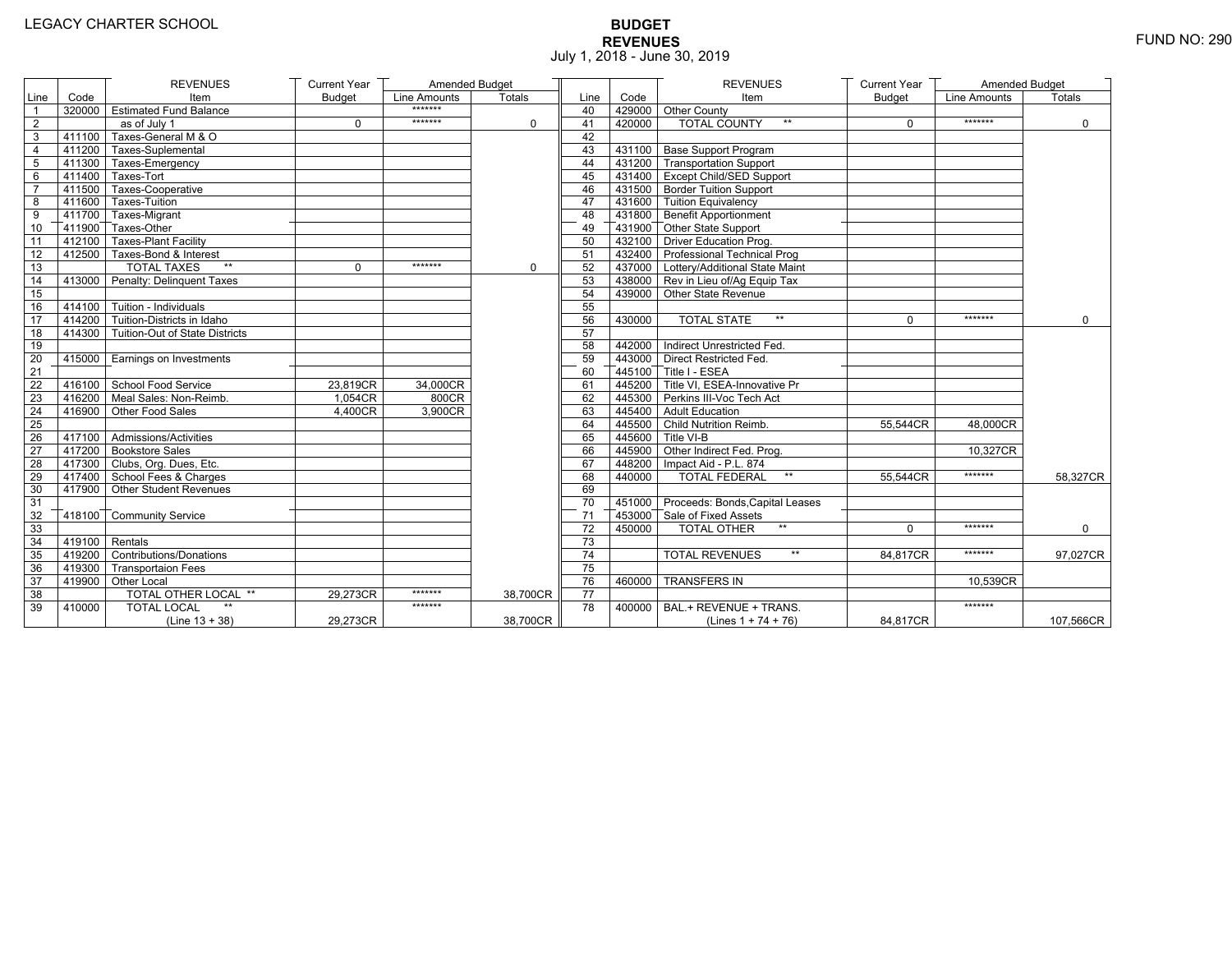|                 |           | <b>EXPENDITURES</b>                          | <b>Current Year</b> | Amended       | 100          | 200             | 300          | 400              | 500         | 600        | 700          | 800          |
|-----------------|-----------|----------------------------------------------|---------------------|---------------|--------------|-----------------|--------------|------------------|-------------|------------|--------------|--------------|
|                 |           |                                              |                     |               |              |                 | Purchased    | Supplies         | Capital     | Debt       | Insurance-   |              |
|                 | Line Code | Functions/Programs                           | <b>Budget</b>       | <b>Budget</b> | Salaries     | <b>Benefits</b> | Services     | <b>Materials</b> | Objects     | Retirement | Judgment     | Transfers    |
|                 |           | 512 Elemetary School Prog.                   |                     |               |              |                 |              |                  |             |            |              |              |
| $\overline{2}$  | 515       | Secondary School Prog.                       |                     |               |              |                 |              |                  |             |            |              |              |
| 3               |           | 517 Alternative School Prog.                 |                     |               |              |                 |              |                  |             |            |              |              |
| 4               | 519       | Vocational-Technical Prog.                   |                     |               |              |                 |              |                  |             |            |              |              |
| 5               | 521       | <b>Exceptional Child Prog.</b>               |                     |               |              |                 |              |                  |             |            |              |              |
| 6               |           | 522 Preschool Exceptional Prog.              |                     |               |              |                 |              |                  |             |            |              |              |
| $\overline{7}$  |           | 524 Gifted & Talented Prog.                  |                     |               |              |                 |              |                  |             |            |              |              |
| 8               |           | 531 Interscholastic Prog.                    |                     |               |              |                 |              |                  |             |            |              |              |
| 9               | 532       | School Activity Prog.<br>Summer School Prog. |                     |               |              |                 |              |                  |             |            |              |              |
| 10              | 541       |                                              |                     |               |              |                 |              |                  |             |            |              |              |
| 11              | 542       | Adult School Prog.                           |                     |               |              |                 |              |                  |             |            |              |              |
| $\overline{12}$ | 546       | Detention Center Prog.                       |                     |               |              |                 |              |                  |             |            |              |              |
| 13              |           |                                              |                     |               |              |                 |              |                  |             |            |              |              |
| 14              | 500       | TOTAL INSTRUCTION **                         | $\mathbf 0$         | $\Omega$      | $\mathbf{0}$ | 0               | $\mathbf{0}$ | 0                | $\mathbf 0$ | $\Omega$   | $\mathbf{0}$ | $\mathbf{0}$ |
| 15              |           |                                              |                     |               |              |                 |              |                  |             |            |              |              |
| 16              | 611       | Attend-Guidance-Health Prog                  |                     |               |              |                 |              |                  |             |            |              |              |
| 17              | 616       | Special Services Prog.                       |                     |               |              |                 |              |                  |             |            |              |              |
| 18              |           |                                              |                     |               |              |                 |              |                  |             |            |              |              |
| 19              | 621       | Instruction Improvement Prog                 |                     |               |              |                 |              |                  |             |            |              |              |
| $\overline{20}$ | 622       | Educational Media Prog.                      |                     |               |              |                 |              |                  |             |            |              |              |
| 21              | 623       | Instruction-Related Tech Prog                |                     |               |              |                 |              |                  |             |            |              |              |
| $\overline{22}$ | 631       | Board of Education Prog.                     |                     |               |              |                 |              |                  |             |            |              |              |
| 23              | 632       | District Admin Prog.                         |                     |               |              |                 |              |                  |             |            |              |              |
| 24              |           |                                              |                     |               |              |                 |              |                  |             |            |              |              |
| 25              | 641       | School Administration Prog.                  |                     |               |              |                 |              |                  |             |            |              |              |
| 26              |           |                                              |                     |               |              |                 |              |                  |             |            |              |              |
| 27              | 651       | <b>Business Operation Prog.</b>              |                     |               |              |                 |              |                  |             |            |              |              |
| 28              |           | 655 Central Service Prog.                    |                     |               |              |                 |              |                  |             |            |              |              |
| 29              | 656       | Admin Tech Services Prog.                    |                     |               |              |                 |              |                  |             |            |              |              |
| 30              |           | 661 Bldg-Care Prog. (Custodial)              |                     |               |              |                 |              |                  |             |            |              |              |
| 31              |           | 663 Maint-Non Student Occupied               |                     |               |              |                 |              |                  |             |            |              |              |
| 32              |           | 664 Maint-Student Occupied Bldgs             |                     |               |              |                 |              |                  |             |            |              |              |
| 33              |           | 665 Maintenance - Grounds                    |                     |               |              |                 |              |                  |             |            |              |              |
| 34              | 667       | Security Program                             |                     |               |              |                 |              |                  |             |            |              |              |
| 35              |           |                                              |                     |               |              |                 |              |                  |             |            |              |              |
| 36              | 681       | Pupil-To School Trans. Prog.                 |                     |               |              |                 |              |                  |             |            |              |              |
| 37              | 682       | Pupil-Activity Trans. Prog.                  |                     |               |              |                 |              |                  |             |            |              |              |
| 38              | 683       | General Transportation Prog.                 |                     |               |              |                 |              |                  |             |            |              |              |
|                 |           |                                              |                     |               |              |                 |              |                  |             |            |              |              |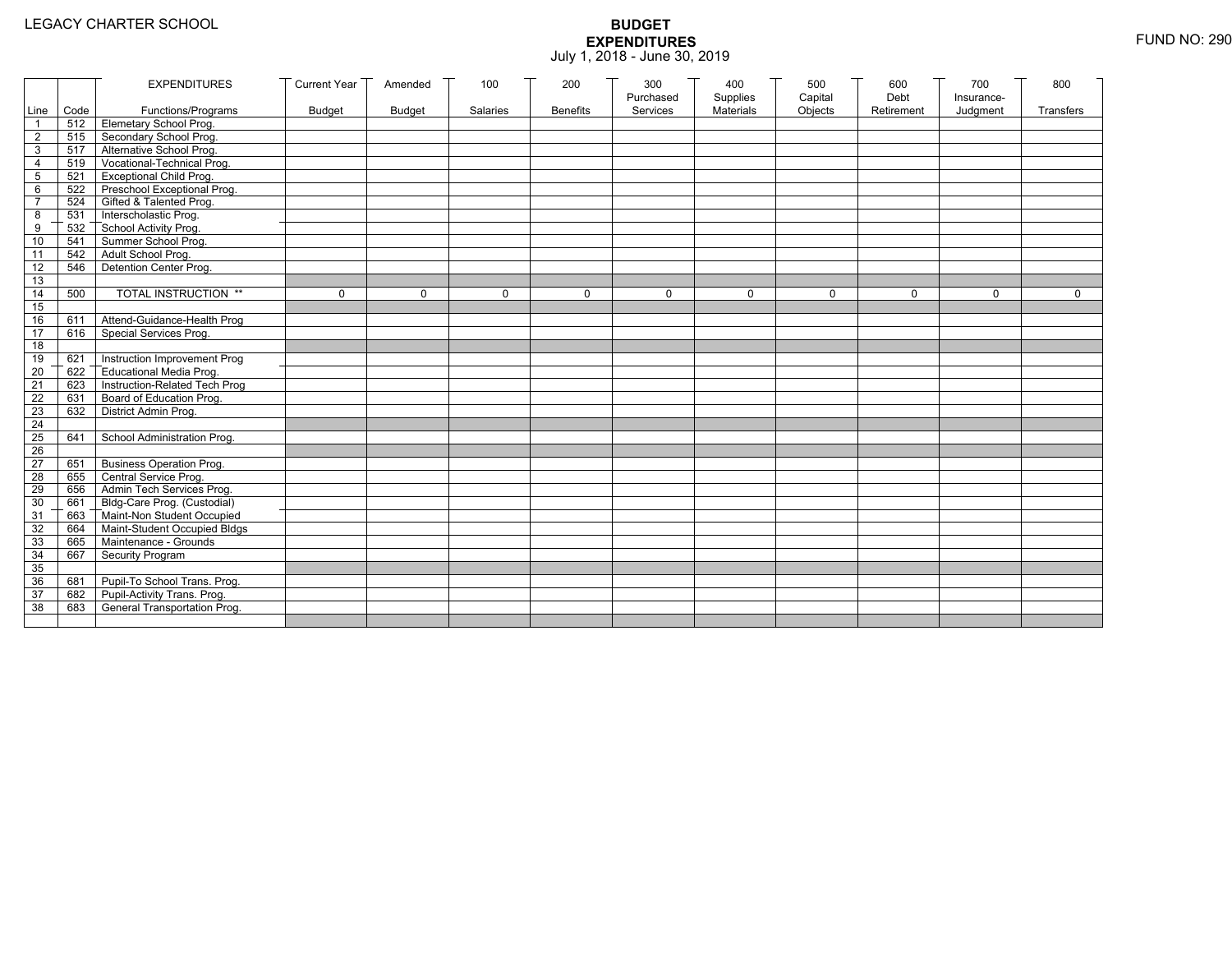|                 |            | <b>EXPENDITURES</b>                                                 | <b>Current Year</b> | Amended       | 100                   | 200             | 300<br>Purchased                                     | 400<br>Supplies | 500<br>Capital | 600<br>Debt | 700<br>Insurance- | 800          |
|-----------------|------------|---------------------------------------------------------------------|---------------------|---------------|-----------------------|-----------------|------------------------------------------------------|-----------------|----------------|-------------|-------------------|--------------|
| Line            | Code       | Functions/Programs                                                  | <b>Budget</b>       | <b>Budget</b> | Salaries              | <b>Benefits</b> | Services                                             | Materials       | Objects        | Retirement  | Judgment          | Transfers    |
| 39              | 691        | Other Support Services Prog.                                        |                     |               |                       |                 |                                                      |                 |                |             |                   |              |
| 40              |            |                                                                     |                     |               |                       |                 |                                                      |                 |                |             |                   |              |
| 41              | 600        | TOTAL SUPPORT SERV.**                                               | 0                   | $\mathbf 0$   | 0                     | $\mathbf 0$     | $\mathbf 0$                                          | $\mathbf 0$     | 0              | $\mathbf 0$ | 0                 | 0            |
| 42              |            |                                                                     |                     |               |                       |                 |                                                      |                 |                |             |                   |              |
| 43              | 710        | Child Nutrition Program                                             | 84,817              | 93,527        | 22,800                | 10,650          | 8,250                                                | 51,627          | 200            |             |                   |              |
| 44              |            | 720 Community Services Program                                      |                     |               |                       |                 |                                                      |                 |                |             |                   |              |
| 45              |            | 730 Enterprise Operations                                           |                     |               |                       |                 |                                                      |                 |                |             |                   |              |
| 46              | 700        | TOTAL NON-INSTRUCTION**                                             | 84,817              | 93,527        | 22,800                | 10,650          | 8,250                                                | 51,627          | 200            | $\mathbf 0$ | 0                 | $\mathbf{0}$ |
| 47              |            |                                                                     |                     |               |                       |                 |                                                      |                 |                |             |                   |              |
| 48              | 810        | Capital Assets-Student Occ                                          |                     |               |                       |                 |                                                      |                 |                |             |                   |              |
| 49<br>50        | 811<br>800 | Capital Assets-Non Student Occ<br><b>TOTAL CAPITAL ASSETS PROG*</b> | 0                   | $\Omega$      | $\Omega$              | $\Omega$        | $\Omega$                                             | $\mathbf 0$     | $\Omega$       | $\Omega$    | $\Omega$          | $\Omega$     |
| 51              |            |                                                                     |                     |               |                       |                 |                                                      |                 |                |             |                   |              |
| 52              | 911        | Debt Services Prog.-Princ.                                          |                     |               |                       |                 |                                                      |                 |                |             |                   |              |
| 53              |            | 912 Debt Services Prog.-Int.                                        |                     |               |                       |                 |                                                      |                 |                |             |                   |              |
| 54              | 913        | Debt Serv Prog-Refnded Debt                                         |                     |               |                       |                 |                                                      |                 |                |             |                   |              |
| 55              | 920        | <b>Transfers Out</b>                                                |                     | 2,500         |                       |                 |                                                      |                 |                |             |                   | 2,500        |
| 56              |            |                                                                     |                     |               |                       |                 |                                                      |                 |                |             |                   |              |
| 57              | 900        | TOTAL OTHER SERVICES **                                             | 0                   | 2,500         | 0                     | $\Omega$        | $\mathbf 0$                                          | $\mathbf 0$     | $\mathbf 0$    | $\mathbf 0$ | 0                 | 2,500        |
| 58              |            |                                                                     |                     |               |                       |                 |                                                      |                 |                |             |                   |              |
| 59              |            |                                                                     |                     |               |                       |                 |                                                      |                 |                |             |                   |              |
| 60              |            | <b>TOTAL EXPENDITURES</b><br>$\star\star$                           |                     |               |                       |                 |                                                      |                 |                |             |                   |              |
|                 |            | (Lines 14+41+47+49+57)**                                            | 84,817              | 96,027        | 22,800                | 10,650          | 8,250                                                | 51,627          | 200            | 0           | 0                 | 2,500        |
| 61<br>62        |            |                                                                     |                     |               |                       |                 |                                                      |                 |                |             |                   |              |
|                 | 950        | Contingency Reserve                                                 |                     |               |                       |                 |                                                      |                 |                |             |                   |              |
| 63              |            | (5% of Line 60)                                                     |                     |               |                       |                 |                                                      |                 |                |             |                   |              |
| 64              |            | TOTAL APPROPRIATION                                                 |                     |               |                       |                 |                                                      |                 |                |             |                   |              |
|                 |            | (Line 60 + Line 62)                                                 | 84,817              | 96,027        |                       |                 |                                                      |                 |                |             |                   |              |
| 65              |            |                                                                     |                     |               |                       |                 |                                                      |                 |                |             |                   |              |
|                 |            |                                                                     |                     |               |                       |                 |                                                      |                 |                |             |                   |              |
| 66              |            | <b>BUDGET SUMMARY</b>                                               |                     |               | <b>BUDGET SUMMARY</b> |                 |                                                      |                 |                |             |                   |              |
| 67              |            |                                                                     |                     |               |                       |                 |                                                      |                 |                |             |                   |              |
| 68              |            | <b>Beginning Fund Balance</b>                                       |                     |               |                       |                 | The total on line 70 must equal the total on line 74 |                 |                |             |                   |              |
| 69              |            | Revenues + Transfers In                                             | 84,817CR            | 107,566CR     |                       |                 |                                                      |                 |                |             |                   |              |
| 70              |            | TOTAL REVENUE (68 + 69)                                             | 84.817CR            | 107,566CR     |                       |                 |                                                      |                 |                |             |                   |              |
| $\overline{71}$ |            |                                                                     |                     |               |                       |                 |                                                      |                 |                |             |                   |              |
| $72\,$          |            | <b>Total Appropriation</b>                                          | 84,817              | 96,027        |                       |                 |                                                      |                 |                |             |                   |              |
| 73              |            | <b>Unappropriated Balance</b>                                       |                     | 11,539        |                       |                 |                                                      |                 |                |             |                   |              |
| $\overline{74}$ |            | TOTAL APPROPRIATION (72+73)                                         | 84,817              | 107,566       |                       |                 |                                                      |                 |                |             |                   |              |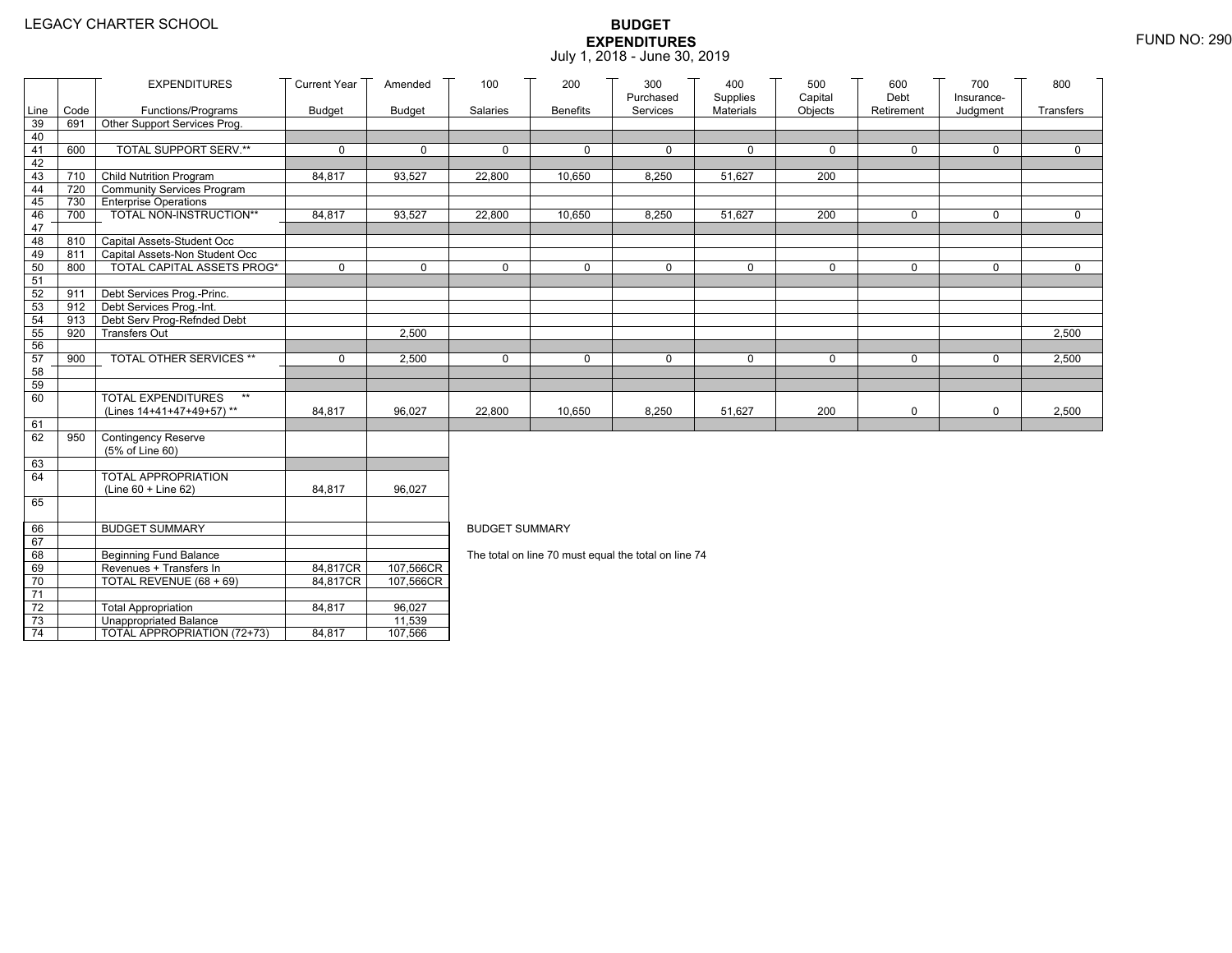# **BUDGET REVENUES** FUND NO: 310 July 1, 2018 - June 30, 2019

|                 |                  | <b>REVENUES</b>                       | <b>Current Year</b> | Amended Budget |           |                 |        | <b>REVENUES</b>                         | <b>Current Year</b> | Amended Budget |             |
|-----------------|------------------|---------------------------------------|---------------------|----------------|-----------|-----------------|--------|-----------------------------------------|---------------------|----------------|-------------|
| Line            | Code             | Item                                  | <b>Budget</b>       | Line Amounts   | Totals    | Line            | Code   | Item                                    | <b>Budget</b>       | Line Amounts   | Totals      |
| $\overline{1}$  |                  | 320000 Estimated Fund Balance         | 237,165CR           | 237.743CR      |           | 40              |        | 429000 Other County                     |                     |                |             |
| $\overline{2}$  |                  | as of July 1                          | 237,165CR           | *******        | 237,743CR | 41              | 420000 | <b>TOTAL COUNTY</b>                     | $\Omega$            | *******        | $\mathbf 0$ |
| $\overline{3}$  |                  | 411100 Taxes-General M & O            |                     |                |           | 42              |        |                                         |                     |                |             |
| $\overline{4}$  |                  | $\sqrt{411200}$ Taxes-Suplemental     |                     |                |           | 43              |        | 431100 Base Support Program             |                     |                |             |
| 5               |                  | 411300 Taxes-Emergency                |                     |                |           | 44              |        | 431200 Transportation Support           |                     |                |             |
| 6               |                  | 411400 Taxes-Tort                     |                     |                |           | 45              |        | 431400 Except Child/SED Support         |                     |                |             |
| $\overline{7}$  |                  | 411500 Taxes-Cooperative              |                     |                |           | 46              |        | 431500 Border Tuition Support           |                     |                |             |
| 8               |                  | 411600 Taxes-Tuition                  |                     |                |           | 47              |        | 431600 Tuition Equivalency              |                     |                |             |
| 9               |                  | 411700 Taxes-Migrant                  |                     |                |           | 48              |        | 431800 Benefit Apportionment            |                     |                |             |
| 10              |                  | $-411900$ Taxes-Other                 |                     |                |           | 49              |        | 431900 Other State Support              |                     |                |             |
| 11              |                  | 412100 Taxes-Plant Facility           |                     |                |           | 50              |        | 432100 Driver Education Prog.           |                     |                |             |
| 12              |                  | 412500 Taxes-Bond & Interest          |                     |                |           | 51              |        | 432400 Professional Technical Prog      |                     |                |             |
| 13              |                  | $**$<br><b>TOTAL TAXES</b>            | $\Omega$            | *******        | $\Omega$  | 52              |        | 437000   Lottery/Additional State Maint |                     |                |             |
| 14              |                  | 413000 Penalty: Delinquent Taxes      |                     |                |           | 53              |        | 438000 Rev in Lieu of/Ag Equip Tax      |                     |                |             |
| 15              |                  |                                       |                     |                |           | 54              |        | 439000 Other State Revenue              |                     |                |             |
| 16              |                  | $-414100$ Tuition - Individuals       |                     |                |           | 55              |        |                                         |                     |                |             |
| 17              |                  | 414200 Tuition-Districts in Idaho     |                     |                |           | 56              | 430000 | $\star\star$<br><b>TOTAL STATE</b>      | $\Omega$            | *******        | $\mathbf 0$ |
| 18              |                  | 414300 Tuition-Out of State Districts |                     |                |           | 57              |        |                                         |                     |                |             |
| 19              |                  |                                       |                     |                |           | 58              |        | 442000 Indirect Unrestricted Fed.       |                     |                |             |
| 20              | 415000           | Earnings on Investments               | 461CR               | 2.700CR        |           | 59              |        | 443000 Direct Restricted Fed.           |                     |                |             |
| $\overline{21}$ |                  |                                       |                     |                |           | 60              |        | 445100 Title I - ESEA                   |                     |                |             |
| 22              |                  | 416100 School Food Service            |                     |                |           | 61              |        | 445200 Title VI. ESEA-Innovative Pr     |                     |                |             |
| 23              |                  | 416200 Meal Sales: Non-Reimb.         |                     |                |           | 62              |        | 445300 Perkins III-Voc Tech Act         |                     |                |             |
| 24              |                  | 416900 Other Food Sales               |                     |                |           | 63              |        | 445400 Adult Education                  |                     |                |             |
| 25              |                  |                                       |                     |                |           | 64              |        | 445500 Child Nutrition Reimb.           |                     |                |             |
| 26              |                  | 417100 Admissions/Activities          |                     |                |           | 65              |        | 445600 Title VI-B                       |                     |                |             |
| 27              |                  | 417200 Bookstore Sales                |                     |                |           | 66              |        | 445900 Other Indirect Fed. Prog.        |                     |                |             |
| 28              |                  | 417300 Clubs, Org. Dues, Etc.         |                     |                |           | 67              |        | 448200   Impact Aid - P.L. 874          |                     |                |             |
| 29              |                  | 417400 School Fees & Charges          |                     |                |           | 68              | 440000 | <b>TOTAL FEDERAL</b><br>$^{\star\star}$ | $\Omega$            | *******        | $\mathbf 0$ |
| 30              |                  | 417900 Other Student Revenues         |                     |                |           | 69              |        |                                         |                     |                |             |
| 31              |                  |                                       |                     |                |           | $\overline{70}$ |        | 451000 Proceeds: Bonds, Capital Leases  |                     |                |             |
| 32              |                  | 418100 Community Service              |                     |                |           | 71              |        | 453000 Sale of Fixed Assets             |                     |                |             |
| 33              |                  |                                       |                     |                |           | $\overline{72}$ | 450000 | $\star\star$<br><b>TOTAL OTHER</b>      | $\Omega$            | *******        | $\Omega$    |
| 34              | $419100$ Rentals |                                       |                     |                |           | 73              |        |                                         |                     |                |             |
| 35              |                  | 419200 Contributions/Donations        |                     |                |           | 74              |        | $\star\star$<br><b>TOTAL REVENUES</b>   | 461CR               | *******        | 2,700CR     |
| 36              |                  | 419300 Transportaion Fees             |                     |                |           | 75              |        |                                         |                     |                |             |
| 37              |                  | 419900 Other Local                    |                     |                |           | 76              | 460000 | <b>TRANSFERS IN</b>                     | 232,893CR           | 225,587CR      |             |
| 38              |                  | <b>TOTAL OTHER LOCAL **</b>           | 461CR               | *******        | 2,700CR   | $\overline{77}$ |        |                                         |                     |                |             |
| 39              | 410000           | <b>TOTAL LOCAL</b>                    |                     | *******        |           | 78              | 400000 | BAL.+ REVENUE + TRANS.                  |                     | *******        |             |
|                 |                  | $(Line 13 + 38)$                      | 461CR               |                | 2,700CR   |                 |        | (Lines $1 + 74 + 76$ )                  | 470,519CR           |                | 466,030CR   |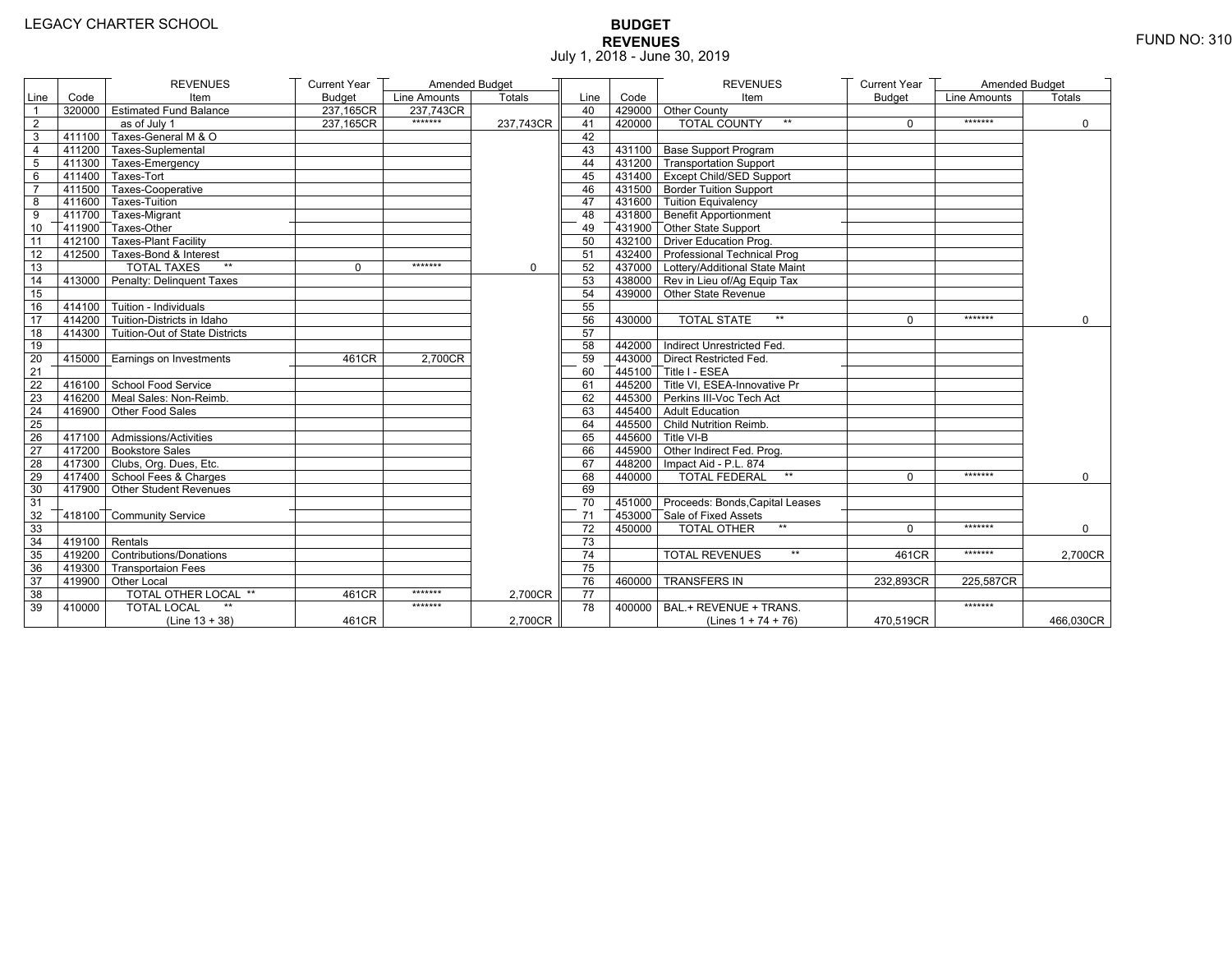| Line Code<br>Materials<br>Objects<br>Functions/Programs<br><b>Budget</b><br><b>Budget</b><br>Salaries<br><b>Benefits</b><br>Services<br>Retirement<br>Judgment<br><b>Transfers</b><br>512 Elemetary School Prog.<br>Secondary School Prog.<br>$\overline{2}$<br>515<br>517 Alternative School Prog.<br>3<br>Vocational-Technical Prog.<br>519<br>4<br><b>Exceptional Child Prog.</b><br>5<br>521<br>Preschool Exceptional Prog.<br>6<br>522<br>524 Gifted & Talented Prog.<br>$\overline{7}$<br>531 Interscholastic Prog.<br>8<br>532<br>School Activity Prog.<br>9<br>Summer School Prog.<br>10<br>541<br>Adult School Prog.<br>542<br>11<br>Detention Center Prog.<br>$\overline{12}$<br>546<br>13<br>TOTAL INSTRUCTION **<br>14<br>500<br>$\mathbf 0$<br>$\Omega$<br>$\mathbf 0$<br>0<br>$\Omega$<br>$\mathbf 0$<br>$\Omega$<br>$\Omega$<br>$\Omega$<br>$\Omega$<br>15<br>16<br>Attend-Guidance-Health Prog<br>611<br>17<br>Special Services Prog.<br>616<br>18<br>Instruction Improvement Prog<br>19<br>621<br>$\overline{20}$<br>Educational Media Prog.<br>622<br>Instruction-Related Tech Prog<br>21<br>623<br>Board of Education Prog.<br>$\overline{22}$<br>631<br>District Admin Prog.<br>23<br>632<br>24<br>$\overline{25}$<br>School Administration Prog.<br>641<br>26<br><b>Business Operation Prog.</b><br>27<br>651<br>655 Central Service Prog.<br>28<br>Admin Tech Services Prog.<br>29<br>656<br>661 Bldg-Care Prog. (Custodial)<br>30<br>663 Maint-Non Student Occupied<br>31<br>32<br>664 Maint-Student Occupied Bldgs<br>665 Maintenance - Grounds<br>33<br>Security Program<br>34<br>667<br>35<br>36<br>Pupil-To School Trans. Prog.<br>681<br>Pupil-Activity Trans. Prog.<br>37<br>682<br>General Transportation Prog.<br>38<br>683 |  | <b>EXPENDITURES</b> | <b>Current Year</b> | Amended | 100 | 200 | 300       | 400      | 500     | 600  | 700        | 800 |
|------------------------------------------------------------------------------------------------------------------------------------------------------------------------------------------------------------------------------------------------------------------------------------------------------------------------------------------------------------------------------------------------------------------------------------------------------------------------------------------------------------------------------------------------------------------------------------------------------------------------------------------------------------------------------------------------------------------------------------------------------------------------------------------------------------------------------------------------------------------------------------------------------------------------------------------------------------------------------------------------------------------------------------------------------------------------------------------------------------------------------------------------------------------------------------------------------------------------------------------------------------------------------------------------------------------------------------------------------------------------------------------------------------------------------------------------------------------------------------------------------------------------------------------------------------------------------------------------------------------------------------------------------------------------------------------------------------------------------------------------------------|--|---------------------|---------------------|---------|-----|-----|-----------|----------|---------|------|------------|-----|
|                                                                                                                                                                                                                                                                                                                                                                                                                                                                                                                                                                                                                                                                                                                                                                                                                                                                                                                                                                                                                                                                                                                                                                                                                                                                                                                                                                                                                                                                                                                                                                                                                                                                                                                                                            |  |                     |                     |         |     |     | Purchased | Supplies | Capital | Debt | Insurance- |     |
|                                                                                                                                                                                                                                                                                                                                                                                                                                                                                                                                                                                                                                                                                                                                                                                                                                                                                                                                                                                                                                                                                                                                                                                                                                                                                                                                                                                                                                                                                                                                                                                                                                                                                                                                                            |  |                     |                     |         |     |     |           |          |         |      |            |     |
|                                                                                                                                                                                                                                                                                                                                                                                                                                                                                                                                                                                                                                                                                                                                                                                                                                                                                                                                                                                                                                                                                                                                                                                                                                                                                                                                                                                                                                                                                                                                                                                                                                                                                                                                                            |  |                     |                     |         |     |     |           |          |         |      |            |     |
|                                                                                                                                                                                                                                                                                                                                                                                                                                                                                                                                                                                                                                                                                                                                                                                                                                                                                                                                                                                                                                                                                                                                                                                                                                                                                                                                                                                                                                                                                                                                                                                                                                                                                                                                                            |  |                     |                     |         |     |     |           |          |         |      |            |     |
|                                                                                                                                                                                                                                                                                                                                                                                                                                                                                                                                                                                                                                                                                                                                                                                                                                                                                                                                                                                                                                                                                                                                                                                                                                                                                                                                                                                                                                                                                                                                                                                                                                                                                                                                                            |  |                     |                     |         |     |     |           |          |         |      |            |     |
|                                                                                                                                                                                                                                                                                                                                                                                                                                                                                                                                                                                                                                                                                                                                                                                                                                                                                                                                                                                                                                                                                                                                                                                                                                                                                                                                                                                                                                                                                                                                                                                                                                                                                                                                                            |  |                     |                     |         |     |     |           |          |         |      |            |     |
|                                                                                                                                                                                                                                                                                                                                                                                                                                                                                                                                                                                                                                                                                                                                                                                                                                                                                                                                                                                                                                                                                                                                                                                                                                                                                                                                                                                                                                                                                                                                                                                                                                                                                                                                                            |  |                     |                     |         |     |     |           |          |         |      |            |     |
|                                                                                                                                                                                                                                                                                                                                                                                                                                                                                                                                                                                                                                                                                                                                                                                                                                                                                                                                                                                                                                                                                                                                                                                                                                                                                                                                                                                                                                                                                                                                                                                                                                                                                                                                                            |  |                     |                     |         |     |     |           |          |         |      |            |     |
|                                                                                                                                                                                                                                                                                                                                                                                                                                                                                                                                                                                                                                                                                                                                                                                                                                                                                                                                                                                                                                                                                                                                                                                                                                                                                                                                                                                                                                                                                                                                                                                                                                                                                                                                                            |  |                     |                     |         |     |     |           |          |         |      |            |     |
|                                                                                                                                                                                                                                                                                                                                                                                                                                                                                                                                                                                                                                                                                                                                                                                                                                                                                                                                                                                                                                                                                                                                                                                                                                                                                                                                                                                                                                                                                                                                                                                                                                                                                                                                                            |  |                     |                     |         |     |     |           |          |         |      |            |     |
|                                                                                                                                                                                                                                                                                                                                                                                                                                                                                                                                                                                                                                                                                                                                                                                                                                                                                                                                                                                                                                                                                                                                                                                                                                                                                                                                                                                                                                                                                                                                                                                                                                                                                                                                                            |  |                     |                     |         |     |     |           |          |         |      |            |     |
|                                                                                                                                                                                                                                                                                                                                                                                                                                                                                                                                                                                                                                                                                                                                                                                                                                                                                                                                                                                                                                                                                                                                                                                                                                                                                                                                                                                                                                                                                                                                                                                                                                                                                                                                                            |  |                     |                     |         |     |     |           |          |         |      |            |     |
|                                                                                                                                                                                                                                                                                                                                                                                                                                                                                                                                                                                                                                                                                                                                                                                                                                                                                                                                                                                                                                                                                                                                                                                                                                                                                                                                                                                                                                                                                                                                                                                                                                                                                                                                                            |  |                     |                     |         |     |     |           |          |         |      |            |     |
|                                                                                                                                                                                                                                                                                                                                                                                                                                                                                                                                                                                                                                                                                                                                                                                                                                                                                                                                                                                                                                                                                                                                                                                                                                                                                                                                                                                                                                                                                                                                                                                                                                                                                                                                                            |  |                     |                     |         |     |     |           |          |         |      |            |     |
|                                                                                                                                                                                                                                                                                                                                                                                                                                                                                                                                                                                                                                                                                                                                                                                                                                                                                                                                                                                                                                                                                                                                                                                                                                                                                                                                                                                                                                                                                                                                                                                                                                                                                                                                                            |  |                     |                     |         |     |     |           |          |         |      |            |     |
|                                                                                                                                                                                                                                                                                                                                                                                                                                                                                                                                                                                                                                                                                                                                                                                                                                                                                                                                                                                                                                                                                                                                                                                                                                                                                                                                                                                                                                                                                                                                                                                                                                                                                                                                                            |  |                     |                     |         |     |     |           |          |         |      |            |     |
|                                                                                                                                                                                                                                                                                                                                                                                                                                                                                                                                                                                                                                                                                                                                                                                                                                                                                                                                                                                                                                                                                                                                                                                                                                                                                                                                                                                                                                                                                                                                                                                                                                                                                                                                                            |  |                     |                     |         |     |     |           |          |         |      |            |     |
|                                                                                                                                                                                                                                                                                                                                                                                                                                                                                                                                                                                                                                                                                                                                                                                                                                                                                                                                                                                                                                                                                                                                                                                                                                                                                                                                                                                                                                                                                                                                                                                                                                                                                                                                                            |  |                     |                     |         |     |     |           |          |         |      |            |     |
|                                                                                                                                                                                                                                                                                                                                                                                                                                                                                                                                                                                                                                                                                                                                                                                                                                                                                                                                                                                                                                                                                                                                                                                                                                                                                                                                                                                                                                                                                                                                                                                                                                                                                                                                                            |  |                     |                     |         |     |     |           |          |         |      |            |     |
|                                                                                                                                                                                                                                                                                                                                                                                                                                                                                                                                                                                                                                                                                                                                                                                                                                                                                                                                                                                                                                                                                                                                                                                                                                                                                                                                                                                                                                                                                                                                                                                                                                                                                                                                                            |  |                     |                     |         |     |     |           |          |         |      |            |     |
|                                                                                                                                                                                                                                                                                                                                                                                                                                                                                                                                                                                                                                                                                                                                                                                                                                                                                                                                                                                                                                                                                                                                                                                                                                                                                                                                                                                                                                                                                                                                                                                                                                                                                                                                                            |  |                     |                     |         |     |     |           |          |         |      |            |     |
|                                                                                                                                                                                                                                                                                                                                                                                                                                                                                                                                                                                                                                                                                                                                                                                                                                                                                                                                                                                                                                                                                                                                                                                                                                                                                                                                                                                                                                                                                                                                                                                                                                                                                                                                                            |  |                     |                     |         |     |     |           |          |         |      |            |     |
|                                                                                                                                                                                                                                                                                                                                                                                                                                                                                                                                                                                                                                                                                                                                                                                                                                                                                                                                                                                                                                                                                                                                                                                                                                                                                                                                                                                                                                                                                                                                                                                                                                                                                                                                                            |  |                     |                     |         |     |     |           |          |         |      |            |     |
|                                                                                                                                                                                                                                                                                                                                                                                                                                                                                                                                                                                                                                                                                                                                                                                                                                                                                                                                                                                                                                                                                                                                                                                                                                                                                                                                                                                                                                                                                                                                                                                                                                                                                                                                                            |  |                     |                     |         |     |     |           |          |         |      |            |     |
|                                                                                                                                                                                                                                                                                                                                                                                                                                                                                                                                                                                                                                                                                                                                                                                                                                                                                                                                                                                                                                                                                                                                                                                                                                                                                                                                                                                                                                                                                                                                                                                                                                                                                                                                                            |  |                     |                     |         |     |     |           |          |         |      |            |     |
|                                                                                                                                                                                                                                                                                                                                                                                                                                                                                                                                                                                                                                                                                                                                                                                                                                                                                                                                                                                                                                                                                                                                                                                                                                                                                                                                                                                                                                                                                                                                                                                                                                                                                                                                                            |  |                     |                     |         |     |     |           |          |         |      |            |     |
|                                                                                                                                                                                                                                                                                                                                                                                                                                                                                                                                                                                                                                                                                                                                                                                                                                                                                                                                                                                                                                                                                                                                                                                                                                                                                                                                                                                                                                                                                                                                                                                                                                                                                                                                                            |  |                     |                     |         |     |     |           |          |         |      |            |     |
|                                                                                                                                                                                                                                                                                                                                                                                                                                                                                                                                                                                                                                                                                                                                                                                                                                                                                                                                                                                                                                                                                                                                                                                                                                                                                                                                                                                                                                                                                                                                                                                                                                                                                                                                                            |  |                     |                     |         |     |     |           |          |         |      |            |     |
|                                                                                                                                                                                                                                                                                                                                                                                                                                                                                                                                                                                                                                                                                                                                                                                                                                                                                                                                                                                                                                                                                                                                                                                                                                                                                                                                                                                                                                                                                                                                                                                                                                                                                                                                                            |  |                     |                     |         |     |     |           |          |         |      |            |     |
|                                                                                                                                                                                                                                                                                                                                                                                                                                                                                                                                                                                                                                                                                                                                                                                                                                                                                                                                                                                                                                                                                                                                                                                                                                                                                                                                                                                                                                                                                                                                                                                                                                                                                                                                                            |  |                     |                     |         |     |     |           |          |         |      |            |     |
|                                                                                                                                                                                                                                                                                                                                                                                                                                                                                                                                                                                                                                                                                                                                                                                                                                                                                                                                                                                                                                                                                                                                                                                                                                                                                                                                                                                                                                                                                                                                                                                                                                                                                                                                                            |  |                     |                     |         |     |     |           |          |         |      |            |     |
|                                                                                                                                                                                                                                                                                                                                                                                                                                                                                                                                                                                                                                                                                                                                                                                                                                                                                                                                                                                                                                                                                                                                                                                                                                                                                                                                                                                                                                                                                                                                                                                                                                                                                                                                                            |  |                     |                     |         |     |     |           |          |         |      |            |     |
|                                                                                                                                                                                                                                                                                                                                                                                                                                                                                                                                                                                                                                                                                                                                                                                                                                                                                                                                                                                                                                                                                                                                                                                                                                                                                                                                                                                                                                                                                                                                                                                                                                                                                                                                                            |  |                     |                     |         |     |     |           |          |         |      |            |     |
|                                                                                                                                                                                                                                                                                                                                                                                                                                                                                                                                                                                                                                                                                                                                                                                                                                                                                                                                                                                                                                                                                                                                                                                                                                                                                                                                                                                                                                                                                                                                                                                                                                                                                                                                                            |  |                     |                     |         |     |     |           |          |         |      |            |     |
|                                                                                                                                                                                                                                                                                                                                                                                                                                                                                                                                                                                                                                                                                                                                                                                                                                                                                                                                                                                                                                                                                                                                                                                                                                                                                                                                                                                                                                                                                                                                                                                                                                                                                                                                                            |  |                     |                     |         |     |     |           |          |         |      |            |     |
|                                                                                                                                                                                                                                                                                                                                                                                                                                                                                                                                                                                                                                                                                                                                                                                                                                                                                                                                                                                                                                                                                                                                                                                                                                                                                                                                                                                                                                                                                                                                                                                                                                                                                                                                                            |  |                     |                     |         |     |     |           |          |         |      |            |     |
|                                                                                                                                                                                                                                                                                                                                                                                                                                                                                                                                                                                                                                                                                                                                                                                                                                                                                                                                                                                                                                                                                                                                                                                                                                                                                                                                                                                                                                                                                                                                                                                                                                                                                                                                                            |  |                     |                     |         |     |     |           |          |         |      |            |     |
|                                                                                                                                                                                                                                                                                                                                                                                                                                                                                                                                                                                                                                                                                                                                                                                                                                                                                                                                                                                                                                                                                                                                                                                                                                                                                                                                                                                                                                                                                                                                                                                                                                                                                                                                                            |  |                     |                     |         |     |     |           |          |         |      |            |     |
|                                                                                                                                                                                                                                                                                                                                                                                                                                                                                                                                                                                                                                                                                                                                                                                                                                                                                                                                                                                                                                                                                                                                                                                                                                                                                                                                                                                                                                                                                                                                                                                                                                                                                                                                                            |  |                     |                     |         |     |     |           |          |         |      |            |     |
|                                                                                                                                                                                                                                                                                                                                                                                                                                                                                                                                                                                                                                                                                                                                                                                                                                                                                                                                                                                                                                                                                                                                                                                                                                                                                                                                                                                                                                                                                                                                                                                                                                                                                                                                                            |  |                     |                     |         |     |     |           |          |         |      |            |     |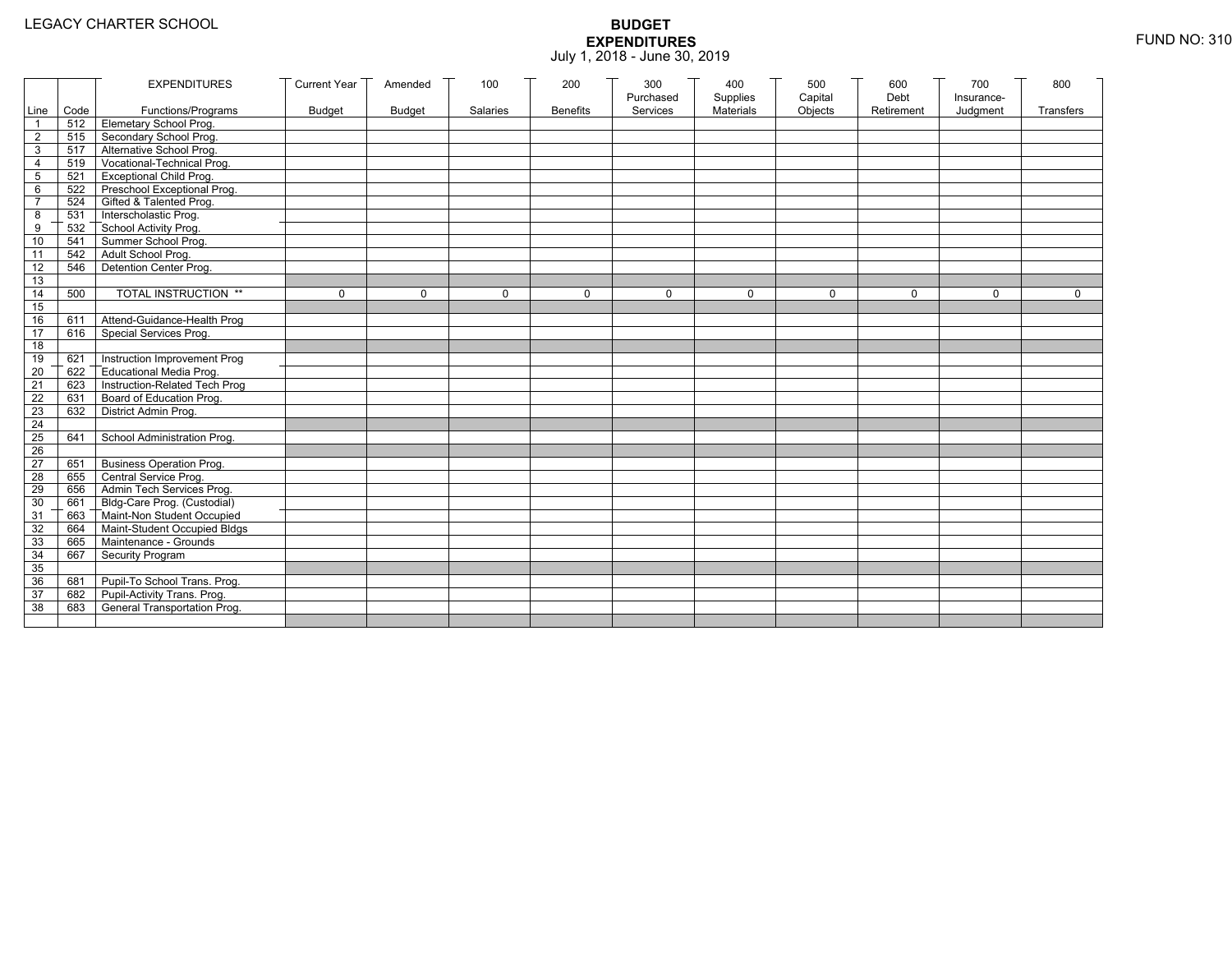|                 |      | <b>EXPENDITURES</b>                       | <b>Current Year</b> | Amended       | 100                   | 200             | 300                                                  | 400                          | 500                | 600                | 700                    | 800         |
|-----------------|------|-------------------------------------------|---------------------|---------------|-----------------------|-----------------|------------------------------------------------------|------------------------------|--------------------|--------------------|------------------------|-------------|
| Line            | Code | Functions/Programs                        | <b>Budget</b>       | <b>Budget</b> | Salaries              | <b>Benefits</b> | Purchased<br>Services                                | Supplies<br><b>Materials</b> | Capital<br>Objects | Debt<br>Retirement | Insurance-<br>Judgment | Transfers   |
| 39              | 691  | Other Support Services Prog.              |                     |               |                       |                 |                                                      |                              |                    |                    |                        |             |
| 40              |      |                                           |                     |               |                       |                 |                                                      |                              |                    |                    |                        |             |
| 41              | 600  | TOTAL SUPPORT SERV.**                     | 0                   | $\mathbf 0$   | $\mathbf 0$           | $\mathbf 0$     | $\mathbf 0$                                          | 0                            | 0                  | $\mathbf 0$        | $\mathbf 0$            | $\mathbf 0$ |
| 42              |      |                                           |                     |               |                       |                 |                                                      |                              |                    |                    |                        |             |
| 43              |      | 710 Child Nutrition Program               |                     |               |                       |                 |                                                      |                              |                    |                    |                        |             |
| 44              |      | 720 Community Services Program            |                     |               |                       |                 |                                                      |                              |                    |                    |                        |             |
| 45              |      | 730 Enterprise Operations                 |                     |               |                       |                 |                                                      |                              |                    |                    |                        |             |
| 46              | 700  | TOTAL NON-INSTRUCTION**                   | $\Omega$            | $\Omega$      | $\Omega$              | $\Omega$        | $\mathbf 0$                                          | $\mathbf 0$                  | $\mathbf 0$        | $\mathbf 0$        | $\Omega$               | $\Omega$    |
| 47              |      |                                           |                     |               |                       |                 |                                                      |                              |                    |                    |                        |             |
| 48              |      | 810 Capital Assets-Student Occ            |                     |               |                       |                 |                                                      |                              |                    |                    |                        |             |
| 49              | 811  | Capital Assets-Non Student Occ            |                     |               |                       |                 |                                                      |                              |                    |                    |                        |             |
| 50              | 800  | <b>TOTAL CAPITAL ASSETS PROG*</b>         | 0                   | $\Omega$      | $\Omega$              | 0               | $\mathbf 0$                                          | $\mathbf 0$                  | $\mathbf 0$        | $\Omega$           | $\mathbf 0$            | $\mathbf 0$ |
| 51<br>52        | 911  | Debt Services Prog.-Princ.                | 50,000              | 50,000        |                       |                 |                                                      |                              |                    | 50,000             |                        |             |
| 53              |      | 912 Debt Services Prog.-Int.              | 183,354             | 178,287       |                       |                 |                                                      |                              |                    | 178,287            |                        |             |
| 54              | 913  | Debt Serv Prog-Refnded Debt               |                     |               |                       |                 |                                                      |                              |                    |                    |                        |             |
| 55              | 920  | <b>Transfers Out</b>                      |                     |               |                       |                 |                                                      |                              |                    |                    |                        |             |
| 56              |      |                                           |                     |               |                       |                 |                                                      |                              |                    |                    |                        |             |
| 57              | 900  | TOTAL OTHER SERVICES **                   | 233,354             | 228,287       | $\mathbf 0$           | $\mathbf 0$     | $\mathbf 0$                                          | $\mathbf 0$                  | $\mathbf 0$        | 228,287            | $\mathbf 0$            | $\mathbf 0$ |
| 58              |      |                                           |                     |               |                       |                 |                                                      |                              |                    |                    |                        |             |
| 59              |      |                                           |                     |               |                       |                 |                                                      |                              |                    |                    |                        |             |
| 60              |      | <b>TOTAL EXPENDITURES</b><br>$\star\star$ |                     |               |                       |                 |                                                      |                              |                    |                    |                        |             |
|                 |      | (Lines 14+41+47+49+57)**                  | 233,354             | 228,287       | 0                     | 0               | 0                                                    | 0                            | $\mathbf 0$        | 228,287            | 0                      | $\mathbf 0$ |
| 61              |      |                                           |                     |               |                       |                 |                                                      |                              |                    |                    |                        |             |
| 62              | 950  | Contingency Reserve                       |                     |               |                       |                 |                                                      |                              |                    |                    |                        |             |
|                 |      | (5% of Line 60)                           |                     |               |                       |                 |                                                      |                              |                    |                    |                        |             |
| 63              |      | <b>TOTAL APPROPRIATION</b>                |                     |               |                       |                 |                                                      |                              |                    |                    |                        |             |
| 64              |      | (Line 60 + Line 62)                       | 233,354             | 228,287       |                       |                 |                                                      |                              |                    |                    |                        |             |
| 65              |      |                                           |                     |               |                       |                 |                                                      |                              |                    |                    |                        |             |
|                 |      |                                           |                     |               |                       |                 |                                                      |                              |                    |                    |                        |             |
| 66              |      | <b>BUDGET SUMMARY</b>                     |                     |               | <b>BUDGET SUMMARY</b> |                 |                                                      |                              |                    |                    |                        |             |
| 67              |      |                                           |                     |               |                       |                 |                                                      |                              |                    |                    |                        |             |
| 68              |      | Beginning Fund Balance                    | 237,165CR           | 237,743CR     |                       |                 | The total on line 70 must equal the total on line 74 |                              |                    |                    |                        |             |
| 69              |      | Revenues + Transfers In                   | 233,354CR           | 228,287CR     |                       |                 |                                                      |                              |                    |                    |                        |             |
| 70              |      | TOTAL REVENUE (68 + 69)                   | 470,519CR           | 466,030CR     |                       |                 |                                                      |                              |                    |                    |                        |             |
| $\overline{71}$ |      |                                           |                     |               |                       |                 |                                                      |                              |                    |                    |                        |             |
| $72\,$          |      | <b>Total Appropriation</b>                | 233,354             | 228,287       |                       |                 |                                                      |                              |                    |                    |                        |             |
| 73              |      | <b>Unappropriated Balance</b>             | 237,165             | 237,743       |                       |                 |                                                      |                              |                    |                    |                        |             |
| 74              |      | TOTAL APPROPRIATION (72+73)               | 470,519             | 466,030       |                       |                 |                                                      |                              |                    |                    |                        |             |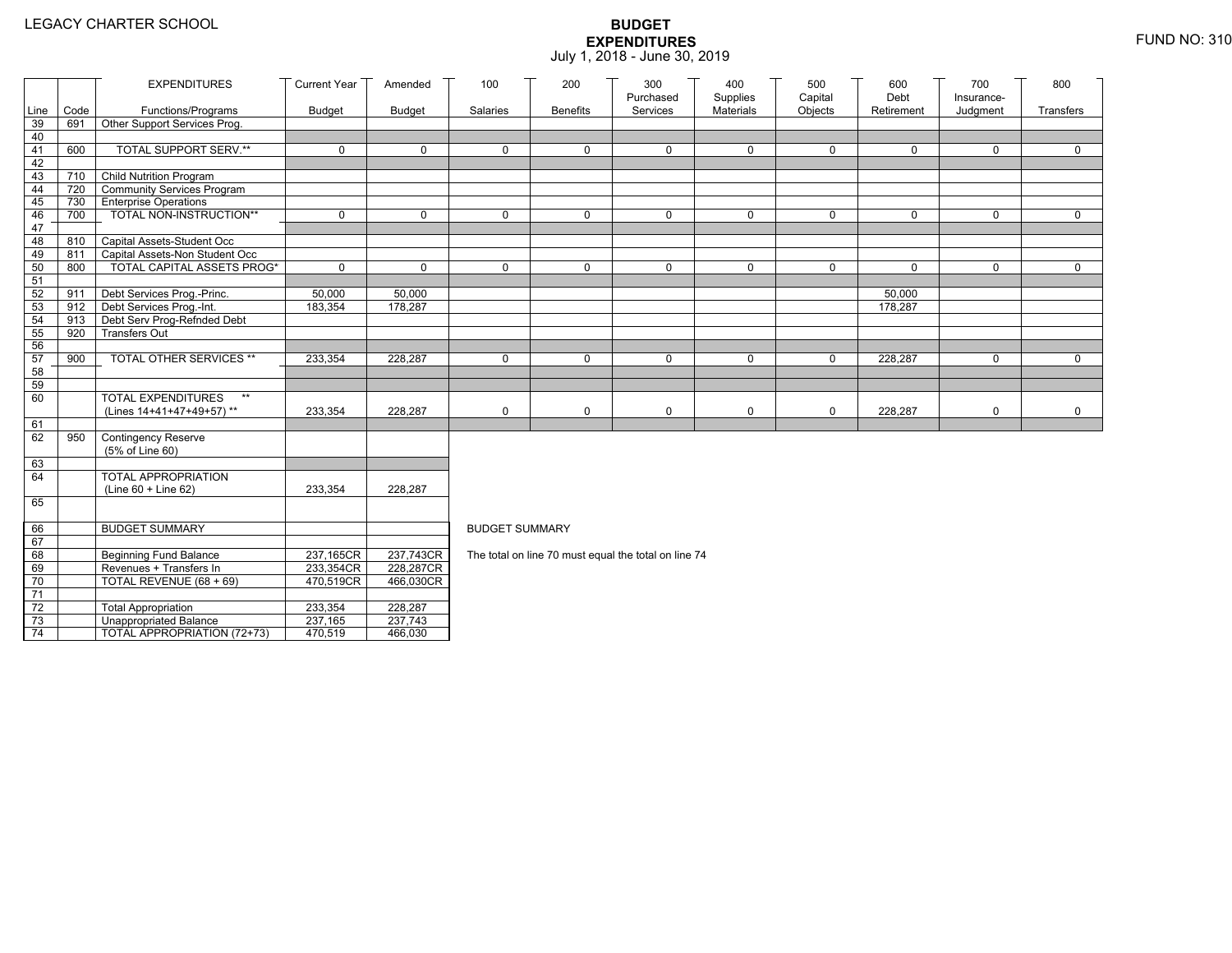# **BUDGET REVENUES** FUND NO: 410 July 1, 2018 - June 30, 2019

|                |                         | <b>REVENUES</b>                       | <b>Current Year</b> | Amended Budget |             |                 |        | <b>REVENUES</b>                                    | <b>Current Year</b> | Amended Budget |               |
|----------------|-------------------------|---------------------------------------|---------------------|----------------|-------------|-----------------|--------|----------------------------------------------------|---------------------|----------------|---------------|
| Line           | Code                    | Item                                  | <b>Budget</b>       | Line Amounts   | Totals      | Line            | Code   | Item                                               | <b>Budget</b>       | Line Amounts   | <b>Totals</b> |
| $\overline{1}$ |                         | 320000 Estimated Fund Balance         |                     | *******        |             | 40              |        | 429000 Other County                                |                     |                |               |
| $\overline{2}$ |                         | as of July 1                          | $\Omega$            | *******        | 0           | 41              | 420000 | <b>TOTAL COUNTY</b><br>$***$                       | $\Omega$            | *******        | $\mathbf 0$   |
| 3              | 411100                  | Taxes-General M & O                   |                     |                |             | 42              |        |                                                    |                     |                |               |
| 4              |                         | 411200 Taxes-Suplemental              |                     |                |             | 43              |        | 431100 Base Support Program                        |                     |                |               |
| 5              |                         | 1411300 Taxes-Emergency               |                     |                |             | 44              |        | 431200 Transportation Support                      |                     |                |               |
| 6              |                         | $\sqrt{411400}$ Taxes-Tort            |                     |                |             | 45              |        | 431400 Except Child/SED Support                    |                     |                |               |
| $\overline{7}$ |                         | 411500 Taxes-Cooperative              |                     |                |             | 46              |        | 431500 Border Tuition Support                      |                     |                |               |
| 8              |                         | 411600 Taxes-Tuition                  |                     |                |             | 47              |        | 431600 Tuition Equivalency                         |                     |                |               |
| 9              |                         | T411700 Taxes-Migrant                 |                     |                |             | 48              |        | $\sqrt{ }$ 431800 $\sqrt{ }$ Benefit Apportionment |                     |                |               |
| 10             |                         | 411900 Taxes-Other                    |                     |                |             | 49              |        | 431900 Other State Support                         |                     |                |               |
| 11             |                         | 412100 Taxes-Plant Facility           |                     |                |             | 50              |        | 432100 Driver Education Prog.                      |                     |                |               |
| 12             |                         | 412500 Taxes-Bond & Interest          |                     |                |             | 51              |        | 432400 Professional Technical Prog                 |                     |                |               |
| 13             |                         | <b>TOTAL TAXES</b><br>$\star\star$    | $\Omega$            | *******        | $\mathbf 0$ | 52              |        | 437000 Lottery/Additional State Maint              |                     |                |               |
| 14             |                         | 413000 Penalty: Delinguent Taxes      |                     |                |             | 53              |        | 438000 Rev in Lieu of/Ag Equip Tax                 |                     |                |               |
| 15             |                         |                                       |                     |                |             | 54              |        | 439000 Other State Revenue                         |                     |                |               |
| 16             |                         | $-414100$ Tuition - Individuals       |                     |                |             | 55              |        |                                                    |                     |                |               |
| 17             |                         | $414200$ Tuition-Districts in Idaho   |                     |                |             | 56              | 430000 | $\star\star$<br><b>TOTAL STATE</b>                 | $\Omega$            | *******        | $\Omega$      |
| 18             |                         | 414300 Tuition-Out of State Districts |                     |                |             | 57              |        |                                                    |                     |                |               |
| 19             |                         |                                       |                     |                |             | 58              |        | 442000 Indirect Unrestricted Fed.                  |                     |                |               |
| 20             |                         | 415000 Earnings on Investments        |                     |                |             | 59              |        | 443000 Direct Restricted Fed.                      |                     |                |               |
| 21             |                         |                                       |                     |                |             | 60              |        | 445100 Title I - ESEA                              |                     |                |               |
| 22             |                         | 416100 School Food Service            |                     |                |             | 61              |        | 445200 Title VI. ESEA-Innovative Pr                |                     |                |               |
| 23             |                         | 416200 Meal Sales: Non-Reimb.         |                     |                |             | 62              |        | 445300 Perkins III-Voc Tech Act                    |                     |                |               |
| 24             |                         | 416900 Other Food Sales               |                     |                |             | 63              |        | 445400 Adult Education                             |                     |                |               |
| 25             |                         |                                       |                     |                |             | 64              |        | 445500 Child Nutrition Reimb.                      |                     |                |               |
| 26             |                         | 417100 Admissions/Activities          |                     |                |             | 65              |        | 445600 Title VI-B                                  |                     |                |               |
| 27             |                         | 417200 Bookstore Sales                |                     |                |             | 66              |        | 445900 Other Indirect Fed. Prog.                   |                     |                |               |
| 28             |                         | 417300 Clubs, Org. Dues, Etc.         |                     |                |             | 67              |        | 448200   Impact Aid - P.L. 874                     |                     |                |               |
| 29             |                         | 417400 School Fees & Charges          |                     |                |             | 68              | 440000 | <b>TOTAL FEDERAL</b><br>$\star\star$               | $\Omega$            | *******        | $\mathbf 0$   |
| 30             |                         | 417900 Other Student Revenues         |                     |                |             | 69              |        |                                                    |                     |                |               |
| 31             |                         |                                       |                     |                |             | 70              |        | 451000 Proceeds: Bonds, Capital Leases             |                     |                |               |
| 32             |                         | 418100 Community Service              |                     |                |             | 71              |        | 453000 Sale of Fixed Assets                        |                     |                |               |
| 33             |                         |                                       |                     |                |             | $\overline{72}$ | 450000 | $**$<br><b>TOTAL OTHER</b>                         | $\Omega$            | *******        | $\mathbf 0$   |
| 34             | $\sqrt{419100}$ Rentals |                                       |                     |                |             | 73              |        |                                                    |                     |                |               |
| 35             |                         | 419200 Contributions/Donations        |                     |                |             | 74              |        | $\star\star$<br><b>TOTAL REVENUES</b>              | $\Omega$            | *******        | $\Omega$      |
| 36             |                         | 419300 Transportaion Fees             |                     |                |             | 75              |        |                                                    |                     |                |               |
| 37             |                         | 419900 Other Local                    |                     |                |             | 76              | 460000 | <b>TRANSFERS IN</b>                                |                     | 96.000CR       |               |
| 38             |                         | TOTAL OTHER LOCAL **                  | 0                   | *******        | $\mathbf 0$ | $\overline{77}$ |        |                                                    |                     |                |               |
| 39             | 410000                  | <b>TOTAL LOCAL</b>                    |                     | *******        |             | 78              | 400000 | BAL.+ REVENUE + TRANS.                             |                     | *******        |               |
|                |                         | $(Line 13 + 38)$                      | $\Omega$            |                | 0           |                 |        | (Lines $1 + 74 + 76$ )                             | 0                   |                | 96,000CR      |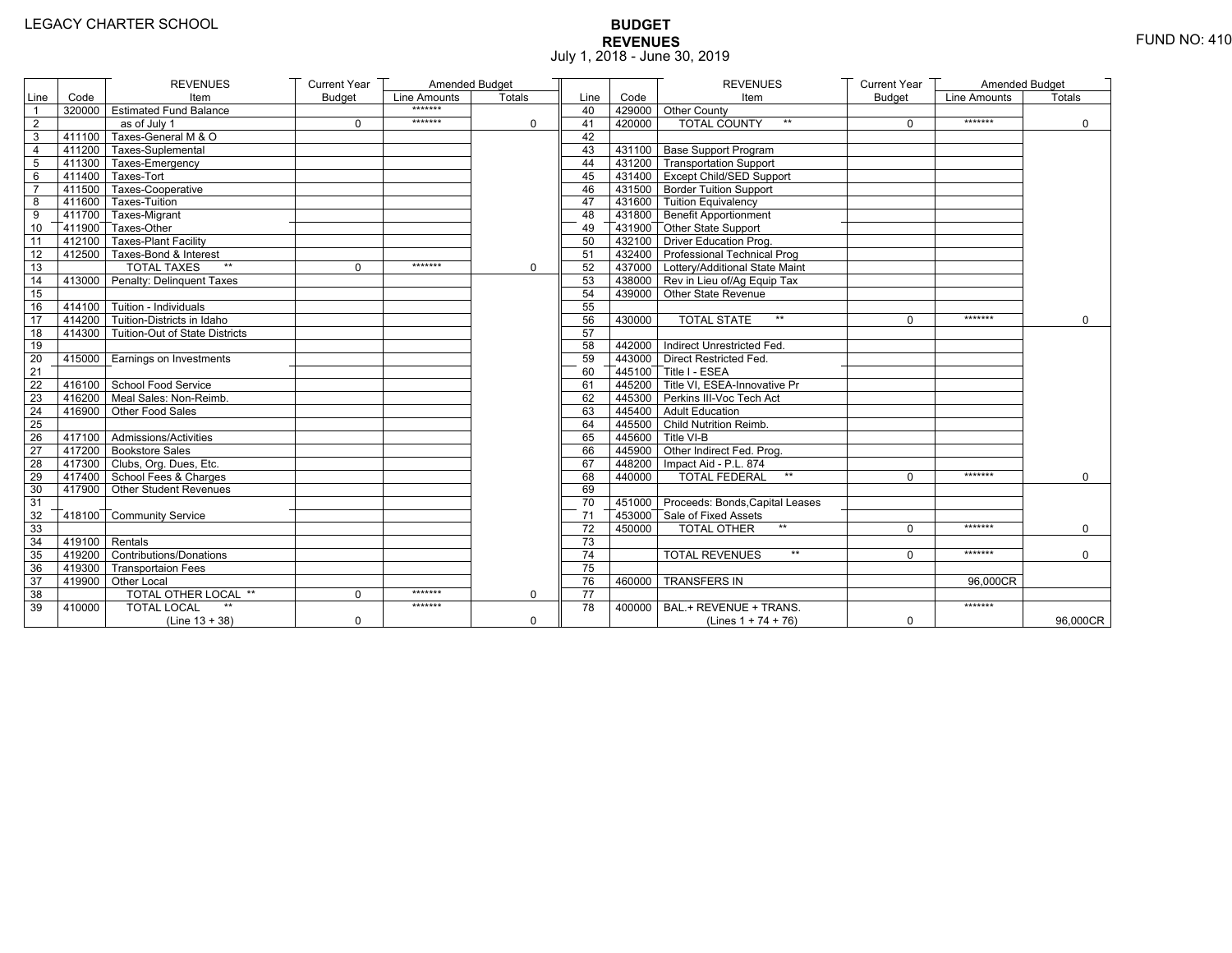|                 |           | <b>EXPENDITURES</b>                          | <b>Current Year</b> | Amended       | 100          | 200             | 300          | 400              | 500         | 600        | 700          | 800          |
|-----------------|-----------|----------------------------------------------|---------------------|---------------|--------------|-----------------|--------------|------------------|-------------|------------|--------------|--------------|
|                 |           |                                              |                     |               |              |                 | Purchased    | Supplies         | Capital     | Debt       | Insurance-   |              |
|                 | Line Code | Functions/Programs                           | <b>Budget</b>       | <b>Budget</b> | Salaries     | <b>Benefits</b> | Services     | <b>Materials</b> | Objects     | Retirement | Judgment     | Transfers    |
|                 |           | 512 Elemetary School Prog.                   |                     |               |              |                 |              |                  |             |            |              |              |
| $\overline{2}$  | 515       | Secondary School Prog.                       |                     |               |              |                 |              |                  |             |            |              |              |
| 3               |           | 517 Alternative School Prog.                 |                     |               |              |                 |              |                  |             |            |              |              |
| 4               | 519       | Vocational-Technical Prog.                   |                     |               |              |                 |              |                  |             |            |              |              |
| 5               | 521       | <b>Exceptional Child Prog.</b>               |                     |               |              |                 |              |                  |             |            |              |              |
| 6               |           | 522 Preschool Exceptional Prog.              |                     |               |              |                 |              |                  |             |            |              |              |
| $\overline{7}$  |           | 524 Gifted & Talented Prog.                  |                     |               |              |                 |              |                  |             |            |              |              |
| 8               |           | 531 Interscholastic Prog.                    |                     |               |              |                 |              |                  |             |            |              |              |
| 9               | 532       | School Activity Prog.<br>Summer School Prog. |                     |               |              |                 |              |                  |             |            |              |              |
| 10              | 541       |                                              |                     |               |              |                 |              |                  |             |            |              |              |
| 11              | 542       | Adult School Prog.                           |                     |               |              |                 |              |                  |             |            |              |              |
| $\overline{12}$ | 546       | Detention Center Prog.                       |                     |               |              |                 |              |                  |             |            |              |              |
| 13              |           |                                              |                     |               |              |                 |              |                  |             |            |              |              |
| 14              | 500       | TOTAL INSTRUCTION **                         | $\mathbf 0$         | $\Omega$      | $\mathbf{0}$ | 0               | $\mathbf{0}$ | 0                | $\mathbf 0$ | $\Omega$   | $\mathbf{0}$ | $\mathbf{0}$ |
| 15              |           |                                              |                     |               |              |                 |              |                  |             |            |              |              |
| 16              | 611       | Attend-Guidance-Health Prog                  |                     |               |              |                 |              |                  |             |            |              |              |
| 17              | 616       | Special Services Prog.                       |                     |               |              |                 |              |                  |             |            |              |              |
| 18              |           |                                              |                     |               |              |                 |              |                  |             |            |              |              |
| 19              | 621       | Instruction Improvement Prog                 |                     |               |              |                 |              |                  |             |            |              |              |
| $\overline{20}$ | 622       | Educational Media Prog.                      |                     |               |              |                 |              |                  |             |            |              |              |
| 21              | 623       | Instruction-Related Tech Prog                |                     |               |              |                 |              |                  |             |            |              |              |
| $\overline{22}$ | 631       | Board of Education Prog.                     |                     |               |              |                 |              |                  |             |            |              |              |
| 23              | 632       | District Admin Prog.                         |                     |               |              |                 |              |                  |             |            |              |              |
| 24              |           |                                              |                     |               |              |                 |              |                  |             |            |              |              |
| 25              | 641       | School Administration Prog.                  |                     |               |              |                 |              |                  |             |            |              |              |
| 26              |           |                                              |                     |               |              |                 |              |                  |             |            |              |              |
| 27              | 651       | <b>Business Operation Prog.</b>              |                     |               |              |                 |              |                  |             |            |              |              |
| 28              |           | 655 Central Service Prog.                    |                     |               |              |                 |              |                  |             |            |              |              |
| 29              | 656       | Admin Tech Services Prog.                    |                     |               |              |                 |              |                  |             |            |              |              |
| 30              |           | 661 Bldg-Care Prog. (Custodial)              |                     |               |              |                 |              |                  |             |            |              |              |
| 31              |           | 663 Maint-Non Student Occupied               |                     |               |              |                 |              |                  |             |            |              |              |
| 32              |           | 664 Maint-Student Occupied Bldgs             |                     |               |              |                 |              |                  |             |            |              |              |
| 33              |           | 665 Maintenance - Grounds                    |                     |               |              |                 |              |                  |             |            |              |              |
| 34              | 667       | Security Program                             |                     |               |              |                 |              |                  |             |            |              |              |
| 35              |           |                                              |                     |               |              |                 |              |                  |             |            |              |              |
| 36              | 681       | Pupil-To School Trans. Prog.                 |                     |               |              |                 |              |                  |             |            |              |              |
| 37              | 682       | Pupil-Activity Trans. Prog.                  |                     |               |              |                 |              |                  |             |            |              |              |
| 38              | 683       | General Transportation Prog.                 |                     |               |              |                 |              |                  |             |            |              |              |
|                 |           |                                              |                     |               |              |                 |              |                  |             |            |              |              |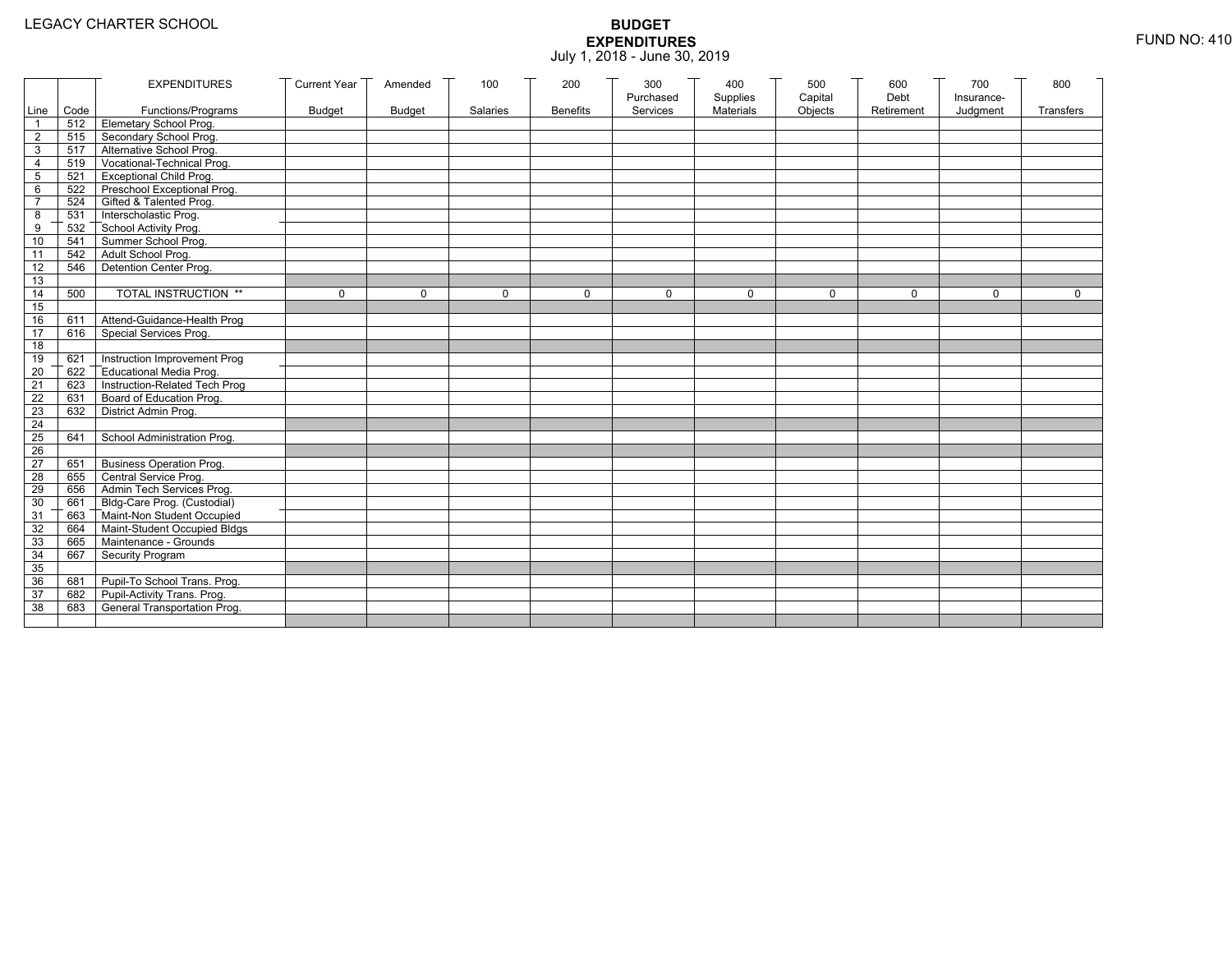|                 |            | <b>EXPENDITURES</b>                                     | <b>Current Year</b> | Amended       | 100                   | 200             | 300<br>Purchased                                     | 400<br>Supplies | 500<br>Capital | 600<br>Debt | 700<br>Insurance- | 800         |
|-----------------|------------|---------------------------------------------------------|---------------------|---------------|-----------------------|-----------------|------------------------------------------------------|-----------------|----------------|-------------|-------------------|-------------|
| Line            | Code       | Functions/Programs                                      | Budget              | <b>Budget</b> | Salaries              | <b>Benefits</b> | Services                                             | Materials       | Objects        | Retirement  | Judgment          | Transfers   |
| 39              | 691        | Other Support Services Prog.                            |                     |               |                       |                 |                                                      |                 |                |             |                   |             |
| 40              |            |                                                         |                     |               |                       |                 |                                                      |                 |                |             |                   |             |
| 41              | 600        | <b>TOTAL SUPPORT SERV.**</b>                            | $\mathbf 0$         | $\mathbf 0$   | 0                     | $\mathbf 0$     | $\mathbf 0$                                          | 0               | 0              | 0           | 0                 | $\mathbf 0$ |
| 42              |            |                                                         |                     |               |                       |                 |                                                      |                 |                |             |                   |             |
| 43              | 710        | <b>Child Nutrition Program</b>                          |                     |               |                       |                 |                                                      |                 |                |             |                   |             |
| 44              | 720        | Community Services Program                              |                     |               |                       |                 |                                                      |                 |                |             |                   |             |
| 45              | 730<br>700 | <b>Enterprise Operations</b><br>TOTAL NON-INSTRUCTION** | $\mathbf 0$         | $\mathbf 0$   | $\Omega$              | $\mathbf 0$     | $\mathbf 0$                                          | 0               | 0              | $\mathbf 0$ | 0                 | $\mathbf 0$ |
| 46<br>47        |            |                                                         |                     |               |                       |                 |                                                      |                 |                |             |                   |             |
| 48              | 810        | Capital Assets-Student Occ                              |                     | 96,000        |                       |                 |                                                      |                 | 96,000         |             |                   |             |
| 49              | 811        | Capital Assets-Non Student Occ                          |                     |               |                       |                 |                                                      |                 |                |             |                   |             |
| 50              | 800        | <b>TOTAL CAPITAL ASSETS PROG*</b>                       | $\mathbf 0$         | 96,000        | $\Omega$              | $\mathbf 0$     | 0                                                    | 0               | 96,000         | $\mathbf 0$ | 0                 | $\mathbf 0$ |
| 51              |            |                                                         |                     |               |                       |                 |                                                      |                 |                |             |                   |             |
| 52              | 911        | Debt Services Prog.-Princ.                              |                     |               |                       |                 |                                                      |                 |                |             |                   |             |
| 53              | $912$ T    | Debt Services Prog.-Int.                                |                     |               |                       |                 |                                                      |                 |                |             |                   |             |
| 54              | 913        | Debt Serv Prog-Refnded Debt                             |                     |               |                       |                 |                                                      |                 |                |             |                   |             |
| 55              | 920        | <b>Transfers Out</b>                                    |                     |               |                       |                 |                                                      |                 |                |             |                   |             |
| 56              |            |                                                         |                     |               |                       |                 |                                                      |                 |                |             |                   |             |
| 57              | 900        | TOTAL OTHER SERVICES **                                 | $\mathbf 0$         | $\Omega$      | $\Omega$              | $\Omega$        | $\mathbf 0$                                          | 0               | 0              | $\Omega$    | $\Omega$          | $\mathbf 0$ |
| 58<br>59        |            |                                                         |                     |               |                       |                 |                                                      |                 |                |             |                   |             |
| 60              |            | <b>TOTAL EXPENDITURES</b><br>$**$                       |                     |               |                       |                 |                                                      |                 |                |             |                   |             |
|                 |            | (Lines 14+41+47+49+57)**                                | 0                   | 96,000        | 0                     | 0               | 0                                                    | 0               | 96,000         | $\mathbf 0$ | 0                 | $\mathbf 0$ |
| 61              |            |                                                         |                     |               |                       |                 |                                                      |                 |                |             |                   |             |
| 62              | 950        | Contingency Reserve                                     |                     |               |                       |                 |                                                      |                 |                |             |                   |             |
|                 |            | (5% of Line 60)                                         |                     |               |                       |                 |                                                      |                 |                |             |                   |             |
| 63              |            |                                                         |                     |               |                       |                 |                                                      |                 |                |             |                   |             |
| 64              |            | TOTAL APPROPRIATION                                     |                     |               |                       |                 |                                                      |                 |                |             |                   |             |
|                 |            | (Line 60 + Line 62)                                     | $\mathbf 0$         | 96.000        |                       |                 |                                                      |                 |                |             |                   |             |
| 65              |            |                                                         |                     |               |                       |                 |                                                      |                 |                |             |                   |             |
| 66              |            | <b>BUDGET SUMMARY</b>                                   |                     |               | <b>BUDGET SUMMARY</b> |                 |                                                      |                 |                |             |                   |             |
| 67              |            |                                                         |                     |               |                       |                 |                                                      |                 |                |             |                   |             |
| 68              |            | <b>Beginning Fund Balance</b>                           |                     |               |                       |                 | The total on line 70 must equal the total on line 74 |                 |                |             |                   |             |
| 69              |            | Revenues + Transfers In                                 |                     | 96,000CR      |                       |                 |                                                      |                 |                |             |                   |             |
| 70              |            | TOTAL REVENUE (68 + 69)                                 | $\mathbf 0$         | 96.000CR      |                       |                 |                                                      |                 |                |             |                   |             |
| 71              |            |                                                         |                     |               |                       |                 |                                                      |                 |                |             |                   |             |
| 72              |            | <b>Total Appropriation</b>                              |                     | 96,000        |                       |                 |                                                      |                 |                |             |                   |             |
| 73              |            | <b>Unappropriated Balance</b>                           |                     |               |                       |                 |                                                      |                 |                |             |                   |             |
| $\overline{74}$ |            | TOTAL APPROPRIATION (72+73)                             | 0                   | 96,000        |                       |                 |                                                      |                 |                |             |                   |             |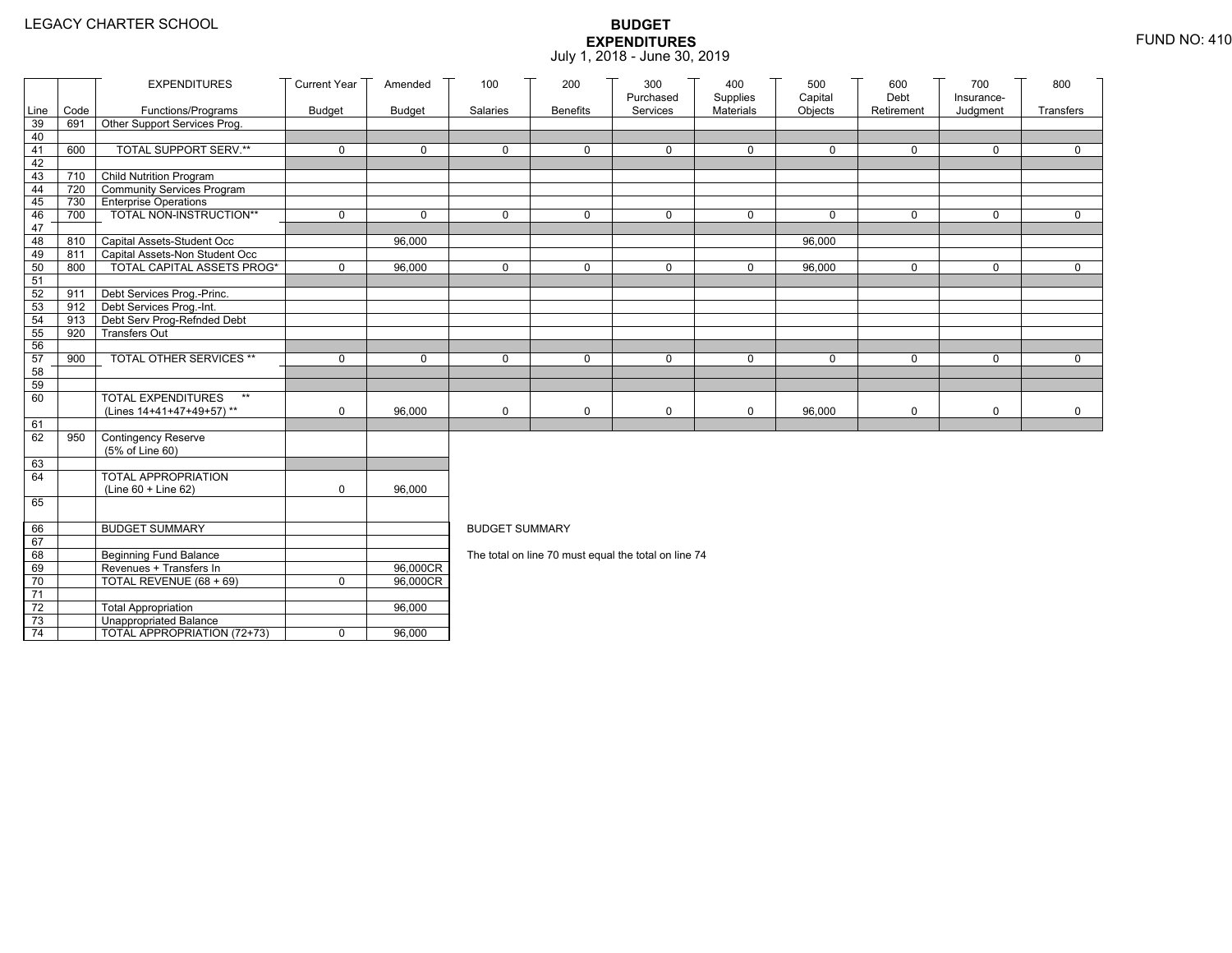# **BUDGET REVENUES** FUND NO: 425 July 1, 2018 - June 30, 2019

|                 |                         | <b>REVENUES</b>                       | <b>Current Year</b> | Amended Budget |             |                 |        | <b>REVENUES</b>                         | <b>Current Year</b> | <b>Amended Budget</b> |             |
|-----------------|-------------------------|---------------------------------------|---------------------|----------------|-------------|-----------------|--------|-----------------------------------------|---------------------|-----------------------|-------------|
| Line            | Code                    | Item                                  | <b>Budget</b>       | Line Amounts   | Totals      | Line            | Code   | Item                                    | <b>Budget</b>       | Line Amounts          | Totals      |
| $\overline{1}$  |                         | 320000 Estimated Fund Balance         |                     | *******        |             | 40              |        | 429000 Other County                     |                     |                       |             |
| $\overline{2}$  |                         | as of July 1                          | 0                   | *******        | $\Omega$    | 41              | 420000 | <b>TOTAL COUNTY</b><br>$\star\star$     | $\Omega$            | *******               | $\mathbf 0$ |
| 3               | 411100                  | Taxes-General M & O                   |                     |                |             | 42              |        |                                         |                     |                       |             |
| 4               |                         | 411200 Taxes-Suplemental              |                     |                |             | 43              |        | 431100 Base Support Program             |                     |                       |             |
| 5               |                         | 1411300 Taxes-Emergency               |                     |                |             | 44              |        | 431200 Transportation Support           |                     |                       |             |
| 6               |                         | $\sqrt{411400}$ Taxes-Tort            |                     |                |             | 45              |        | 431400 Except Child/SED Support         |                     |                       |             |
| $\overline{7}$  |                         | 411500 Taxes-Cooperative              |                     |                |             | 46              |        | 431500 Border Tuition Support           |                     |                       |             |
| 8               |                         | 411600 Taxes-Tuition                  |                     |                |             | 47              |        | 431600 Tuition Equivalency              |                     |                       |             |
| 9               |                         | T411700 Taxes-Migrant                 |                     |                |             | 48              |        | 431800 Benefit Apportionment            |                     |                       |             |
| 10 <sup>1</sup> |                         | 411900 Taxes-Other                    |                     |                |             | 49              |        | 431900 Other State Support              |                     |                       |             |
| 11              |                         | 412100 Taxes-Plant Facility           |                     |                |             | 50              |        | 432100 Driver Education Prog.           |                     |                       |             |
| 12              |                         | 412500 Taxes-Bond & Interest          |                     |                |             | 51              |        | 432400 Professional Technical Prog      |                     |                       |             |
| 13              |                         | $**$<br><b>TOTAL TAXES</b>            | 0                   | *******        | $\mathbf 0$ | 52              |        | 437000   Lottery/Additional State Maint |                     |                       |             |
| 14              |                         | 413000 Penalty: Delinguent Taxes      |                     |                |             | 53              |        | 438000 Rev in Lieu of/Ag Equip Tax      |                     |                       |             |
| 15              |                         |                                       |                     |                |             | 54              |        | 439000 Other State Revenue              |                     |                       |             |
| 16              |                         | $-414100$ Tuition - Individuals       |                     |                |             | 55              |        |                                         |                     |                       |             |
| 17              |                         | $414200$ Tuition-Districts in Idaho   |                     |                |             | 56              | 430000 | $\star\star$<br><b>TOTAL STATE</b>      | $\Omega$            | *******               | $\Omega$    |
| 18              |                         | 414300 Tuition-Out of State Districts |                     |                |             | 57              |        |                                         |                     |                       |             |
| 19              |                         |                                       |                     |                |             | 58              |        | 442000 Indirect Unrestricted Fed.       |                     |                       |             |
| 20              |                         | 415000 Earnings on Investments        |                     |                |             | 59              |        | 443000 Direct Restricted Fed            |                     |                       |             |
| 21              |                         |                                       |                     |                |             | 60              |        | 445100 Title I - ESEA                   |                     |                       |             |
| 22              |                         | 416100 School Food Service            |                     |                |             | 61              |        | 445200 Title VI, ESEA-Innovative Pr     |                     |                       |             |
| 23              |                         | 416200 Meal Sales: Non-Reimb.         |                     |                |             | 62              |        | 445300 Perkins III-Voc Tech Act         |                     |                       |             |
| 24              |                         | 416900 Other Food Sales               |                     |                |             | 63              |        | 445400 Adult Education                  |                     |                       |             |
| 25              |                         |                                       |                     |                |             | 64              |        | 445500 Child Nutrition Reimb.           |                     |                       |             |
| 26              |                         | 417100 Admissions/Activities          |                     |                |             | 65              |        | 445600 Title VI-B                       |                     |                       |             |
| 27              |                         | 417200 Bookstore Sales                |                     |                |             | 66              |        | 445900 Other Indirect Fed. Prog.        |                     |                       |             |
| 28              |                         | 417300 Clubs, Org. Dues, Etc.         |                     |                |             | 67              |        | 448200   Impact Aid - P.L. 874          |                     |                       |             |
| 29              |                         | 417400 School Fees & Charges          |                     |                |             | 68              | 440000 | <b>TOTAL FEDERAL</b><br>$\star\star$    | $\Omega$            | *******               | $\mathbf 0$ |
| 30              |                         | 417900 Other Student Revenues         |                     |                |             | 69              |        |                                         |                     |                       |             |
| 31              |                         |                                       |                     |                |             | 70              |        | 451000 Proceeds: Bonds, Capital Leases  |                     |                       |             |
| 32              |                         | 418100 Community Service              |                     |                |             | 71              |        | 453000 Sale of Fixed Assets             |                     |                       |             |
| 33              |                         |                                       |                     |                |             | $\overline{72}$ | 450000 | $**$<br><b>TOTAL OTHER</b>              | $\Omega$            | *******               | 0           |
| 34              | $\sqrt{419100}$ Rentals |                                       |                     |                |             | 73              |        |                                         |                     |                       |             |
| 35              |                         | 419200 Contributions/Donations        |                     |                |             | 74              |        | <b>TOTAL REVENUES</b><br>$\star\star$   | $\Omega$            | *******               | $\Omega$    |
| 36              |                         | 419300 Transportaion Fees             |                     |                |             | $\overline{75}$ |        |                                         |                     |                       |             |
| 37              |                         | 419900 Other Local                    |                     |                |             | 76              | 460000 | <b>TRANSFERS IN</b>                     |                     |                       |             |
| 38              |                         | TOTAL OTHER LOCAL **                  | 0                   | *******        | $\mathbf 0$ | $\overline{77}$ |        |                                         |                     |                       |             |
| 39              | 410000                  | <b>TOTAL LOCAL</b>                    |                     | *******        |             | 78              | 400000 | BAL.+ REVENUE + TRANS.                  |                     | *******               |             |
|                 |                         | $(Line 13 + 38)$                      | 0                   |                | $\mathbf 0$ |                 |        | (Lines $1 + 74 + 76$ )                  | 0                   |                       | 0           |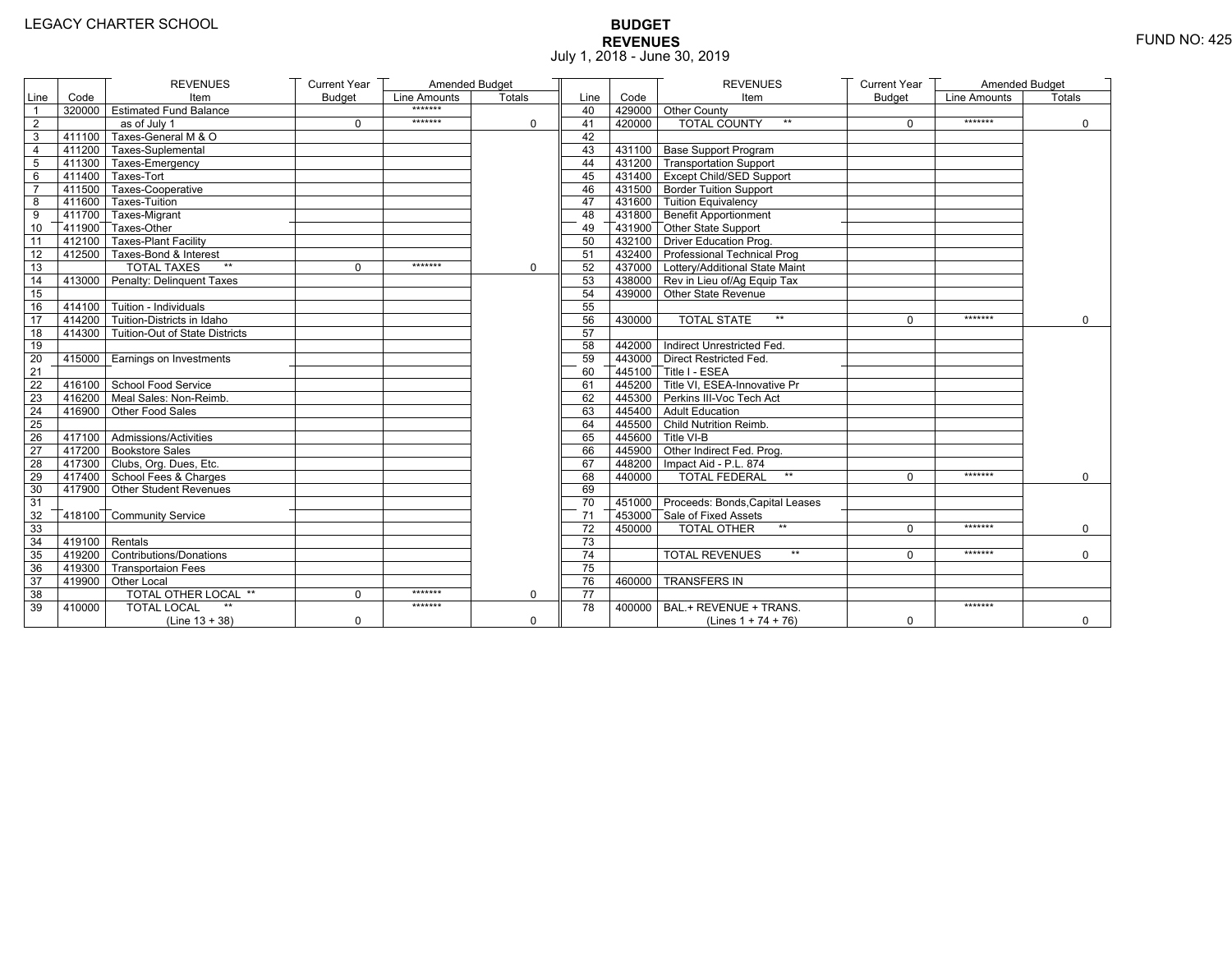|                 |           | <b>EXPENDITURES</b>              | <b>Current Year</b> | Amended       | 100             | 200             | 300                   | 400                   | 500                | 600                | 700                    | 800         |
|-----------------|-----------|----------------------------------|---------------------|---------------|-----------------|-----------------|-----------------------|-----------------------|--------------------|--------------------|------------------------|-------------|
|                 | Line Code | Functions/Programs               | <b>Budget</b>       | <b>Budget</b> | <b>Salaries</b> | <b>Benefits</b> | Purchased<br>Services | Supplies<br>Materials | Capital<br>Objects | Debt<br>Retirement | Insurance-<br>Judgment | Transfers   |
|                 |           | 512 Elemetary School Prog.       |                     |               |                 |                 |                       |                       |                    |                    |                        |             |
| $\overline{2}$  | 515       | Secondary School Prog.           |                     |               |                 |                 |                       |                       |                    |                    |                        |             |
| 3               |           | 517 Alternative School Prog.     |                     |               |                 |                 |                       |                       |                    |                    |                        |             |
| 4               | 519       | Vocational-Technical Prog.       |                     |               |                 |                 |                       |                       |                    |                    |                        |             |
| 5               | 521       | <b>Exceptional Child Prog.</b>   |                     |               |                 |                 |                       |                       |                    |                    |                        |             |
| 6               |           | 522 Preschool Exceptional Prog.  |                     |               |                 |                 |                       |                       |                    |                    |                        |             |
| $\overline{7}$  |           | 524 Gifted & Talented Prog.      |                     |               |                 |                 |                       |                       |                    |                    |                        |             |
| 8               |           | 531 Interscholastic Prog.        |                     |               |                 |                 |                       |                       |                    |                    |                        |             |
| 9               | 532       | School Activity Prog.            |                     |               |                 |                 |                       |                       |                    |                    |                        |             |
| 10              | 541       | Summer School Prog.              |                     |               |                 |                 |                       |                       |                    |                    |                        |             |
| 11              |           | 542 Adult School Prog.           |                     |               |                 |                 |                       |                       |                    |                    |                        |             |
| $\overline{12}$ | 546       | Detention Center Prog.           |                     |               |                 |                 |                       |                       |                    |                    |                        |             |
| 13              |           |                                  |                     |               |                 |                 |                       |                       |                    |                    |                        |             |
| 14              | 500       | TOTAL INSTRUCTION **             | $\mathbf 0$         | $\Omega$      | 0               | 0               | $\Omega$              | 0                     | $\mathbf 0$        | $\Omega$           | $\Omega$               | $\mathbf 0$ |
| 15              |           |                                  |                     |               |                 |                 |                       |                       |                    |                    |                        |             |
| 16              | 611       | Attend-Guidance-Health Prog      |                     |               |                 |                 |                       |                       |                    |                    |                        |             |
| 17              | 616       | Special Services Prog.           |                     |               |                 |                 |                       |                       |                    |                    |                        |             |
| 18              |           |                                  |                     |               |                 |                 |                       |                       |                    |                    |                        |             |
| 19              | 621       | Instruction Improvement Prog     |                     |               |                 |                 |                       |                       |                    |                    |                        |             |
| $\overline{20}$ | 622       | Educational Media Prog.          |                     |               |                 |                 |                       |                       |                    |                    |                        |             |
| 21              | 623       | Instruction-Related Tech Prog    |                     |               |                 |                 |                       |                       |                    |                    |                        |             |
| $\overline{22}$ | 631       | Board of Education Prog.         |                     |               |                 |                 |                       |                       |                    |                    |                        |             |
| 23              | 632       | District Admin Prog.             |                     |               |                 |                 |                       |                       |                    |                    |                        |             |
| 24              |           |                                  |                     |               |                 |                 |                       |                       |                    |                    |                        |             |
| 25              | 641       | School Administration Prog.      |                     |               |                 |                 |                       |                       |                    |                    |                        |             |
| 26              |           |                                  |                     |               |                 |                 |                       |                       |                    |                    |                        |             |
| 27              | 651       | <b>Business Operation Prog.</b>  |                     |               |                 |                 |                       |                       |                    |                    |                        |             |
| 28              |           | 655 Central Service Prog.        |                     |               |                 |                 |                       |                       |                    |                    |                        |             |
| 29              | 656       | Admin Tech Services Prog.        |                     |               |                 |                 |                       |                       |                    |                    |                        |             |
| 30              |           | 661 Bldg-Care Prog. (Custodial)  |                     |               |                 |                 |                       |                       |                    |                    |                        |             |
| 31              |           | 663 Maint-Non Student Occupied   |                     |               |                 |                 |                       |                       |                    |                    |                        |             |
| 32              |           | 664 Maint-Student Occupied Bldgs |                     |               |                 |                 |                       |                       |                    |                    |                        |             |
| 33              |           | 665 Maintenance - Grounds        |                     |               |                 |                 |                       |                       |                    |                    |                        |             |
| 34              | 667       | Security Program                 |                     |               |                 |                 |                       |                       |                    |                    |                        |             |
| 35              |           |                                  |                     |               |                 |                 |                       |                       |                    |                    |                        |             |
| 36              | 681       | Pupil-To School Trans. Prog.     |                     |               |                 |                 |                       |                       |                    |                    |                        |             |
| 37              | 682       | Pupil-Activity Trans. Prog.      |                     |               |                 |                 |                       |                       |                    |                    |                        |             |
| 38              | 683       | General Transportation Prog.     |                     |               |                 |                 |                       |                       |                    |                    |                        |             |
|                 |           |                                  |                     |               |                 |                 |                       |                       |                    |                    |                        |             |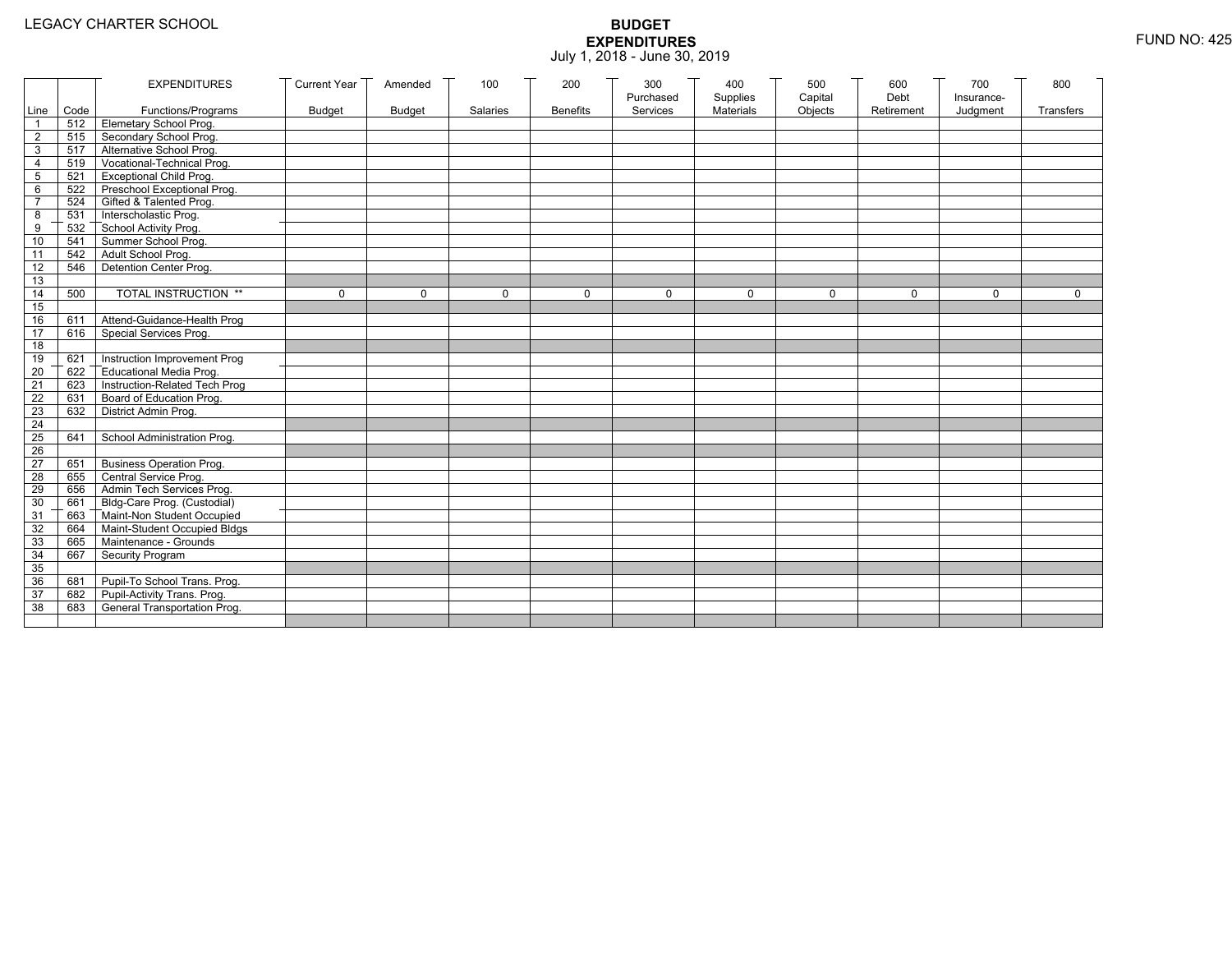|                 |            | <b>EXPENDITURES</b>                                     | <b>Current Year</b> | Amended       | 100                                                  | 200             | 300<br>Purchased | 400<br>Supplies | 500<br>Capital | 600<br>Debt | 700<br>Insurance- | 800         |  |  |
|-----------------|------------|---------------------------------------------------------|---------------------|---------------|------------------------------------------------------|-----------------|------------------|-----------------|----------------|-------------|-------------------|-------------|--|--|
| Line            | Code       | Functions/Programs                                      | <b>Budget</b>       | <b>Budget</b> | Salaries                                             | <b>Benefits</b> | Services         | Materials       | Objects        | Retirement  | Judgment          | Transfers   |  |  |
| 39              | 691        | Other Support Services Prog.                            |                     |               |                                                      |                 |                  |                 |                |             |                   |             |  |  |
| 40              |            |                                                         |                     |               |                                                      |                 |                  |                 |                |             |                   |             |  |  |
| 41              | 600        | TOTAL SUPPORT SERV.**                                   | 0                   | $\mathbf 0$   | 0                                                    | $\mathbf 0$     | 0                | $\mathbf 0$     | $\mathbf 0$    | $\mathbf 0$ | $\mathbf 0$       | $\mathbf 0$ |  |  |
| 42              |            |                                                         |                     |               |                                                      |                 |                  |                 |                |             |                   |             |  |  |
| 43              | 710 T      | Child Nutrition Program                                 |                     |               |                                                      |                 |                  |                 |                |             |                   |             |  |  |
| 44              | 720        | Community Services Program                              |                     |               |                                                      |                 |                  |                 |                |             |                   |             |  |  |
| 45              | 730<br>700 | <b>Enterprise Operations</b><br>TOTAL NON-INSTRUCTION** | 0                   | $\mathsf{O}$  | 0                                                    | $\mathbf 0$     | $\Omega$         | $\mathbf 0$     | $\mathbf 0$    | $\mathbf 0$ | $\Omega$          | $\mathbf 0$ |  |  |
| 46<br>47        |            |                                                         |                     |               |                                                      |                 |                  |                 |                |             |                   |             |  |  |
| 48              | 810        | Capital Assets-Student Occ                              |                     |               |                                                      |                 |                  |                 |                |             |                   |             |  |  |
| 49              | 811        | Capital Assets-Non Student Occ                          |                     |               |                                                      |                 |                  |                 |                |             |                   |             |  |  |
| 50              | 800        | <b>TOTAL CAPITAL ASSETS PROG*</b>                       | 0                   | $\mathbf 0$   | 0                                                    | $\mathbf 0$     | $\Omega$         | $\mathbf 0$     | 0              | $\mathbf 0$ | $\mathbf 0$       | 0           |  |  |
| 51              |            |                                                         |                     |               |                                                      |                 |                  |                 |                |             |                   |             |  |  |
| 52              | 911        | Debt Services Prog.-Princ.                              |                     |               |                                                      |                 |                  |                 |                |             |                   |             |  |  |
| 53              |            | 912 Debt Services Prog.-Int.                            |                     |               |                                                      |                 |                  |                 |                |             |                   |             |  |  |
| 54              | 913        | Debt Serv Prog-Refnded Debt                             |                     |               |                                                      |                 |                  |                 |                |             |                   |             |  |  |
| 55              | 920        | <b>Transfers Out</b>                                    |                     |               |                                                      |                 |                  |                 |                |             |                   |             |  |  |
| 56              |            |                                                         |                     |               |                                                      |                 |                  |                 |                |             |                   |             |  |  |
| 57              | 900        | TOTAL OTHER SERVICES **                                 | 0                   | $\mathbf 0$   | 0                                                    | $\mathbf 0$     | $\Omega$         | $\mathbf 0$     | $\mathbf 0$    | $\mathbf 0$ | $\Omega$          | $\mathbf 0$ |  |  |
| 58<br>59        |            |                                                         |                     |               |                                                      |                 |                  |                 |                |             |                   |             |  |  |
| 60              |            | <b>TOTAL EXPENDITURES</b><br>$**$                       |                     |               |                                                      |                 |                  |                 |                |             |                   |             |  |  |
|                 |            | (Lines 14+41+47+49+57)**                                | 0                   | 0             | 0                                                    | $\mathsf{O}$    | 0                | $\mathbf 0$     | 0              | $\mathbf 0$ | 0                 | $\mathbf 0$ |  |  |
| 61              |            |                                                         |                     |               |                                                      |                 |                  |                 |                |             |                   |             |  |  |
| 62              | 950        | Contingency Reserve                                     |                     |               |                                                      |                 |                  |                 |                |             |                   |             |  |  |
|                 |            | (5% of Line 60)                                         |                     |               |                                                      |                 |                  |                 |                |             |                   |             |  |  |
| 63              |            |                                                         |                     |               |                                                      |                 |                  |                 |                |             |                   |             |  |  |
| 64              |            | TOTAL APPROPRIATION                                     |                     |               |                                                      |                 |                  |                 |                |             |                   |             |  |  |
|                 |            | (Line 60 + Line 62)                                     | 0                   | $\mathsf{O}$  |                                                      |                 |                  |                 |                |             |                   |             |  |  |
| 65              |            |                                                         |                     |               |                                                      |                 |                  |                 |                |             |                   |             |  |  |
| 66              |            | <b>BUDGET SUMMARY</b>                                   |                     |               | <b>BUDGET SUMMARY</b>                                |                 |                  |                 |                |             |                   |             |  |  |
| 67              |            |                                                         |                     |               |                                                      |                 |                  |                 |                |             |                   |             |  |  |
| 68              |            | <b>Beginning Fund Balance</b>                           |                     |               |                                                      |                 |                  |                 |                |             |                   |             |  |  |
| 69              |            | Revenues + Transfers In                                 |                     |               | The total on line 70 must equal the total on line 74 |                 |                  |                 |                |             |                   |             |  |  |
| 70              |            | TOTAL REVENUE $(68 + 69)$                               | 0                   | $\mathbf{0}$  |                                                      |                 |                  |                 |                |             |                   |             |  |  |
| 71              |            |                                                         |                     |               |                                                      |                 |                  |                 |                |             |                   |             |  |  |
| 72              |            | <b>Total Appropriation</b>                              |                     |               |                                                      |                 |                  |                 |                |             |                   |             |  |  |
| 73              |            | Unappropriated Balance                                  |                     |               |                                                      |                 |                  |                 |                |             |                   |             |  |  |
| $\overline{74}$ |            | TOTAL APPROPRIATION (72+73)                             | 0                   | $\mathbf 0$   |                                                      |                 |                  |                 |                |             |                   |             |  |  |